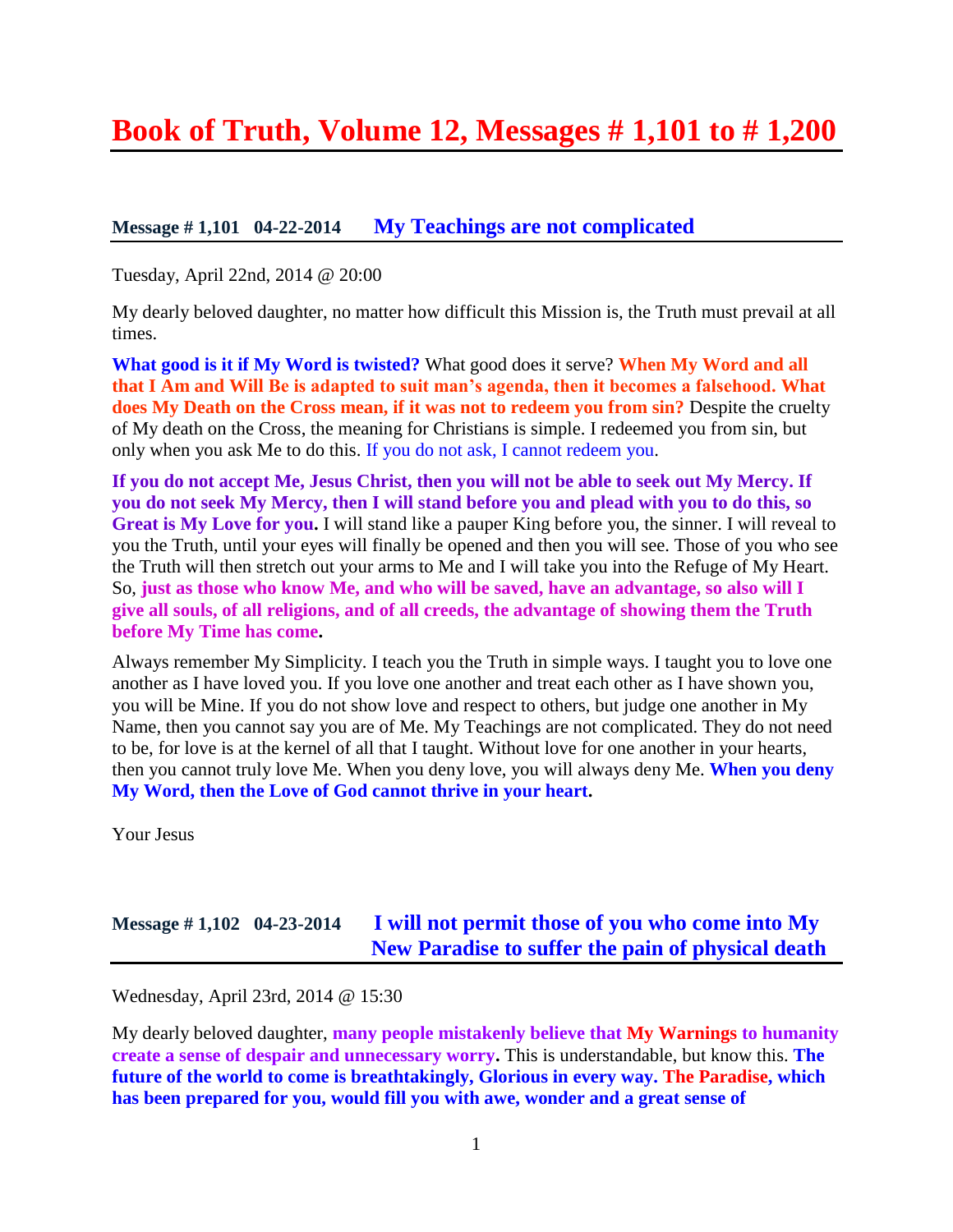**excitement, were I to reveal to you but just one glimpse of it.** Because man has a fear of the unknown and a lack of confidence in My Promise to bring each of you Eternal Life, it is difficult for many, who try to prepare themselves for My Kingdom.

**My beloved followers, My cherished little ones, please know that I will not permit those of you who come into My New Paradise to suffer the pain of physical death – that is My Gift to this blessed generation.** This transition from the world you live in today, into My New Paradise, will be in the blink of an eye; such is My Great Love for you. Before that Great Day, **I must prepare you**, so that all of you will inherit My Kingdom. I do not have to put you through these trials, which you endure now and those still to come – that is true. However, for many people, who take My Word and My Mercy for granted, I must prepare them. How can I purify you, unless I remind you of the Truth? Only the Truth will set you free from the shackles which bind you to the Evil One, who will drag you away from Me, every chance he gets. He knows that if you do not respond to My Call to secure your rightful inheritance in My Kingdom, that he will win. Then you, having been misled by him, will fail to reconcile your soul within My Divine Mercy.

Only those who follow Me, every step, to Paradise, will succeed in obtaining Eternal Salvation. **Please be patient.** Be alert to My Call. **Do not push Me away, as I try to reach you, through these Messages**. Learn to trust in Me, through My Holy Word, which is already known to you in My Father's Book.

When I speak of evil, I simply reveal to you the deceit, which you will be faced with. The problem with deceit is that it blinds you to the Truth and causes you to drift away into believing in a creed, which will suck you into a false doctrine. If it is not I, Jesus Christ, Who is revered, in this new doctrine, then you can be sure that it is not being dictated by the Holy Spirit.

Allow your hearts to be calm, your trust to be like that of a child and just love Me, in the way that I love you. Never resist My Mercy, never fear Me, never feel anger towards Me, and especially when you suffer in this life. For soon, I will bring you home. **As soon as the Great Day dawns, the world will be born, and a new and wonderful life awaits you and all your loved ones**. All of you will be bound to Me, without an enemy in sight – without fear, danger or suffering of any kind. So why fear My Kingdom? It will bring you the happiness and the love which you sought, all through your lifetime on Earth – but, which was never truly fulfilled, no matter how much you strived to advance these gifts.

My Greatest Gift to you is Eternal Life. Await My Gift, without fear. Instead, await with love and anticipation My New Kingdom, for there is much to look forward to.

Your Jesus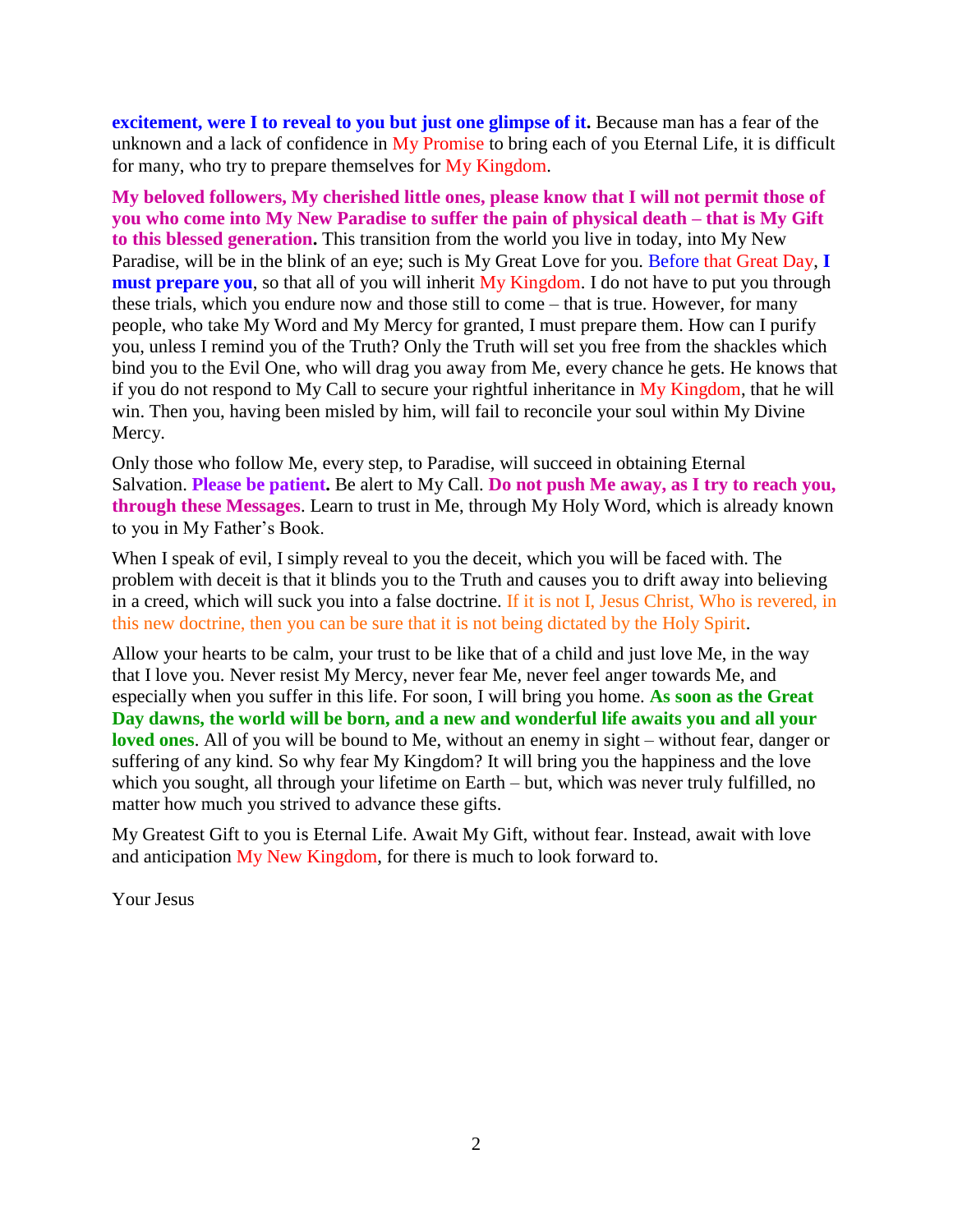# **Message # 1,103 04-24-2014 [The time for sin to be declared no more is](http://www.thewarningsecondcoming.com/the-time-for-sin-to-be-declared-no-more-is-drawing-nearer/)  [drawing nearer](http://www.thewarningsecondcoming.com/the-time-for-sin-to-be-declared-no-more-is-drawing-nearer/)**

#### Thursday, April 24th, 2014 @ 16:45

My dearly beloved daughter, **the times are close now, when the sins of man will be deemed, by My Church, to be insignificant and inoffensive in My Eyes.**

Sin is not something which is deemed by Me to be a weakness or a fault. Sin is created because of these two traits, but comes about because of the existence of Satan. **My Church will soon soothe My followers by misleading them into accepting the lie that sin is merely a metaphor that it is used as a symbol to God's children to urge them to stay on a path, which is pleasing to God.** Sin should not make you feel separate from others, they will say. Sin, they will say, does not really matter, because God is All-Forgiving. Yes, I Am All-Forgiving and forgive every sin – except for eternal sin – once remorse is shown by the sinner and efforts are made by him to remove all temptation to avoid repeating that sin. **You cannot ask Me to forgive sin when you live by that sin.** A murderer, who murders, maims and kills, cannot ask Me to forgive him, while he continues to murder and has no intention of stopping his crimes. What is the use of asking Me to redeem you from sin, if you do not accept that you sin in the first place?

Sin is caused by weakness and I forgive the sinner, who truly repents. When the sinner no longer believes that he is guilty of sin, it becomes ingrained in the soul.

The time for sin to be declared no more is drawing nearer. When that time comes, there will be great relief and celebration, because what was once deemed to be a sin in My Eyes will no longer be considered to be the case.

Sin will be seen as a natural thing and one which you all should accept. **You will not be told to merely love the sinner, as I do. No. You will be encouraged to accept that sin does not exist.** All this will lead to the ultimate betrayal of My Divinity, when the world will idolize itself, its talents, its intelligence, until it declares its greatness, in direct defiance of God, the Eternal Father.

O how many will be led into error, despair and wrongdoing. **My Church will be used to declare heresy in My Holy Name.** Those misguided, will turn it upside down and inside out and not one part of these changes will be directed by Me, Jesus Christ. The Holy Spirit will not preside over the abomination and there will be great confusion, great sorrow, and a sense of helplessness, on the part of those who will remain true to the Teachings of My Church. The traditional teachings will no longer be tolerated. Then, **when all that is held sacred collapses, the time will be ready for the man of perdition to take up his seat in My Church.**

Your Jesus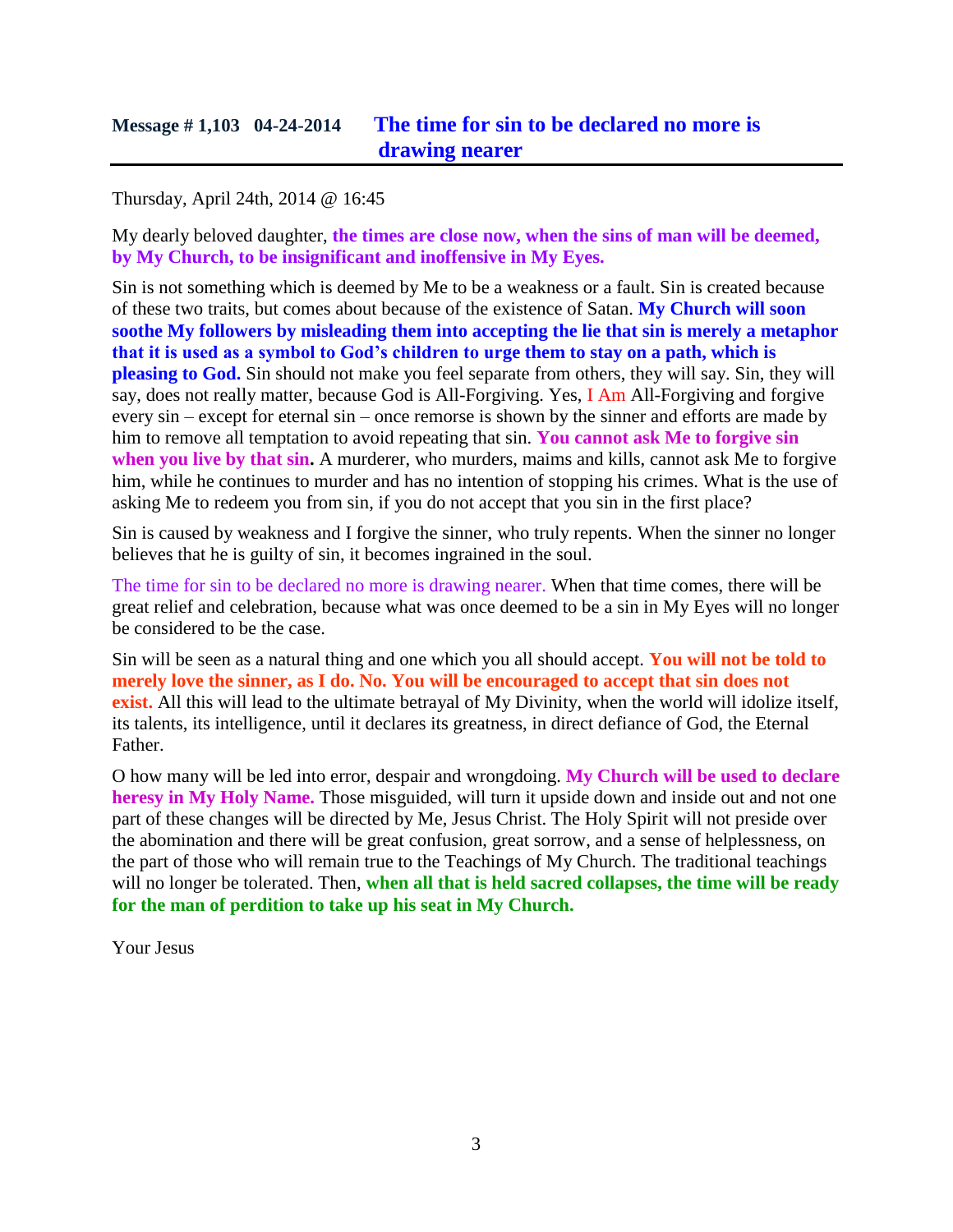# **Message # 1,104 04-26-2014 [God the Father: It is better that you endure this](http://www.thewarningsecondcoming.com/god-the-father-it-is-better-that-you-endure-this-spiritual-pain-now-than-in-the-eternal-flames/)  [spiritual pain now, than in the eternal flames](http://www.thewarningsecondcoming.com/god-the-father-it-is-better-that-you-endure-this-spiritual-pain-now-than-in-the-eternal-flames/)**

#### Saturday, April 26th, 2014 @ 13:42

My dearest daughter, the forces of evil are getting stronger by the day, as the hour of My Son's Great Mercy will descend without warning.

**Those men, amongst you, who do not accept My Son, will be enveloped into every Ray of His Mercy, so suddenly, that few of you will understand what has been poured upon you, such will the Force of His Divine Presence be.** Those of you, with hatred in your hearts, will feel great pain and anguish. You will experience, thrice over, the same pain that you inflicted upon My children, for make no mistake, the Warning is a form of Judgment. **You will witness the pain and intense suffering, which you would endure, were you to be cast into the fires of Hell.** Many of you will find the Warning to be excruciatingly painful. Yet, you must welcome My Gift, for it is better that you endure this spiritual pain now, than in the eternal flames.

I strive to prepare you, through My Blessed Mission, so that I won't lose one soul. My last Mission on Earth – where I gave the authority, in the form of the Most Holy and Blessed Trinity – will be opposed fiercely, as it continues on its journey to salvage souls, before the Great Day. No other mission, since my Son's Crucifixion, will be hated as much as this one. **Woe to those of you who oppose Me, your Eternal Father, for should you spit in My Face, with a foul tongue, I will punish you.**

I will not permit, for long, the hatred and the blasphemies, which you misguided sinners throw at Me. **When you try to stop Me, in My Quest to save all of you from the Evil One, you will suffer greatly, because of the souls who will be lost to Me because of you.**

My Divinity will not be crushed, nor will the Coming of My Son be stopped. No one has the power to do this. The man who tries to place himself between the sinner and Me, the Eternal Father, with the intention of misleading that soul into denying My Word, will be stopped.

I Am the Truth. I Am the Beginning and I Am the End. My Love for all My children is great, but **woe to the sinner who incurs My Wrath when he tries to elevate himself above Me.** I will crush the heads of the proud-hearted sacred servants who steal souls from Me, through heresy. I will destroy those whose actions will mislead souls into grave error. Not for one second must you misinterpret My Warning, for when I Am driven to intervene in the salvation of souls, those enemies of Mine will be crushed to the ground.

#### **My Powerful Interventions have begun and soon, few of you, who hear My Voice, through these Messages, will doubt again, for you will bear witness to every prophecy contained in My Book of Truth.**

Go and be thankful for My Great Mercy. Accept My Interventions, for they will help to bring the world to its senses. Only after the purification will man be able to truly listen to My Voice.

Your Eternal Father

God the Most High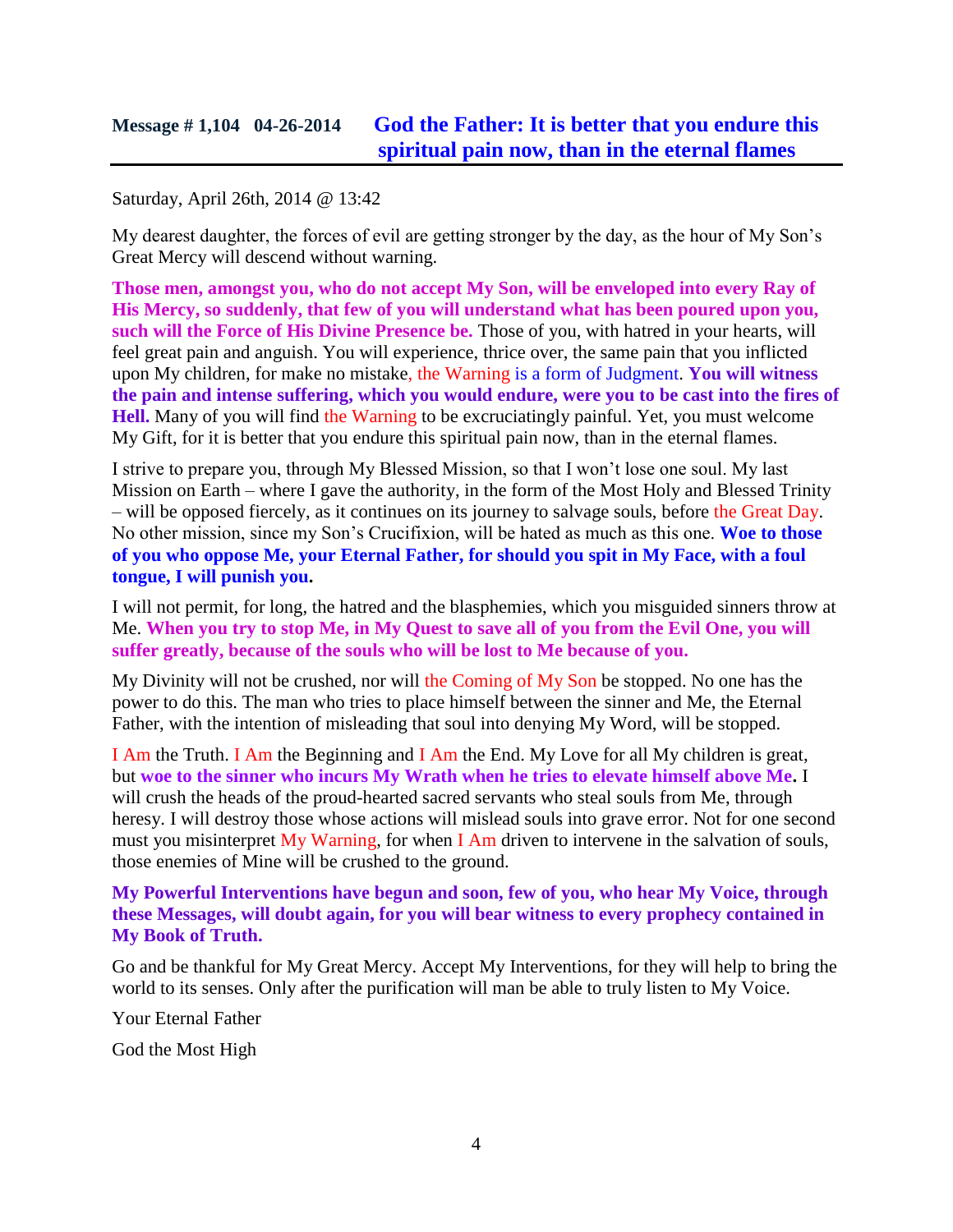#### Sunday, April 27th, 2014 @ 18:00

My dearly beloved daughter, **My Plan to save the entire world and take every single one of you into the Refuge of My Heart is complete and all parts correctly placed, so that the perfection of My Promise is brought to fruition.**

There are many Mysteries associated with My Divinity, which man, no matter how knowledgeable he is in spiritual matters, can never truly understand. Many of the Mysteries of My Kingdom are unknown to man and My Father revealed to humanity only what He so desired. Man was given the knowledge and the Truth, so that he could revere God and serve Him, as best he could. Man was informed, by the Prophets, how he must abide by the Ten Commandments, to ensure that he does not fall into error. Then to prove His Love for the world, He became man and through Me, His only-begotten Son, Jesus Christ, showed man exactly what makes for good and what constitutes evil. **I revealed the Truth, albeit just a fraction of what My Father desired, for man's needs. But man was so proud-hearted, arrogant, and ambitious, that he did not want to know the Truth, as it did not suit him.**

The Pharisees closed their eyes, looked the other way and declared Me to be a man, Who had lost His mind and spoke in riddles. They did not have the capacity to hear the Truth, although My Teachings simply reiterated the Words, the Lessons, and the Commandments contained in My Father's Book.

Along the narrow path they walked, looking neither left nor right, as they followed their own version of serving God. They did this with a pious exterior, shunning the weak, the poor, and the uneducated, while they praised God. **They exiled Me then and their counterparts today will do this, yet again, as they continued along with their own man-made doctrine in the years ahead.**

So now you see, for all that man claims to know, he really knows very little about the Way of the Lord. That which he was given is accepted, but only parts of the Truth that suits him. For example, I have always instructed God's children to love one another, but they fail to do this. **How many of you lie prostrate before Me and lavish praise upon Me in thanksgiving and then slander your brothers and sisters? Some of you go as far as telling Me what wicked people they are, instead of showing love and forgiveness.**

Man will always be weak, because it is impossible for the human being to be perfect. But why accept My Teachings on the one hand and then deny them on the other?

**Never succumb to the temptation of condemning one another in My Name, for you do not have the authority to do so. Never exalt yourself before Me, when you defile or belittle another human being, at the same time. This is insulting to Me.**

To accept the Truth, you must be without malice, pride, self-righteousness, or selfishness. You must discard your cloak of arrogance, because this is a trait of the devil and I find it repulsive.

Please remember My Teachings and live your lives according to what I told you. When you find your hearts troubled, full of anguish or hatred, you must always seek out My help. For if you do not, then this sense of despair and hatred will devour you. You must accept the fact that you will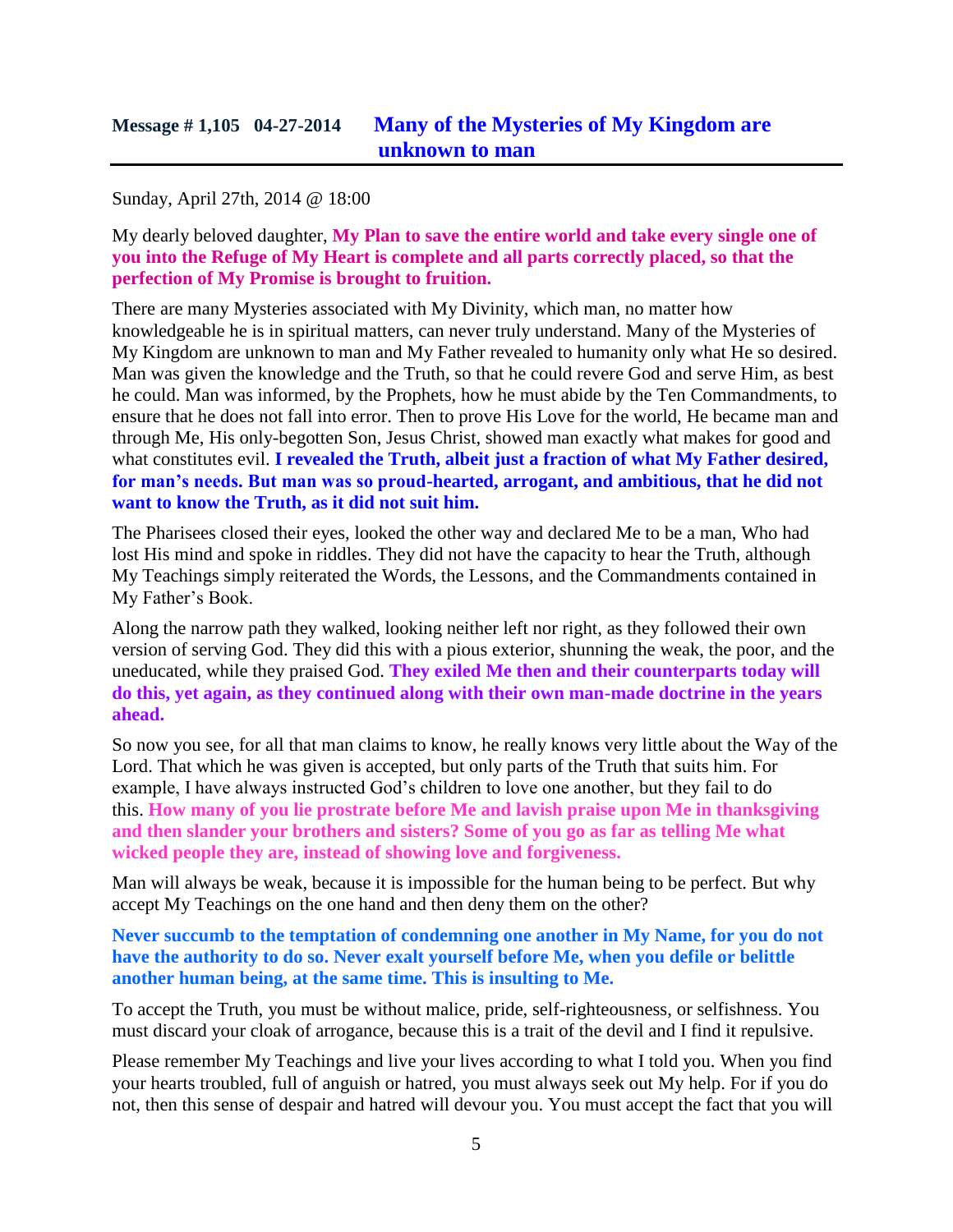always succumb to sin, but also know that you must show true remorse, before you will feel any kind of peace or calm in your soul.

Your Jesus

# **Message # 1,106 04-27-2014 [Mother of Salvation: The days leading up to the](http://www.thewarningsecondcoming.com/mother-of-salvation-the-days-leading-up-to-the-arrival-of-the-antichrist-will-be-days-of-great-celebrations/)  [arrival of the Antichrist will be days of great](http://www.thewarningsecondcoming.com/mother-of-salvation-the-days-leading-up-to-the-arrival-of-the-antichrist-will-be-days-of-great-celebrations/)  [celebrations](http://www.thewarningsecondcoming.com/mother-of-salvation-the-days-leading-up-to-the-arrival-of-the-antichrist-will-be-days-of-great-celebrations/)**

Sunday, April 27th, 2014 @ 23:20

My dear children, **allow the Light of God to descend over you, as the plans to prepare the world for the Second Coming of my Son, Jesus Christ, have been completed. All things will now be according to the Holy Will of God and I ask that you use prayer as your greatest armor, as the battle for God's children will intensify.** Unlike previous wars, the battle for souls will be very confusing, because the enemy will be perceived as the friend, while the true Church of Christ will be declared to be the enemy.

How strong you will need to be, if you are to become a true Christian soldier. You must never bow to pressure to utter the profanities, which you will be asked to participate in, in public and before the altars of my Son. When you see men elevated to positions of power, in my Son's Temples, and who demand that you bow in reverence before them, but where there is no sign of the Cross, then run, for you will be drawn into error. **You will know that the time for the Antichrist to enter my Son's Church has arrived, when the tabernacles have been adjusted and, in many cases, replaced with wooden versions.**

Children, please be aware that many of you will turn your backs on the Truth, because you will find the Truth almost impossible to accept. The days leading up to the arrival of the Antichrist will be days of great celebrations, in many churches, of all Christian and other denominations. **All the rules will have been changed; the Liturgy recreated; the Sacraments tampered with; until, finally, the Mass will no longer be celebrated according to Holy Doctrine.** By then and on the day the Antichrist sits proudly on his throne, the Presence of my Son will be no more. Then, from that day onwards, it will become difficult for those who love my Son to remain loyal to Him, as they should, because every abomination will be presented before you. When enough distractions surround you and when it will become an offense to question the new hierarchy, you will be tempted to give up and accept the One-World Religion, for fear of losing friends and family.

**God's Army – the Remnant – will grow and spread and the Crusade Prayers will provide great strength to all.** My Son will intervene and carry you through the challenges, which lie ahead and you will know that it will be His Power that will give you courage and perseverance. For only the strong amongst you will remain true to the Holy Word of God, but even **if the Remnant Army is but a fraction of the size of the army of the Beast, God will fill it with the power of a lion**. He will strengthen the weak and give them great Graces. He will weaken the power of those who will become devotees of the Antichrist. All of these events will seem frightening, but, in truth, these events will seem to many as a new era of unity and peace in the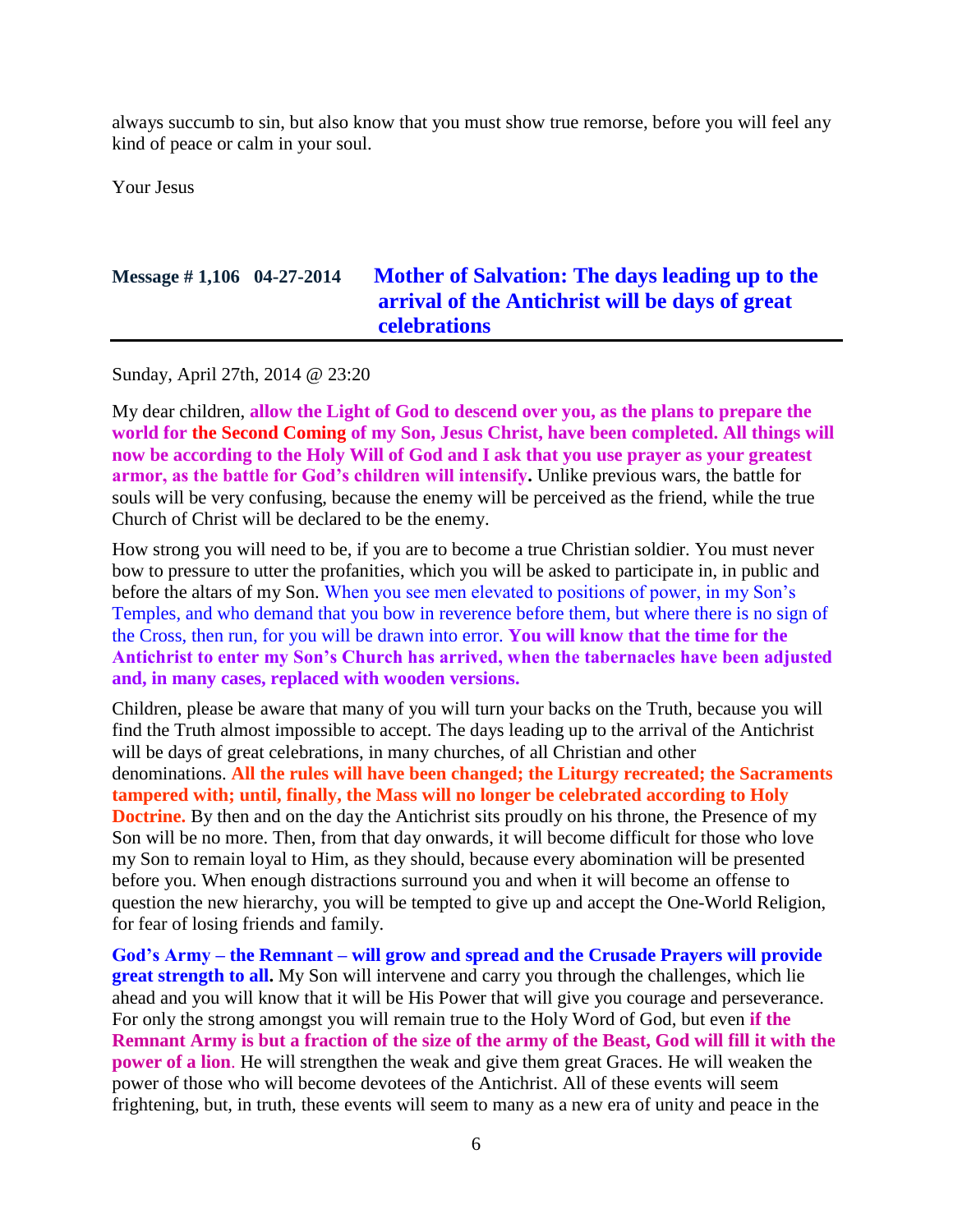world. People will applaud the new One-World Church and say: "what a great miracle has been created by God." They will be in great awe of the men, both from within the Church and from outside of it, who have brought about such unity. Great praise and honor will be lavished upon these men and then **they will be greeted by loud chanting, as well as a special sign of recognition**, in every public gathering.

There will be rejoicing, celebrations and honorary ceremonies, where heretics will be awarded great accolades. You will see great wealth, unity among different creeds and men of honor being treated like living saints – all except one. The one I refer to is the Antichrist and they will believe that he is Jesus Christ.

Your beloved Mother

Mother of Salvation

# **Message # 1,107 04-29-2014 [This time I come to renew the Earth, to re](http://www.thewarningsecondcoming.com/this-time-i-come-to-renew-the-earth-to-re-establish-my-kingdom-on-earth/)[establish My Kingdom on Earth](http://www.thewarningsecondcoming.com/this-time-i-come-to-renew-the-earth-to-re-establish-my-kingdom-on-earth/)**

Tuesday, April 29th, 2014 @ 09:00

My dearly beloved daughter, many may wonder how God, the Father Almighty, Creator of all that Is and will Be forever, could suffer. The Truth is that My Father, perfect in all that can be, is infused with Love. Because He is the Creator of Love, when rebuked, it causes Sorrow in His Heart.

**God's children rejected His Great Gift of Paradise, through the sin of Adam and Eve, when they fell from His Favor. Instead, they allowed themselves to be seduced by the cunning deception, placed before them, by the Evil One. How My Father suffered, because of this betrayal then and how He still suffers because of the sin of betrayal in today's world**. Nothing has changed, except the Miracle of Redemption, which He bequeathed the world, through My Sacrifice for mankind.

**My Father's Love for all of you is so Great that His Sorrow, which has been caused by man's blindness and rejection of His Great Mercy, is also His Gift to humanity. Because of His Sorrow, He pines for souls and, as such, will reach out and grasp even the most reluctant non-believer.** To those, who do not believe in God, but who desire proof and any sign that will bring them comfort in their wretchedness, I say this. I, Jesus Christ, came the first time, not to merely save those who accepted the Truth – I came to save those who were incapable of believing in God. I do the same now. While the believers will fight amongst themselves, arguing as to whether or not it is I, Jesus Christ, Who communicates to the world, at this time, I promise you this. **I will, out of My Love for you, prove to you that it is indeed I, Who speaks now and that I have, once again, been sent by My Father to save you.**

This time I come to renew the Earth, to re-establish My Kingdom on Earth – the Paradise created by My Father, for Adam and Eve. **That Day will dawn soon and before the time comes, I will enlighten your mind, body and soul. I will shock you with My Power – My Divinity, but you will feel such a surge of love that you will be left in no doubt that this could only come from Me.** That is My Promise. It is the children of God, who do not know Him, nor believe in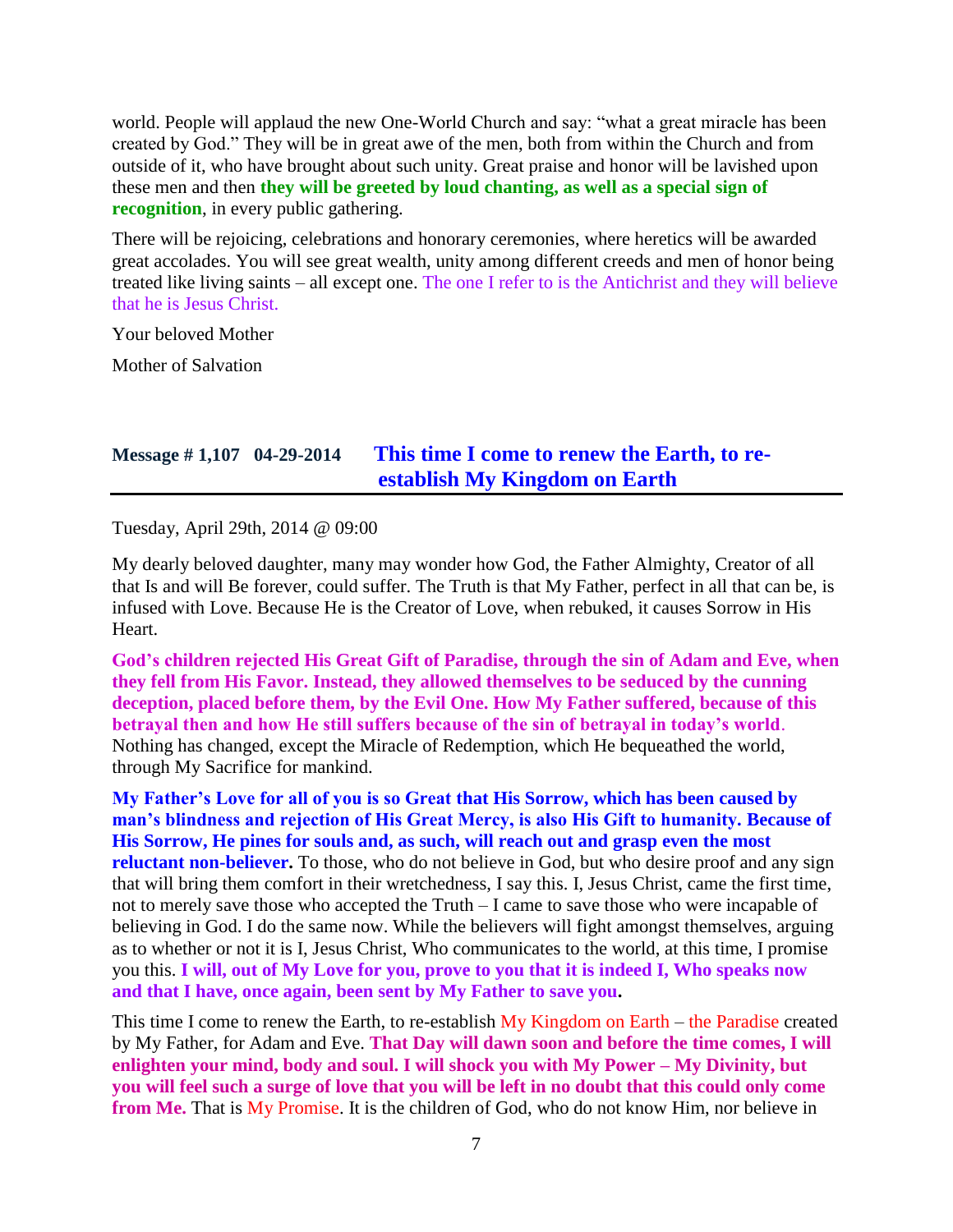Him, that I will reach out to first. Most of them will come running to Me, because they will have no preconceived ideas, which can evolve from too much knowledge of spiritual matters. At the same time, I will reach out to those souls who are in great darkness, who are desperate, lost, and laden with great sorrow in their hearts. So when you read My Word, contained herein, know that My Messages are not aimed at those who love Me only – they are being given to reach out to you.

I give you peace. I bring you great news, for I have carved out a glorious future for you, where death will have no power over you. I await that Day, with great joy. Please await, with patience and trust, for when I open your heart, your worries will be no more.

Your beloved Jesus

# **Message # 1,108 05-01-2014 [My Promise to come again will be fulfilled in the](http://www.thewarningsecondcoming.com/my-promise-to-come-again-will-be-fulfilled-in-the-lifetime-of-this-generation/)  [lifetime of this generation](http://www.thewarningsecondcoming.com/my-promise-to-come-again-will-be-fulfilled-in-the-lifetime-of-this-generation/)**

Thursday, May 1st, 2014 @ 23:30

My dearly beloved daughter,  $\dot{M}y$  Promise to come again will be fulfilled in the lifetime of this generation. **Many people in the world, at this time, are oblivious to the prophecies which are contained in the Most Holy Bible, regarding the Great Day of the Lord.** To prepare for this time, My Father has instructed Me to inform you that the date is set for My Second Coming, but only God, the Eternal Father, knows of this date. Even I, His only-begotten Son, have no knowledge of this date – only that it will be soon.

**Many events will need to take place first, before the great renewal, but know that they will all take place swiftly and in rapid succession**. Those who fear the Great Day must, instead, trust in Me and pray for the souls of those who will do all they can to oppose Me in My Quest for souls. **My Plan is to bring even the most stubborn amongst you into My Kingdom, for it is for the world.** My Kingdom will come, for it is God's Plan and will complete the Final Covenant, according to the Divine Will of God.

Pray, with generosity in your hearts, for the souls of those who need My Mercy the most and I will cover them with My Precious Blood. **All that was in the beginning will be fulfilled at the end and then there will exist a world without end**. All begins and ends with My Father.

Nothing will prevent My Second Coming. No man who opposes Me or who tries to draw souls away from Me will be permitted to defy Me, for when I arrive, all My enemies will be cast away. **I will salvage the weak, the fearful, the remorseful, the heretics, the heathen, the liars, the thieves, the murderers – all sinners. Not one of you is exempt from My Mercy. I love all of you.**

Your Jesus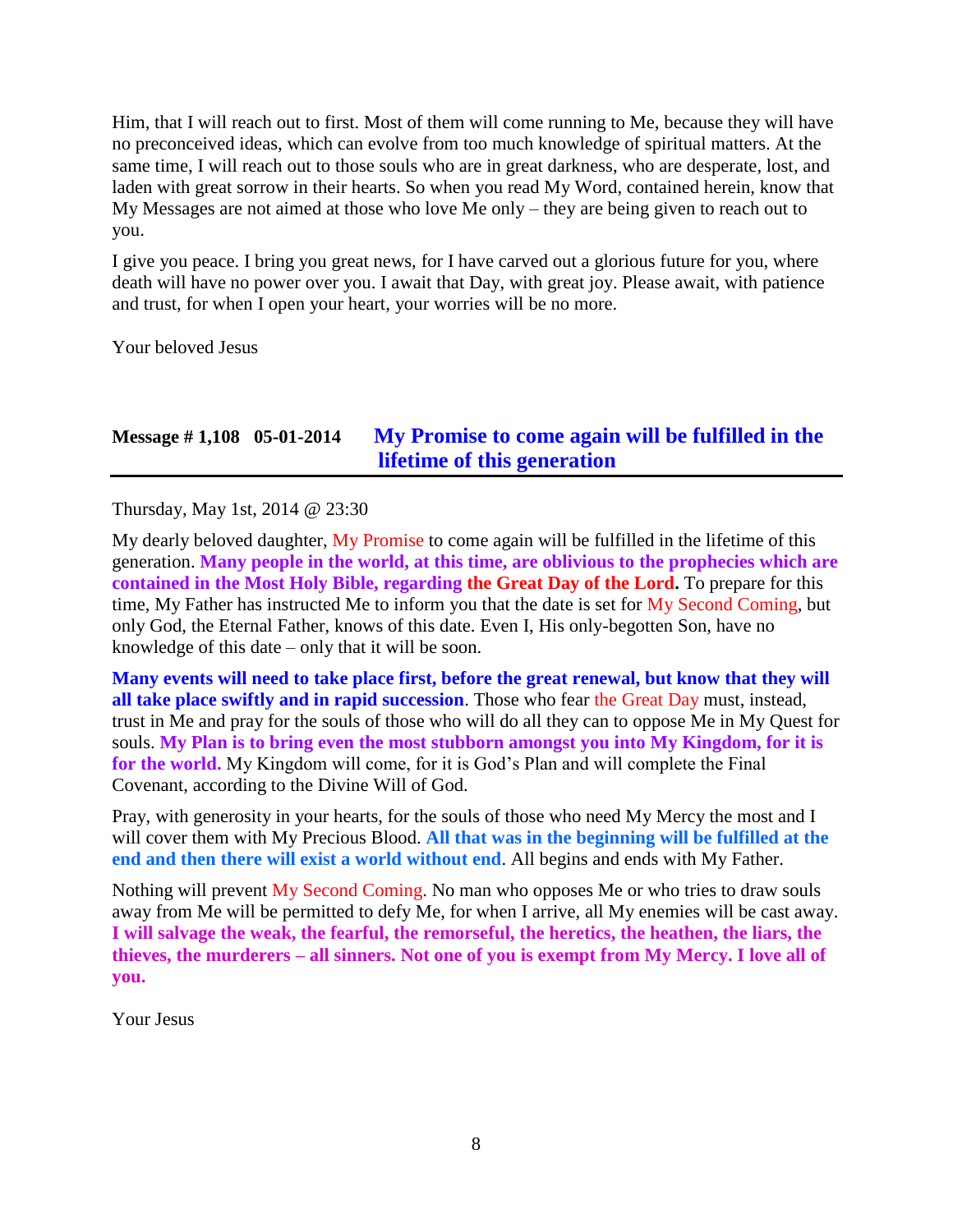Friday, May 2nd, 2014 @ 19:00

**My child, when people hear the word "apocalypse", it can strike terror into their hearts.** This is because very few are truly informed as to what it symbolizes. **These times have been foretold, as being the final part of my Father's Plan to unite the world and free it from the grip of evil, which has been its stranglehold for so long.**

**The most important sign that the time is close will be just prior to my Son's Second Coming, when His Crucifixion will be relived all over again.** These will be the signs. Just as He was scourged, so also will His Body – His Church on Earth – through corruption and infestation be. Then just as the thorns, were placed upon His Head, so too will they be placed upon the heads of the leaders of His Church. The hands of His sacred servants will be nailed, as if to the Cross, when they will no longer be used, in the times ahead, as instruments of the Holy Sacraments. Just as the nails penetrated my Son's Feet, so too, will those true servants of God be prohibited from leading souls along the true Path of the Lord. **The Crucifixion of my Son's Church on Earth will continue until it dies and on that day, the Body of my Son, Jesus Christ, will no longer be Present in the Holy Eucharist.** When my Son's Church is destroyed, then on what path will His followers walk down? So unless you follow the Path of my Son, you will not be able to find your way to His Kingdom.

**When my Son's Church has been taken over and the enemy sits upon the throne, you must always stay loyal to my Son.** You will not be able to do this, if you accept the laws of the secular world, as being a substitute for the Truth.

**The Book of Truth will, along with the Crusade Prayers, keep you focused on my Son.** Those loyal sacred servants of His will feed you with the Food of Life, when it will be nowhere to be found. By then, you will be able to count the months, as if they are weeks, and the weeks, as if they are days, because at the sound of the trumpet the New Jerusalem will rise out of the ashes and the persecution will be over.

The apocalypse will be all about the seizure of my Son's Church on Earth by His enemies. It will be about the struggle for souls. **The chastisement will be about God's Warning to humanity to open their eyes to the Truth.** The Remnant Army will help to keep the flame of love for my Son alive and, at the same time, bring souls a great reprieve from the punishment, which would otherwise befall them, were it not for the Mercy of my Son.

Your beloved Mother

Mother of Salvation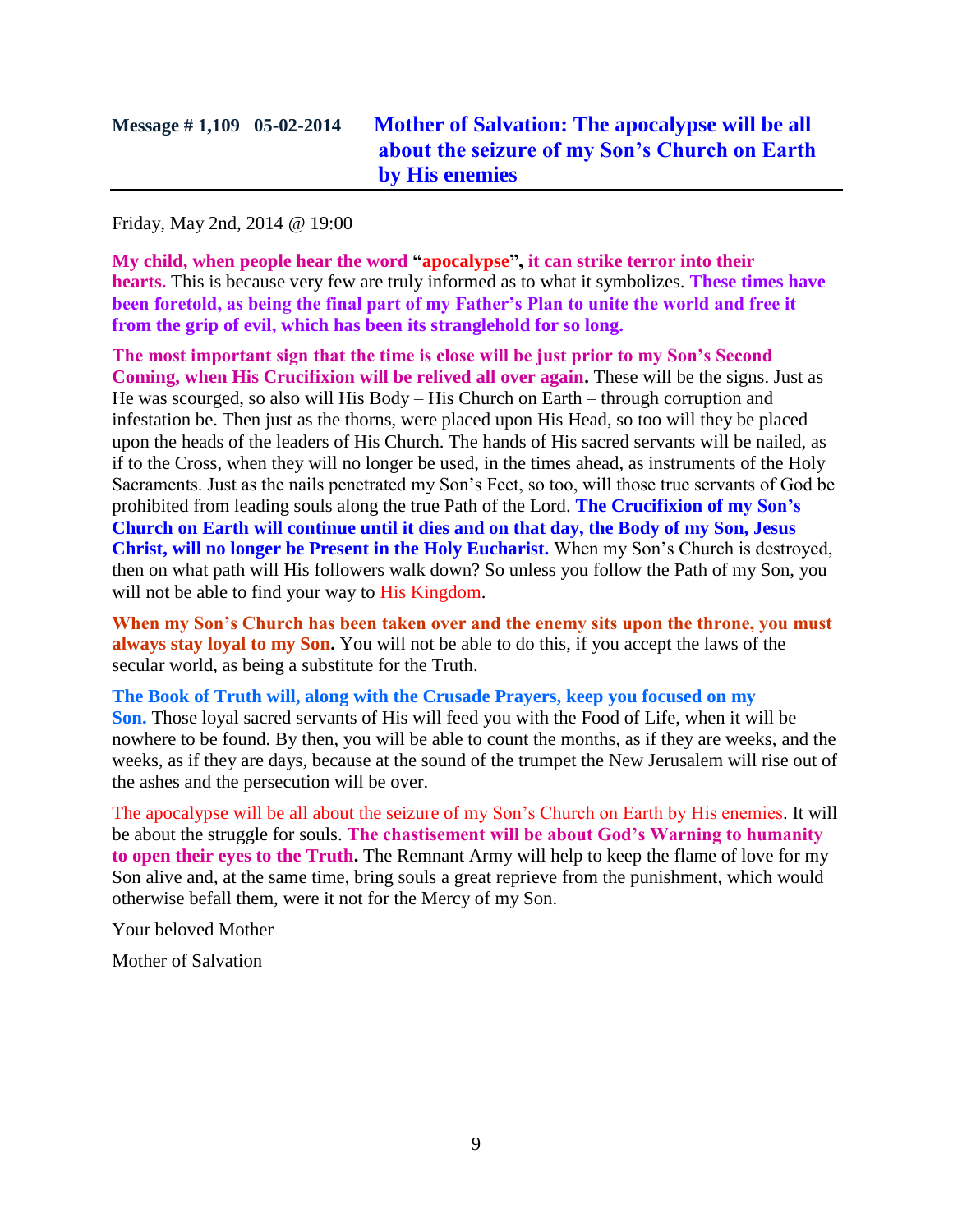# **Message # 1,110 05-03-2014 [Ask and you will receive is not an idle promise](http://www.thewarningsecondcoming.com/ask-and-you-will-receive-is-not-an-idle-promise-that-i-make/)  [that I make](http://www.thewarningsecondcoming.com/ask-and-you-will-receive-is-not-an-idle-promise-that-i-make/)**

Saturday, May 3rd, 2014 @ 15:50

My dearly beloved daughter, when I ask people to trust in Me, this is a very difficult thing, for many people to do. So many find it hard to trust in My Love for humanity, when they rely on their own faith, in order for them to surrender completely to Me. **It is only when you fully surrender yourselves, into My care, can you feel safe, protected and at peace.**

**My Love, when sought out by you, will cover you, when you hold out your arms and call out to Me as a little child.** Children place all their trust in their parents, when they are little. They know only the difference between what feels right and what feels wrong and so they rely completely on the adult to protect them. Children do not think twice about running to their parents for comfort and to seek refuge. The faith of a child is strong. He does not question, for he believes, truly that he will find safety in the arms of a loving parent.

**I Am to be trusted, for all that is asked of Me will be done, if it is for the good of the soul.** Ask and you will receive is not an idle promise that I make. I relish the Act of lavishing My Gifts upon each one of you. When you ask Me to help you, I hear, feel and respond to all that you desire. Allow Me the chance to prove My Love for each of you. Let Me show you the proof of My Intervention**. It is at this time of existence, that I, Jesus Christ, will make My Presence known in all that you ask of Me. It is at this time, that I will enable you to feel My Presence, witness My Great Acts of Intervention in your daily lives and to understand the power of your prayers.** For these are the days of great miracles, which I bequeath to humanity, more than at any other time, since I walked the Earth.

When you truly place all your trust in Me, I can work great miracles to bring you, not only relief from suffering, but to draw you even closer to My Sacred Heart. When a child knows that a parent loves him, he feels secure in the knowledge that he is protected. **Know that by trusting in Me, I protect you all and I will flood each of your souls with a deep sense of peace, which you will find nowhere else on this Earth.**

**Come to Me today and call on Me to help you – no matter what worries you may have.** Recite this special Prayer, every time you are in distress, and I will respond every single time.

**Crusade Prayer (148) Come to my aid:**

O my Jesus, help me, in my time of great distress.

Hold me in Your Arms and take me into the Refuge of Your Heart.

Wipe away my tears. Calm my resolve. Lift my spirits and fill me with Your Peace.

Please grant me this special request (mention it here…).

Come to my aid, so that my request is answered and that my life can become peaceful and in union with You, dear Lord.

If my request cannot be granted, then fill me with the Grace to accept that Your Holy Will is for the good of my soul and that I will remain faithful to Your Word, forever, with a kind and gracious heart. Amen.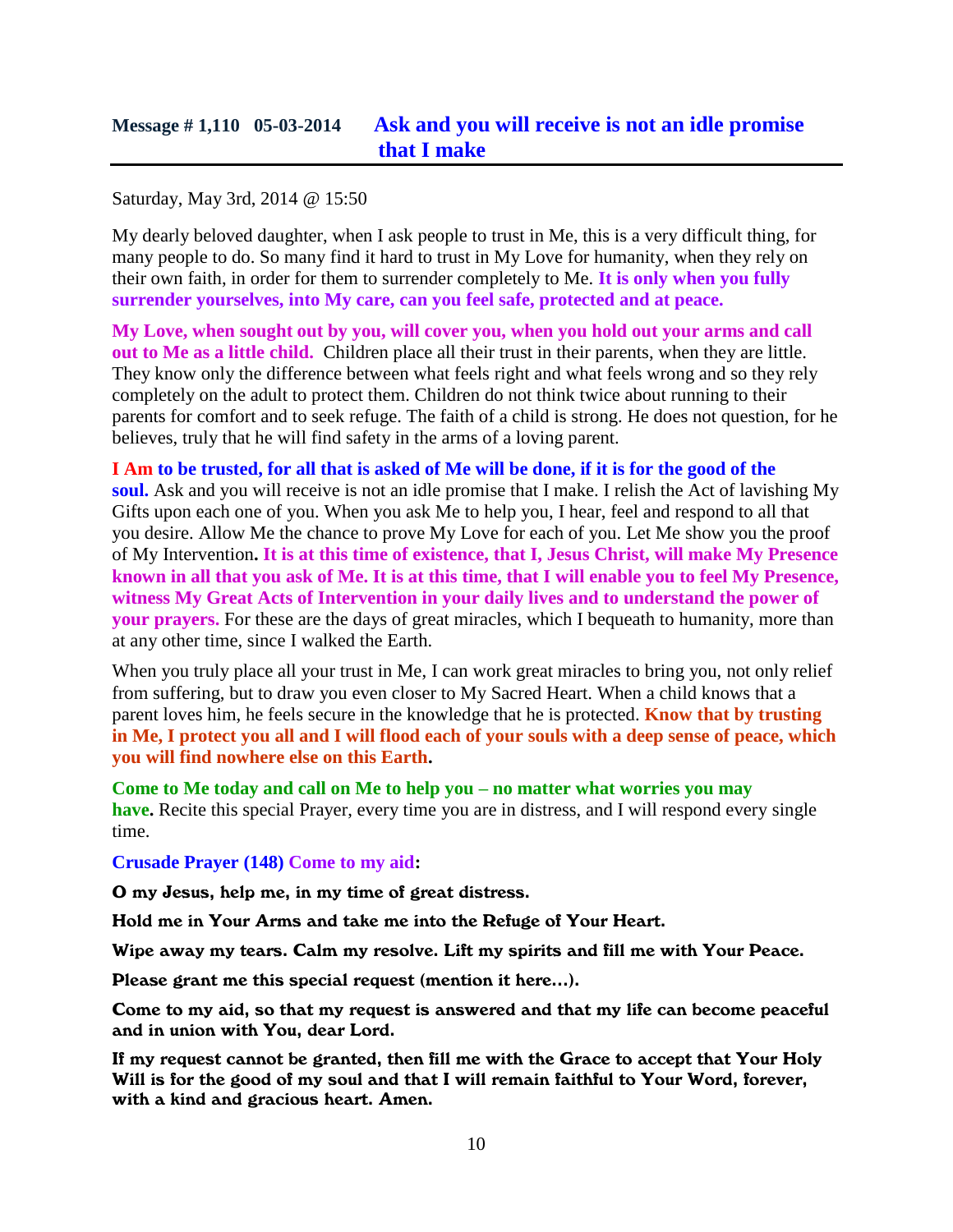**Always call to Me, whenever you are sorrowful or in need of help and I promise that you will be given a sign that I have responded to your cry to Me, your beloved Savior.**

Your Jesus

# **Message # 1,111 05-04-2014 [Mother of Salvation: God would never permit His](http://www.thewarningsecondcoming.com/mother-of-salvation-god-would-never-permit-his-word-to-be-changed-or-misinterpreted-to-suit-man/)  [Word to be changed or misinterpreted to suit](http://www.thewarningsecondcoming.com/mother-of-salvation-god-would-never-permit-his-word-to-be-changed-or-misinterpreted-to-suit-man/)  [man](http://www.thewarningsecondcoming.com/mother-of-salvation-god-would-never-permit-his-word-to-be-changed-or-misinterpreted-to-suit-man/)**

Sunday, May 4th, 2014 @ 16:23

My dear children, **when God sent Prophets into the world, they were simply messengers**. They were sent to impart the Truth – the Word of God.

**Over the centuries, many of God's children misinterpreted the role of the prophets.** Some began to idolize the prophets, instead of just accepting the Word of God and giving glory to God. **They created gods of the Prophets, and the Messages delivered to the world – including those of my Son, Jesus Christ – became less important than the Prophets who delivered them.**

Children, the Prophets of God, the Angels of God, the Visionaries and the Seers were not worthy of this idolization. They were all simple people with little or no knowledge of Divine matters, which is why they were chosen. **The Messages are what are important and the Messengers are simply the conduits of the Word.** The Word of God, given through the Prophets, must never be discarded to one side, while the Prophet is elevated upon a pedestal of their own making.

**The Word of God must never be ignored. The Image of God must never be replaced by images of His Prophets or the Saints, who gained His Favor.** You may ask the Saints and the Prophets to intervene on your behalf, but you must never lavish upon them the praise, which must be reserved for God, the Creator of all that is heavenly. The same is true of today. You must honor God first and place Him before all that is. **You must adhere to the Word, which was laid down in the beginning and never deviate from it, for it will never nor can it ever change.** God's Word is final.

My Son's Teachings were made known to humanity when He walked the Earth. **They simply explained the Word in greater detail, but they never deviated from the Truth**. Today, man is still the same as he was when my Son came the first time. Man is still weak, easily swayed and remains a sinner today, just as was then. **If any prophet or man, who claims to speak in the Name of God, tells you that the Word must be adapted to suit man's modern needs, then you must be on your guard. If you are told that the Word really means something else entirely, then do not accept it.** Man, including those who serve God, does not have the authority to tamper with the Truth.

When a man claims to be divinely inspired and then changes the Word to suit a secular world, you must not trust him. God would never permit His Word to be changed or misinterpreted to suit man. Remember, when you idolize a prophet and lavish praise upon him, you offend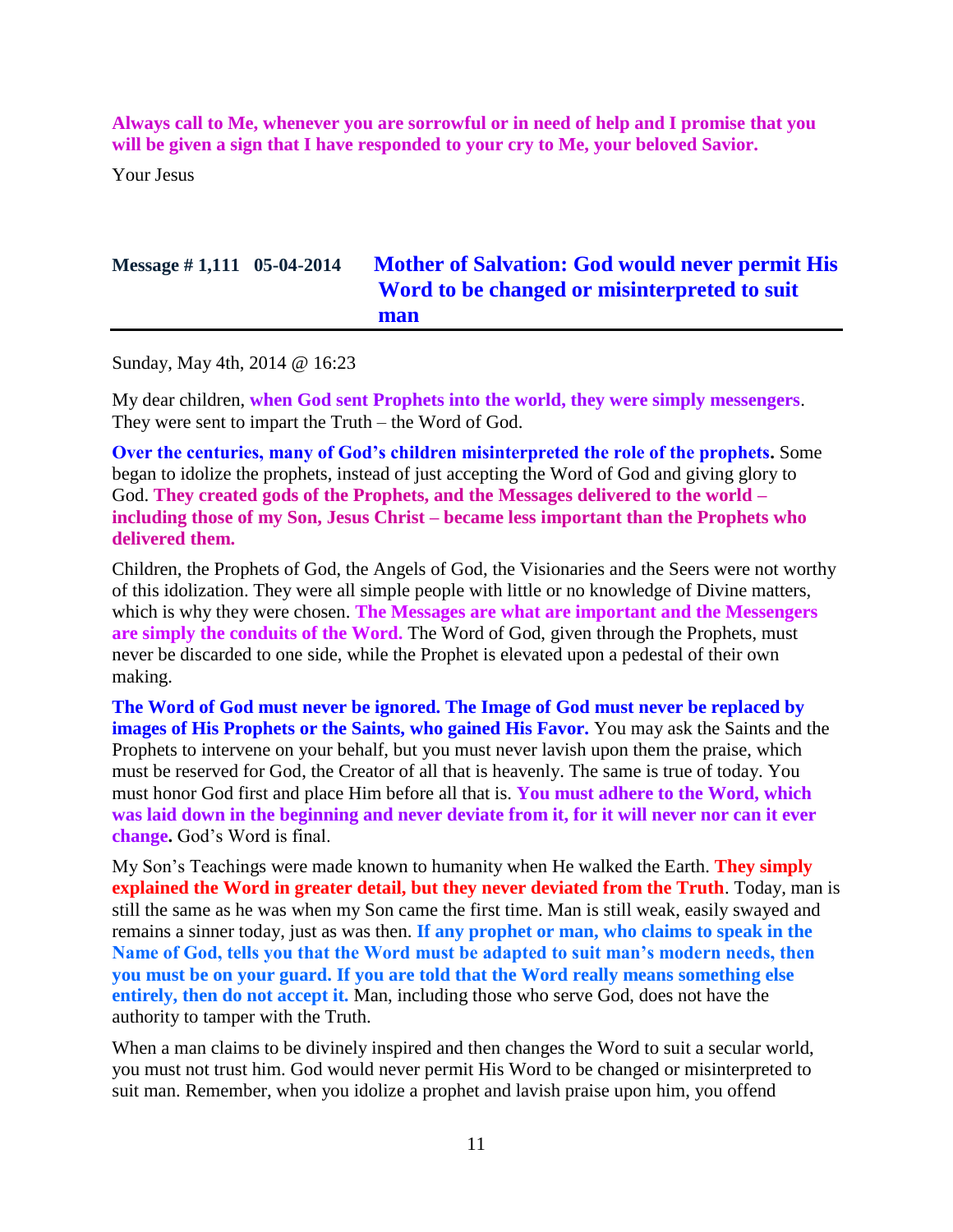God. **When you accept changes to what is contained in the Most Holy Bible, which contradict the Word of God, then you cut yourself off from the Truth**. When you accept falsehoods, as a means to serve God by, on your own terms, then you separate yourselves from God.

Your beloved Mother Mother of Salvation

# **Message # 1,112 05-05-2014 [The Book of Truth will be the antithesis of the](http://www.thewarningsecondcoming.com/the-book-of-truth-will-be-the-antithesis-of-the-new-false-book/)  [new false book](http://www.thewarningsecondcoming.com/the-book-of-truth-will-be-the-antithesis-of-the-new-false-book/)**

Monday, May 5th, 2014 @ 16:10

My dearly beloved daughter, **all, who follow My Voice through these Messages, will continue to be given great blessings, as their endurance will be tested in ways not known since the days Christians suffered in the Middle Ages.** Every one of them will be taunted by the evil one, who uses weak and proud souls to launch attacks upon those who are close to Me. Every attempt to cast aspersions will be made, both visible and invisible, upon this great Work of Mine.

**As the persecution will intensify, know that Satan's power has been curtailed and all he will do is to continue to throw stones, spread lies and try to draw souls away from Me.** He will succeed in drawing souls away from this Mission, through various means. **He will use visionaries to attack the Mission and this will cause great confusion.**

When man continues to fall and the Word of God is no longer accepted, in its entirety, then, Heaven will always intervene. **Trust Me as I tell you now – this is My Mission and if you are told otherwise, then you can be assured that you are being led astray. My Promise is to remain loyal to God's children to the end and until a soul completely rejects the Hand of God.** I will forge ahead and provide you with all the Gifts I Am bequeathing to protect you against My enemies, who come to you as wolves, dressed in sheep's clothing. My Gifts will become the antithesis of what the world will be given by the enemies of God. The Book of Truth will be the antithesis of the new false book – full of man-made flawed doctrine, which will justify sin – soon to be inflicted upon the world. **The Seal of the Living God will protect you against the Mark of the Beast and the Medal of Salvation against the heresy, which will tumble out of the mouths of My enemies, who will seize My Church on Earth.**

Naturally, this Mission is despised by Satan and he will use, even good souls – who out of a sense of misguided loyalty to those sacred servants of Mine, who have lost the faith and who do not truly serve Me, because they no longer know how – will slam My Holy Word. You must not allow yourselves to be swayed. Do not be like those who came before you – those who rejected Me, when I walked the Earth.

I give you My Word, that all the proof you desire will be yours – soon. I give you My Promise that I come now, only to bring you Salvation, at a time when every attempt will be made by My enemies to deny you, your God-given right to Salvation, as a child of God.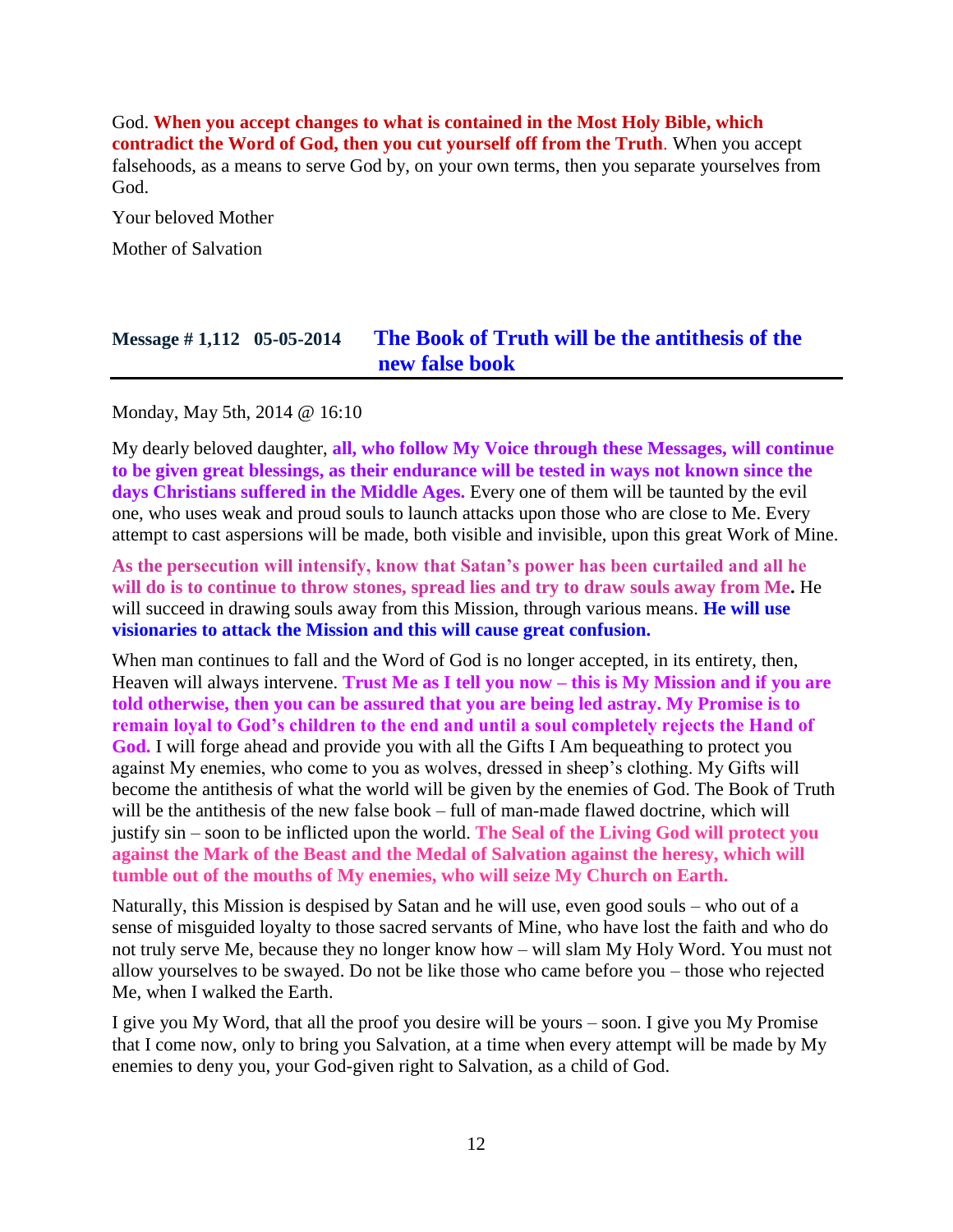Do not forsake Me, when you know in your heart that it is I, Jesus Christ, Who speaks now. Do not attempt to draw souls away from Me, if you are in any doubt as to Who I Am. Do not hurt God's Prophets or you will suffer greatly. Do not fight against My Father's Plan to prepare the world for My Second Coming or you will incur the Wrath of My Father. Be thankful. **Be generous and accept this Gift of Intervention, with love and joy, for it is for your own good and the sake of every living soul, that it is being presented to the world.**

Your Jesus

## **Message # 1,113 05-06-2014 How [many men are given to believe in](http://www.thewarningsecondcoming.com/how-many-men-are-given-to-believe-in-wrongdoing-in-the-name-of-justice/)  [wrongdoing, in the name of justice?](http://www.thewarningsecondcoming.com/how-many-men-are-given-to-believe-in-wrongdoing-in-the-name-of-justice/)**

Tuesday, May 6th, 2014 @ 20:02

My dearly beloved daughter, the reason My Word is rejected by so many is because the Truth is like a thorn in the side of those who are embarrassed to openly proclaim My Teachings.

The man, who believes that freedom of expression is more important than adhesion to the Word of God, walks a very dangerous path. Any man who believes in his right to declare his views, as being sacrosanct, when they condone sin, is a traitor of Mine.

How many men are given to believe in wrongdoing, in the name of justice? Such men, who dictate your laws, including those, which govern your Church, would have you believe that the right to freedom of expression surpasses every Law of God, even when it glorifies sin.

Sin covers many facets and in today's world, every single sin is explained away, by proclaiming each person's individual right to do what pleases him. While not one of you has the right to judge anybody, in My Name, none of you has the right to declare wrongdoing as being a good thing.

Your Jesus

## **Message # 1,114 05-06-2014 [So many of you today have no idea, whatsoever,](http://www.thewarningsecondcoming.com/so-many-of-you-today-have-no-idea-whatsoever-what-it-means-to-serve-me-as-a-christian/)  [what it means to serve Me as a Christian](http://www.thewarningsecondcoming.com/so-many-of-you-today-have-no-idea-whatsoever-what-it-means-to-serve-me-as-a-christian/)**

Tuesday, May 6th, 2014 @ 23:00

My dearly beloved daughter, **let no man doubt, for one moment, that God would ever allow His children to fall away from Him, without doing all in His Power to save them.**

You have been given so many Gifts, through the Prophets, since the beginning. Many Prophets repeated the same messages over and over again, and yet, many of them were either ignored or ridiculed. Many were persecuted and put to death. **Why does the Word of God provoke such hatred? It is not the Word of God, which rankles the souls of the weak or those who have**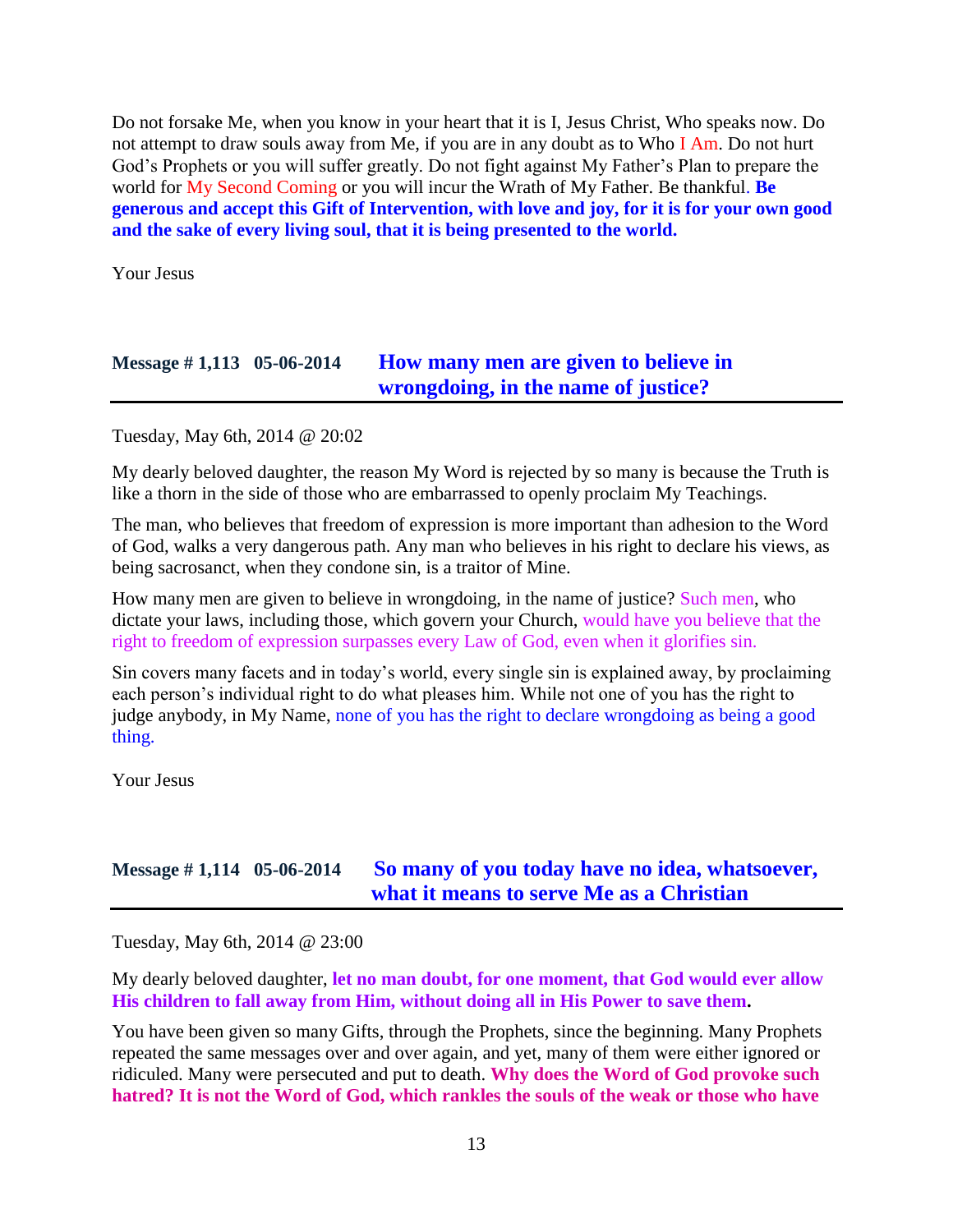**fallen far away from the Faith. No. It is how Satan responds when God raises His Hand in ready punishment of the Evil One, that he attacks viciously. He knows that the Word of God, when given to His Prophets, spreads so rapidly, by the Power of the Holy Spirit and when this happens, the power of the Evil One is weakened, and therefore, his retaliation is violent.**

When the Holy Spirit is poured over the human race, in this way, the fallen angels will rise – swords ready to pierce every follower of Mine, in any way they can. You must accept such hatred for My Word and recognize it for what it is – an attempt to lead you away from the Truth. Every Apostle of Mine, every Prophet and Sacred Servant, who adheres to the Truth – the Holy Word of God, will be bitterly opposed, by the forces of evil. This has always been the case. You must, however, never allow hatred of Me, your beloved Jesus, to dampen your spirit, for it is at that very moment that I Am truly Present in your soul. Suffer in My Name and I will raise you up in glorious union with Me, in My Kingdom to come. Inflict suffering upon others, in My Name, no matter how justified you may believe this to be, and I will cut you away from Me for eternity.

My Warnings, given to you, now, are to remind you of what I taught, when so many of you, today, have no idea, whatsoever, what it means to serve Me as a Christian.

Your Jesus

### **Message # 1,115 05-07-2014 [I use sacrificial souls to bring others to Me, who](http://www.thewarningsecondcoming.com/i-use-sacrificial-souls-to-bring-others-to-me-who-would-never-be-saved-otherwise/)  [would never be saved otherwise](http://www.thewarningsecondcoming.com/i-use-sacrificial-souls-to-bring-others-to-me-who-would-never-be-saved-otherwise/)**

Wednesday, May 7th, 2014 @ 23:43

My dearly beloved daughter, when I call on souls to follow Me, this results in a mix of feelings, from being exultant to great distress. For, **when I awaken within souls, the Fire of the Holy Spirit, this will bring great Blessings, but they will come tinged with a sense of sorrow.**

**When I choose which souls are deserving of My Gifts, they will experience a sense of belonging to Me, but they will also feel somewhat external to the world in which they live. They will see their fellow brothers and sisters in a new light. They will be extra sensitive to the beauty of God's Creation, when they look into the faces of others, because they will see the Presence of God.** Not one soul they encounter will not exude the Presence of God, no matter how far they may have fallen in His Eyes. They will also be filled with an overwhelming compassion, which only a parent can feel for his own child. They will feel a sudden and intense love for that person, which will astonish and shock them. However, they will also be aware of the darkness, which lurks within souls, ready to devour them. The chosen soul will realize instantly, at that point, what it is that is expected of him, because that is when he will run to Me, begging Me to help salvage those souls, who are in danger of plunging into a state of darkness, so fearful will he be for that soul.

**A victim soul, a chosen soul, gives up all that is external in their lives and by doing this, gives great glory to God.** The suffering that the chosen soul has to endure releases other souls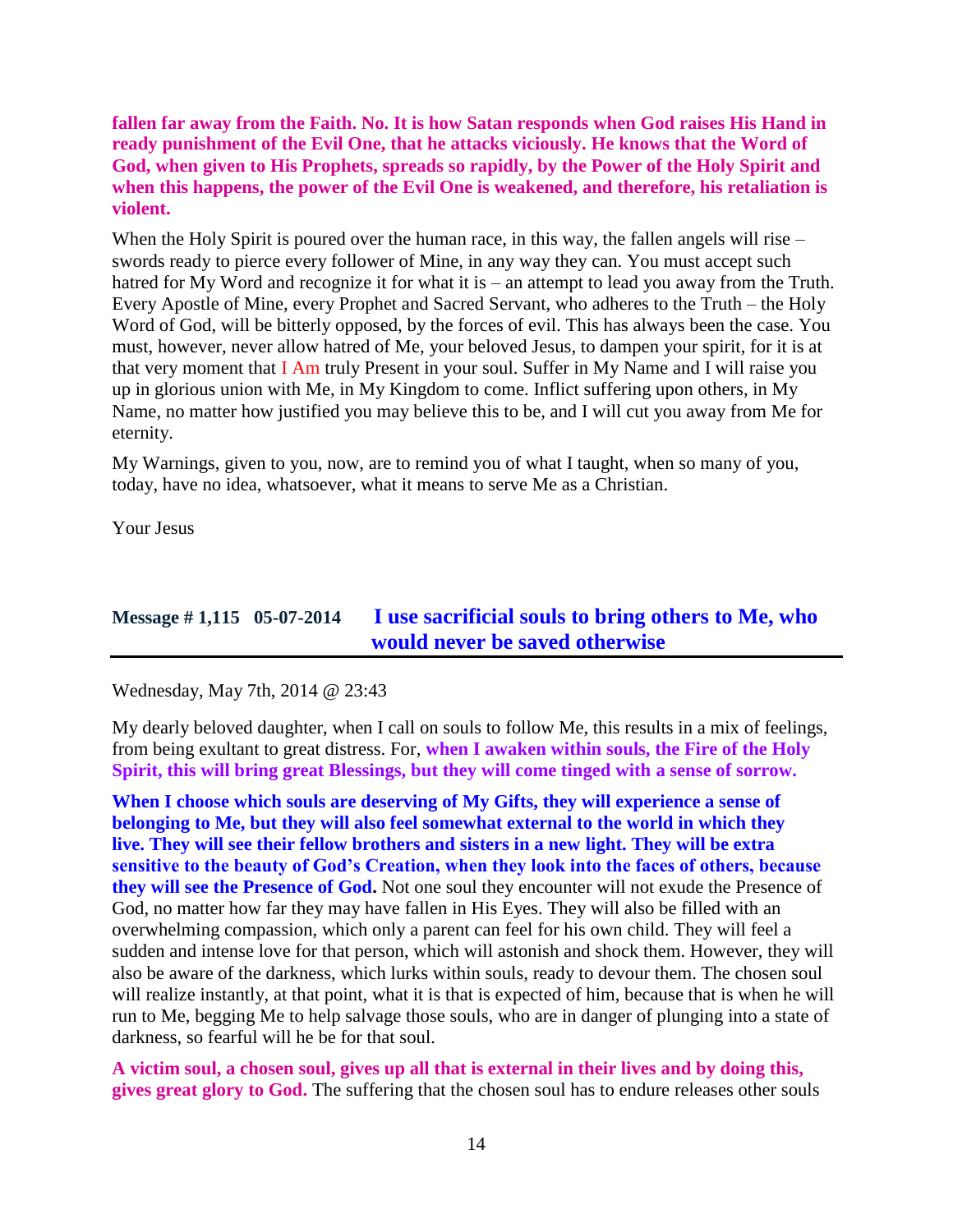from eternal damnation and, as a result, becomes the most sought out target of Satan and his agents. Such souls endure My Passion, as a Gift to God, for once chosen, most of them cannot turn their backs on God after that. There are those, however, who are chosen, but who refuse My Cup. You must pray for these poor souls because their lack of courage, in taking up My Cross, will lead them in one of two directions. They will endure internal suffering, because they will find it difficult to become close to Me. Then they will become engrossed in a secular world, in order to escape from their calling and this will bring them nothing – only a sense of false hope.

When a loving soul prays and humbles himself, before Me, he appeases the Anger of My Father. This then dilutes the impact of My Father's Chastisements upon the world. **If a chosen soul, who is persecuted because of his love for Me, and who is beyond endurance, were only to say to Me: "Jesus take my suffering and do with it as You please." then I would lavish upon him extraordinary Graces.** The soul would become immune to evil and then be fearless. Because of his complete trust in Me, he would then rise to a perfection of soul and attain a peaceful and calm demeanor. **So much sacrifice is involved, but when such souls surrender all to Me, in complete obedience, and refuses to engage with the enemy of My Word, this will result in the salvation of many souls.**

I use sacrificial souls to bring others to Me, who would never be saved otherwise. It is by this method, alone, that such victim souls will and can atone for the souls of millions of people, who have cut the umbilical cord from Me. Never fear too much for souls in darkness, at this time, for My chosen victim souls in the world are in great numbers right now. Their serenity brings the souls who are lost back into My Refuge.

Your Jesus

## **Message # 1,116 05-08-2014 [There is no need to worry, for God loves you all](http://www.thewarningsecondcoming.com/there-is-no-need-to-worry-for-god-loves-you-all/)**

Thursday, May 8th, 2014 @ 23:30

My dearly beloved daughter, look around you and you will see many people living carefree lives. You will see laughter, joy, and great comradeship, and you will know that only this can come from God. **Many people, once they know the Truth, will embrace Me with open and grateful hearts and then we will be one.**

**My Plan is to gather all and flood them with great love, joy and happiness. I will delight in My New Kingdom and there will be much laughter, joy and beauty, as well as Eternal Life.** Love will exude from every single creature; every single soul and life will be perfect.

**When you worry about the future of the world, remember what I have told you. All will be**  well, once I come to gather you, into the new world, without end. There is no need to worry, for God loves you all. As for souls who live a deprived and sorrowful life, they will be gathered first, if they accept Who  $I$  Am. Those who are in terrible darkness will be given extraordinary Graces to cleanse their souls, so that I can loosen the grip of the Evil One over them and take them into the safety of My Mercy. **This is a battle and it will be hard fought, but the Power of the Most Holy Trinity will be exerted and souls will be enlightened, so that they will not perish.**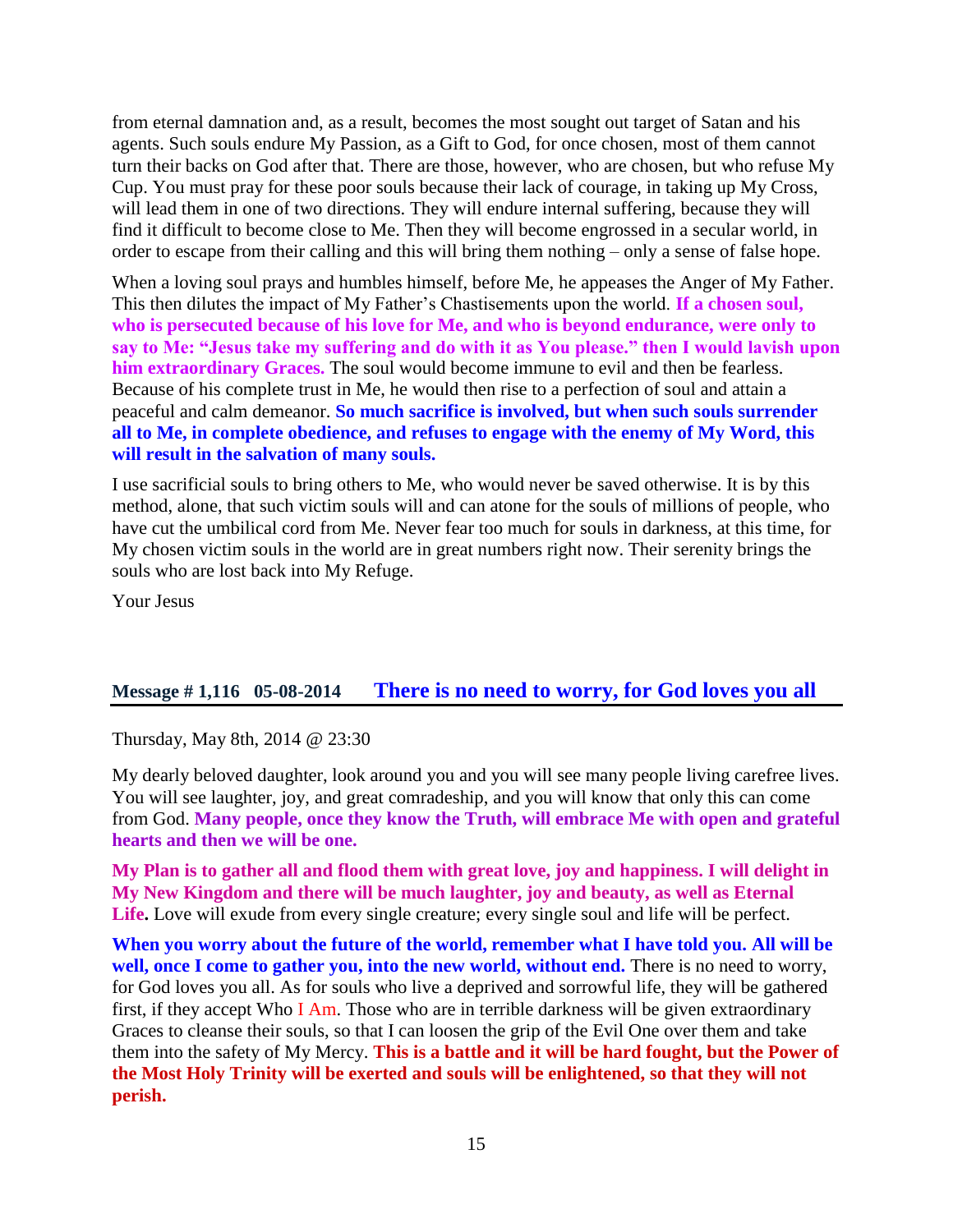**I will raise important leaders amongst you and with an army spread in every nation, you will swell and take with you most of God's children, into the New Paradise.** Look to Me with trust and do not fear My Love, for you must know that I would never willingly frighten you, because when I make My Presence known, it will fill you with great wonder and joy. **I assure you, there is no need for fear, for I Am Love, Itself.** Love will soothe you and when you face Me, your Jesus, you will be struck with a sense of instant familiarity, which is only present when your heart becomes entwined with Mine.

How I love you all and how I yearn for your souls.

Your Jesus

# **Message # 1,117 05-09-2014 [God the Father: My Divine Will must never be](http://www.thewarningsecondcoming.com/god-the-father-my-divine-will-must-never-be-opposed-because-man-can-never-surmount-my-will/)  [opposed](http://www.thewarningsecondcoming.com/god-the-father-my-divine-will-must-never-be-opposed-because-man-can-never-surmount-my-will/)**

Friday, May 9th, 2014 @ 17:00

My dearest daughter, the world was created by Me, because it was My Will. My Will has always existed and always will. **My Will, will be done, with or without the will of humanity.** Free will, given to man through My Hand, was abused and this has resulted in a separation between man and Me, the Eternal Father. **As long as man has the gift of free will, it means that only those who choose to come to Me, through My Son, Jesus Christ, can become part of Me – whole again.**

When man's will opposes My Will, there results a bitter struggle, for only My Will can override all that is. **My Divine Will controls all that I allow, all that I permit, because I will always accept the free will which I gave man, for I do not take back what I give.** Sometimes, man, by his own free choice, causes terrible pain in the world, and through his greed and selfishness offends Me greatly. Yet, I do not interfere with the will of man, because only he can decide whether or not he desires to do what My Will desires. And, while I will not attempt to take away free will, free choice does not mean that man can dictate to Me his will, over that which is Mine.

My Divine Will must never be opposed, because man can never surmount My Will. When he does, he will find it impossible to oppose Me, without suffering the consequences. **Only I decide the outcome of life and death, for this is only for Me to decide.** When I make a decision to carry out My Plans to protect My children, no man has the power to override that. **Should man try to interfere with My Gifts to the world, which include life in all its forms, then he will, not only fail, but he will suffer as a result.**

Let no man try to stop Me in My Plan to complete My Holy Covenant.

Let no man blaspheme against Me or stand in the way of My Will, lest they be cut off abruptly.

**Let no man try to stop Me from giving Eternal Life to souls or his own life will cease.** When you try to oppose Me, you will never succeed. When man continues to deny My Word and fight My Divinity, there will result only turmoil, catastrophe, loss of life and terrible chastisements. This is why, when a soul is asked to obey Me or My Instructions, who through his free will accepts these requests, they will find it impossible to oppose My Will.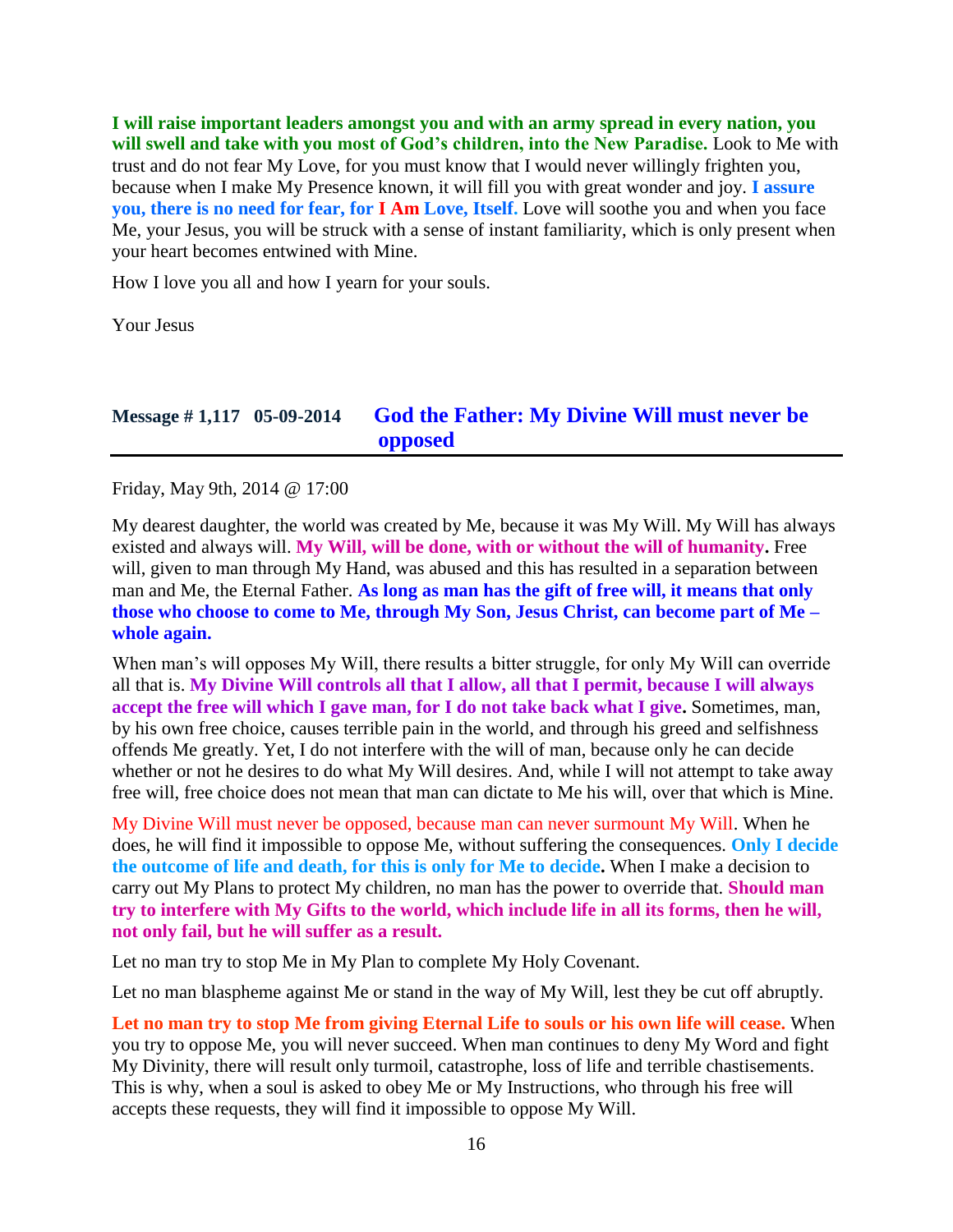You, My daughter, have tried to fight My Will – although you had already surrendered to Me. By now you will know that it is of little use, for only that which is dictated by Me, in My own way, can be done.

Children – **I Am** your Father. **I Am** your Creator. **Only I know what the future holds for you, but you will be comforted to know that all My Plans are completed. Only when your will is combined with Mine, can My Kingdom be fully realized and finally completed.** Only then, will all conflict between man and Me, your Eternal Father, be over. Peace will then reign in the new world to come – a world so perfect that it will never end.

Your Father

God the Most High

## **Message # 1.118 05-10-2014 [I will raise up, within My Church, a man who will](http://www.thewarningsecondcoming.com/i-will-raise-up-within-my-church-a-man-who-will-stand-up-and-proclaim-the-truth/)  [stand up and proclaim the Truth](http://www.thewarningsecondcoming.com/i-will-raise-up-within-my-church-a-man-who-will-stand-up-and-proclaim-the-truth/)**

Saturday, May 10th, 2014 @ 17:30

My dearly beloved daughter, it is not for you to understand now, but know that **I will raise up, within My Church, a man who will stand up and proclaim the Truth. He will do this at a time when no other Cardinal, Bishop, priest or any sacred servant of Mine will have the courage to do so.** When the new false doctrine engulfs the Church, many, within it, will know in their hearts how flawed it will be. They will be alarmed, but too frightened to raise their voices. So outnumbered will they be, by those whose faith is so weak, that they will readily accept whatever heresy is placed before God's children, in My Holy Name.

**The man I will raise is a brave soul and many will be relieved when he speaks up.** When he does this, many more will rise up and speak out, thereby saving many souls. **When he is raised, I have other plans to bring all those faiths together, who do not accept Me, Jesus Christ, as being the Son of God.** All of these Divine Plans have been foretold and millions and millions of people from across the world will then realize the Truth. They will then swell and be blessed by Me, so they can gather all creeds together, with the sole purpose of ensuring that the True Word of God is proclaimed. The Faith will then spread so that My Word, as contained in the Holy Gospels, will be preached by men, women, and their sons and daughters, in all four corners of the world. They will prophesy by revealing to the world these Divine Messages and My Presence will cover them to give them the strength and courage they will need.

**So powerful will this generation of Mine be, in spreading the Truth, that many of those who were misguided and who were led down a path of great error will turn and come running back to Me. They will spread so quickly that for every heresy committed against Me, millions of souls will be converted.** I will draw the heathen first, for they have not been given the Truth, and so the world will be in no doubt as to how powerful My Intervention will be. Then, I will draw all other religions together and they will be shown, clearly, that there is only one way to My Father and that can only be through Me. And while I will draw millions of souls towards Me, and the Truth of Who I Am, millions of other souls will be drawn into a manmade religion, designed and created by the spirit of evil.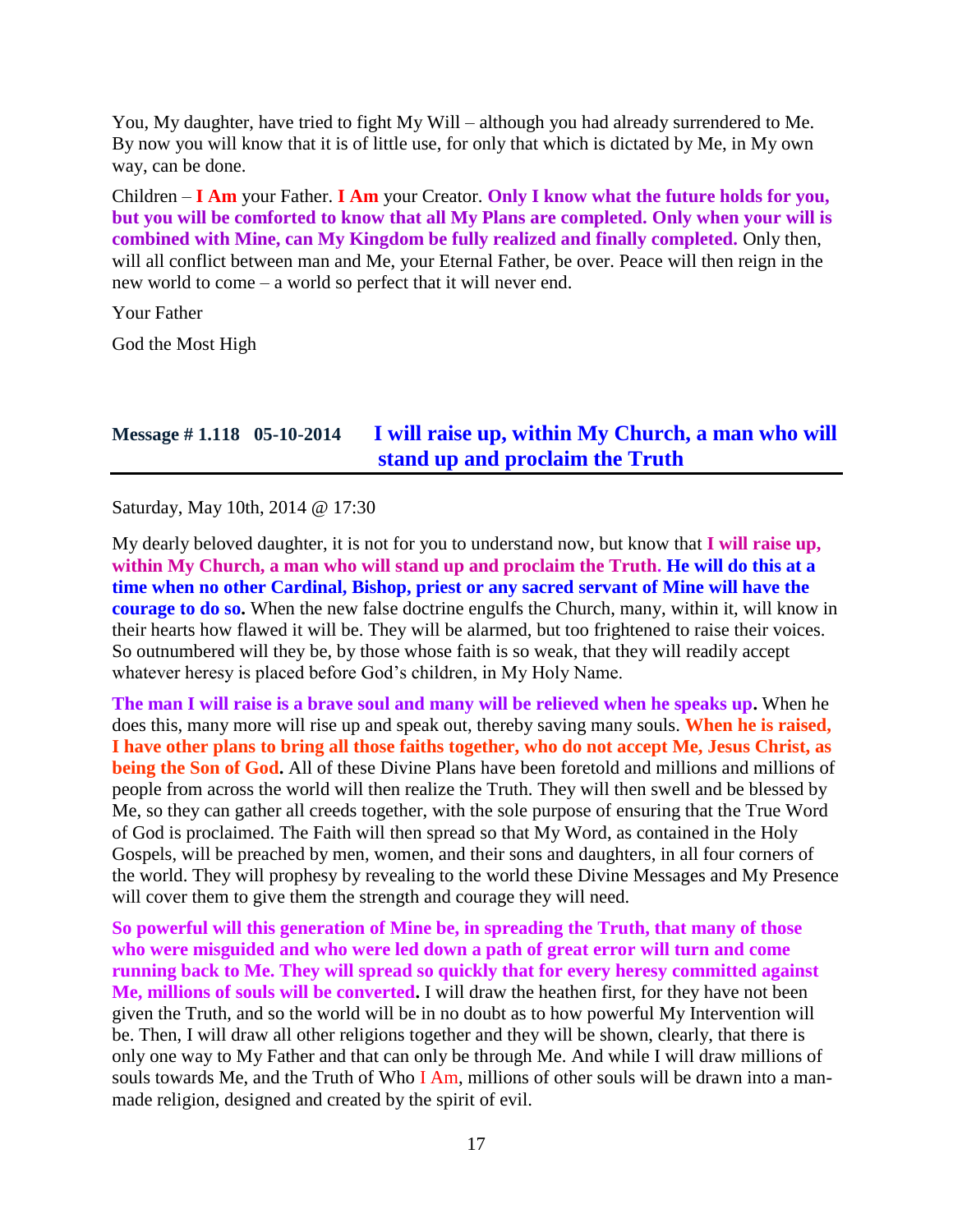The evil one's great plan is as elaborate as it is simple and that is to bring damnation to as many souls as possible, by destroying their belief in Me, Jesus Christ. They will do this by denying the Truth. **While the new religion will devour souls, through lies, I will regain three times that amount, by ensuring that God's children do not forget the Truth.**

Your Jesus

## **Message # 1,119 05-11-2014 I [do not seek out the wicked to destroy them](http://www.thewarningsecondcoming.com/i-do-not-seek-out-the-wicked-to-destroy-them-easily-my-only-desire-is-to-save-them-all/)  [easily. My only desire is to save them all](http://www.thewarningsecondcoming.com/i-do-not-seek-out-the-wicked-to-destroy-them-easily-my-only-desire-is-to-save-them-all/)**

Sunday, May 11th, 2014 @ 18:00

My dearly beloved daughter, My dearest wish is to bring love, peace and happiness to all of God's children. Never do I desire revenge, no matter how evil the deeds of men are. Nor do I seek to cause humiliation to anyone, although they may humiliate others in My Name. I never seek to ruin a man's reputation when he is the cause of much destruction in the world. I do not seek out the wicked to destroy them easily. My only desire is to save them all. I cherish the souls of every one of God's children. I constantly seek them out. I try to draw them to Me. Even those who do not accept My Existence are being sought out by Me every day. I make My Presence felt in their lives by filling their souls with love for others, by drawing on the goodness within them, so that it can conquer negative thoughts, deeds, and acts.

Some souls are naturally receptive to Me and I delight in their generous response and tender hearts. Others have a barrier between themselves and Me, so that I find it difficult to touch their souls. But, I will keep trying to reach that soul in many different ways, until I can open their hearts to the Power of God's Love.

**Love is the driving force which leads to all good things. Love is present in every child of God from the moment they are born. God's Gift of love helps humanity to conquer the evil one.** When God intercedes and increases love in a soul, He does this to defend His children against the wickedness of the devil. Love is more powerful than hatred, but hatred is patient. Satan, full of hatred for humanity, has no love of any kind, except for himself. He infests humanity by planting hatred within souls who have been weakened because of sin. **Hatred finds a ready home in the souls of those who are jealous, full of pride, lonely, and confused. Satan will never tempt a soul into hatred by presenting it to the soul for what it is. Instead, he will tempt the soul through the sin of pride, always, as his first tactic. The soul will be led into believing that he must take umbrage because his own needs dictate that, because he knows best and that he is doing a good thing.**

God's Love is spreading amongst all of His children at this time. He does this out of His Mercy. He will increase the love within the hearts of man to help humanity fight against the hatred which will soon intensify in the world, when men's hearts will become cold as stone.

I ask that you recite this Crusade Prayer to seek God's Love at this time.

#### **Crusade Prayer (149) To seek God's Love**

O Jesus, fill me with the Love of God. Fill me with Your Divine Light and flood me with the love I need to spread the seed of God's Mercy amongst all nations.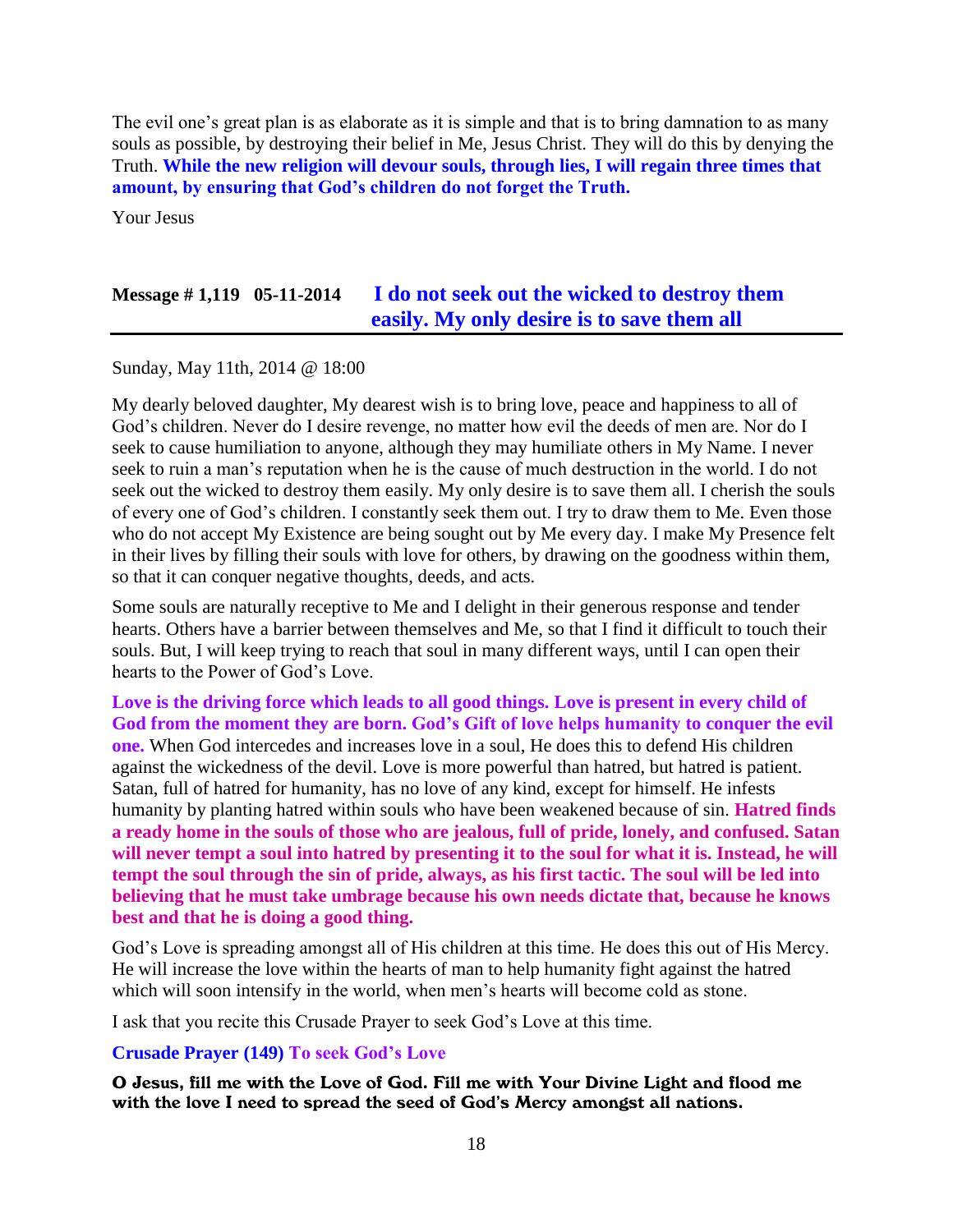Allow Your Divine Love to be spread by me amongst all those with whom I come into contact. Spread Your Love, so that it alights upon all souls, all faiths, all creeds, all nations – like a mist to enrapture all God's children in unity. Help us to spread God's Love, so that It can and will conquer all evil in the world. Amen.

**Always equate love with the Presence of God**. Know that only love can bring Me souls. Know that only love can come from God. Only love has the power to bring peace, contentment and unity among nations. **Hatred comes from Satan and wherever you witness it, you must recite the Prayer above to seek out God's Love. Remember love will conquer all because it comes from God.**

Your Jesus

# **Message # 1,120 05-13-2014 [The sky will be darkened for three days,](http://www.thewarningsecondcoming.com/the-sky-will-be-darkened-for-three-days-immediately-before-i-return/)  [immediately before I return](http://www.thewarningsecondcoming.com/the-sky-will-be-darkened-for-three-days-immediately-before-i-return/)**

Tuesday, May 13th, 2014 @ 08:50

My dearly beloved daughter, **it is My greatest joy to witness My beloved followers, who have responded to My Call to recite the Crusade Prayers, which through the Power of the Holy Spirit will salvage billions of souls.**

**I will use the Crusade Prayers to renew and cleanse the souls of humanity, at the same time, as I renew the face of the Earth.** The great renewal will be completed, all at the same time, so that the world will be ready and made worthy to receive Me, Jesus Christ, as the returning Savior.

Just like nations who welcome royalty, much preparation will be needed before the king lays foot on their lands. You would never allow a visiting king to arrive when everything is in disarray, decay or where streets are lined with filth. Representatives of such countries will, therefore, ensure that they are dressed and prepared properly to meet the visiting dignitaries. They will have gone to considerable trouble to prepare a great welcome and they will have chosen representatives, who they deem to be worthy, to welcome the visiting king. Finally, they will prepare a great ceremony to celebrate the arrival of the king and on the great day will line the streets and sing great praise. They will lavish accolades upon the visiting monarch and his entourage. So will it be on the Great Day of the Lord, when I, Jesus Christ, come to judge.

**I will arrive suddenly to the sound of trumpets and the sweet sound of the Choir of Angels. The sky will be darkened for three days, immediately before I return. Then it will be alight in a multitude of colors, never seen by man before. I will be visible to every man, woman, and child, of every age, and there will be great shock, but also great excitement.** People will not believe their eyes and many will be struck dumb – others will cry tears of relief and joy. Many will be unprepared and will find the event to be so overwhelming that they will spill tears of sadness, for they will know in their hearts how they rejected the True Messiah and how unworthy they are to enter My Kingdom. But I say to these people now. **On**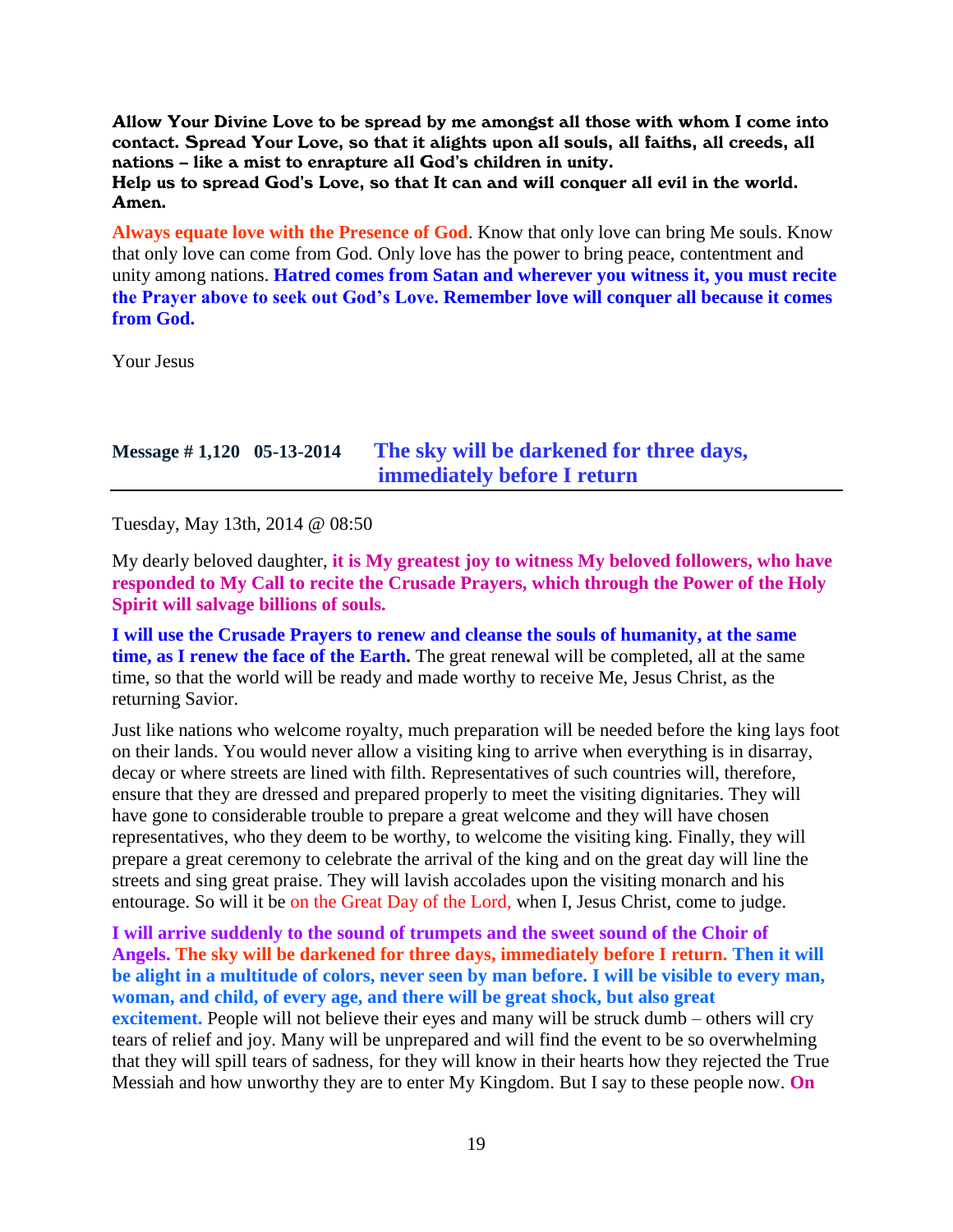#### **that Day, you must call out to Me and ask Me to forgive you. Then you too will be gathered into My New Kingdom.**

Just as any visiting king, I ask those among you, who love Me, to prepare for this Great Day. Trust in Me, prepare your souls, pray for the salvation of all souls and come dressed, ready, waiting – just as a bride awaits the groom. **On that Day, you, God's children, will join with Me as one in Holy Union with My Father for the beginning of the new world and the Glorious Era promised to you since the beginning.**

Be at peace. Prepare with a love and simplicity of heart for this Great Day. Do not fear it. Welcome it. Even if you are in great darkness, I will take you into My Light. All you need do is to hold out your arms to Me and I will embrace you as Mine.

Your Jesus

## **Message # 1,121 05-14-2014 [My Love, My Mercy, My Compassion will be](http://www.thewarningsecondcoming.com/my-love-my-mercy-my-compassion-will-be-your-saving-grace/)  [your saving Grace](http://www.thewarningsecondcoming.com/my-love-my-mercy-my-compassion-will-be-your-saving-grace/)**

Wednesday, May 14th, 2014 @ 23:30

My dearly beloved daughter, **the Graces which I present to the world will turn non-believers into devout followers of Mine.** They will be converted instantly and will fall on the ground before Me in loving servitude.

**Those who betrayed Me, throughout their lives and who pushed Me away, will come forward and beg Me to accept them as Mine.** Those who plot against My Word will, however, be the most difficult to save. For they are more aware than the ignorant of the meaning of My Word and yet, knowingly, they try to rewrite it to suit their arrogant self-esteem. For all of their knowledge, they do not see the Truth because they refuse to see it. They will not proclaim the absolute Truth and will instead fabricate it, in order to deceive others.

**Some people have turned on Me because they believe that their calling to serve Me has resulted in their being bestowed with enlightenment. They think that they have the authority, granted to them through the Power of the Holy Spirit, to adapt My Teachings, so that they do not offend modern society.** Their pride will be their downfall and their fall from Grace will be witnessed by many, who will feel cheated because they were led into error. Others amongst them know exactly what they are doing, for it is not I that they serve – it is the Evil One. They deliberately walk amongst you in order to destroy the True Word of God. They will not repent, nor will they accept My Hand, for they believe the lies of the Beast, who has promised My enemies, for centuries, his paradise to come. And they have chosen to believe in this elaborate deceit because of their greed and ambition. By the time they realize the Truth, they will be thrown into the abyss. These are just some of the misfortunate and misled who will have denied the existence of the Devil, for what he is, and of the bottomless pit into which he will dwell for eternity.

#### **I warn all of God's children that by following evil ways, by rejecting the Word of God and by committing mortal sin, that this will result in punishment.** Anyone who tells you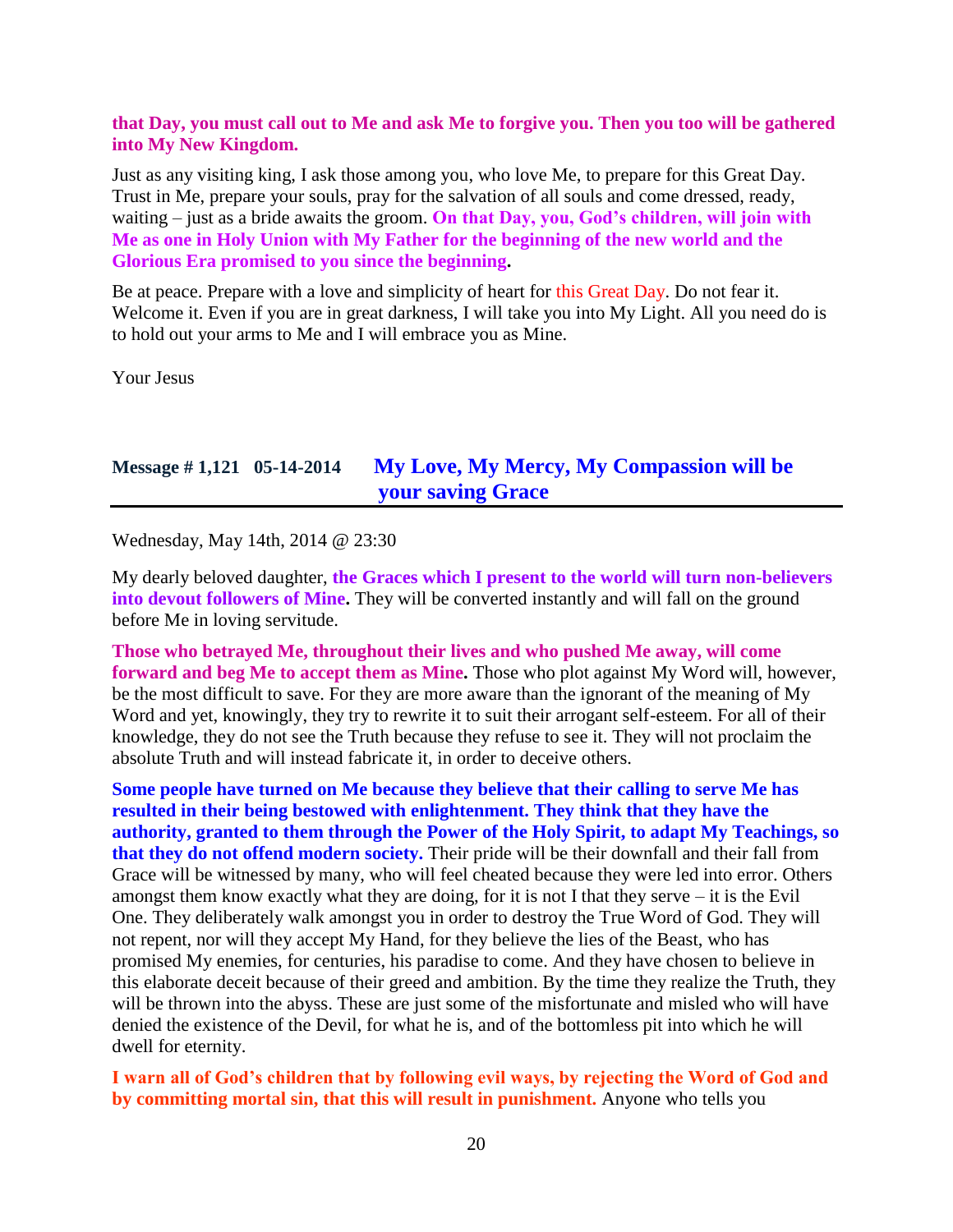otherwise misleads you. Yet, I will save the repentant up to the last second, so much do I yearn to save each of you.

My Love, My Mercy, My Compassion will be your saving Grace. I do not wish to frighten you, but I must tell you the Truth. **By coming to Me – no matter what your beliefs are, at the very end – I will gather you as Mine. Never forget this Promise.** I will, I promise, reach for you at the depth of your despair.

Your Jesus

# **Message # 1,122 05-16-2014 I Am [Present in the person who loves all,](http://www.thewarningsecondcoming.com/i-am-present-in-the-person-who-loves-all-irrespective-of-their-race-creed-sexuality-or-colour/)  [irrespective of their race, creed, sexuality or color](http://www.thewarningsecondcoming.com/i-am-present-in-the-person-who-loves-all-irrespective-of-their-race-creed-sexuality-or-colour/)**

Friday, May 16th, 2014 @ 16:05

My dearly beloved daughter, **I ask all of you who love Me to consecrate to My Heart the souls of all those who refuse My Mercy.** I ask you to bring Me the non-believers who will not accept My Existence and those who**, even were I to stand before them in person, would still reject Me.** These hardened souls take comfort in other forms of spiritual pursuits, because they refuse to accept Me. Were they to accept the Truth, they would find great inner peace, which no form of other spiritual dabbling could ever deliver. Those who do not believe in Me, or He Who sent Me, will never fill their souls with peace.

**Only I, Jesus Christ, can bring you true peace in your hearts, because I was sent by He Who created you to bring you to Him. Through Me, you will find My Father. And when the Father unites with the children He created, peace will reign.** Without the Peace of God, there can never be harmony on Earth. Where there is no peace, you will know that this is caused by a lack of humble servitude to God.

Those who are knowledgeable of My Most Holy Word must never forget that whatever knowledge you may have about Me, it is never to be used against Me. By that I mean you must trust in Me for Who I Am. Accept Me with a humble heart. Never allow arrogance to overshadow your allegiance to Me. He who is soft and tender of heart loves Me. **I Am Present in he who loves all** - irrespective of their race, creed, sexuality or color. **I Am in all who live their lives as I have taught them. I Am also Present in those who do not know Me, but who emulate My Traits.**

**When I walked the Earth, I never boasted of My Knowledge – I simply imparted the Truth. I never cast aspersions; persecuted or admonished those who would not follow Me. I never spoke ill of anyone. I accepted all of God's children and every fault they displayed towards Me.** I never said I would sacrifice My Life for a select few. No, I gave Myself for everyone and especially for hardened sinners. **I never chose one man over another. I never heaped praise on one and slandered another, for this would have been impossible.**

I sought to spread the Truth in the hope that My Word would be heard. I brought peace to many troubled souls who had the humility to listen to Me. I was firm but fair to all those who tormented Me because of their hatred and evil tongues. I cast demons out of souls who rose against Me and gave great Gifts to those in great suffering. I ignored the taunts of the so-called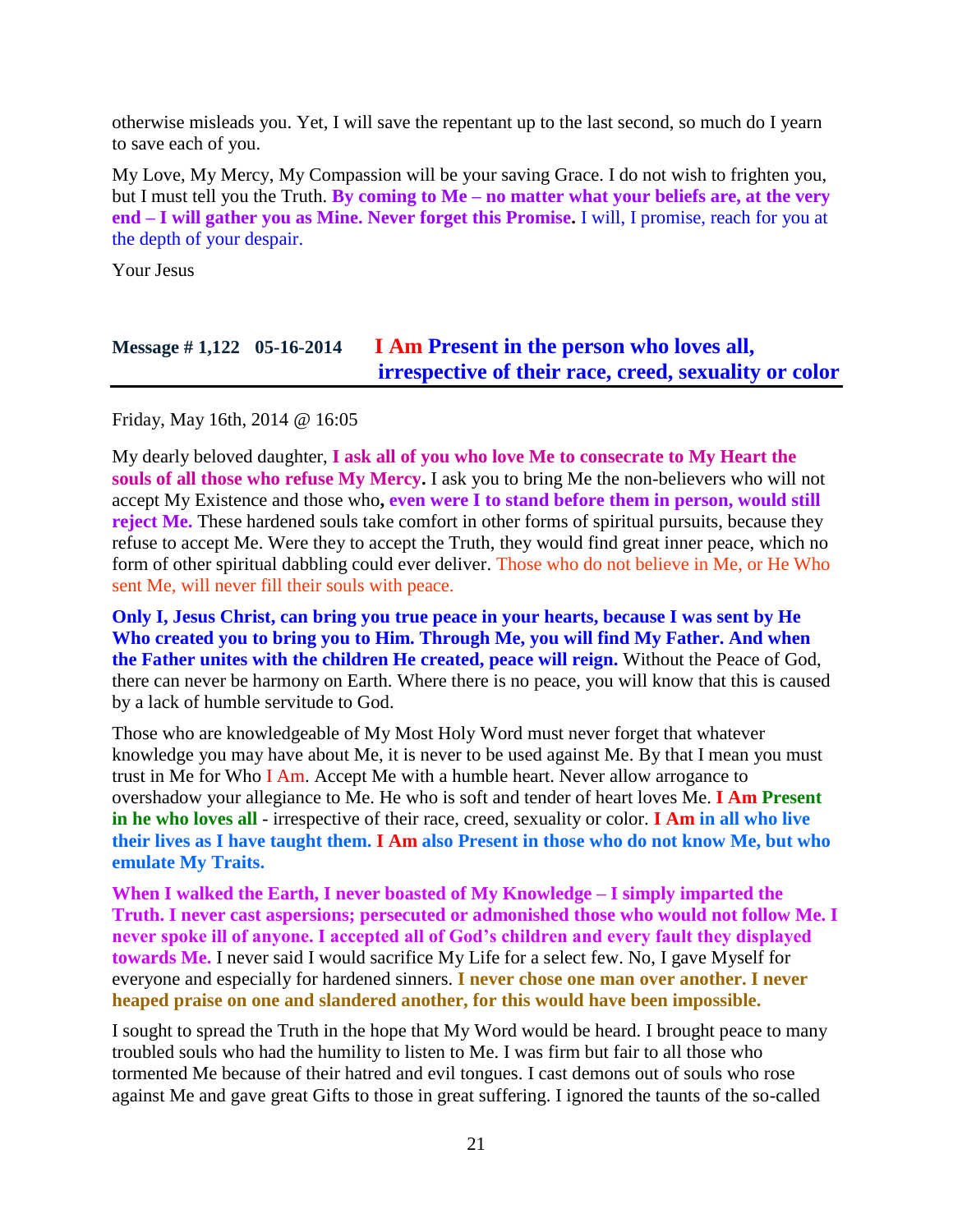holy men of the day, who loved only themselves. God was never a priority in their lives, so busy were they looking after their own needs. But the souls I sought out most were those who did not believe in God. They reached out to Me and did not understand why they were drawn to Me. They came to Me of their own free will, but many were brought to Me by those souls who knew Who I was and Who sent Me. Because of this, I poured over them special Graces and they were instantly converted.

Today, as I speak with you before the Great Day, I desire that you bring Me the souls of nonbelievers. You must do this through prayer and by reciting this

#### **Crusade Prayer (150) To save the souls of non-believers:**

Dear Jesus, I ask You to save all those who, through no fault of their own, refuse to acknowledge You.

I offer to You my suffering to bring You the souls of those who reject You and for the Mercy You will pour out over the whole world.

Have Mercy on their souls. Take them into Your Heavenly Refuge and forgive them their sins. Amen.

Your Jesus

# **Message # 1,123 05-17-2014 [Mother of Salvation: You must never curse](http://www.thewarningsecondcoming.com/mother-of-salvation-you-must-never-curse-another-when-you-ask-for-gods-blessings/)  [another when you ask for God's Blessings](http://www.thewarningsecondcoming.com/mother-of-salvation-you-must-never-curse-another-when-you-ask-for-gods-blessings/)**

Saturday, May 17th, 2014 @ 15:54

My dear child, **when my Son grants special favors, upon God's children, this means then that there is a responsibility expected on the part of the recipient.** For every Blessing, dear children, you receive from my Son, you must always give thanks to God. **When my Son presents heavenly Graces upon a soul, much is expected of that person. Each soul must then live their lives according to what they have been taught by my Son.**

**My Son makes His Presence felt when He is called upon.** The more open the soul is to His Love, the more he or she will become closer to His Sacred Heart. However, when a soul exalts himself before my Son, when requesting His help, nothing will yield from Him. God loves the humble souls. He lavishes great Graces upon them. The more Graces they receive, the more of Him will be Present within them. Then, as His Presence is made known, that same soul will be the subject of hatred. **The Devil is drawn to souls who are in the Light of God**. He will then use every means to humiliate the chosen soul and usually does this by deceiving the weak soul he uses, to inflict pain and suffering on the humble soul.

Sadly, many people who love me, the Mother of God, come to me begging me to assist them in destroying other souls. These souls, they tell me, are deserving of God's punishment. When they ask for my Son to pass judgment on such souls, because of the hatred, which lies in their hearts, their prayers will never be heard. **How can you love me, adore my Son and pledge your allegiance to the Truth when you hate others?** Oh how cunning is the Evil One when he devours holy souls, who have allowed pride to distract them. **Once pride grips a soul, it**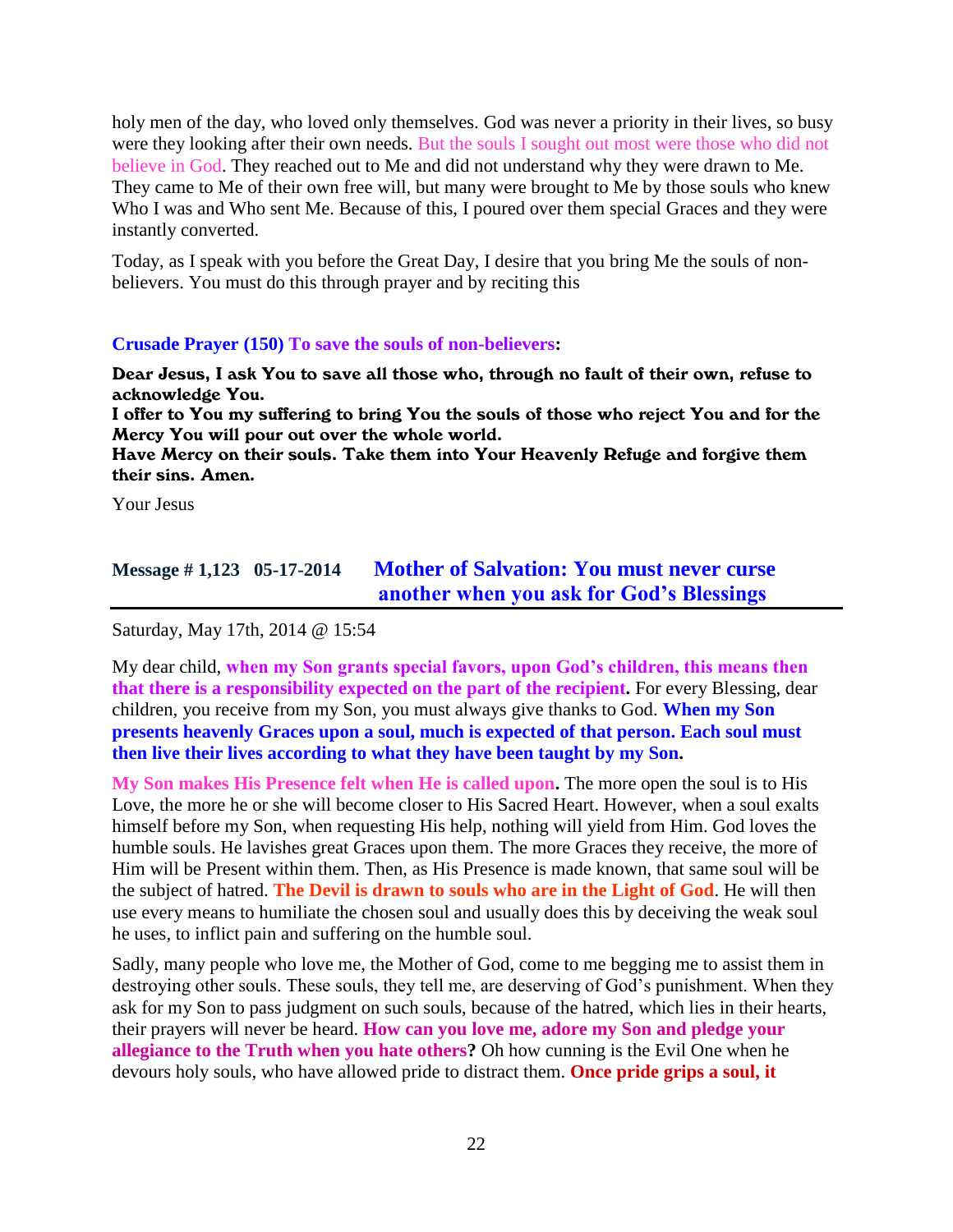#### **immediately loses its light.** T**he darker it becomes the further away it removes itself from the Light of God.**

**When you ask me to intervene, on your behalf, with my Son, you must always come to me with the fullness of love in your heart.** You must never curse another when you ask for God's Blessings, for this is abhorrent to Him. Hatred plays no role in Heaven.

Come to me, dear children, only with love in your hearts for your enemies, and all your prayers will be answered according to God's Holy Will.

Your beloved Mother

Mother of Salvation

| Message $\#$ 1,124 05-18-2014 | They will use My Home to honor pagan gods as a   |
|-------------------------------|--------------------------------------------------|
|                               | mark of respect, which the world will be told is |
|                               | only fair                                        |

Sunday, May 18th, 2014 @ 19:15

**My dearly beloved daughter, all of the prophecies given to you will now begin to spill out – one drop at a time, until all will pour rapidly like water rushing from a tap.** The incidents, the deeds and the acts, connected with My Church on Earth, will soon be witnessed by you. Those who make disparaging claims about My Holy Word will be silenced, so shocked will they be by the events to come.

All that comes from Me comes from My Father. When My Father dictates details of future events, as part of His Mission to save souls, be assured that they will happen. **As the new era of radical reforms in My Church commences, many non-Christian groups will be embraced.** And, while I welcome all souls, I will never allow My Word – upon which My Church has been built – to be shoved aside. **Those who do not accept Me, because they do not believe in Who I Am, will be welcomed into My Home.** They will be shown every hospitality; be treated with great courtesy; presented with gifts and yet they will refuse to acknowledge their Host. Then, in time, they will use My Home to honor pagan gods as a mark of respect, which the world will be told is only fair. **Christians will be told that God would expect them to welcome non-believers into the Church. That some practices, which honor Me, will have to be adapted so as not to cause offense to these visitors.** Soon, My Home, will no longer belong to Me, for there will be little discussion of My True Holy Word.

**New words, which they will tell you come from My Lips, will be used by My Church on Earth to welcome strangers into My Home.** And, **while I sit quietly in the corner, they will run amok in My House; take away treasures and all symbols, which are associated with Me, My beloved Mother and the Stations of the Cross. My Home will be stripped bare of all that I hold dear** and imposters will take up residence therein. **It will become a place of strange commemorative ceremonies; new and unusual prayers and the new book will replace the old.** This will continue until **I** Am forced to leave My Home, as it will be unfit for My Holy Presence. To all the innocent followers of Mine, they will only see what they believe is an attempt to modernize the Catholic religion.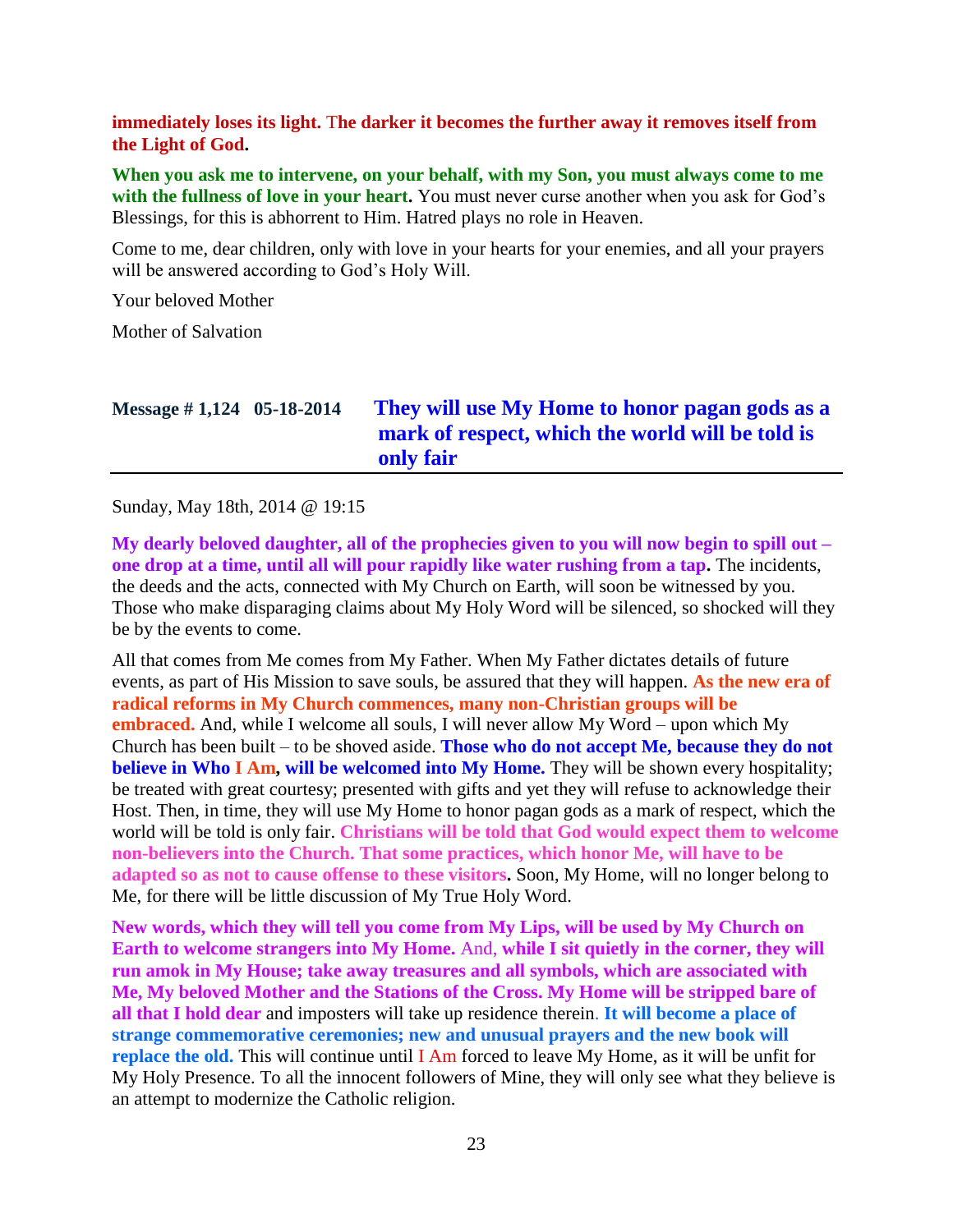**Soon I will no longer have the key to My Home, for they will take that away too. I will make My Home then only in the hearts of My loyal sacred servants, My beloved followers and those whose hearts will be open to Me.** My Home is yours. My Home is for everyone. But when I welcome the heathen into My Home, this does not give them the right to force God's children to accept their customs or permit their ceremonies to take place in the House of the Lord.

You must never allow your Faith to be used in this way or compromised, in order to allow pagans to tarnish My Home.

Your Jesus

## **Message # 1,125 05-20-2014 [Satan is the greatest scourge of the human race](http://www.thewarningsecondcoming.com/satan-is-the-greatest-scourge-of-the-human-race-and-his-contamination-is-lethal/)  [and his contamination is lethal](http://www.thewarningsecondcoming.com/satan-is-the-greatest-scourge-of-the-human-race-and-his-contamination-is-lethal/)**

Tuesday, May 20th, 2014 @ 11:14

My dearly beloved daughter, **the man who does not believe in evil does not believe in sin. He who declares that evil is in the mind of the beholder is capable of accepting evil in every guise and will, eventually, become immune to it.**

**When evil is ignored, Satan has won a great victory, for the king of lies goes to great lengths to disguise evil and he usually does this by presenting the argument to promote tolerance in society.** When human intelligence is used to argue all the rational reasons for excusing evil, these souls, guilty of spreading such untruths, become prime targets of the Evil One.

Once a soul allows him in, the great Deceiver will convince his prey that they are acting in good faith and for the good of the world, when they justify wicked acts, which are against God. The Evil One has created such deceit that many people, who no longer believe in Satan or the evil which he has spread throughout the world, will become incapable of distinguishing the difference between what is right and what is wrong. These people will argue and present every rational viewpoint to promote immorality in all aspects. Then the man who dares to defend morality will be demonized by them. Such is the way of humanity in the world today. **When the existence of evil is rejected, then the existence of Satan is denied.** This is when the king of lies and every enemy of Mine gains strength and his willing victims, who will act as his mouthpieces, become immune to Divine Graces.

When Satan is rejected by My Church on Earth, then very little can be done for those who are truly infested by the Evil One. **When My Church denies the existence of the Beast or the eternal abyss into which he and all the fallen angels have been thrown, then you will know that the Truth is not being revealed to God's children.**

If people do not know of the dangers that Satan inflicts upon souls, then they will not be able to arm themselves against evil. When this happens, the True Teachings of God are no longer accepted for what they are.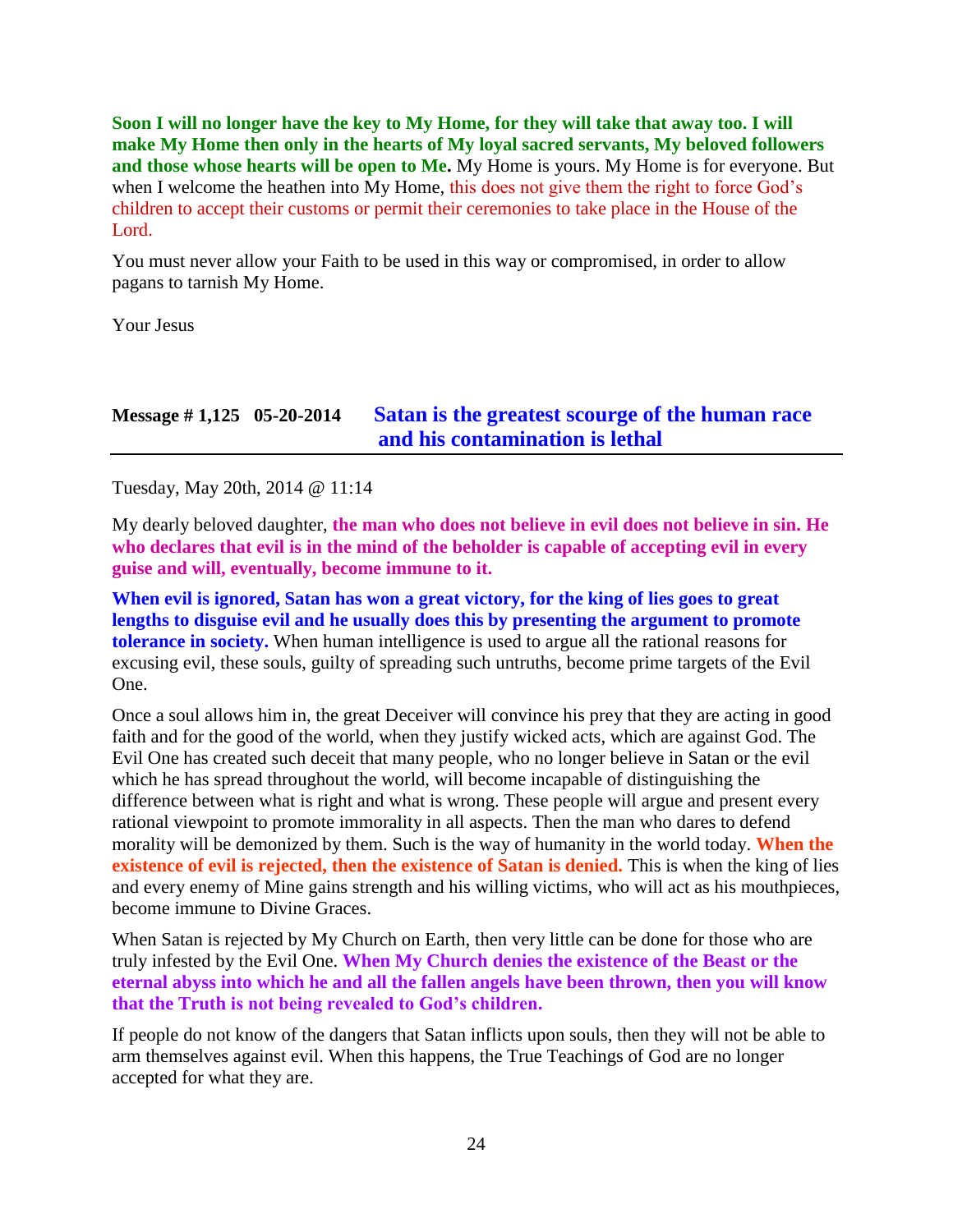Time does not change in My Kingdom. Satan is the greatest scourge of the human race and his contamination is lethal. **So careful to hide himself, he is a master of deceit because he will always present good as evil and evil as good.** Only those whose eyes are truly opened to God will understand the threat he poses in the salvation of the world.

Your Jesus

# **Message # 1,126 05-21-2014 [Groups who will promote heresy against the Holy](http://www.thewarningsecondcoming.com/groups-who-will-promote-heresy-against-the-holy-bible-will-seek-out-those-who-will-remain-steadfast-in-the-faith/)  [Bible will seek out those who will remain](http://www.thewarningsecondcoming.com/groups-who-will-promote-heresy-against-the-holy-bible-will-seek-out-those-who-will-remain-steadfast-in-the-faith/)  [steadfast in the Faith](http://www.thewarningsecondcoming.com/groups-who-will-promote-heresy-against-the-holy-bible-will-seek-out-those-who-will-remain-steadfast-in-the-faith/)**

Wednesday, May 21st, 2014 @ 20:40

My dearly beloved daughter, My Father desires that all of His children show love and charity to each other. **Sin is spreading so quickly, as a direct result of the sin of pride, that the infestation, especially amongst those who claim to be Christians, has claimed many souls who were once close to My Sacred Heart.**

Satan, and every demon he has sent to destroy humanity, has created much division in the world. They are trying to bring nations and communities into dispute with one another. Terrorist attacks will become more rampant, but **the most serious sign will be in the form of the persecution of Christians.** Never before will Christians be demeaned – their right to religious freedom curtailed and their right to remain true to the Word be violated – as they will be now.

**Christians will not only be targeted by My enemies, but they will also turn on each other.** Groups who will promote heresy against the Holy Bible will seek out those who will remain steadfast in the Faith. They will publicly criticize them, ridicule their loyalty to the Truth and seek out every sacred servant of Mine who dares to challenge their betrayal of Me, Jesus Christ.

**The Evil One fights Me, at this time, in a terrible rage, because he knows My Time is almost upon you.** Recognize any form of persecution against you, as a Christian, a true visionary, prophet or sacred servant, for what it is. A vulgar and evil assault on Me, your beloved Jesus Christ. **Remember, My beloved followers, you must not give in to persecution, because of your love for Me.** Pray for those poor souls who have allowed evil to spill out of their mouths. **Be patient and calm when you witness persecution against Christians, for only My Divinity is Eternal.** Evil deeds, acts or heresy against Me, will vanish in an instant. And only those who are truly for Me will find peace and salvation.

**Pray for your persecutors and your tormentors, for when you do, you dilute the power of the Evil One.**

Your Jesus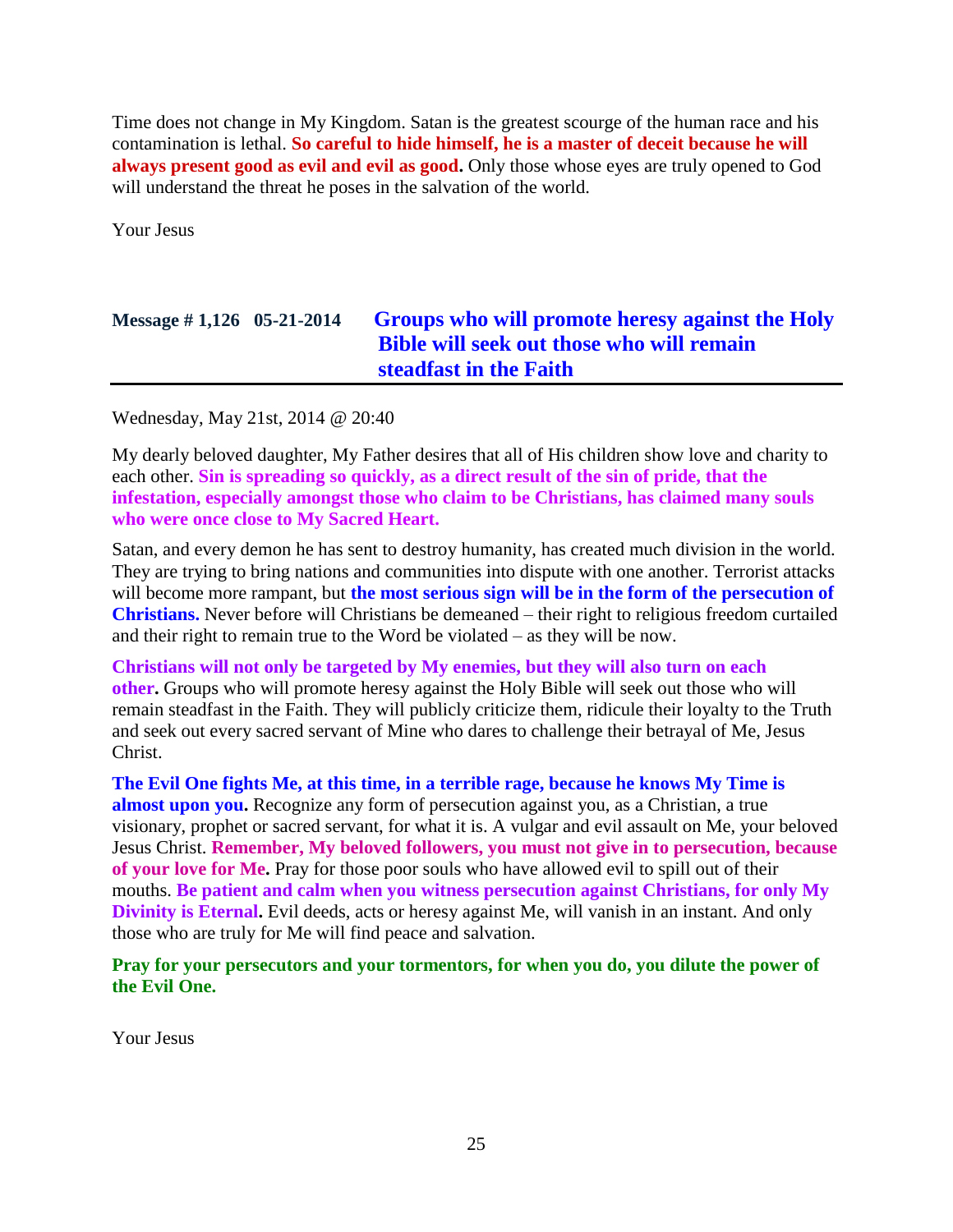# **Message # 1,127 05-22-2014 [Mother of Salvation: As Christians, you must](http://www.thewarningsecondcoming.com/mother-of-salvation-as-christians-you-must-prepare-to-fight-for-your-faith/)  [prepare to fight for your Faith](http://www.thewarningsecondcoming.com/mother-of-salvation-as-christians-you-must-prepare-to-fight-for-your-faith/)**

#### Thursday, May 22nd, 2014 @ 15:26

My dear children, the suffering, which my Son endures, because of the sins of man, is intense at this time. The hatred against Him and His Most Holy Word – as contained in the Most Holy Bible – is manifested within the hearts of many people and this includes the false religions, where they do not acknowledge the Triune God, as well as those who profess to be Christians.

**Every sin that is committed hurts my Son and every mortal sin is felt as a vicious blow inflicted upon His Body. For every act of heresy committed, it is as if another thorn is plunged into the Crown of Pain, which He already endures.** As my Son's suffering increases, at a time when every sin against God will be denied, so also will the suffering of true Christians increase.

While suffering is a terrible thing and while the pain of those who defend His Word is beyond endurance, it can be the way to become more intimate with my Son. If you accept suffering as a blessing, rather than see it as a curse, you will understand how my Son uses it to defeat the power of the Evil One. **When you accept the pain of abuse and ridicule, which you can always expect when you walk in union with my Son, many Graces are given to you.** Not only will such pain make you stronger, but my Son will reveal to you His Compassion for others, whose sins He can wash away, because of your sacrifice for Him.

So many people do not realize that when you develop a closeness with my Son, and when He resides in certain souls, that this will always result in pain for those who agree to take up His Cross.

**My Son can only truly immerse Himself in the souls, which are open to Him and who are without pride, malice, or self-love. But as soon as He resides fully in such souls, the Light of His Presence will be felt by many with whom they come into contact.** They will draw others into becoming disciples of my Son. They will also become targets for the Evil One, who will fight hard to draw them away from my Son.

**When the Evil One fails to tempt these souls, his fight against them will become even fiercer and he will infest others in order to attack them; abuse them and slander them.**

**It is important that all Christians remain alert to the plans which have been drawn up by**  Satan, to devour the souls of those who love and serve my Son. He craves these souls more than any others and will never be satisfied until they succumb to his temptations.

As Christians, you must prepare to fight for your Faith, because everything you hold dear to your hearts will be stripped away, layer by layer.

**You must seek the Sacrament of Reconciliation as never before, because without it, you will find it impossible to withstand the infestation that is being wielded in the world at this time against Christianity.**

**Remind yourselves, dear children, of everything that my Son taught you, because His Word is to be challenged until it will become unrecognizable.** Come and ask me, your beloved Mother, the Mother of Salvation, to pray for each one of you, so that you can remain loyal to the Truth, by reciting this Prayer to defend your Faith.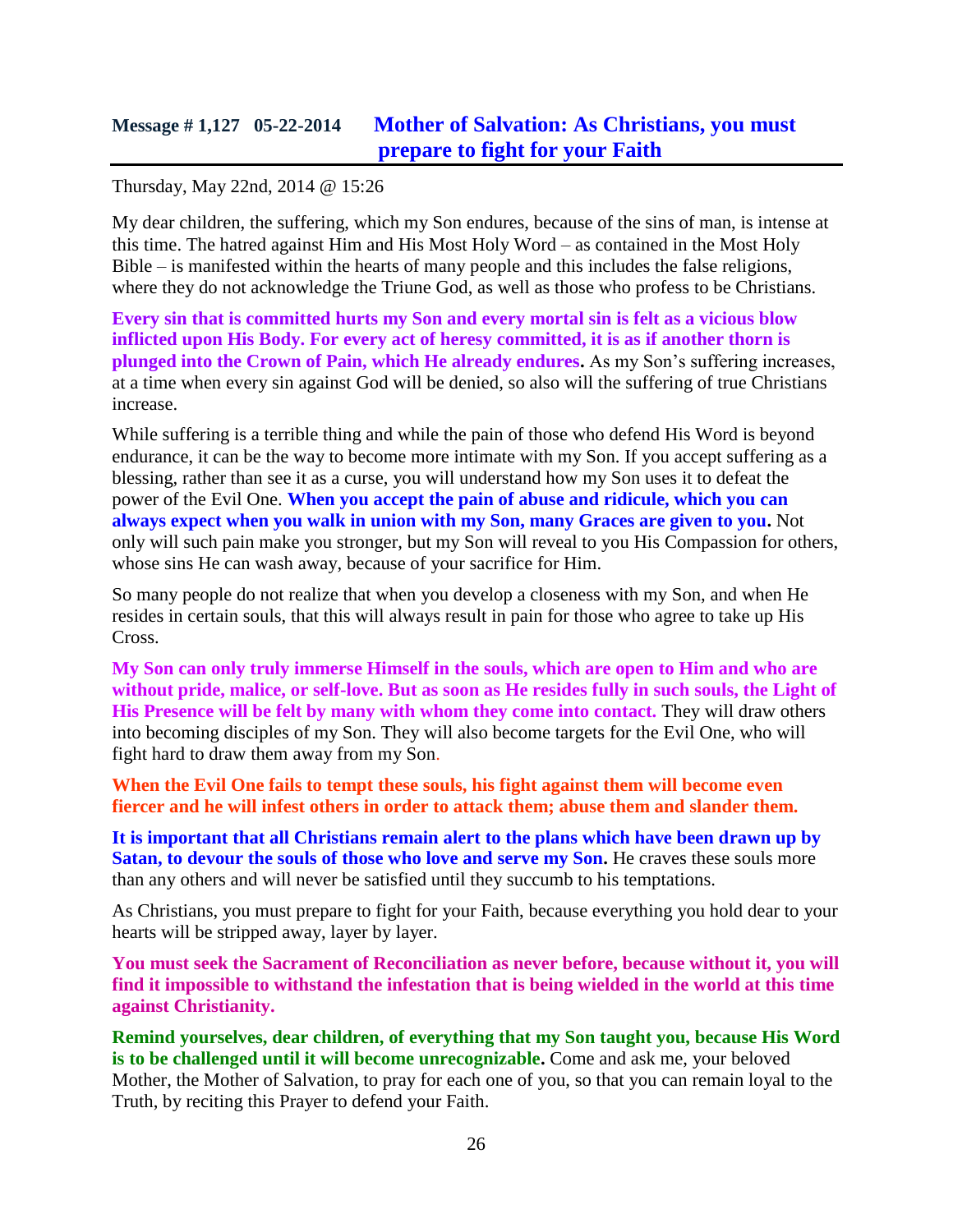#### **Crusade Prayer (151) To Defend the Faith:**

O Mother of God, Immaculate Heart of Mary, Mother of Salvation, pray that we remain loyal to the True Word of God at all times. Prepare us to defend the Faith, to uphold the Truth and to reject heresy. Protect all your children in times of hardship and give each of us the Graces to be courageous when we are challenged to reject the Truth and renounce your Son. Pray, Holy Mother of God, that we are given the Divine Intervention to remain Christians, in accordance with the Holy Word of God. Amen.

**You are each blessed with great courage when you recite this Crusade Prayer**. Go in peace, my children, to love and serve my Son, Jesus Christ.

Your beloved Mother Mother of Salvation

# **Message # 1,128 05-23-2014 [You do not have to understand the Ways of God –](http://www.thewarningsecondcoming.com/you-do-not-have-to-understand-the-ways-of-god-you-must-simply-accept-them/) [you must simply accept them](http://www.thewarningsecondcoming.com/you-do-not-have-to-understand-the-ways-of-god-you-must-simply-accept-them/)**

Friday, May 23rd, 2014 @ 18:00

My dearly beloved daughter, come, all of you who love Me, and bring Me your love, for I Am in great need of comfort. I Am your Jesus, the Son of man, Savior of the world and yet I weep. Every Grace bequeathed to man is thrown back at Me by ungrateful souls. **My generous Heart is open, so I can draw all of you to Me, but you turn away. Even those of you who do love Me do not give Me your time. Instead of talking to Me, you talk to each other about Me. Too much talk about the Mystery of God's Plans and what is to come can cause distraction and confusion. Too much analysis and so-called intelligent debate takes away from Me.**

You do not have to understand the Ways of God – you must simply accept them. I never asked you to understand the Mystery of My Divinity, because the souls who truly love Me will love Me because of Who I Am and not what I bring. They will not seek out glory for themselves. They will not develop their spirituality to merely gain a foothold in My Kingdom. They will never use their knowledge of Me in a boastful way to score points. The souls who will reside within Me are the souls who ask for nothing, only that which they ask for the good of their own souls and that of others.

When you say you represent Me, you do not talk and shout about how much you say you know Me. You must simply show love to others and follow My Teachings with a soul, which is empty of pride. So, **if you are truly Mine, you will spend less time trying to define what I have told you; what I have taught you and what I promised. I ask that you come to Me and spend more time in quiet contemplation with Me. When you do this, I will reveal Myself to you more clearly and you will know in your hearts what it really means to serve Me truly.**

Your Jesus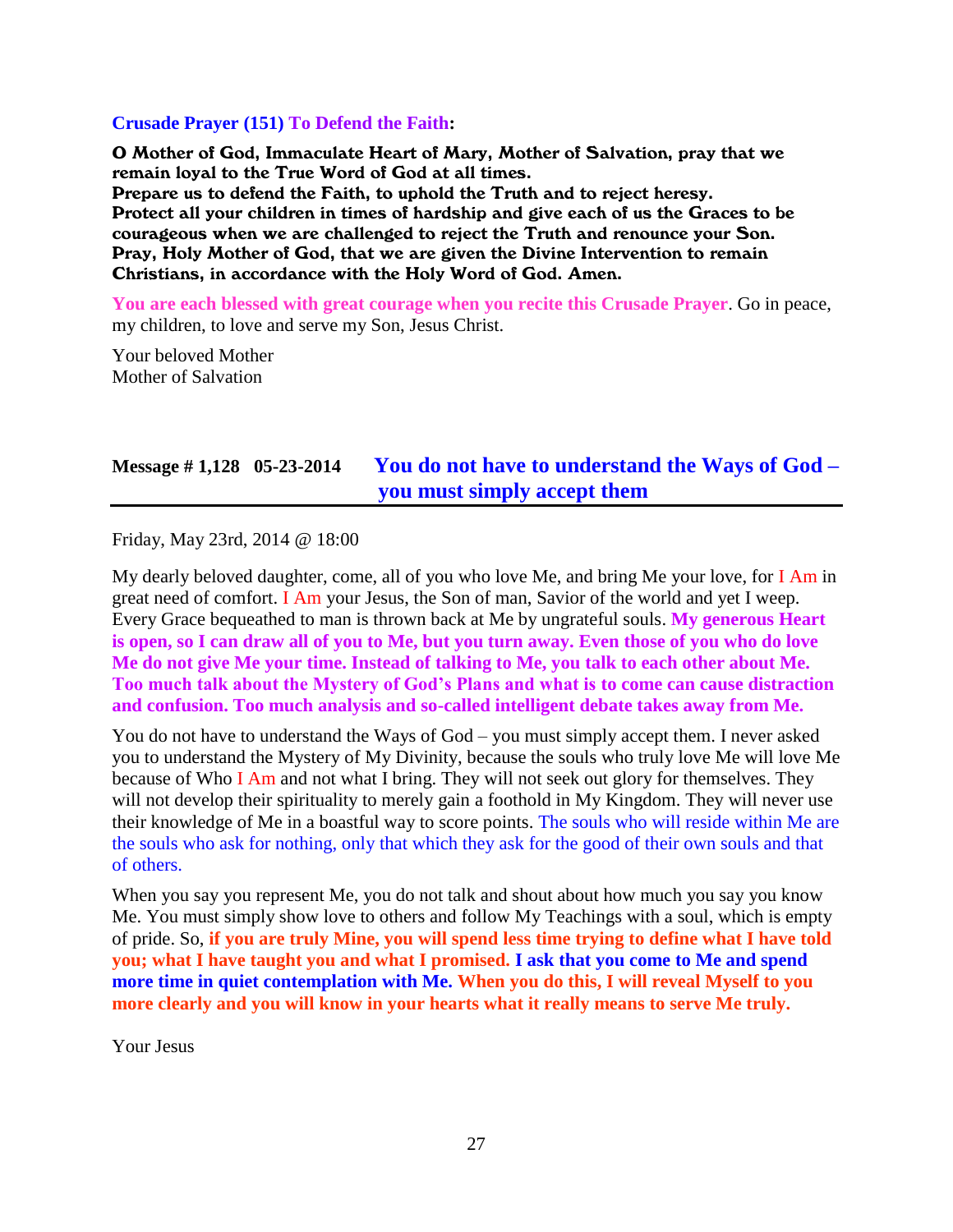Saturday, May 24th, 2014 @ 21:20

My dearly beloved daughter, **the main reason so many people today, and especially the young, do not want to know Me is because of their unmitigated self-interest.** Self-obsession, and a desire to please only one's self and desires, has meant that real love for one another is missing and there is little charity present in such souls. **When they separate themselves from others, in pursuit of self-fulfillment, they cannot love their neighbor. When they do not love their neighbor, they cannot love Me.**

**Separation from God has never been so widespread.** With little love in their hearts, evil finds a welcome environment in which to take root. Once evil is planted, in the souls who become easy prey, it will grow and spread quickly. The further it spreads, the less love will there be in the soul and a hatred for others will be instilled within it. Soon, hatred, jealousy, envy, avarice, and greed will become the common traits, which unite modern society, until eventually, it will become synthesized until souls will feel nothing. **Emptiness of spirit leads to great danger, for the Evil One is intelligent and he will use souls at that stage to wage war against the Presence of God in the world.** When the world becomes self-obsessed and demands every kind of right, which it deems to be more important than giving generously of one-self – then nothing good can come of this.

**When Lucifer disobeyed My Father, it was pride, which led to his downfall. Pride and a love of self, where all else comes second, will lead to the final downfall of the human race.** Disobedience to God is rampant at this time. So little regard for His Commandments can be seen and this has meant that man will disobey every single one of the Ten Commandments. **When the First Commandment is broken by My Church on Earth – the final bastion of My Father over His children – the world will witness the worst chastisement since the flood.**

Once paganism grips My Church, this will mark the final chapter.

When God's children love themselves and preen before Him, He weeps bitter Tears. But, when He is replaced in the hearts of all by paganism and a false god, His Wrath will be unprecedented.

Your Jesus

# **Message # 1,130 05-26-2014 [God the Father: The Credo Prayer, which](http://www.thewarningsecondcoming.com/god-the-father-the-credo-prayer-which-acknowledges-who-i-am-will-be-changed/)  [acknowledges Who I Am, will be changed](http://www.thewarningsecondcoming.com/god-the-father-the-credo-prayer-which-acknowledges-who-i-am-will-be-changed/)**

Monday, May 26th, 2014 @ 16:22

My dearest daughter, the time will come when the Credo Prayer, which acknowledges Who I Am, will be changed to honor false gods instead.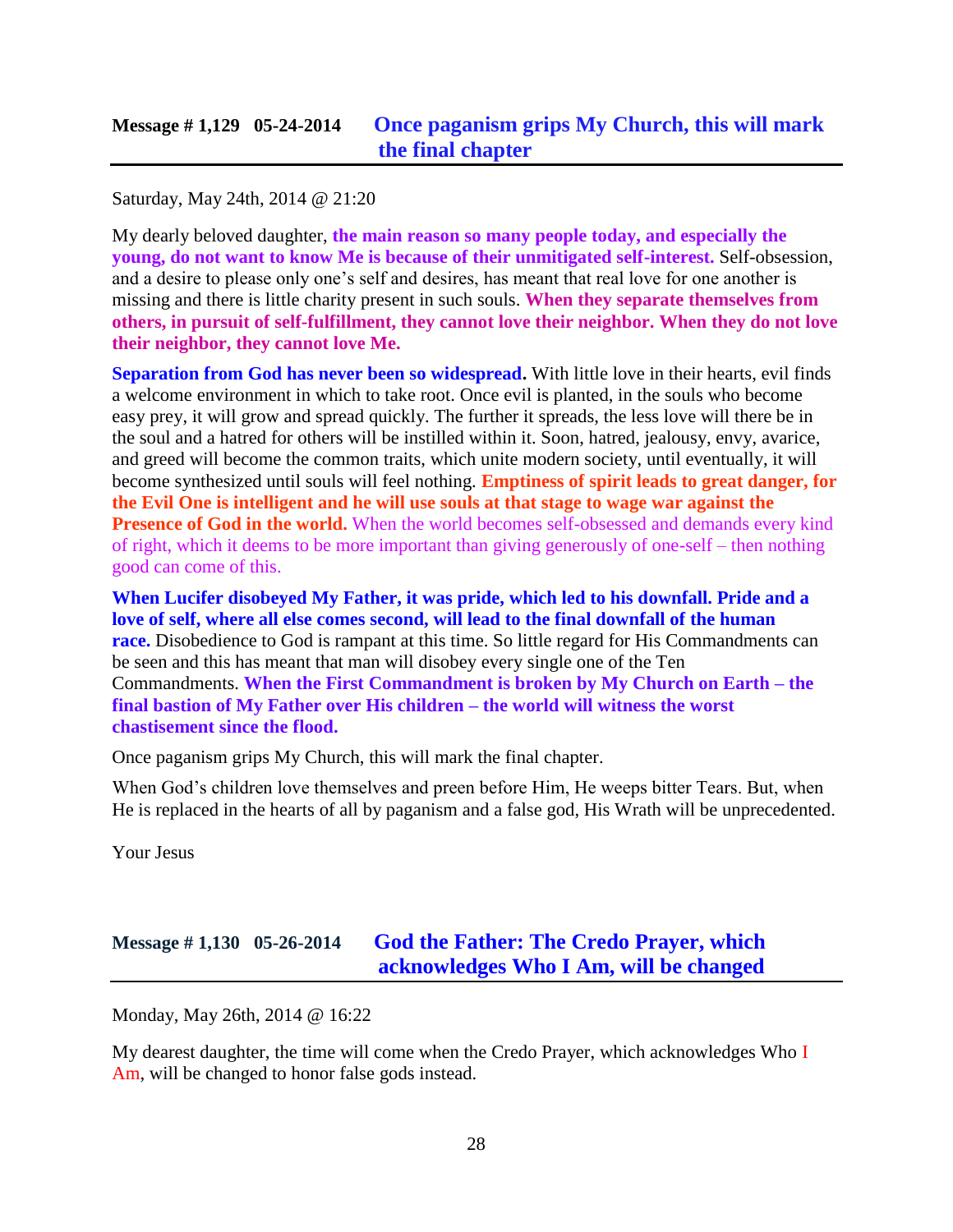When the One-World Religion is introduced, it will be done carefully, so as not to give an impression that **I**, the Eternal Father, **Am** no longer revered. **If I Am not revered then this new prayer will become an abomination and must never be recited, if My children want to remain with Me and who desire Eternal Life. Far better if you remain silent than to utter one word of blasphemy, which will be introduced into all Churches everywhere, which honor Me, your Father and who accept My Son, Jesus Christ, your Savior.**

**Words, which venerate My Name and that of My Son, will be twisted and expressions, which refer to My Son, will include such terms as "Jesus of the Light." This new prayer will place the emphasis on the superiority of man, his responsibility to ensure the welfare of his brother and to welcome, as one, all religions to honor God.** All references to My Son, in the way which He is meant to be revered, will be replaced by this new title they will give Him. The world will be told to honor the beauty of the Earth; the wonders of the world created by a God Who is One for all and Who accepts every kind of worship. **This will be the time when the world will come together into one world, as a pagan religion.** Because so many religious expressions will litter this new creed, it will take those who are blessed with discernment to truly understand what is happening.

**How futile their efforts will be, because those who inflict this darkness upon My children will suffer for their rejection of their Creator**. And when this prayer is taken at face value, another abomination will be inflicted – the introduction of the rewritten Word, which will bear nothing but rotten fruit.

In time, a special symbol, which will represent the new man-made god, will be created, so that it will seem to those who are asked to wear it that they will be doing a good thing in showing solidarity to one another. All these things, they will be told, are for the good of all, where your first duty is to seeking the perfection of man. This, they will tell you, is important before you can face God. You cannot do God's Will if you do not seek justice to free humanity from bondage to religious persecution, poverty and wars. The focus will be on all things to do with My Creation – the Earth; the nations; the people and political rulers. All will be tied together as one in order, they will say, to serve God better. All they will be serving will be the king of lies, who will bring all of these things about. And, while **the world will applaud these new seemingly innovative advances in global matters, humanity will be coerced into paganism. Paganism will bring**  with it an appalling darkness of the soul. Then, for everything that is leveled against Me, I **will replicate their abominations – upon the Earth they walk on; the water they drink; the mountains they climb; the seas they cross and the rain, which feeds their crops.**

The battle between the mighty, the proud and the evil amongst men and Me, their Eternal Father, their Creator, will be a hard fought one.

Your Eternal Father

God the Most High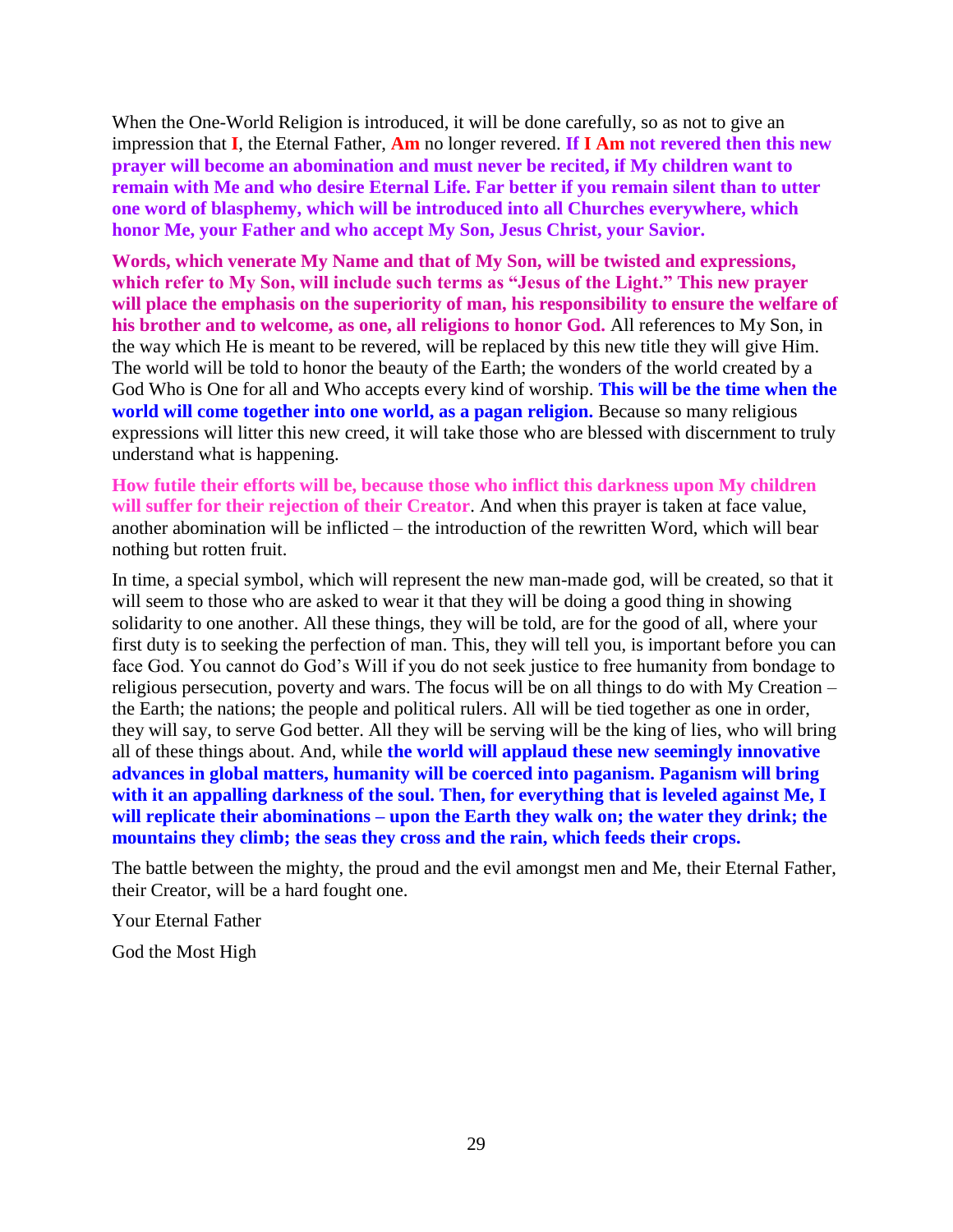# **Message # 1,131 05-28-2014 [You will be just as guilty as those who were](http://www.thewarningsecondcoming.com/you-will-be-just-as-guilty-as-those-who-were-responsible-for-handing-me-over-to-my-executioners/)  [responsible for handing Me over to My](http://www.thewarningsecondcoming.com/you-will-be-just-as-guilty-as-those-who-were-responsible-for-handing-me-over-to-my-executioners/)  [executioners](http://www.thewarningsecondcoming.com/you-will-be-just-as-guilty-as-those-who-were-responsible-for-handing-me-over-to-my-executioners/)**

Wednesday, May 28th, 2014 @ 08:40

My dearly beloved daughter, My Promise to come again will be fulfilled. Nothing can prevent My Second Coming, but still those who know Who I Am and who work for My nemesis with open and willing hearts believe that they can destroy souls before this Great Day.

**To My enemies, know this. I know you. I can see your souls. I can see what evil resides within your hearts. I can also see the goodness, which lies side by side within you. Hear Me, as I reveal to you the Truth of what is to come.**

**If you love Me, you will be encouraged not to.**

**If you believe in My Teachings, you will be asked to believe in a new false substitute.**

**If you believe that I Am communicating to you, through these Messages, you will be convinced by the Evil One that these Words do not come from Me.** You will be tempted, therefore, to betray Me and you will do this by persecuting My servants, who support this Mission. You will become traitors of this Mission and, as such, you will be just as guilty as those who were responsible for handing Me over to My executioners.

If you do not listen to Me, then that is up to you and I will not hold you accountable, for I will never force My Will upon you. Far better you ignore Me and follow My Teachings, than to inflict suffering on others.

Now that My Plan to salvage billions of souls has commenced, know that I will rise above the will of men who oppose Me. **Nothing – no words – no actions – no deeds – no wickedness of any kind – can stop Me in My quest to salvage humanity.** Those who stand in the way of God will be powerless and will, in the end, lie prostrate with grief before Me on the Day I come to judge.

Your Jesus

#### **Message # 1,132 05-29-2014 [When a man betrays Me, he sins against Me](http://www.thewarningsecondcoming.com/when-a-man-betrays-me-he-sins-against-me/)**

Thursday, May 29th, 2014 @ 00:45

My dearly beloved daughter, when My Apostles came to Me, weeping and crying tears of frustration because of the way they were treated with cruelty in My Holy Name, I told them this.

**Never fear rejection in My Name**.

**Never be frightened by the howls of the Evil One**, who screams through the mouths of those who serve him.

**Never feel fear when you are held accountable in My Name**. But when you are betrayed, by those close to you, know that it is I they have slapped in the Face.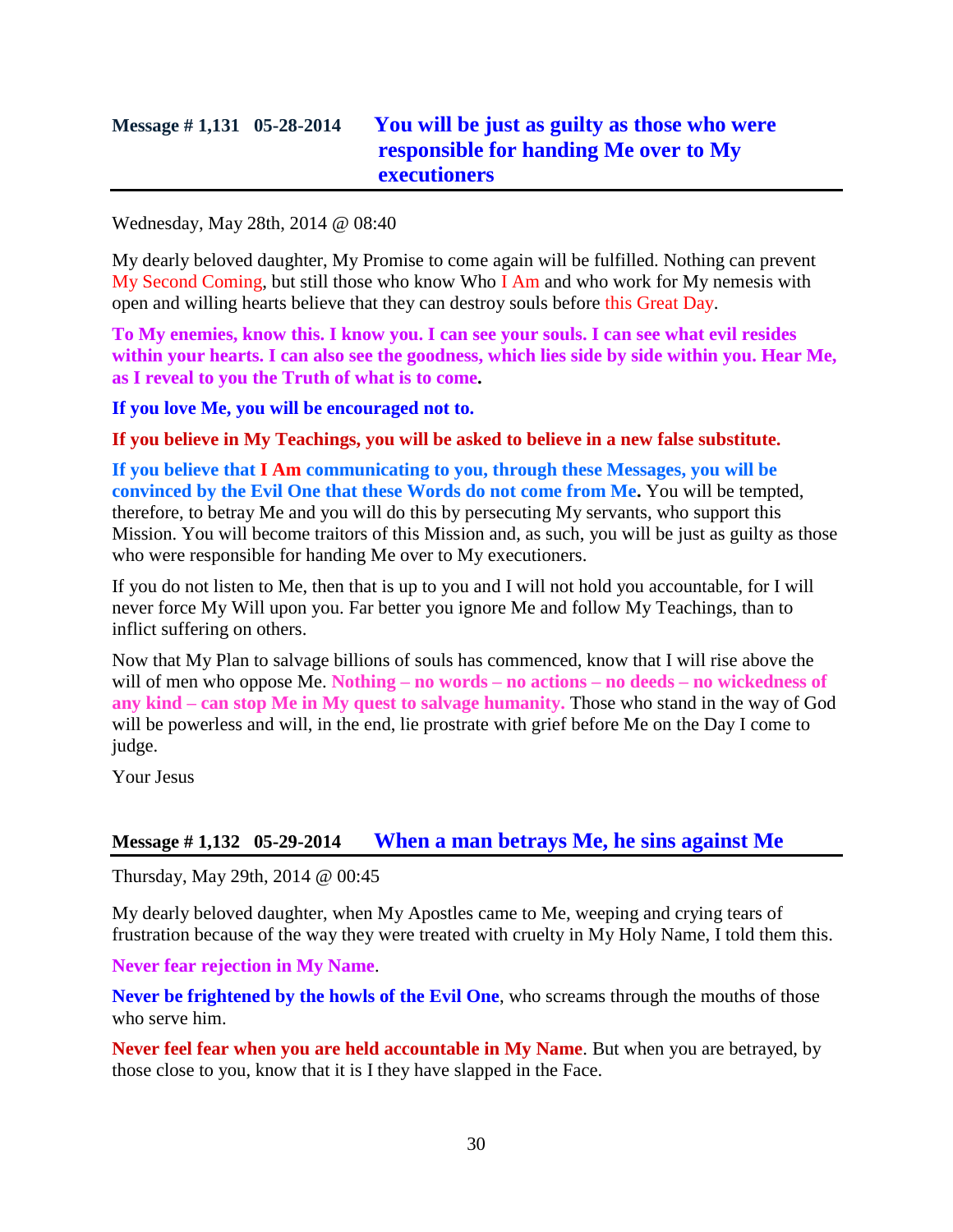**When a man betrays Me, he sins against Me. When he betrays God's prophets, he betrays the Triune God, and for that he will suffer greatly.**

**When Intervention by the Triune God is rejected by souls, who oppose the greatest Power from Heaven, they will have to endure turmoil within their conscience. This turmoil will never leave them, unless they reconcile their souls to Me, their Jesus.** To reject Me, when the soul knows that it is I, Jesus Christ, Who speaks, is regrettable. But **to defy the Triune God, by interfering with God's Intervention, in His task to save souls, this will result in a swift punishment by My Father.**

Humanity may sneer, question, and analyze My Word, as it is given now, but when they dare to try and prevent Me from salvaging souls by betraying My Trust and opposing My Mercy then they will be shown no Mercy.

Your Jesus

## **Message # 1,133 05-31-2014 [My Love never wilts; never falters; never dies. No](http://www.thewarningsecondcoming.com/my-love-never-wilts-never-falters-never-dies-no-matter-what-you-have-done/)  [matter what you have done](http://www.thewarningsecondcoming.com/my-love-never-wilts-never-falters-never-dies-no-matter-what-you-have-done/)**

Saturday, May 31st, 2014 @ 08:20

My dearly beloved daughter, My Love blazes like a furnace for every single one of you. It has been inflamed to an even greater extent because of the wicked influence, which has been inflicted upon humanity. **Every kind of deceit clouds souls at this time in history, because of the influence of the Devil in the world, as the final battle for souls continues.**

**Every man, woman and child over the age of seven years will struggle to differentiate between right and wrong.** Many will condone wicked acts and say that they are justified in doing so. Those who acknowledge, as being good, the evil words, deeds and actions, planted within their hearts by the deceiver, will feel no remorse.

**Every soul, irrespective of their creed, race, color or circumstances, will wander about in confusion as to what is right in the Eyes of God and what is declared to be wrong.** And, while the masses, in error, will applaud sin in every guise, not one shred of contentment will those who betray Me have in their souls. Those who do not deviate from the Truth of all that comes from Me will be demonized. But when they spend time in My Company, they won't care, because I will instill within them an inner peace, which will not be shaken.

I promise all of you, including those who are weak and who succumb to the lies planted within you by Satan, that I will never give up on you. I will draw on you; fill you with My Love, whenever you allow Me to pull you towards Me. My Love never wilts; never falters; never dies. No matter what you have done. But, **be aware, it is your soul, which is the ultimate prize and the Evil One will never relent in his quest to win you over.**

My Love is so powerful that even when you betray Me I will, within your conscience, ensure that you are aware of your error. This is why you will feel a sense of loss for when what you have done in the name of justice, which you know in your heart is wrong – you will feel nothing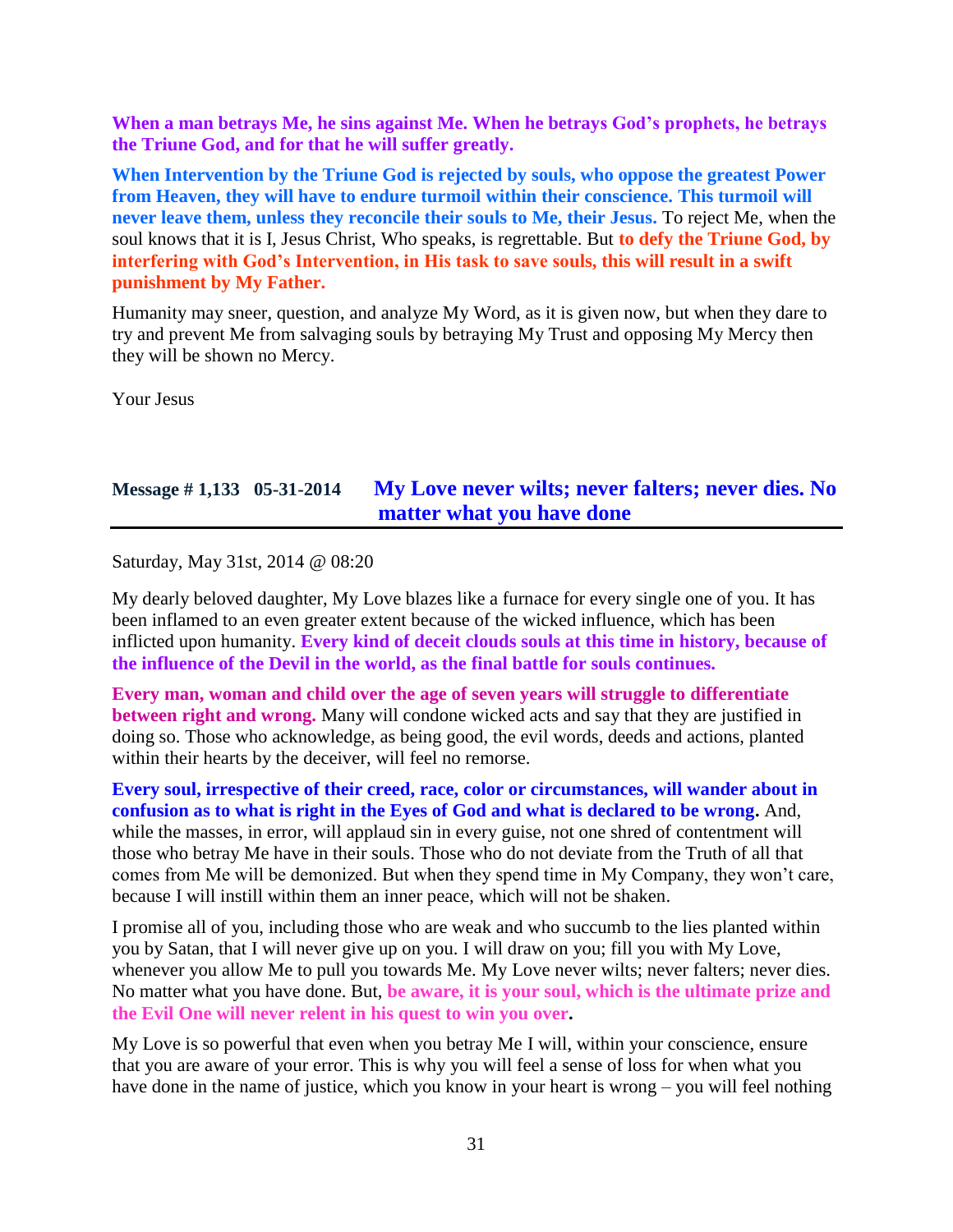but sorrow. It is then that you must call out to Me, your Jesus, with this Prayer to help you in your hour of helplessness.

**Crusade Prayer (152) Help me in my hour of helplessness**

Dear Jesus, help me in my hour of helplessness. Free me from sin and open my eyes, my heart, and my soul to the deceit of the Devil and his wicked ways. Fill me with Your Love when I feel hatred in my heart. Fill me with Your Peace when I feel grief. Fill me with Your Strength when I am weak. Save me from the prison within which I find myself, so that I can be free and be held

My Love is eternal. Your soul is eternal. My Kingdom is eternal and so is the Kingdom of the Evil One.

When you are guilty of terrible sin, you must fight every single second to remove yourself from danger and strive to remain true to Me at all times. The easiest way to do this is to love one another as I love you. Anything that removes you from love for one another does not come from Me.

Your Jesus

# **Message # 1,134 05-31-2014 [Mother of Salvation: This Gift of Protection for](http://www.thewarningsecondcoming.com/mother-of-salvation-this-gift-of-protection-for-children-has-been-commanded-by-my-beloved-father/)  [children has been commanded by my beloved](http://www.thewarningsecondcoming.com/mother-of-salvation-this-gift-of-protection-for-children-has-been-commanded-by-my-beloved-father/)  [Father](http://www.thewarningsecondcoming.com/mother-of-salvation-this-gift-of-protection-for-children-has-been-commanded-by-my-beloved-father/)**

Saturday, May 31st, 2014 @ 16:20

safely in Your Sacred Arms. Amen.

My dear child, **I wish to call upon parents of children and young people, all over the world, to consecrate them to my Immaculate Heart.**

**My Precious Son, Jesus Christ, desires that I do this, as He will cover them with His Precious Blood and so keep them safe.** He wants you, dear children, to do this because He will grant great Graces upon them. **This Gift of Protection for children has been commanded by my beloved Father. Through His Son, Jesus Christ, He promises great Graces and those children who are presented to me will be protected from the influence of the spirit of evil.**

My Son will do all that is required to unite all families in His New Paradise and by consecrating your children to me, the Mother of Salvation, great Protection will be given to every family whose children's names are offered to me.

My love for God's children is very special, for I am the Mother of all God's children. **It will be through me, the Mother of Salvation, that souls consecrated to me, will be saved through the Mercy of my Son**. These souls will not be tempted by the deceit, which will be presented to the world by the antichrist.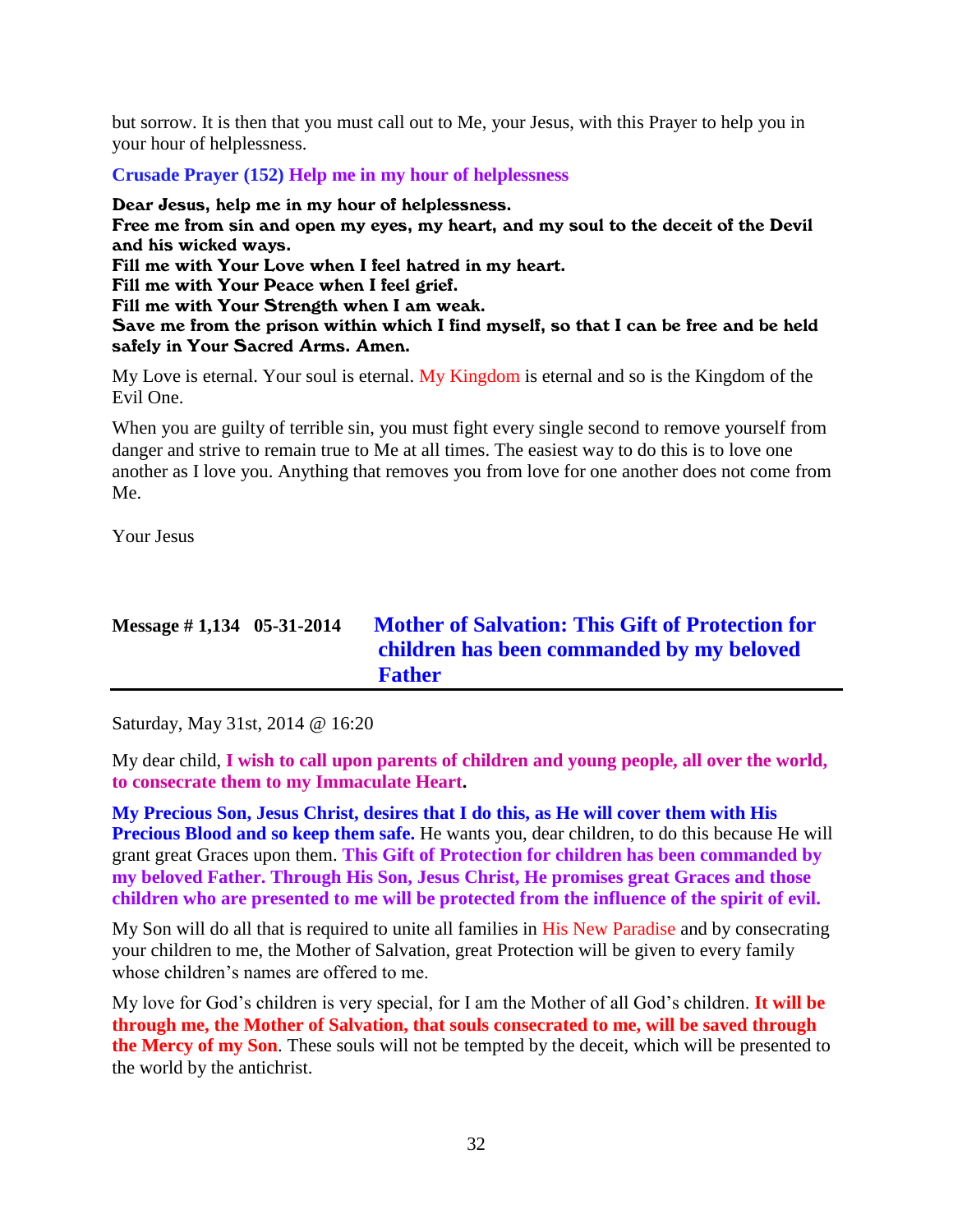**You must recite this Prayer once a week, before an image of me, your beloved Mother, and bless yourself with Holy Water before you recite it.**

**Crusade Prayer (153) The Gift of Protection for children:**

O Mother of God, Mother of Salvation,

I ask that you consecrate the souls of these children (List them here…) and present them to your beloved Son.

Pray that Jesus will, through the Power of His Precious Blood, cover and protect these little souls with every kind of protection from evil.

I ask you, dear Mother, to protect my family in times of great difficulties and that your Son will look favorably upon my request to unite my family in one with Christ and grant us Eternal Salvation. Amen.

Go and be thankful for the Love that God has for His children. Great Mercy and Blessings will be accorded to every child and young person whose name you present to me for consecration to my Son.

Your beloved Mother

Mother of Salvation

# **Message # 1,135 06-03-2014 I [promised My Father that I would pursue every](http://www.thewarningsecondcoming.com/i-promised-my-father-that-i-would-pursue-every-soul-for-whom-i-sacrificed-my-life-and-i-will/)  [soul for whom I sacrificed My Life. And I will](http://www.thewarningsecondcoming.com/i-promised-my-father-that-i-would-pursue-every-soul-for-whom-i-sacrificed-my-life-and-i-will/)**

Tuesday, June 3rd, 2014 @ 18:22

My dearly beloved daughter, **it is My Intention to bring about conversion to every nation in the world and to do this quickly.** My Love for you all is so great that I will, even in cases where confusion reigns in the hearts of those who do not know Me, intervene in ways, which are unknown to humanity up to now.

My Peace will be given to every soul who sees the Light of the Truth. My Love will bring them a calmness of the spirit, which such souls have never truly known. **The Spirit of Truth will be My Gift to the world and mankind, who do not acknowledge Me. Only then, can man be open to the Divine Intervention, which is by the Command of My beloved Father, so that He can embrace every child of His.**

The Love of God will soon be witnessed by barren souls – souls which remain firmly shut to the influence of the Holy Spirit. **The Flame of the Holy Spirit will, like a sword, cut through their hearts and out will pour upon them an innate understanding as to how cherished each soul is in the Eyes of God.**

The Spirit of Truth will awaken the souls of those who deny Me, who pour scorn on those who believe in Me, and those who believe in their own invincibility. It will touch the hearts of the haughty, the proud, the arrogant, as well as the ignorant, the hardened sinners who have hatred in their hearts, as well as the lowly. Not one of you will be excluded from this great Miracle. I promised My Father that I would pursue every soul for whom I sacrificed My Life. And I will. **For what good was My death if it meant that even just one sinner could not be saved?** I come soon to prepare you all for My Salvation. Rejoice, for My Time is near.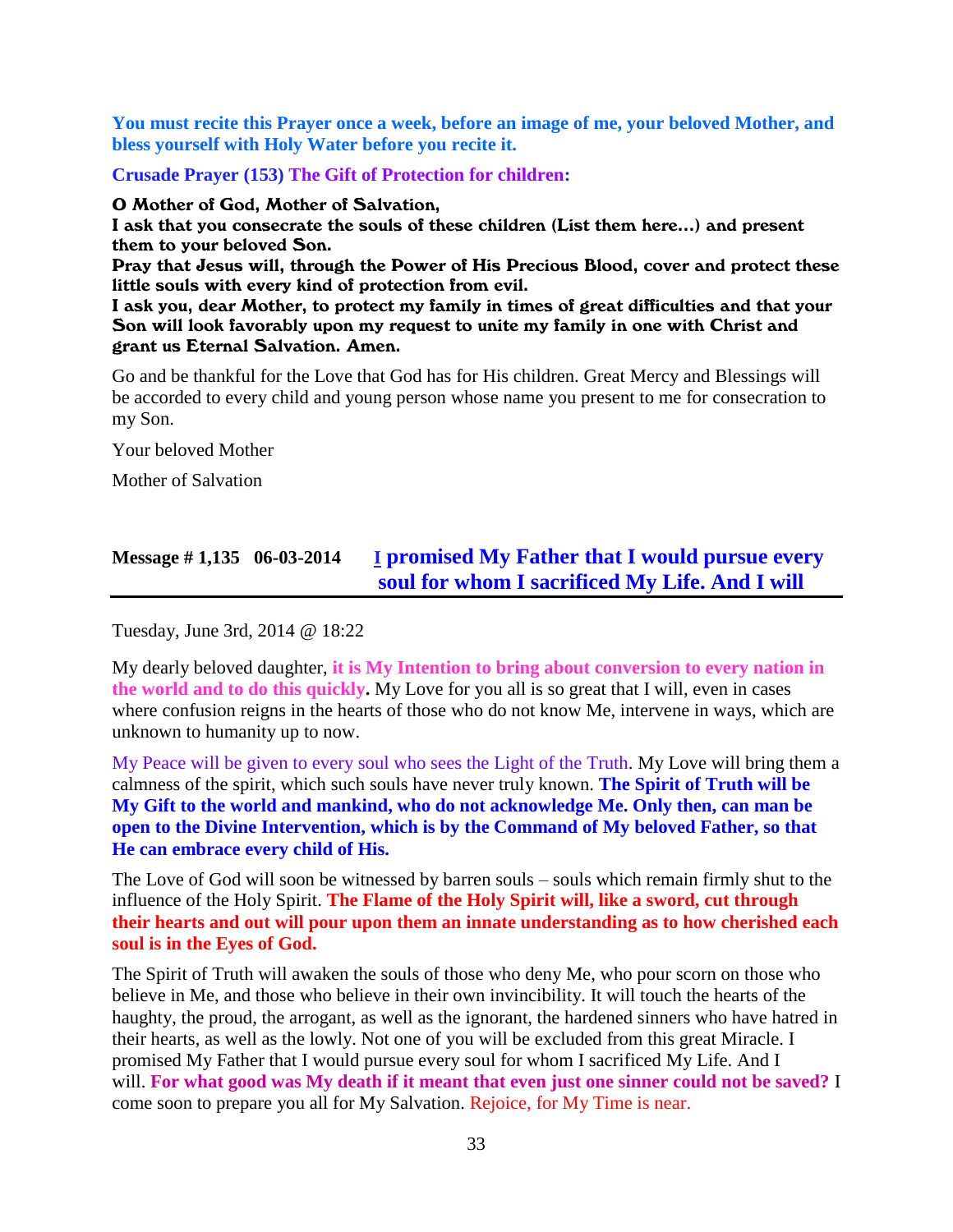Go, My beloved followers, and remain in love, hope, and anticipation for My great Mercy. I will fulfill My Promise to every one of you and you will reap the rewards of My Kingdom if you will accept, with humility, My great outpouring of Love.

Your Jesus

# **Message # 1,136 06-04-2014 [Mother of Salvation: The Feast Day of the](http://www.thewarningsecondcoming.com/mother-of-salvation-the-feast-day-of-the-mother-of-salvation-will-be-the-last-day-accorded-to-me-the-mother-of-god/)  [Mother of Salvation, will be the last day accorded](http://www.thewarningsecondcoming.com/mother-of-salvation-the-feast-day-of-the-mother-of-salvation-will-be-the-last-day-accorded-to-me-the-mother-of-god/)  [to me, the Mother of God](http://www.thewarningsecondcoming.com/mother-of-salvation-the-feast-day-of-the-mother-of-salvation-will-be-the-last-day-accorded-to-me-the-mother-of-god/)**

Wednesday, June 4th, 2014 @ 14:13

My dear children, **salvation can only be bequeathed by my Son, Jesus Christ, to souls who accept His Divine Mercy.**

**The Medal of Salvation, however, is an exceptional Gift from Heaven given to the world because of the great Love my Son has for all God's children. Through the powers given to me, by the command of my Eternal Father, this Medal will be responsible for the salvation of billions of souls.** This is made possible because once a soul accepts this Medal with an open heart it will result in conversion.

**My role as Co-Redemptrix, in assisting my Son in His great plan to unite everyone and to bring them Eternal Life, has been established. As the Mother of Salvation, all powers assigned to me to crush the Serpent's head has meant that his power will diminish quickly. This is why he, the Evil One, despises this Medal and he will use every soul he infests, to scream obscenities and fight it.** You must ignore the spirit of evil at all times and pray to me, your beloved Mother, on this special day, in the years ahead, for special Graces. **I declare this day, June 04, 2014, as the Feast Day of the Mother of Salvation. On this day, when you recite this prayer**, I will intercede on behalf of all souls for the Gift of Salvation, especially for those who are in great spiritual darkness of the soul.

**Crusade Prayer (154) Feast Day of Mother of Salvation Prayer:**

O Mother of Salvation, I place before you today on this day, June 4th, the Feast Day of the Mother of Salvation, the souls of the following (list names).

Please give me and all those who honor you, dear Mother, and who distribute the Medal of Salvation, every protection from the evil one and all those who reject the Mercy of your beloved Son, Jesus Christ, and all the Gifts He bequeaths to humanity.

Pray, dear Mother, that all souls will be granted the Gift of Eternal Salvation. Amen.

Children, remember what I have told you, always call on me, your Mother, to come to your aid in times of great need. I will always intercede, on your behalf, to bring you peace and comfort at all times in your quest to become close to my Son.

**Today, the Feast Day of the Mother of Salvation, will be the last day accorded to me, the Mother of God.** Rejoice for all the angels and saints unite at this time, because of the souls who will now be protected from the evil one and whose fate will now rest with my Son.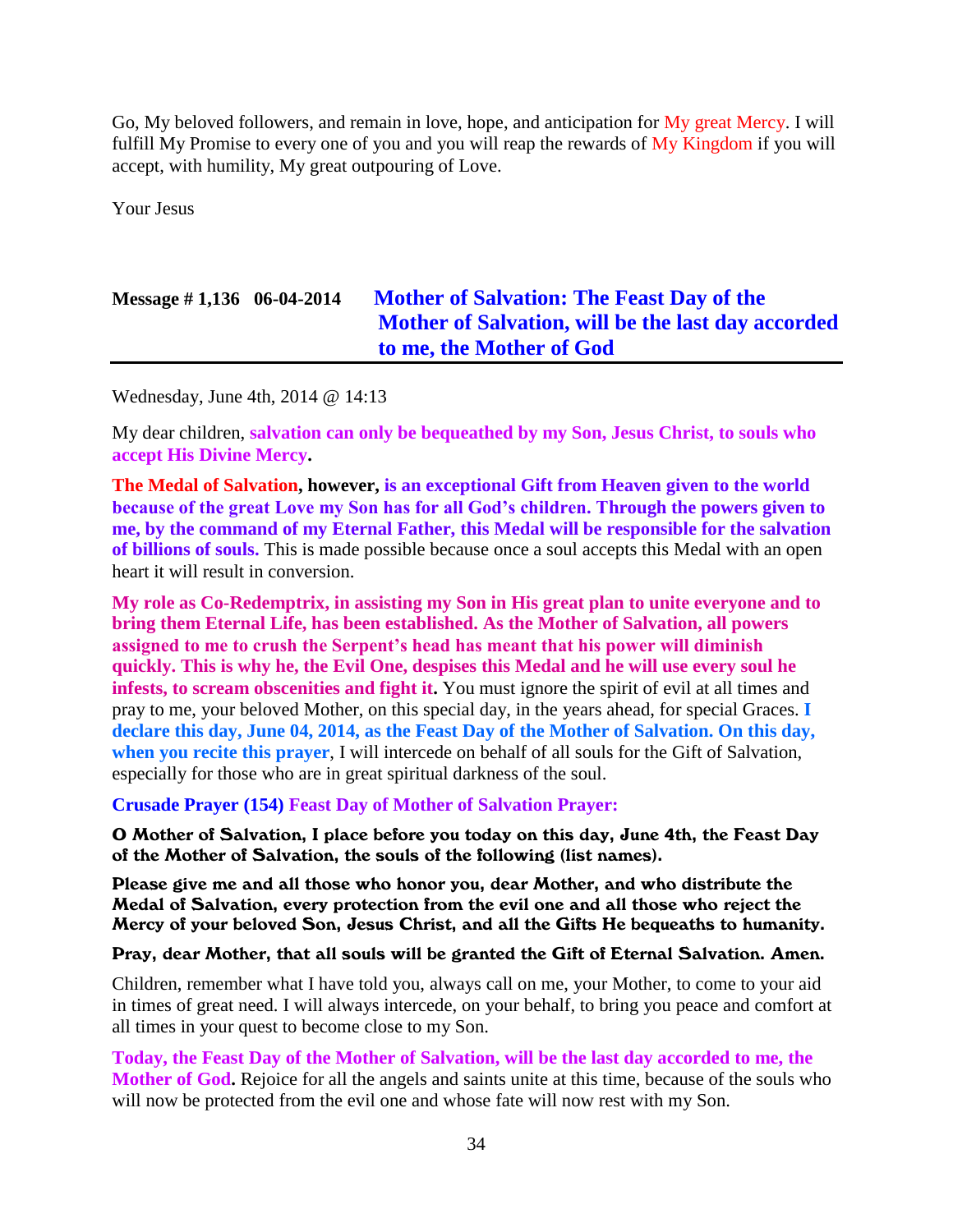Your beloved Mother Mother of Salvation

## **Message # 1,137 06-06-2014 [Mother of Salvation: The figure one will be used](http://www.thewarningsecondcoming.com/mother-of-salvation-the-figure-one-will-be-used-as-a-symbol-in-the-new-book/)  [as a symbol in the new book](http://www.thewarningsecondcoming.com/mother-of-salvation-the-figure-one-will-be-used-as-a-symbol-in-the-new-book/)**

Friday, June 6th, 2014 @ 23:15

My dear child, **the world will soon be presented, by the enemies of my Son, with a wicked book, which will have the number one embedded within its cover in red and black with the head of a goat hidden within its design.**

To those who are none the wiser, this book will be claimed to be an important publication, which will unify the world. It will be seen to be the greatest source in bringing about world unity and it will encourage all those who read it to adapt to a new way of thinking; a new way of believing in yourself; of being kind to yourself; so that you can join, as one, with others who follow this path towards self-glorification. **This book will become a doctrine to unite all nations; all religions; all politics; all rules and economic views.** It will be used to create a new One-World Society, devoid of religions which honor my Son, Jesus Christ. It will be part of school curriculums and all governments will be encouraged to adapt its philosophy, as part of the constitutions of their countries.

The figure one will be used as a symbol in the new book and people will wear badges, in order to publicly declare their allegiance to this One-World Alliance. All will be ready, so that when the Antichrist rises, the book will be seen to play a part in his dictatorship. **The book will endorse every false doctrine; every falsity in the Eyes of God; untruths and a dangerous philosophy, which will lead all those who accept its contents into grave error**. People's ability to discern right from wrong will be weakened because of it. Their morality will be called into question and paganism, disguised as a religion that welcomes all, will be cunningly woven into every paragraph.

Many people will want to buy this book, because it will be declared to be such an astonishing breakthrough in the world of politics. **It will become a book, which promotes a form of Communism, but it will be seen as something with a unique spirituality, which will touch the hearts of many.** It will be everything that is the opposite to the True Word of God. It will be a book, which sets out to evangelize the world into believing in the importance of humanism. It will glorify mankind; man's intelligence; man's progress; man's great scientific strength and the importance of controlling all countries in the same way.

All is being planned to ensure that the Antichrist will be welcomed amid great celebrations. For make no mistake, this book will be masterminded by he who will declare himself King of the World. And all peoples will be excited about a new world; a new beginning, and a new leader. In time, he will be welcomed into my Son's Church with the book of heresy. And when he sits on the throne in the new temple, all will treat him as the Christ. Shortly afterwards, he will fool the world into believing that he is my Son, Jesus Christ.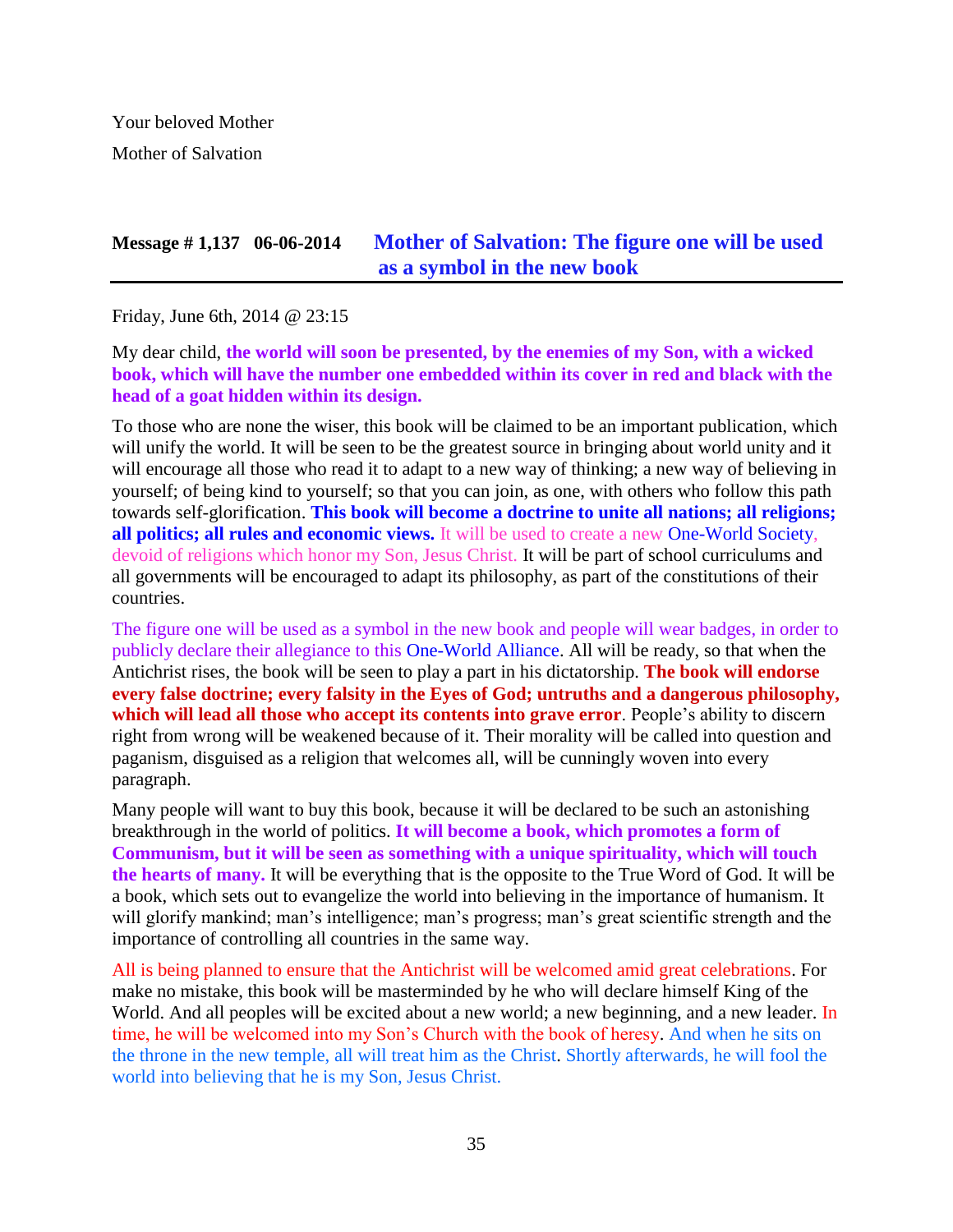That will be the time of a great many tears – tears, which will be spilt from Heaven because of the deceit, which will involve so many people. All these preparations have begun and so God also prepares to fight for those who fall under the influence of the Antichrist. Prepare well, dear children, for you will need every help from Heaven to help sustain you during the times ahead.

Move forward with hope, because that period will be short, as **God will not permit the Beast to reign for any longer than is necessary, according to Holy Scripture**. Trust, hope and be grateful for being given the Truth now, for this is how you will be able to prepare. Give thanks always to God for such Mercies, for He is so Generous that the more you call on Him, through His beloved Son, the more He will dilute the impact of such trials.

Your beloved Mother

Mother of Salvation

# **Message # 1,138 06-07-2014 [The faith of the clergy will be trampled upon by](http://www.thewarningsecondcoming.com/the-faith-of-the-clergy-will-be-trampled-upon-by-the-greatest-enemy-of-the-god-ever-to-walk-the-earth-the-antichrist/)  [the greatest enemy of God ever to walk the Earth](http://www.thewarningsecondcoming.com/the-faith-of-the-clergy-will-be-trampled-upon-by-the-greatest-enemy-of-the-god-ever-to-walk-the-earth-the-antichrist/)  – [the Antichrist](http://www.thewarningsecondcoming.com/the-faith-of-the-clergy-will-be-trampled-upon-by-the-greatest-enemy-of-the-god-ever-to-walk-the-earth-the-antichrist/)**

Saturday, June 7th, 2014 @ 20:00

My dearly beloved daughter, the Spirit of Truth, which prevails through My Church on Earth, must be sustained, nurtured, and upheld, by those holy servants of Mine to whom I entrusted the care of all of God's children.

**The priests in My Church will soon face challenges, which will mean that many will find it very difficult to uphold My Word. Everything that is not of Me will be presented to them by the traitors among them.**

How I yearn to bring them comfort and how I will do all in My Power to fill their souls with the Fire of the Holy Spirit. I will do this so they will remain alert, calm and in no doubt, when they are asked to participate in doctrine, which will not be of Me. **They must, as guardians of My Word, be prepared to remain loyal to Me.** But **they will be persuaded to pursue a new interpretation of My Word and this will lead to grave error.** Should they lead innocent souls and those who are devoted to Me into error and into committing blasphemy, they will be guilty of embracing the doctrines of Hell. For that, they will know what it is like to feel the Wrath of My Father.

**The priests who are Mine will need to renew their vows of love, charity, and chastity, if they are to remain in a State of Grace, in order to serve Me as they have committed to do in My Name.** Sadly, the power of evil, which will prevail against them, will be such that many will find the pressure exerted on them just too difficult to withstand. **Others will embrace the new doctrine and they will become part of the soon-to-be-declared new One-World priesthood – where they will no longer serve the Triune God. They will then lead many souls into apostasy.** Only a few will remain faithful to Me and they will comfort those Christians who will never deviate from the Truth. The ones who betray Me will themselves be the victims of the Antichrist and his army, who will persecute them in ways, which will mean that unless they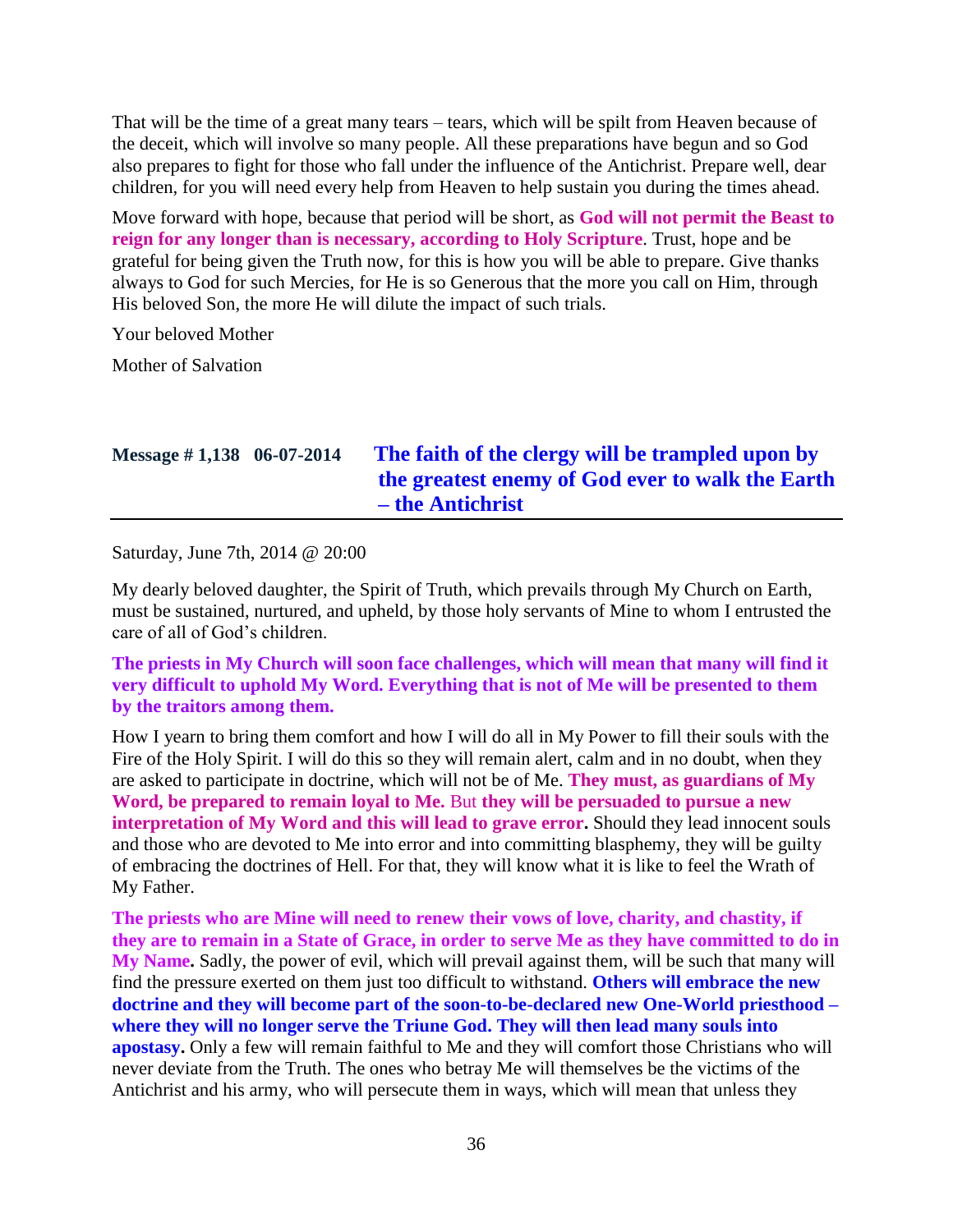make a pact with the Beast, they will be discarded like criminals and be accused of crimes akin to treason.

**The faithful will comfort each other and by My Grace they will be given the Gifts from God, needed to protect themselves against persecution, including the Seal of the Living God, which will enable them to overcome the opposition they will face when Christianity will be brutalized.** Those who are for Me and in Me will feel great courage in their hearts, for they will be able to discern the Spirit of Truth from the spirit of evil. And all during this time, the faith of the clergy will be trampled upon by the greatest enemy of God ever to walk the Earth – the Antichrist. He will seduce them and draw them into a great web of deceit and despair. His influence over them will be like a great darkness, which will descend over them and extinguish the Light of their souls and many will, after that, sell their souls to Satan.

All of these events sound as if there will be a great noise, like the clapping of thunder, but it is not how the Beast will operate. No, his mission will be seen as a great evangelization of the world, which will manifest in many ways. It will be seen to be so appealing, that it will not only be those sacred servants, the luminaries of God, chosen to lead His people on Earth into holiness, who will fall victim to the deceit. **The enemies of God will also embrace the new evangelical movement, which will be announced in stages and not with great fanfare, for that would only create too many questions.**

New legislations will be introduced which will be seen to improve the lives of the world's poor. Then **the unification of countries will be created through their banks, businesses, alliances as comrades in the event of future wars, politics, and finally, religion.** The steps have already begun and the plan has been coordinated for over seven years and in great detail.

All I ask of you is to remain alert and to pray for all My priests, so that they will retain the Graces, which I bestow upon them in order to serve Me and so that they can retain the True Faith.

Only the Truth is everlasting.

Only the Truth of My Word will sustain life – life of the soul, as well as the life of this Earth.

**Lies, presented as the Truth, come from Satan, who is doomed for eternity.** Those who follow him, adapt his ways and become his servants, will plunge into darkness and place themselves in grave danger.

**Only the Truth will save you. I Am the Truth.** Follow only Me, for nothing else can bring you love, peace, eternal joy or happiness. Only by following Me and My Holy Word – as I gave it to the world, where it has not been tampered with – can you be saved.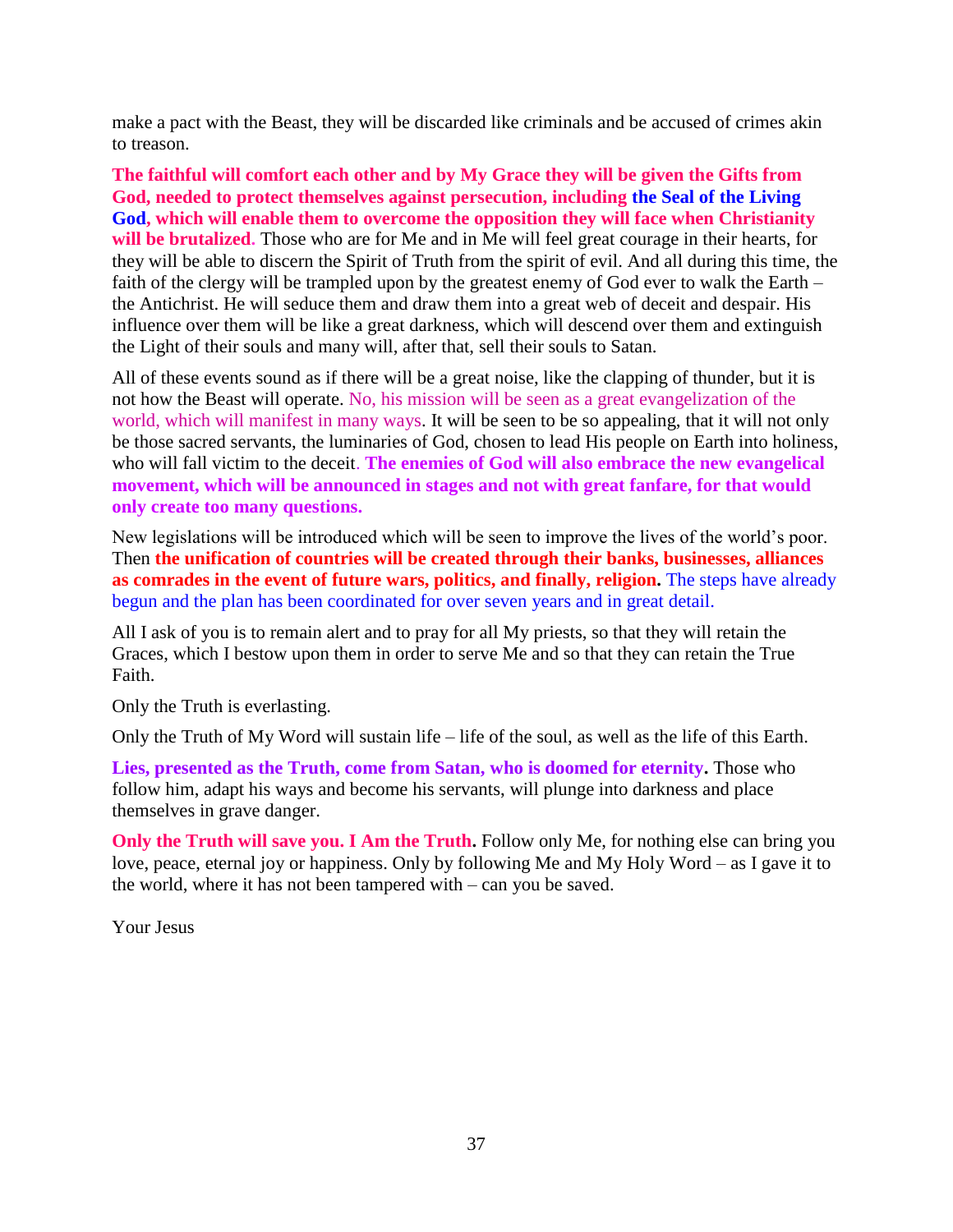Sunday, June 8th, 2014 @ 14:45

My child, may I ask those who follow these Messages to pray for this Mission? Your Prayers are asked so that this Work is protected from all wicked snares and deeds of the Evil One, through those who serve and honor him. **Never before have your Prayers been needed as they are at this time.** The work of the evil one against this Mission of Salvation is intense and his hatred is mounting. If you do not ask God to dilute his hatred and influence over humanity, his works will prosper and destroy souls, whose only hope of salvation will be through the Gifts, which God gives His children.

**I ask you, dear children, to pray for all those who devote their lives to God's Call and for this Mission. This Prayer is to be said for all of God's prophets, visionaries and holy servants, so that they continue to serve Him as He fulfills the Final Covenant.**

#### **Crusade Prayer (155) For Protection of the Mission of Salvation:**

O dearest Mother of Salvation, hear our call for the protection of the Mission of Salvation and for the protection of God's children. We pray for those who defy the Will of God in this great moment in history.

We ask that you protect all those who respond to your call and the Word of God, to save everyone from the enemies of God. Please help release those souls, who fall prey to the deceit of the devil and open their eyes to the Truth.

O Mother of Salvation, help us poor sinners to be made worthy, to receive the Grace of perseverance at our time of suffering in the Name of your beloved Son, Jesus Christ.

Protect this Mission from harm. Protect your children from persecution.

Cover all of us with your Most Holy Mantle and favor us with the Gift of retaining our faith, every time we are challenged for speaking the Truth, for conveying the Holy Word of God, for the rest of our days now and forever. Amen.

My beloved children, you must present your Prayers each day to my Son, for the protection of this Mission against the hatred of Satan. When you do this, every Blessing will be given to you. **To those of you who are able, please have Masses offered up, as often as you can, for God's prophet Maria Divine Mercy and for all of God's servants, so that through God's Mercy, all souls will be united with Him in His Kingdom, forever.**

Your beloved Mother

Mother of Salvation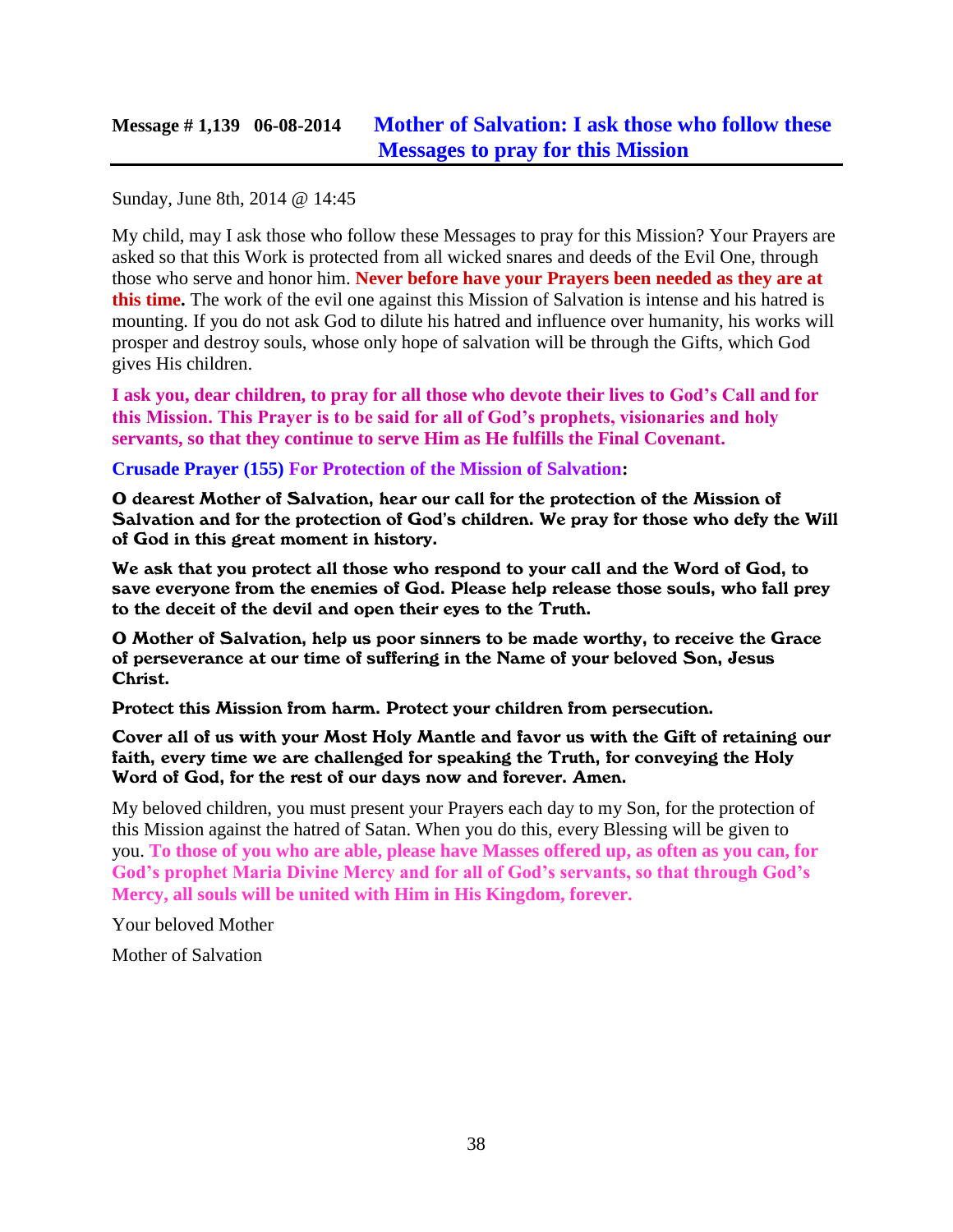## **Message # 1,140 06-09-2014 [Love is the only way to defeat hatred. Hatred](http://www.thewarningsecondcoming.com/love-is-the-only-way-to-defeat-hatred-hatred-cannot-defeat-love-if-it-comes-from-god/)  [cannot defeat Love if it comes from God](http://www.thewarningsecondcoming.com/love-is-the-only-way-to-defeat-hatred-hatred-cannot-defeat-love-if-it-comes-from-god/)**

Monday, June 9th, 2014 @ 21:42

My dearly beloved daughter, how I long to reach out to those who have lost faith and those who no longer believe in Me, as well as the ignorant.

**These Messages are for the world – not just the elect**, who greet Me with every honor and whose souls are filled with love for Me. **I love everyone, but I rely on the faithful to spread the Word of God, so as to enkindle within those hardened closed hearts the fire of My Love.**

If you love Me, you will do onto others all the good deeds that I taught you. You will treat others, as I have loved you. You will be patient with those who scorn you for wearing the badge of Christianity. You will embrace the weak: teach them My Love in all that you say and do. To be a Christian means to uphold My Word in every way. You must never forget that My Love is Divine. **My Divinity is beyond reproach and that the Power of the Holy Spirit is invincible when it is Present in any Work that is Mine. My Works are powerful and will grow and spread like a strong gust of wind with a velocity that is beyond your understanding.** So when I make Myself known with My Word – My Messages to the world – if you embrace Me, I will show great Mercy to all who take up My Cup willingly. When you accept the Gifts I give to you and use them, as I desire you to, for the good of others, then great miracles of conversion will take place. **My Love, when you accept it from Me, will spread to others.** When others receive your love, they too will recognize where it comes from.

**My Love, when instilled within your souls, through the Power of the Holy Spirit, will bring you to your knees before Me, weeping for joy. Make no mistake; you will recognize the Love of God instantly when it pierces your heart by the Power of the Paraclete. Then you will understand the Power of Love for I Am Love.** I Am the Power by which every demon, every fallen angel and Satan himself fall on the ground in agony, for they have no power over Me.

**When you allow My Love to fill your souls, you too will have the power, within you, to defeat every kind of evil in the world. My Love destroys the power of Satan and all his demons.** My Love will be your weapon against the wickedness, which you will have to face because you speak in My Name. **Accept My Love and always love My enemies.** Do not hate My enemies, for that is exactly what the evil one wants you to do, so that he can spread hatred. **Love, when spread, breeds love within others just as hatred breeds doubt, fear and anger.** Love is the only way to defeat hatred. Hatred cannot defeat Love if it comes from God.

I desire to give you this Crusade Prayer to protect you from hatred.

**Crusade Prayer (156) Protection from hatred:**

Dear Jesus, give me Your Love and open my heart to accept Your Love with gratitude. By the Power of the Holy Spirit, let Your Love shine upon me, so that I become a beacon of Your Mercy.

Surround me with Your Love and let my love for You dilute every kind of hatred, which I encounter when I spread the news of Your Word. Pour out Your Mercy upon us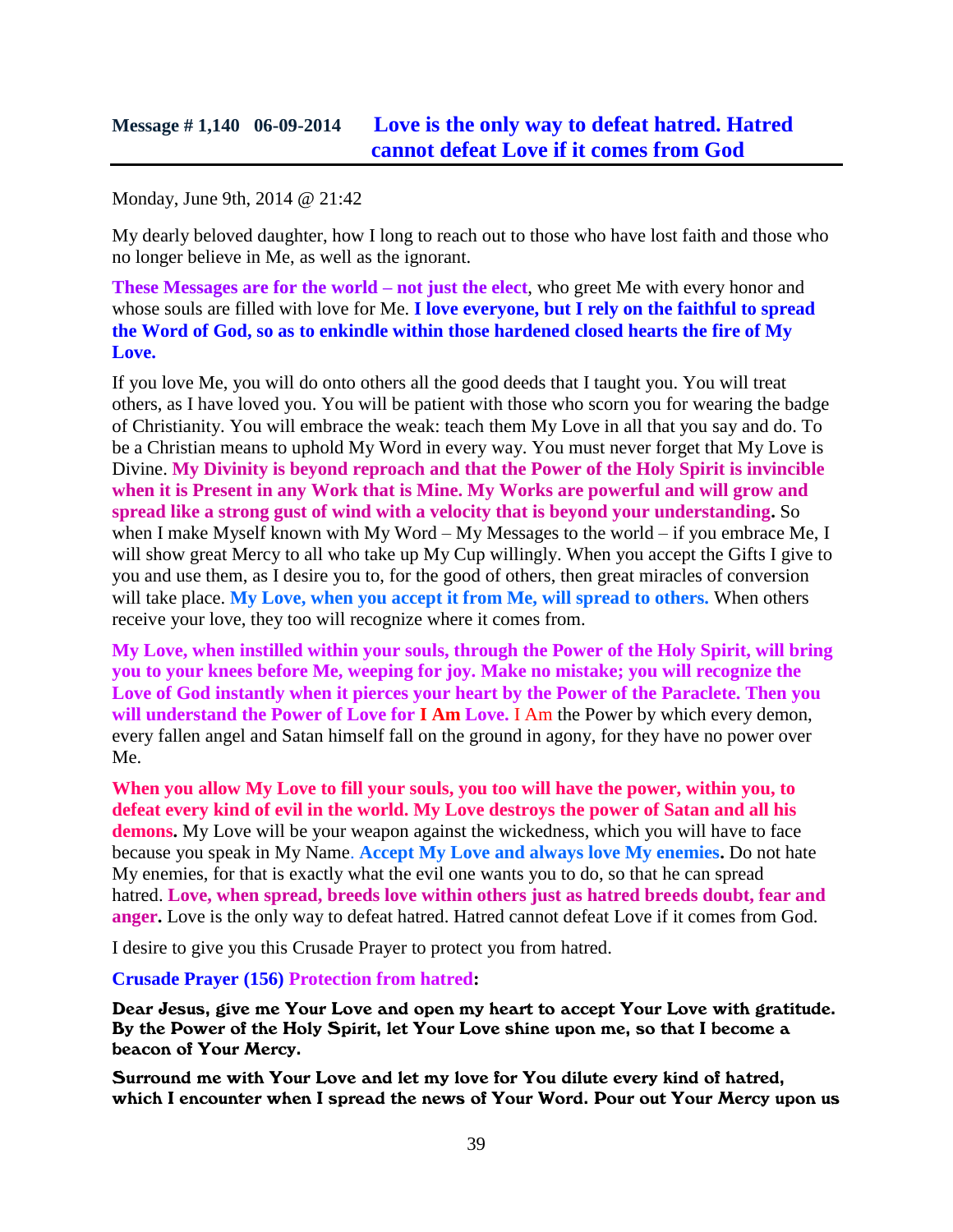and forgive those who reject You, insult You and who are indifferent to Your Divinity and give them the Gift of Love.

Let Your Love shine through at times of uncertainty, weak faith, in times of trials and suffering and by the Power of the Holy Spirit help me to bring the Truth to those who are in most need of Your Help. Amen.

My dear followers, you will need My Protection more than ever as this Mission grows. **My Love will always cover you and I will make Myself known to you through My Word, the Grace of the Holy Spirit and by the conversion, through prayer, which this Mission of Salvation will bring the world.**

Never doubt My Divinity or the Power of God, for without Me you are nothing.

Your Jesus

### **Message # 1,141 06-10-2014 [Without My Light there is nothing but darkness](http://www.thewarningsecondcoming.com/without-my-light-there-is-nothing-but-darkness-of-the-soul-no-peace-no-love-no-hope-no-life/)  [of the soul. No peace. No love. No hope. No Life](http://www.thewarningsecondcoming.com/without-my-light-there-is-nothing-but-darkness-of-the-soul-no-peace-no-love-no-hope-no-life/)**

Tuesday, June 10th, 2014 @ 12:05

My dearly beloved daughter, people may ask why is it important that the Sacrifice of the Holy Mass be retained at all costs? **The Mass is the focal point of My Presence – My True Presence in the world. My Presence brings both Life and Light. It will bring Life to the soul and fill it with a unique Grace.** It will bring with it Light – My Light - which is more powerful than the sun. A glimmer of My Light is enough to light up a room that is in darkness. As long as My Holy Eucharist is held in great glory upon the altars of My Churches, there will be life. Without it there will be darkness. **When I Am not Present, there is no Light. Without My Light there is nothing but darkness of the soul. No peace. No love. No hope. No Life.**

**Whatever new rules will be forced upon you in the name of evangelization and modernity, in My Name, know that if My Eucharist is no longer revered, as It should be and as It was meant to be, you can be sure that it will not be long before It will disappear altogether.** On the day that this happens there will be a darkness, which will descend upon the Earth. You will not see it, but you will feel it in the cold hearts of men, for by then humanity will have changed. **Once My Presence diminishes, the gates of Hell will be opened and the Antichrist**  will take My Place in My Church. It will be he who is not of Me, who will sit on the throne that is rightfully Mine. And it will be before him that My Church will lie prostrate at his feet. That will be the greatest betrayal of Me, your Jesus, since Judas handed Me over to My enemies to be crucified.

It is My Church, which will be persecuted first and those who are weak of faith will pay homage to the Beast. **It will be those men who will claim to represent My Church – who will crucify Me, once more.** When the imposter declares that he is Me, the hours will begin to tick and then with a deafening sound of the skies parting and the peal of thunder, My Return will be made known. The world will then understand the Truth of My Promise to Return to reclaim My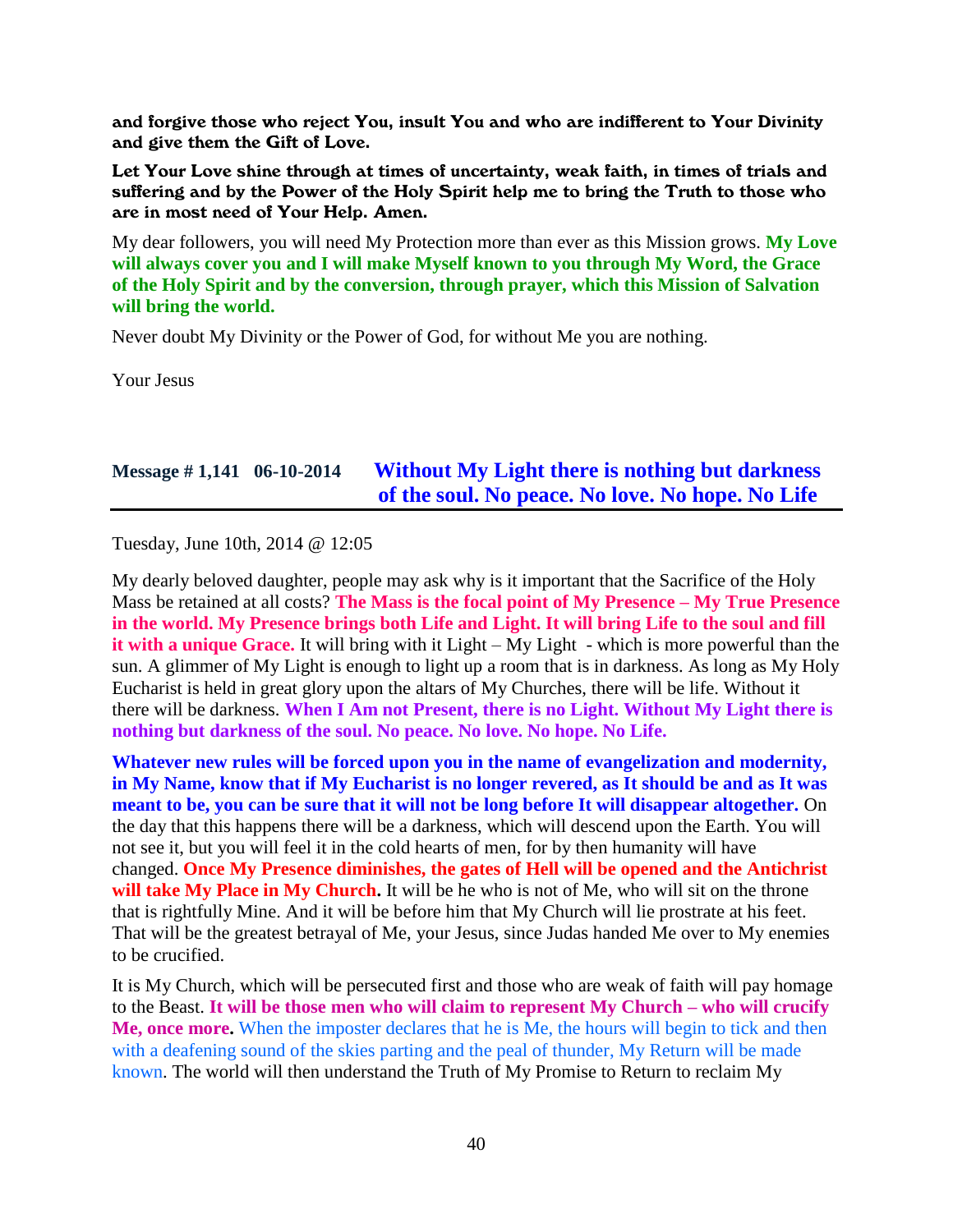Kingdom, finally, and to bring unity to My Church, My True Church – those who remained loyal to Me, through all the trials and tribulations.

Nothing can prevail against My Church, for under My Leadership and direction It will remain impenetrable against the Beast and all those traitors who will have betrayed Me for their own gain.

**Hear now My Promise. All that I told you would happen will happen.** All that I promised you will be fulfilled. All that is Mine is yours. **You all belong to Me. Cling to Me for dear life, for without My Protection, you will fall into error and that would break My Heart.** Never forsake Me, for he who hates you. I will never forsake you, because I love you too much. I pull you towards Me and still you withdraw. Why? What are you fearful of? Don't you know you are of Me and that this is a natural birthright? **Lean on Me, My beloved followers, for soon you will feel lost and will not know where to turn.** And I will be waiting, to bring you My Love and offer you comfort.

Come. Do not fear Me. I come only with love to bring you My Peace.

My Light brings you sight.

My Love brings you hope.

My Heart brings you comfort.

My Hands heal you.

My Eyes see you.

My Wounds draw you.

My Body feeds you.

My Pain is yours.

Your pain is Mine.

My Mercy will save you.

My Word is your path to My Kingdom.

Your Jesus

# **Message # 1,142 06-11-2014 [God the Father: The Power of the Blessed Trinity](http://www.thewarningsecondcoming.com/god-the-father-the-power-of-the-blessed-trinity-is-beyond-the-interference-of-man-2/)  [is beyond the interference of man](http://www.thewarningsecondcoming.com/god-the-father-the-power-of-the-blessed-trinity-is-beyond-the-interference-of-man-2/)**

Wednesday, June 11th, 2014 @ 12:25

My dearest daughter, **My Desire is that each one of you respond to the Call of the Most Holy Trinity at this time.** The Power of the Blessed Trinity is beyond the interference of man and by the Grace of My Love, I reach out to humanity to declare the Truth.

**Be not afraid of your Father, for I Am yours and you are Mine. All Power is in My Hands and I make great exceptions in order to unite the world.** Many souls are indifferent to Me.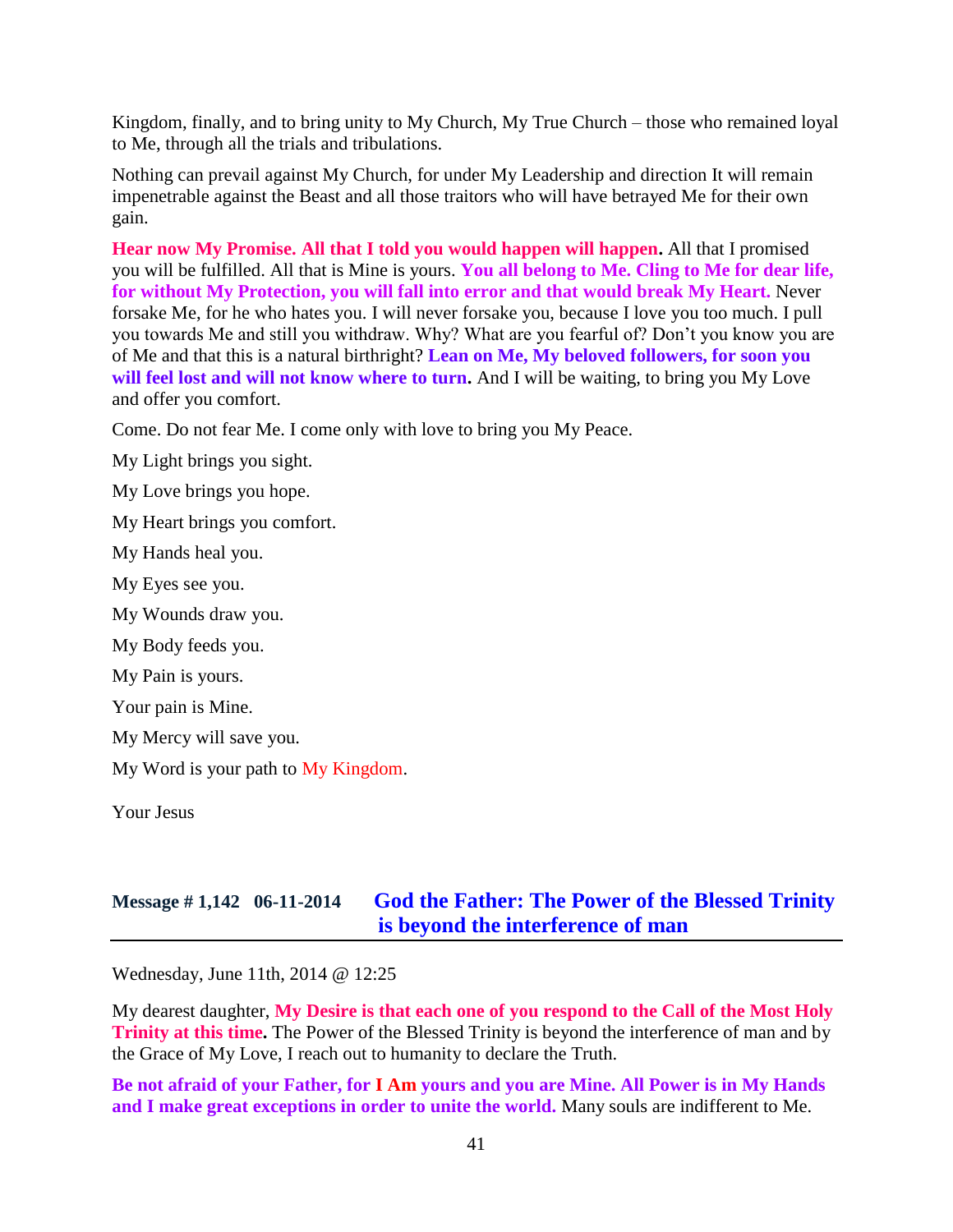They shun Me, deny My Existence and insult My Divinity by placing false gods, made of molten gold, before Me. All that is made of clay will be replaced by a renewed existence. Nothing on this Earth is eternal. Everything turns back into dust. All that is eternal is not of your world. I created man in My Likeness. I blew forth life and you were given breath and it is I Who will take it away. All begins and ends with Me and no man can or will dictate how I will unite My children. That task is Mine – not yours. **My Plans to salvage souls – the good, the bad and the wretched, will not be destroyed.** Damaged, perhaps, but never ruined, for all that I say will be and all that I desire will come to pass.

I know each of you, as you were born out of My Love. Whatever your circumstances, they evolved because of Divine Providence and there is a reason for everything. Those of you who do not know Me – you are also Mine, for I created you. You did not evolve from the species. To believe that, is to deceive yourself and serves only as a means, planted by the Deceiver in your hearts, to deny Me. By denying Me, your Eternal Father, you deny Eternal Salvation. And by denying the Truth of My Existence, you will separate yourself from an existence of eternal glory.

All Mercy is Mine. I lavish My Mercy on those whose hearts are pure; who have love in their souls because they have allowed Me to enter into them. **The main obstacle to receiving Eternal**  Life is the pride of humanity. Pride is the single biggest barrier to uniting yourself to Me. You may know Me, through My Son; understand My Word, but you do not practice what you have been taught. **Love comes from Me. When there is pride in the soul, love dies within it and is replaced with hatred. Pride comes from Satan and it is abhorrent to Me, just as it is distressing.**

Let Me love you by accepting My Word and the Gifts I gave the world through the biggest **Sacrifice of My Son's death on the Cross. I gave you life. I gave you Myself, through the Manifestation of My Son. I lowered Myself, in humility before you, in order to defeat the sin of pride.** I taught you through the prophets. I gave you the Gift of free will but you abused it to satisfy your own lusts and desires. **The Gift of free will has a dual purpose – to give you the freedom to choose, so that you do not come to Me out of fear, but out of love, and to defeat the power of the Devil.** It is your free will that Satan covets most of all and he will use every deceit to get you to hand it over to him. When souls do this, through the sin of pride, New Age practices and the occult, they become enslaved by the Evil One. He will then manifest, within the souls who hand him over their free will, every single one of his traits. You will know them by their behavior. But **the one sign that their free will has been given to the Evil One is when these souls constantly seek to publicly mock My Son, Jesus Christ, and His Mother, the Immaculate Virgin Mary, Mother of the World. Satan despises both of them.**

If, instead, you use the free will I gave you, for the good of your soul and to love one another, this is a powerful means by which to dilute the power of Satan. But, **it is those souls who give to Me, through My Son, Jesus Christ, the gift of their free will, that give the most powerful gift of all. It will be through these souls that I will defeat the Evil One and the means by which I can save the souls of those who have completely separated themselves from Me.**

That is My Promise. I will save the souls of even the most hopeless cases because of the sacrifices of those who give Me this gift of their free will, through My Son, Jesus Christ.

Your Eternal Father

God the Most High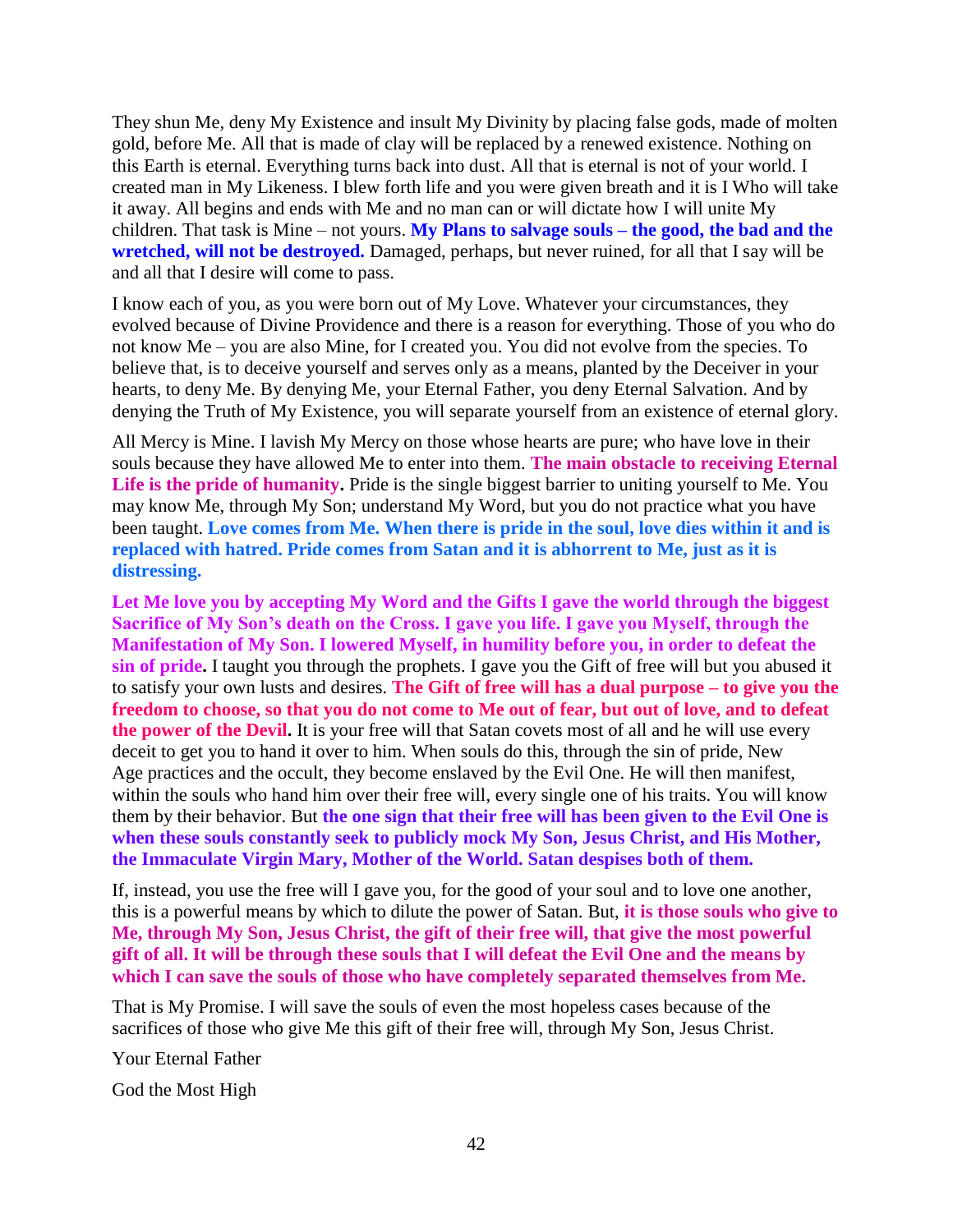Friday, June 13th, 2014 @ 22:20

My dearly beloved daughter, **My Time is very near and because of this, it is important that every single person in the world prepares, as if they were to be taken from this life at any moment. Do not ignore My Call, for those who fail to prepare for the Great Day will be left in great anguish.**

**On the Day of My Second Coming, which will be preceded by The Warning, where I will prove to the world Who I Am, you must be ready.** I come for all of you to take you into the exquisite new and glorious Paradise. I do not desire to exclude anyone.

Each of you is a cherished child of God. Those who are not aware of their parentage will know, instantly, Who I Am. For it will stem from an ingrained human instinct, just as a child who is separated from its natural parent will know their own flesh and blood, even if it takes a lifetime to reunite with each other. It will feel natural and, for those who have a warm heart, the final moment will be filled with an exhilarating love. You have nothing to fear.

For those who choose to believe in false gods and who do not recognize the Triune God, you will not readily accept Me, for you have always rejected Me. Yet, I will pull you towards Me and embrace you.

The Power of God will descend over you, through the Gift of the Holy Spirit, and you will find it hard to turn your back on Me. So for all those who see Me, including those who rejected Me in this life, most of you will realize the Truth at that stage. You will allow Me to pull you into My Sacred Arms.

**I will lift you all, in an instant, in the blink of an eye, into My New Kingdom. And then will commence the beginning of the end.**

**Those souls who idolized the Beast and who gave themselves over in body, mind and soul to Satan, and who became his willing agents, will have nowhere to turn, nowhere to hide and they will be left without any help, for Satan will have forsaken them.** 

**For by then, Satan will be cast into the abyss and his power will cease completely at that point. To those souls, I say this. Even at that stage, I will show you Mercy. You must call out to Me and say:**

*"*Jesus, help me. Jesus, forgive me for all my sins.*"*

#### **and I will lift you, too, into My New Paradise.**

**I will save every soul who calls on Me just before the skies close; the mountains collapse and the sea floods the Earth and then the Heavens will disappear along with the old Earth.** Up will rise My New Paradise, the New Heaven and Earth, just as it was created for Adam and Eve, and all will rejoice. For that will be the Greatest Day since God created Adam and Eve. Never lose hope and remember My Words to you now.

**My Mercy is so Great that even those who have sold their souls to the Devil will be saved, if they so desire, by calling out to Me on the Final Day.** They too can live an Eternal Life of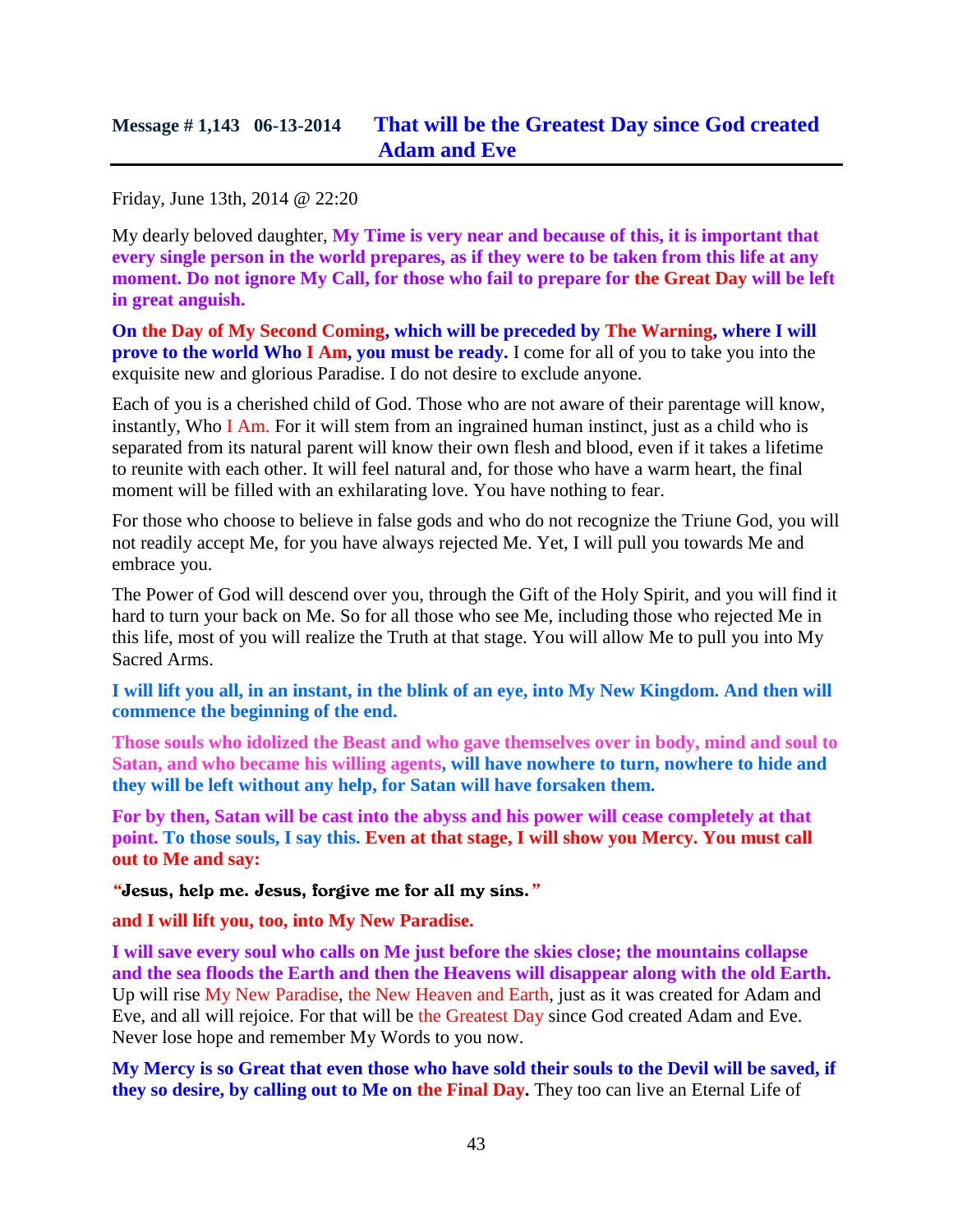great glory, with all of God's children. This New Paradise is your rightful inheritance. Do not squander it for the false and empty promises of Satan.

I love you all. Always keep My Love locked within your hearts and I will always protect you from evil.

Your Jesus

## **Message # 1,144 06-14-2014 [You must never worship any other god, but the](http://www.thewarningsecondcoming.com/you-must-never-worship-any-other-god-but-the-triune-god/)  [Triune God](http://www.thewarningsecondcoming.com/you-must-never-worship-any-other-god-but-the-triune-god/)**

Saturday, June 14th, 2014 @ 12:40

My dearly beloved daughter, there is only one God – God the Father, God the Son, and God the Holy Spirit – all distinct Persons in One. There are not three separate units, for We are One – God the Father, Creator of All; God the Son, as He manifested to live amongst you, and God the Holy Spirit, given to humanity as the Gift by which the Truth fills your hearts with knowledge, new life, and the Power of My Love.

When you come to Me, you come to My Father. When the Holy Spirit calls you, It comes from the Father. **All comes from God. You must never worship any other god, but the Triune God. But, know this. To know the Father, you must acknowledge God the Son, for without Me, Jesus Christ, you cannot know the Father.**

God loves all of His children, but His children do not love Him as they should. That is okay, because through Me they will become part of My New Kingdom on Earth. Then there are those who follow the Evil One and who, knowingly, give him the gift of their free will. It is then that they have no longer control over their actions, for the evil spirits within them use them in order to recruit other vulnerable souls. These souls do not worship God – instead they worship Satan. **I plead with you to help Me save these poor unfortunate souls, for they cannot save their own souls through their free choice any more. I desire that, through your prayers, you beg for the relief of souls in captivity, so that they will come back to Me.**

**Crusade Prayer (157) For souls in captivity:**

O dear Jesus, release those souls who are slaves to false gods and Satan. Help us through our prayers to bring them relief from the pain of possession.

Open the gates of their prison and show them the path to the Kingdom of God, before they are taken hostage by Satan into the abyss of Hell.

We beg You, Jesus, to cover these souls with the Power of the Holy Spirit, so they will seek out the Truth and help them to find the courage to turn their backs on the snares and wickedness of the Devil. Amen.

The problem encountered by souls, who adore false gods, is that they leave themselves open to the spirit of evil, which needs only a tiny fraction of their free will in order to infest them. **False gods lead souls into terrible danger. The biggest danger facing them is that they believe**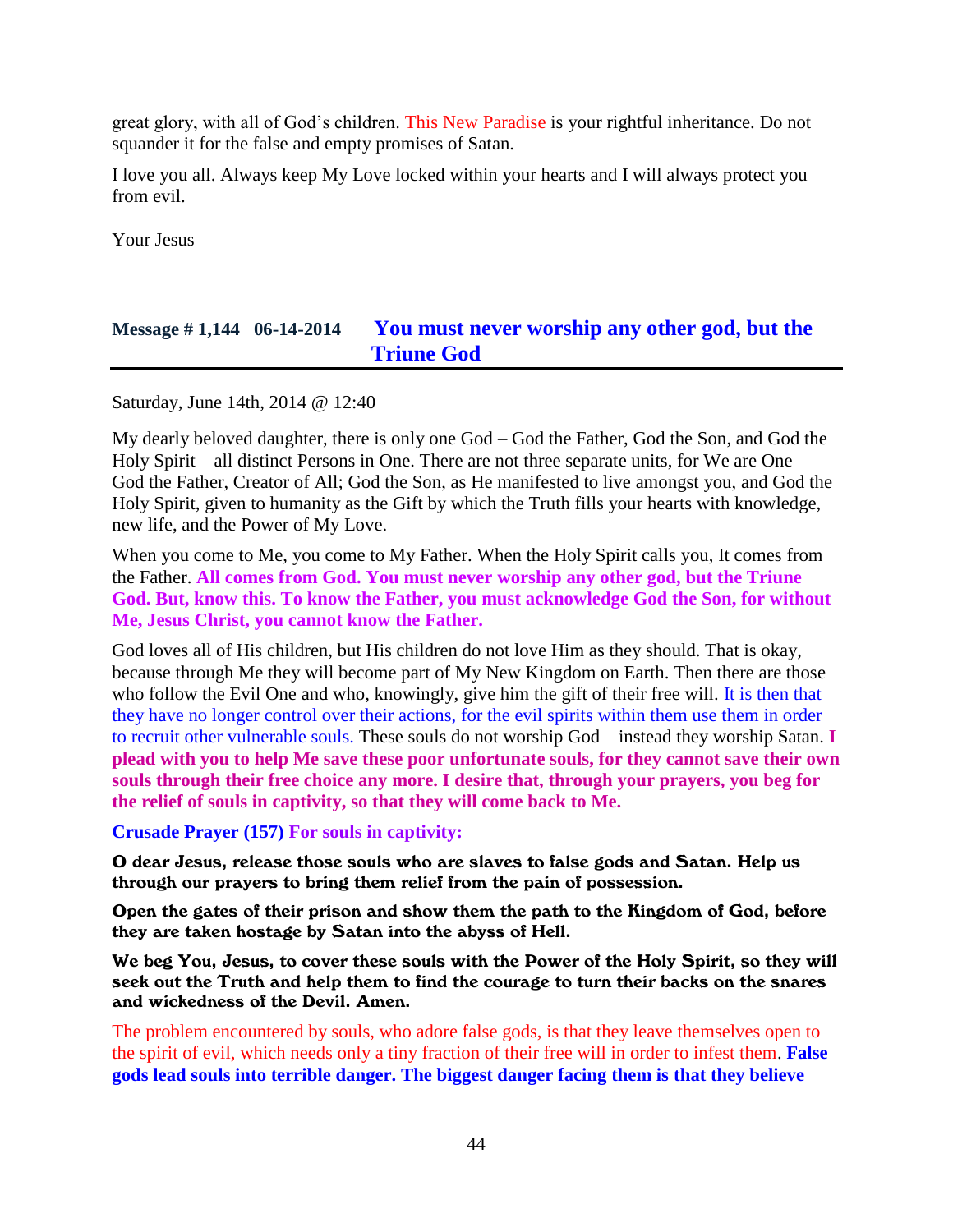**that such practices are normal, healthy for their spirit, and a means by which to find peace and calm in their lives. All they will find is pain and sorrow.**

**Be warned of the dangers of following the occult and New Age practices, for they are not of Me.** It is only by following Me, Jesus Christ, that you can have Eternal Life. The opposite to life is death. Death of the body does not mean the end of your existence. Your existence is for eternity. Eternal Life comes only through Me. Eternal death comes from Satan.

Your Jesus

# **Message # 1,145 06-15-2014 [I will tear down the temples of these sects and](http://www.thewarningsecondcoming.com/i-will-tear-down-the-temples-of-these-sects-and-stop-them-in-their-vile-acts-against-gods-children/)  [stop them in their vile acts against God's](http://www.thewarningsecondcoming.com/i-will-tear-down-the-temples-of-these-sects-and-stop-them-in-their-vile-acts-against-gods-children/)  [children](http://www.thewarningsecondcoming.com/i-will-tear-down-the-temples-of-these-sects-and-stop-them-in-their-vile-acts-against-gods-children/)**

Sunday, June 15th, 2014 @ 09:30

My dearly beloved daughter, the extent to which  $I$  Am ignored, dismissed, and hated is beyond the knowledge of most people.

There are groups and sects which are dedicated to the worship of Satan and who commit terrible atrocities under the direction of he who hates Me. **The poor sinners who are involved have sold their souls to the Devil, and to the outside they are a source of amusement, but hear Me now. They have only one master and this master has great power over them because they have given him the gift of their free will.** And just as Satan despises the human race, he uses these souls, although they do not truly understand this fact. Their hatred for Me is as intense as it is towards those who serve Me, Jesus Christ.

**The final battle for souls will be fought in every part of the world and it will be these groups, who will fight very hard to pull people away from Me and the final Salvation I bring to God's children. Because I love all – including those who have sacrificed their lives and their right to Eternal Salvation for the empty promises of the king of lies, My duty is to overcome all obstacles to reach them, so that I can save them.**

I will tear down the temples of these sects and stop them in their vile acts against God's children. Those who are freed from these prisons of hatred will, I promise, find Me waiting. **For every single soul who comes to Me searching for peace, from these groups – I will convert, ten times their number. I will defeat the Devil and I will take God's children, no matter what they have done, back from the brink of the abyss of Hell.**

Never fear the power of the spirit of evil, once you trust Me completely. My Power, the Power of God, the Beginning and the End, will never be destroyed. But, if any man who attempts to try to destroy the Power of God, knowing the consequences, and who refuses all efforts by Me to save his soul – he will suffer for eternity.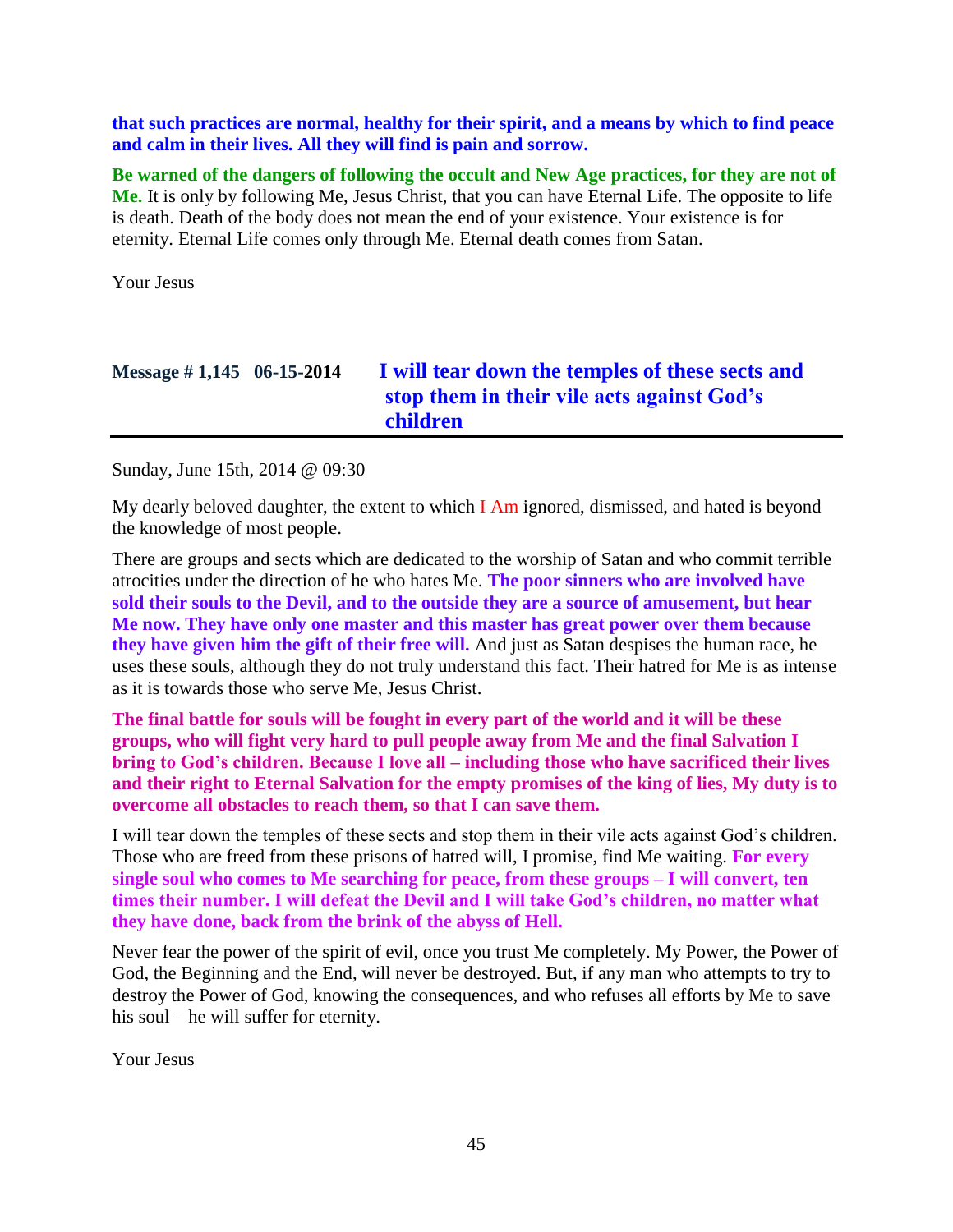#### **Message # 1,146 06-15-2014 [I Am Gentle, Loving and Patient](http://www.thewarningsecondcoming.com/i-am-gentle-loving-and-patient/)**

Sunday, June 15th, 2014 @ 14:25

My dearly beloved daughter, **My Plan to redeem humanity and to disclose My New Kingdom is succeeding, as foretold.** I will bring the world a great Gift and for those who find this overwhelming and frightening, know this.

I Am Gentle, Loving, and Patient and all will be done by the Holy Will of My Father, Who does not wish to bring pain and anguish to any of His children, no matter how blackened their souls are. If this were the case, He would have destroyed the world and taken only the elect into the New Paradise. And so **My Father waited and waited, until the world's population was at its greatest number. He has begun the final part of His Plan to save humanity, so that a multitude can be saved at once.**

**This Plan must not be feared or opposed, as the final prize is one that will bring you all the greatest glory.** You must not resist it; you must not ridicule it or discard it, for you will regret this decision for eternity. Let not one man interfere with the Will of God. **In order to save the masses, My Father will not hesitate to punish those who stand in His Way to save billions of souls.** And while every soul is precious to Him and while He will intervene in every way to bring souls to their senses, **He will destroy those who are responsible for denying Him the souls of millions. Be in no doubt that they will suffer for this and let it be known that you will know these souls by their deeds and then by their punishment. Their punishment will begin on Earth at this time, in the hope that they will see the Truth.** Failing that, My Father will remove them.

The Power of God is manifest on Earth at this time and you will see how these sides will emerge in the battle for souls. They will include those who truly serve Me; those who do not know Me and those who do, but choose to serve a different master not of Me. The only victors will be those who, by the Mercy of God, will be given the Keys to the Kingdom of God.

Your Jesus

#### **Message # 1,147 06-16-2014 [The doors have been opened to allow the heathen](http://www.thewarningsecondcoming.com/the-doors-have-been-opened-to-allow-the-heathen-to-desecrate-my-church/)  [to desecrate My Church](http://www.thewarningsecondcoming.com/the-doors-have-been-opened-to-allow-the-heathen-to-desecrate-my-church/)**

Monday, June 16th, 2014 @ 17:27

My dearly beloved daughter, to those amongst you who do not desire that I communicate with you, then know this. Your free will means that you are free to choose whether or not you accept what I say and what I desire. Whether to believe or not believe – that is your choice and, whatever you decide, I will never Judge you because of this.

**But you must never judge others in My Name.** By this I mean judging those who reject Me, as well as, those who accept My Intervention. **Not one amongst you has the right to declare another person to be evil or guilty of wrongdoing.** Those of you who judge harshly - those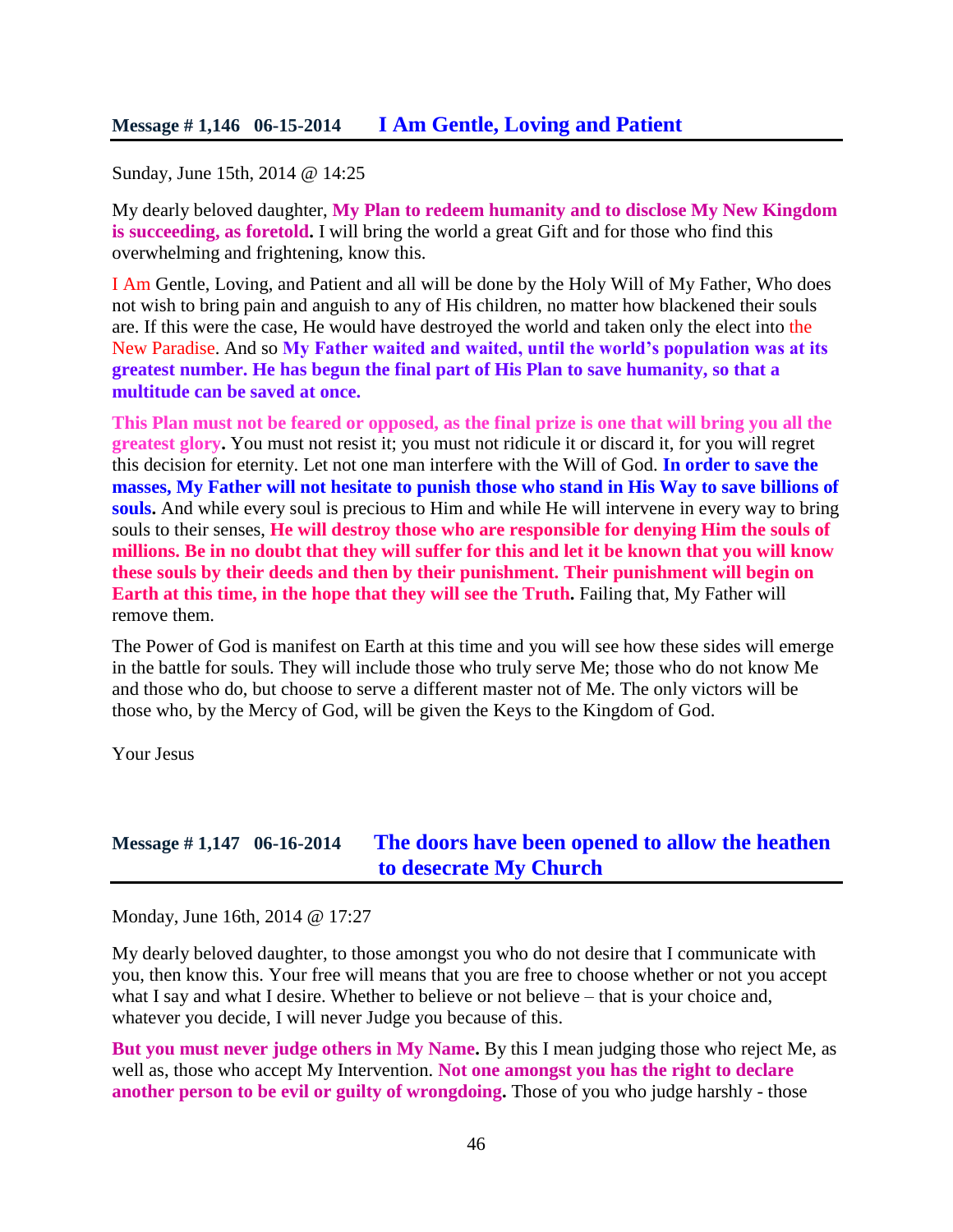people you believe to be wrong, guilty of wrongdoing or heresy – do not have this right. **You must remain silent and pray for those you believe to be afflicted.** Only I, Jesus Christ, have the Power to Judge humanity.

**When you demean another person in My Holy Name, you are guilty of sin** and I will hold this against you. **When you harm others by your tongue, I will silence you.** When you hurt another person's reputation, your own reputation will be questioned by others. **Hypocrisy**  disgusts Me and when you are guilty of calumny, carried out in My Name, then you bring great shame, not only on yourselves, but upon My Holy Name.

Any man who inflicts pain upon another person and openly professes to speak in the Name of God, deceives only himself. Those who punish others and say that they are merely carrying out their orders, because of their dedication and devotion to God, are not of Me. Shame on you, for you do not know Me. And **while you fight amongst yourselves – Christian against Christian – the pagans amongst you are invading My Church.** The enemy works very cleverly. His cunning plan is to create discord within My Church and as true allegiance to Me weakens, the doors have been opened to allow the heathen to desecrate My Churches and the Holy Eucharist.

Shame on those of you who know the Truth – My Holy Word given to you in the most Holy Scriptures. **Every sacrifice was made for you; the Prophets of God sent to you were violated, persecuted and killed; the Visionaries, Seers and the Saints – all revered, only after their deaths, but scourged by you when they imparted My Word and then My Own Sacrifice – when you crucified Me. Now what do you do? You allow those who worship false gods to pay homage to them upon My Altars, which are meant to honor Me.** Would these pagans allow you to do the same in their temples?

History repeats itself. The heathen took over My Father's Church and they were cast out. **When you desecrate My Church and My Body, you are no longer fit to serve Me** and I will cast out every sacred servant of Mine who betrays Me in this way. **Your sins are blacker than those whom you serve in My Name, for you will carry with you the souls you take away from Me**. It is time for you to choose. You either accept Me, Jesus Christ, as I Am and not what you want Me to be or you deny Me. There is nothing in between.

Your Jesus

#### **Message # 1,148 06-17-2014 [The world is starved of the Truth of My Word](http://www.thewarningsecondcoming.com/the-world-is-starved-of-the-truth-of-my-word/)**

Tuesday, June 17th, 2014 @ 22:23

My dearly beloved daughter, **My Remnant Army has gathered in great numbers and is scattered in every part of the world. My Own know Me and by the Power of the Holy Spirit, I have made Myself known through the Power of My Words contained in these Sacred Messages.**

**My Word will draw those already blessed with the Holy Spirit to Me quickly.** For these souls there is no doubt. The Holy Spirit will, through My Words, draw the more reluctant and while they may be unsure as to whether it is indeed I, Jesus Christ, Who beckons them to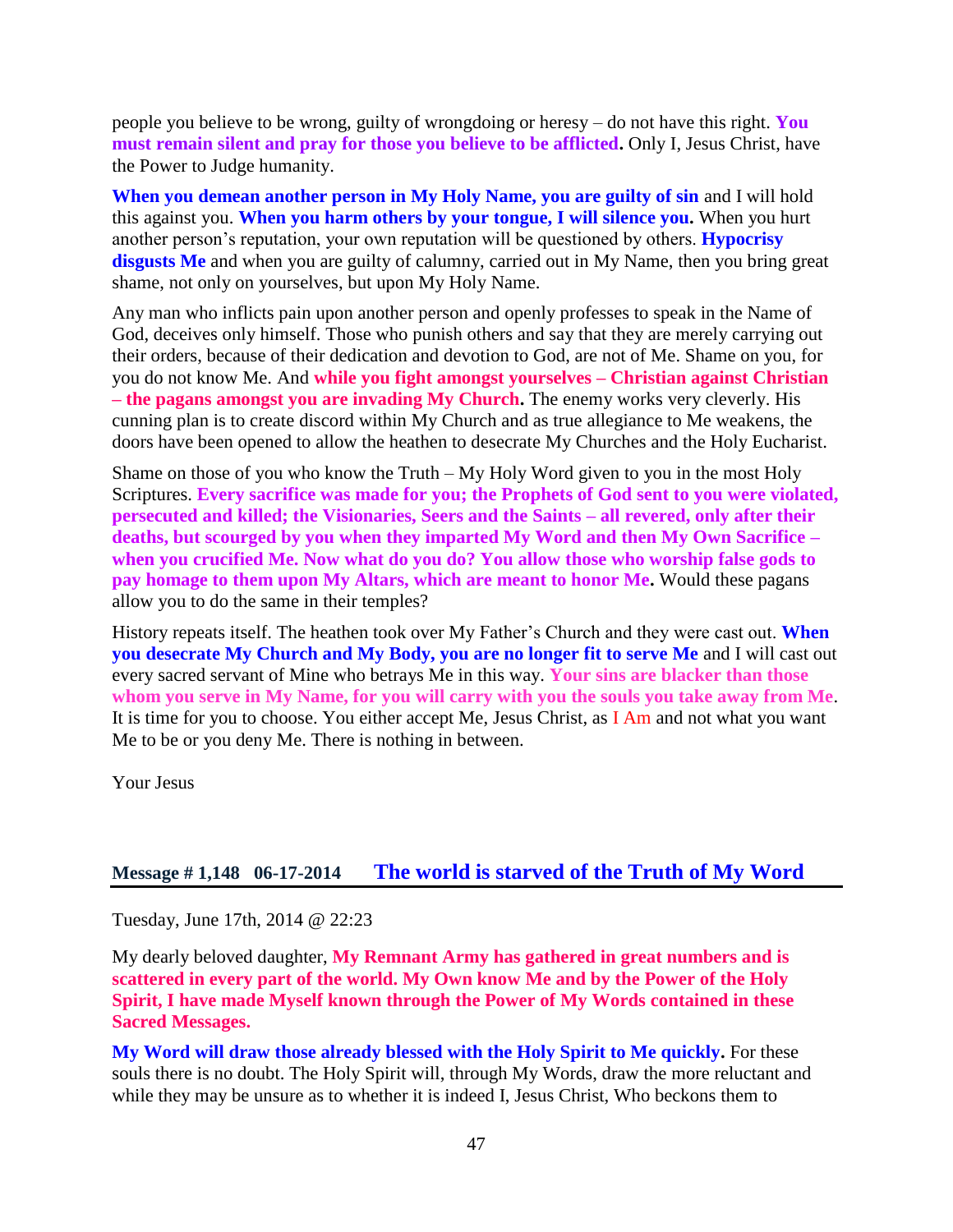respond to My Call, they will come towards Me with caution. Eventually, they will embrace Me fully. Then there are those who believe in Me, but who do not accept that I Am calling out to them. They too, in time, will respond to My Call. But **what is My Call?** Is it to simply prove Myself? No, for that is unnecessary. **My Call is to gather you to prepare you, so that all Christians will help Me in My quest to save humanity.** It is through My beloved disciples that I can make much happen.

**My Mission is to save souls and I will do this through the use of the free will of man.** The Will of God is to give life and to bring all God's children under His Protection. **By the Divine Will of God,** all souls can be saved, but the route to Eternal Salvation lies in the free will, given to man, by God. **It will be through your free will that each of you will choose your future.** You will not be forced to accept the Mercy of God, but you will be asked to follow Me. I will never command you to do this, for it is your right – the right to your free will – for you to decide for yourself what you want to do.

Some men will choose wisely, for they will know what I offer, the path of Truth – the Way to Eternal Life. Some people will choose unwisely and follow the wrong path. They will do this because they will have failed to understand the Truth, the Word of God. They will have allowed the allure of great material attractions, lusts, and pleasures to sway them away from Me. They do not believe in life after death and feel no remorse for the sins they commit in fulfilling their own selfish desires. Yet, if they are shown the Truth and are encouraged by others to listen to the Word of God and My Promise for the future, they can change. They can, through the Gift of Conversion, reside in My Kingdom.

**My Call, therefore, is to encourage all souls to seek the Truth.** Through their free will – and it has to be by their own choice – they will allow Me, their beloved Jesus, to save them. **I call out to all Christians now to take up your armor and march forward to help Me to gather those souls who are scattered and lost. Through your help, I can encourage all souls of every creed, race, and color to come to Me. When you reach out to them, I will cover you with the great Gifts of the Holy Spirit so that you can succeed and bring Me the lost souls for whom I pine every second.**

The Will of God is to save everyone. But it is by the free will of man, who chooses to come forward into My Arms, by his own free choice, that the Divine Will of God will be fulfilled as it should be. **Go, all of you, and teach the Truth of the Holy Gospels.** The world is starved of the Truth of My Word. My Word is no longer taught in the way it should be. People must be given the Truth – it is what I gave up My Life for. Without access to the Truth – My Holy Word – you cannot choose the correct path to Eternal Salvation.

**That is why I come now, to bring you the Truth.** To bring you to your senses, so that you are prepared, ready and waiting for the Great Day without fear, anguish or worry in your hearts. When you accept Me and trust in Me completely, you will be at peace.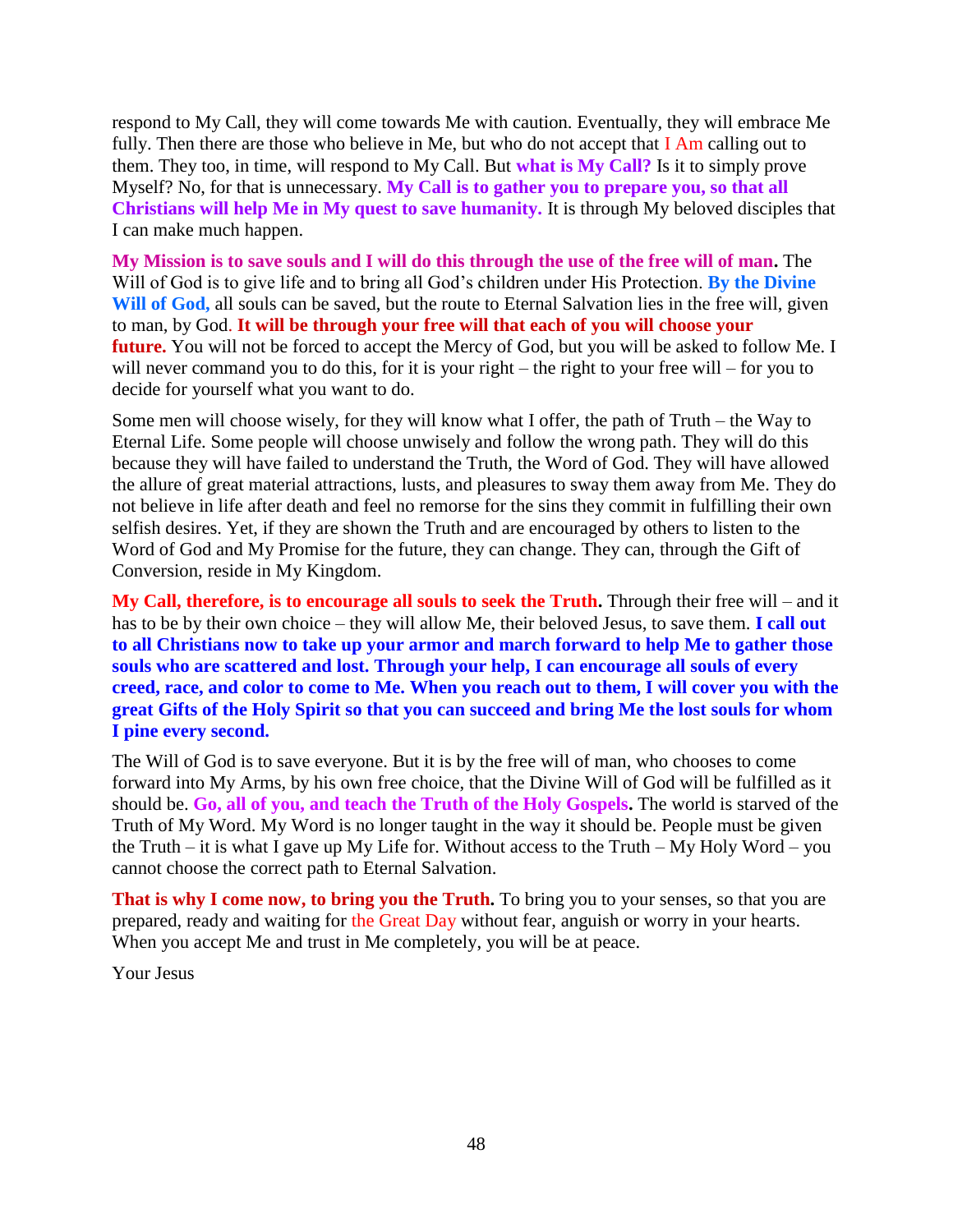## **Message # 1,149 06-18-2014 [Mother of Salvation: For every step you take to](http://www.thewarningsecondcoming.com/mother-of-salvation-for-every-step-you-take-to-come-closer-to-my-precious-son-you-will-take-two-steps-backwards/)  [come closer to my Precious Son, you will take two](http://www.thewarningsecondcoming.com/mother-of-salvation-for-every-step-you-take-to-come-closer-to-my-precious-son-you-will-take-two-steps-backwards/)  [steps backwards](http://www.thewarningsecondcoming.com/mother-of-salvation-for-every-step-you-take-to-come-closer-to-my-precious-son-you-will-take-two-steps-backwards/)**

Wednesday, June 18th, 2014 @ 14:51

My children, **follow me, the Mother of Salvation, and take my hand as I lead you along the path of Truth to my Son.** It will be through my intercession that many of you will find the courage to walk this thorny and stone ridden path to Eternal Salvation.

Dear children, in order to get to know my Son truly, it requires great perseverance. **You must open your mind, your heart and your soul, without a trace of doubt or pride, before you**  will be able to see. When the Truth is revealed to you within your hearts, you must cling to this, for it will be the means by which you will be set free.

**For every step you take to come closer to my Precious Son, you will take two steps backwards, because of the way in which the Evil One will taunt you.** He will never cease to try and pull you away from Christ, for he has made it his vile mission to pull you in the opposite direction. **So when you fall along your journey, you must pick yourself up again and start all over.** For each time you take a backward step, know that everything that Satan influences will always be backwards – the opposite to all that my Son bequeaths to the human race. **You will, therefore, require great patience, but once you overcome every hurdle, you will walk more quickly along the path towards my Son.** Each setback, when overcome, will make you stronger in your faith. And when your faith becomes strong, nothing will stand in your way to become a true disciple of Jesus Christ.

Go in peace, dear children, and **allow me, the Mother of Salvation, to help you to become stronger in your love for Jesus Christ, because, without Him, you will never find the peace and comfort that you seek in this life or beyond.**

Your loving Mother

Mother of Salvation

## **Message # 1,150 06-19-2014 [Mother of Salvation: These Miracles will happen](http://www.thewarningsecondcoming.com/mother-of-salvation-these-miracles-will-happen-over-a-period-of-three-years/)  [over a period of three years](http://www.thewarningsecondcoming.com/mother-of-salvation-these-miracles-will-happen-over-a-period-of-three-years/)**

Thursday, June 19th, 2014 @ 13:48

My child, **the Miracles commanded by my Eternal Father will be made known soon in all parts of the Earth. These Miracles will defy all human reasoning, scientific knowledge and experience. The Earth, the sun, and the moon will react to produce very unusual spectacles** and many will know that they could only have been made possible by the Hand of God. These Miracles will happen over a period of three years and they will take place for a reason. **They are to help to ignite the faith of humanity so that they will realize that everything is controlled by the Hand of God.**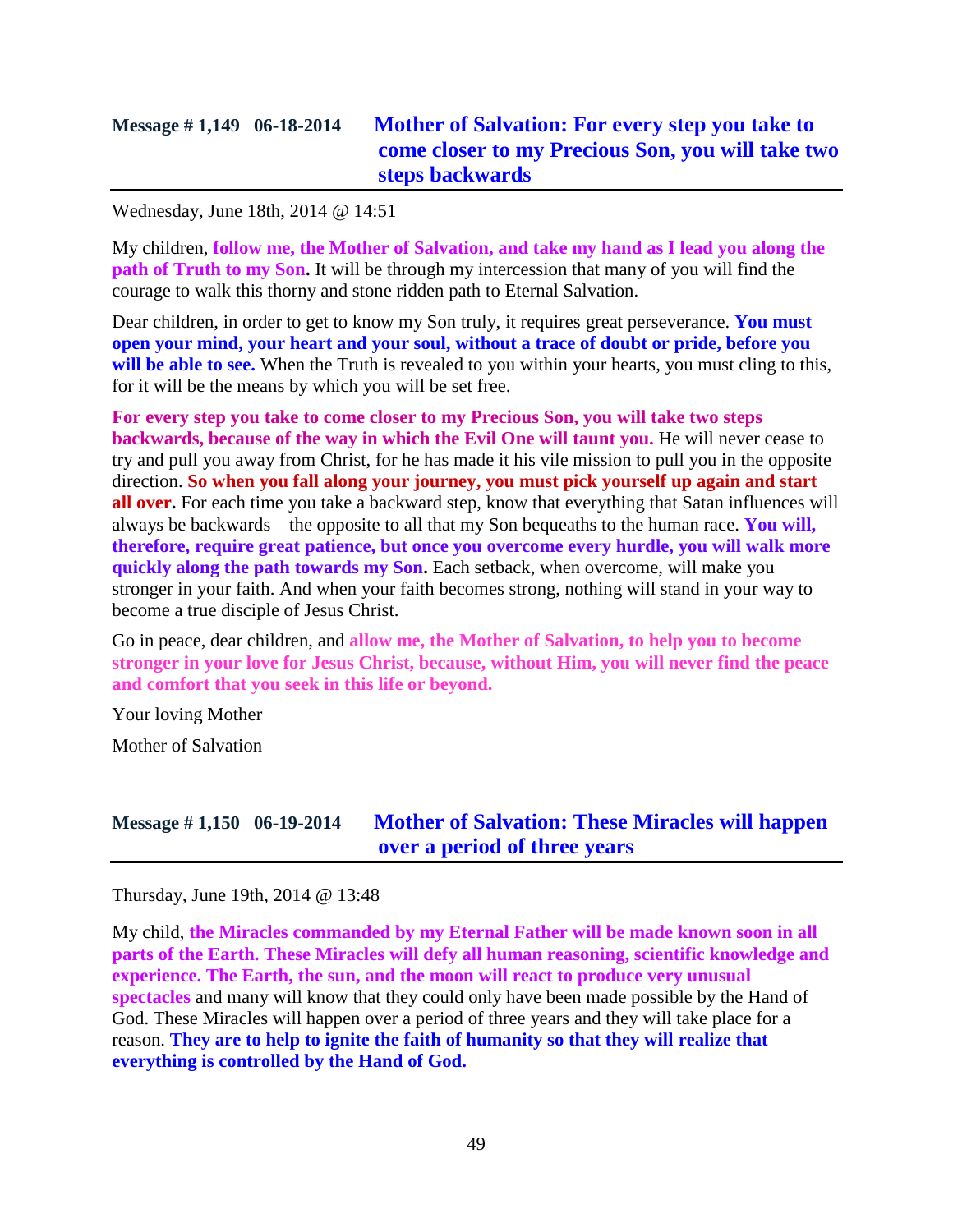When wicked acts and deeds are perpetrated by man, they can be intercepted by God. The battle between the Evil One and God is difficult for people to understand. When injustices take place, they are permitted for different reasons, but the main one stems from the need for purification. This may seem unfair, but this is not for man to understand, until they are given the Gift of Knowledge, which comes from the Holy Spirit. It is when souls are purified that they will begin to realize the way in which God works in order to bring His children into a state where they can recognize Him.

**The Miracles I speak of will include great Acts of God, which will involve tragedies which will be averted and seem to have been impossible from a scientific point of view. They will also involve great signs in the sky; the movement of the Earth and the colors associated with nature.**

**My own involvement with these Miracles will be seen through the signs I will place at my apparition sites around the world.** Do not fear these Miracles, as they are a Gift from God. Be thankful for His Mercy; for there is no task too great that He will not take on to ensure that the human race can be awakened so as to accept Him. This is the Will of God, for He loves every one of you.

Your beloved Mother

Mother of Salvation

## **Message # 1,151 06-21-2014 [Mother of Salvation: To serve my Son truly, you](http://www.thewarningsecondcoming.com/mother-of-salvation-to-serve-my-son-truly-you-must-love-him-first-to-love-my-son-you-must-know-him-first/)  [must love Him first. To love my Son you must](http://www.thewarningsecondcoming.com/mother-of-salvation-to-serve-my-son-truly-you-must-love-him-first-to-love-my-son-you-must-know-him-first/)  [know Him first](http://www.thewarningsecondcoming.com/mother-of-salvation-to-serve-my-son-truly-you-must-love-him-first-to-love-my-son-you-must-know-him-first/)**

Saturday, June 21st, 2014 @ 15:40

My dear child, **my own life on Earth was lived through my Son, Jesus Christ. My soul was created in Heaven by my Father, God the Most High, and my birth was an extraordinary Gift to humanity. I was sent by God with the sole purpose of delivering into the world the much-anticipated Messiah. My Son's birth was Miraculous and from the moment He drew His first Breath my only desire was to serve His every need.**

I adored my Son and acknowledged Him with great reverence. **His beautiful Godly demeanor was quickly evident within three months of His birth. His smile was radiant and even as young as He was; His piercing blue Eyes had an extraordinary depth and maturity.** I knew I was there to serve Him in every way, but He showed me great Love at a very early age. This Love was not just the love that a child would have for his mother – it was much greater than that. He soothed me; caressed my face whenever I became worried about the dangers, which we, and my spouse, Saint Joseph, would have to face.

After the exodus to Egypt, I found it difficult to relax and I remained alert to every potential threat or danger, which meant that I slept few hours at night. Even before my Son made Himself known, it was very clear to me the dangers He would have to face in the future. His Hands, always reaching out to people in love and friendship. As a boy, He drew many, although they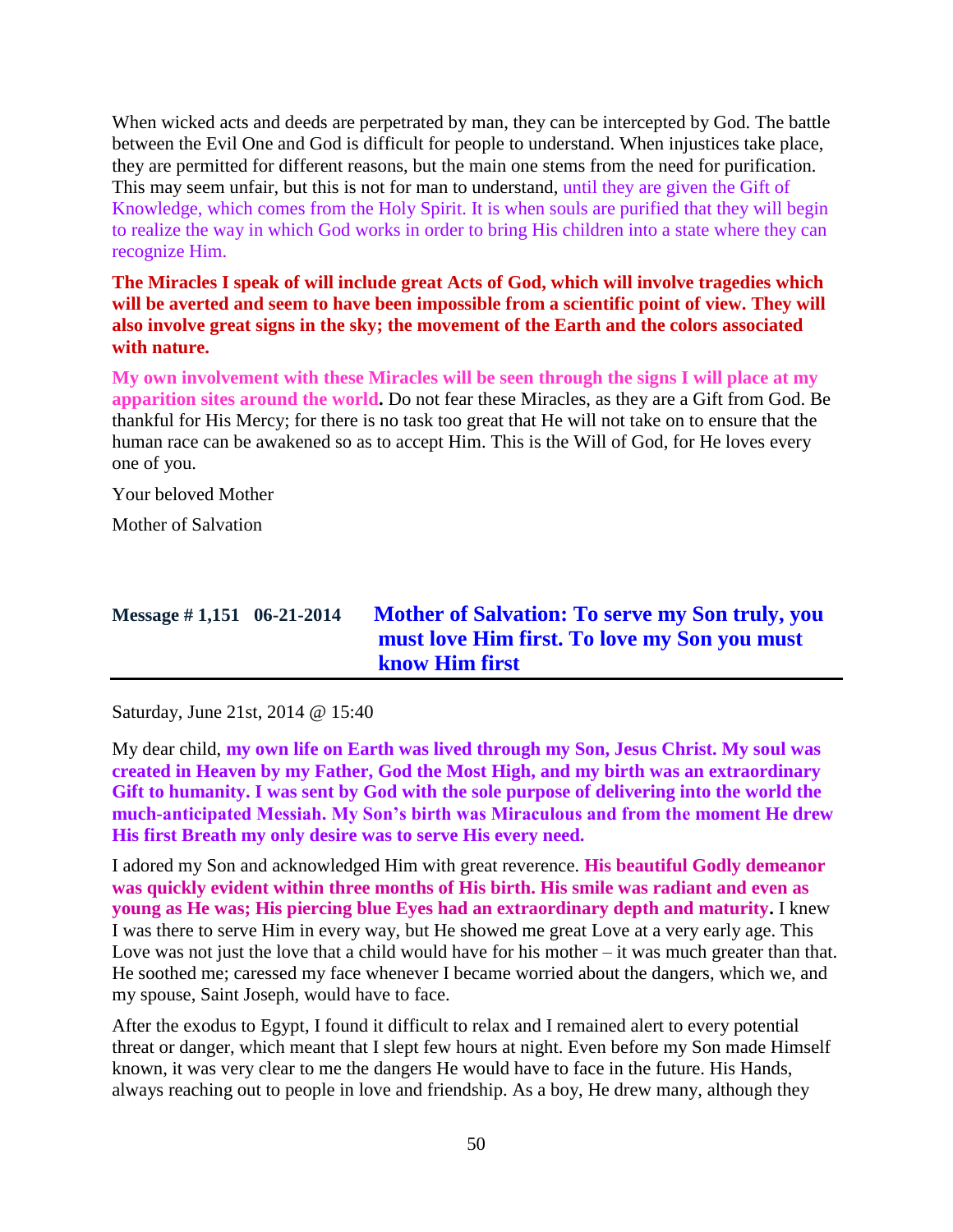had no idea Who He was. He also drew unwarranted criticism from friends and people He knew. He was bullied and laughed at and I was also snubbed by many. The Presence of God drew the good as well as those with dark souls to our small family from the day my Son was born. My love for Him was very powerful. I loved Him for Who He was, but I also loved Him as a Mother and that love continues to this day.

I was somewhat overprotective of my Son and when I lost Him on the journey back from Jerusalem I was terrified. My sense of loss was felt in every part of me and I could not rest until I found Him. On that day, when I found Him speaking and preaching to the elders in the Temple, I realized from that moment on that I had only to serve Him and to be obedient to His every Desire.

To serve my Son truly, you must love Him first. To love my Son, you must know Him first. **To know my Son means to study His Word and to understand what He told His disciples during His Time on Earth. It is only through His Word that you can get to know Jesus Christ. If you accept His Holy Word, then you can serve Him. You cannot serve Him if you do not honor His Word or do all that He taught you.** Obedience to the Word of God is essential if you wish to live like true Christians. If you preach His Word then you must practice what my Son preached – to love one another; to do onto others what you would expect to be done onto you; to honor God, through the Holy Sacraments, as He taught you.

**You must never dictate to God your desire to change His Word, because you do not have this right.** Subservience to my Son can only be achieved if you remain obedient to His Teachings. Go in peace to love and serve the Lord.

Your beloved Mother Mother of Salvation

# **Message # 1,152 06-23-2014 [Compare Me to a mother who has to separate](http://www.thewarningsecondcoming.com/compare-me-to-a-mother-who-has-to-separate-from-her-child-at-birth/)  [from her child at birth](http://www.thewarningsecondcoming.com/compare-me-to-a-mother-who-has-to-separate-from-her-child-at-birth/)**

Monday, June 23rd, 2014 @ 01:45

My dearly beloved daughter, I bring you and all of My beloved followers great Blessings today. My Heart bursts with love for you all. **I realize that your journey to serve Me can be very difficult at times, but I desire to let you know that I Am guiding you every second.** There is not one trial that you may face which cannot be surmounted. Therefore, if you feel helpless and fearful, you must not give up and when you trust in Me all will seem easier.

Compare Me to a mother who has to separate from her child at birth and who can never see this child again during her lifetime. The mother will never forget that child and spends every day pining for her flesh and blood in the hope that she will reunite with her baby at some stage. Every day that child is in her thoughts; she prays for his or her wellbeing and feels a permanent pain, deep within her heart, for her loss. Nothing will ever satisfy her, until she embraces that child once again in her arms. She has great patience, great hope, and a deep longing to come face to face with the child she expelled from her womb and does not mind the years in between. All that matters to her is that she and her child become whole again – one entwined with the other.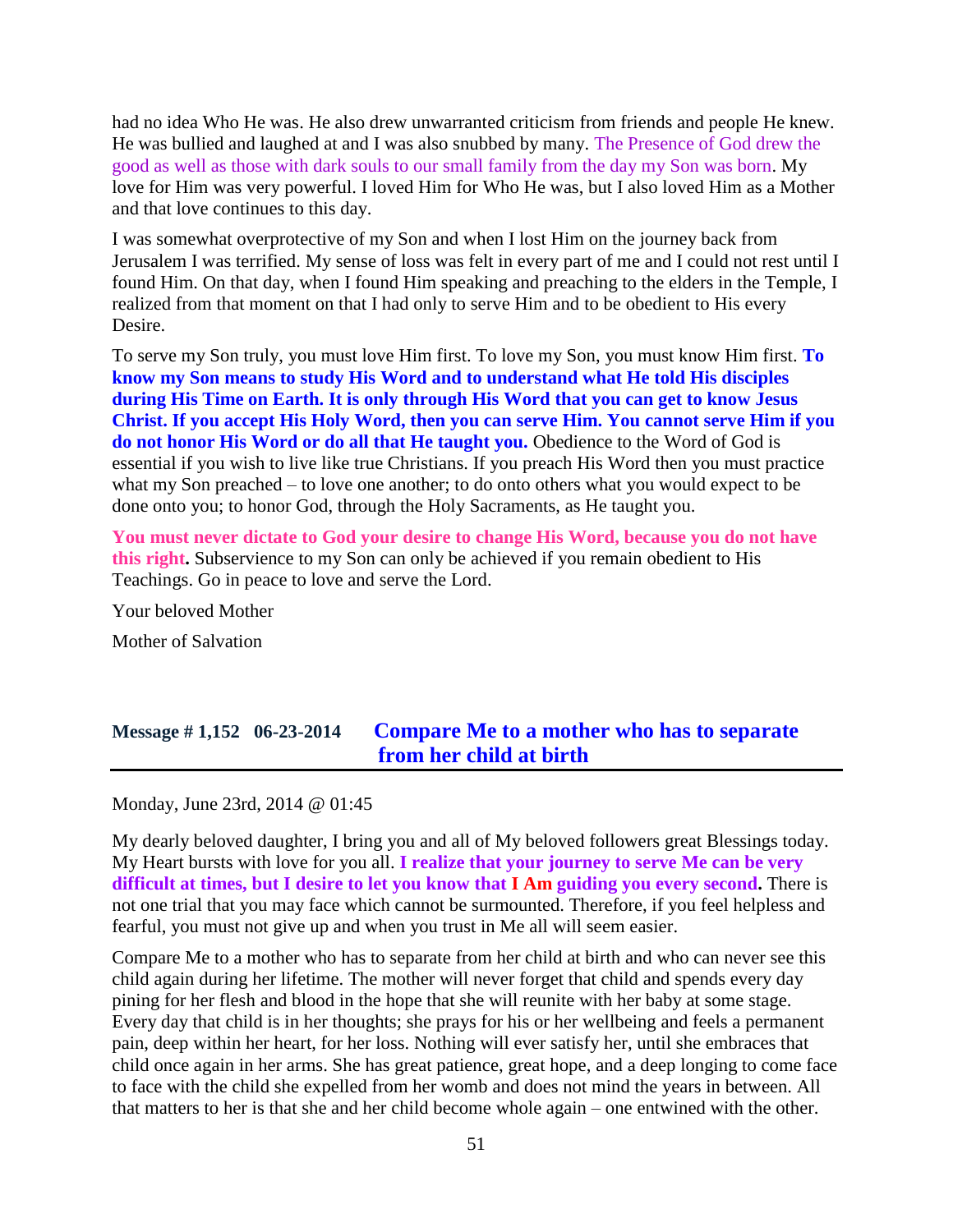**I Am like any parent who has to endure such anguish. For Me, the waiting is distressing. But the pain of loss, like the long-lost child who refuses to come back to the parent, is the greatest of all. The pain I feel, when I Am rejected by God's children, is a constant torment for Me.** I will do anything to draw these souls into My Bosom. I will use other souls – their brothers and sisters, who want to comfort Me – in My quest to awaken their dormant souls. **I need My beloved followers, the siblings of these lost children of God, to scatter around the world and bring My family together.**

**We must unite against the spirit of darkness, which will make it almost impossible for these souls to decipher the Truth of their birth.** These people must be told of their birthright; their inheritance and their Eternal Salvation. For the time is near when all Truth will be revealed. **With your help, My beloved followers, they will come to Me, back into My family, where we will all unite, finally, as one.** The way it was meant to be.

I love you all with a deep tenderness and I rejoice when you respond with love in your heart to My Call.

Your Jesus

### **Message # 1,153 06-25-2014 D[o not cut off ties with those who hate you](http://www.thewarningsecondcoming.com/do-not-cut-off-ties-with-those-who-hate-you-because-of-me/)  [because of Me](http://www.thewarningsecondcoming.com/do-not-cut-off-ties-with-those-who-hate-you-because-of-me/)**

Wednesday, June 25th, 2014 @ 23:37

My dearly beloved daughter, **there is no need for people to stop all their normal day-to-day activities when they pledge allegiance to Me.** I Am not a God that commands you to fall down at My Feet, to the detriment of your daily responsibilities. I do not preen; stand majestically, with a proud demeanor, to rule the human race, nor do I dictate your every move or try to stifle you into subservience to Me. That is not Who I Am, for I came as a humble servant to free man from bondage to the Devil.

I came to save you and I come again to complete My Plan of Salvation. I Am here to serve you. I come to draw you to Me and while I delight in your love for Me and the time you devote to Me, My intention is to do this in a way which does not cause you undue distress. **While I welcome the time you give to Me and the prayers you offer up, you still have to live your lives in order to feed and clothe yourselves and your families. All I ask is that you live your lives in the way that is necessary in order to serve Me.** And **as your relationship with Me deepens, you will feel a compelling desire to speak with Me through your thoughts and words.**

I ask that you treat others with the respect that you show Me. Do not argue or lose your temper with others over Me. **Never justify the actions or words, however, of those who insult Me – just pray for them. As your love for Me grows, your relationship with Me will become more intimate. When that happens, that will be the time when you will draw down upon you the** wrath of those whose faith is weak. Expect this to happen and do not be alarmed or distressed, for when you are in union with Me, then you will be hated for this. **Be patient with these**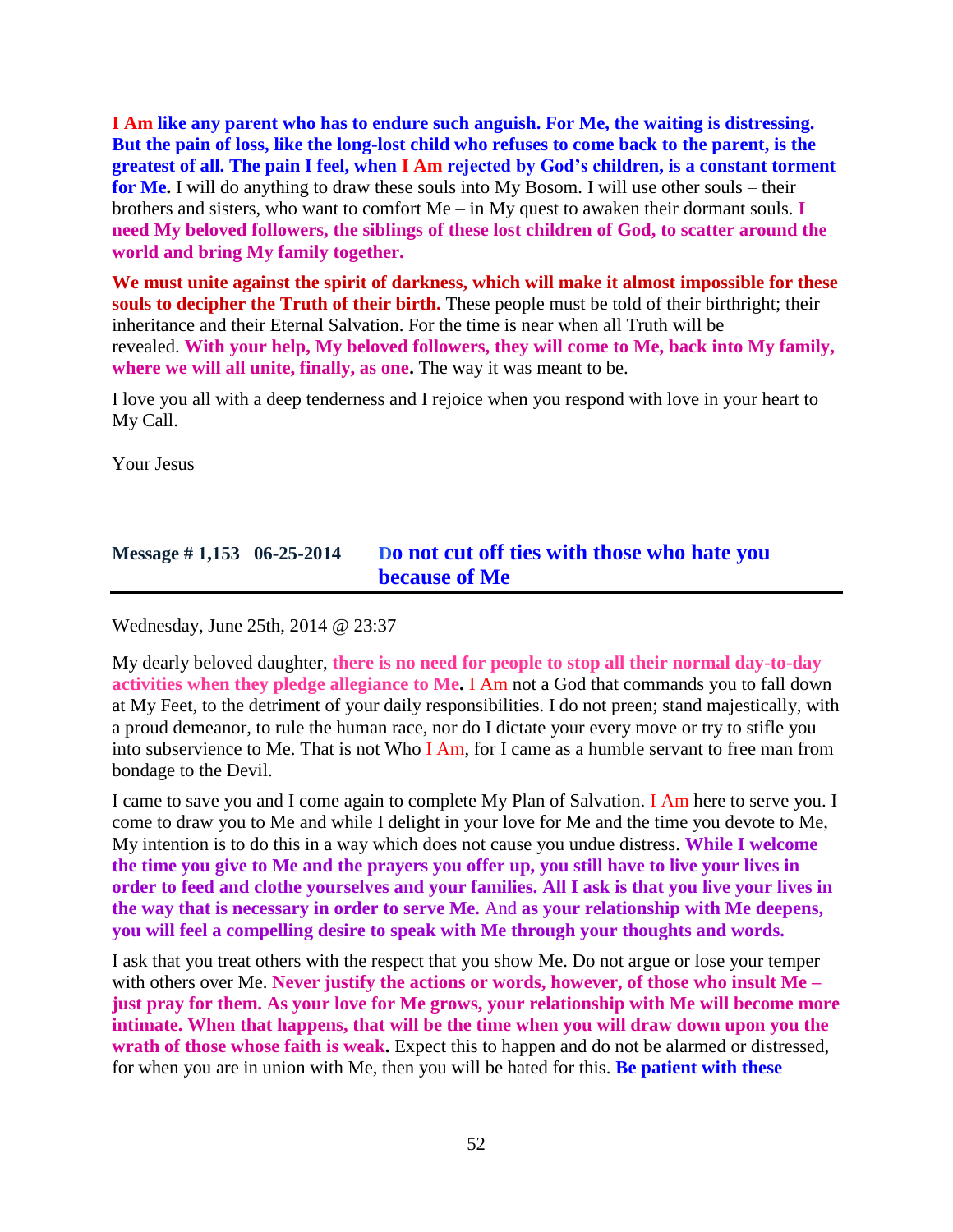**people. Be kind. Be polite.** Do not bother to argue, for nothing you say will make a difference. Instead, **show them the meaning of Christianity by responding to hatred with love.**

Do not cut off ties with those who hate you because of Me. Instead, **please pray for them.** You must try to keep a balance in your life when you are in union with Me. While I desire your company I also desire that you love those who need Me, but who cannot see Me; who cannot find it in their hearts to accept Me or who have no concept of what Eternal Life means. Your duty is to Me and My Desire is that you use your time wisely to love these souls. **Through your words, deeds, actions and prayers, you can and will bring Me these souls.**

Your Jesus

## **Message # 1,154 06-26-2014 [Not one of you is capable of understanding](http://www.thewarningsecondcoming.com/not-one-of-you-is-capable-of-understanding-divine-laws/)  [Divine Laws](http://www.thewarningsecondcoming.com/not-one-of-you-is-capable-of-understanding-divine-laws/)**

Thursday, June 26th, 2014 @ 14:00

My dearly beloved daughter, you must never believe that My Word, given to the world, through these Messages will be accepted easily. Those who do not accept them will struggle from time to time to live these Messages and all that I ask of them. Instead of living the Messages and adapting their lives accordingly, they will question and question every Word that comes from My Sacred Mouth. If they were, instead, to adhere to My Teachings, which have never changed, then they would serve Me better.

Not one of you is capable of understanding the Divine Laws, which come from My beloved Father. **When you try to analyze the Mysteries of the Divinity of the Holy Trinity, you will fail, for not all is for your knowing. Any one of you who believes that they understand the events leading up to and beyond My Second Coming must know this. I reveal certain events only to help you prepare your souls. My Revelations are not given to you to cause sensation, controversy, or hatred amongst you, for I would never inflict such confusion.** Confusion stems from a lack of trust in Me and a burning human curiosity, which is understandable. You must simply remain true to My Holy Word – that is all that I ask.

I lived a simple life when I walked the Earth. I taught My Word in a simply way, so that My Teachings would be understood by all. I showed My abhorrence at those who professed to represent God and whose duty it was to ensure that the Ten Commandments were honored. Yet, these learned men, bursting with pride, wore bejeweled garments and boasted of their positions within the Temple of God. So intent were they in their acts of posturing, dictating, admonishing the poor, the humble, and the ignorant, that they forgot one important fact. **Their role was to serve God. And to serve God, they had to serve His children.** Instead, they demanded respect; sought adulation and coveted each other's positions of power within the hierarchy that existed within the Temples. **At no stage did I encourage sensationalism, although My Word delivered to the masses, albeit in a very simple way, created controversy.** For only the Word of God, which is simple and straightforward, can offend in this way. The Truth creates division for many people because they cannot face it. Yet, it is only the Truth - the Word of God – that you need concern yourselves with. **To analyze My Word or to argue over the meaning of the**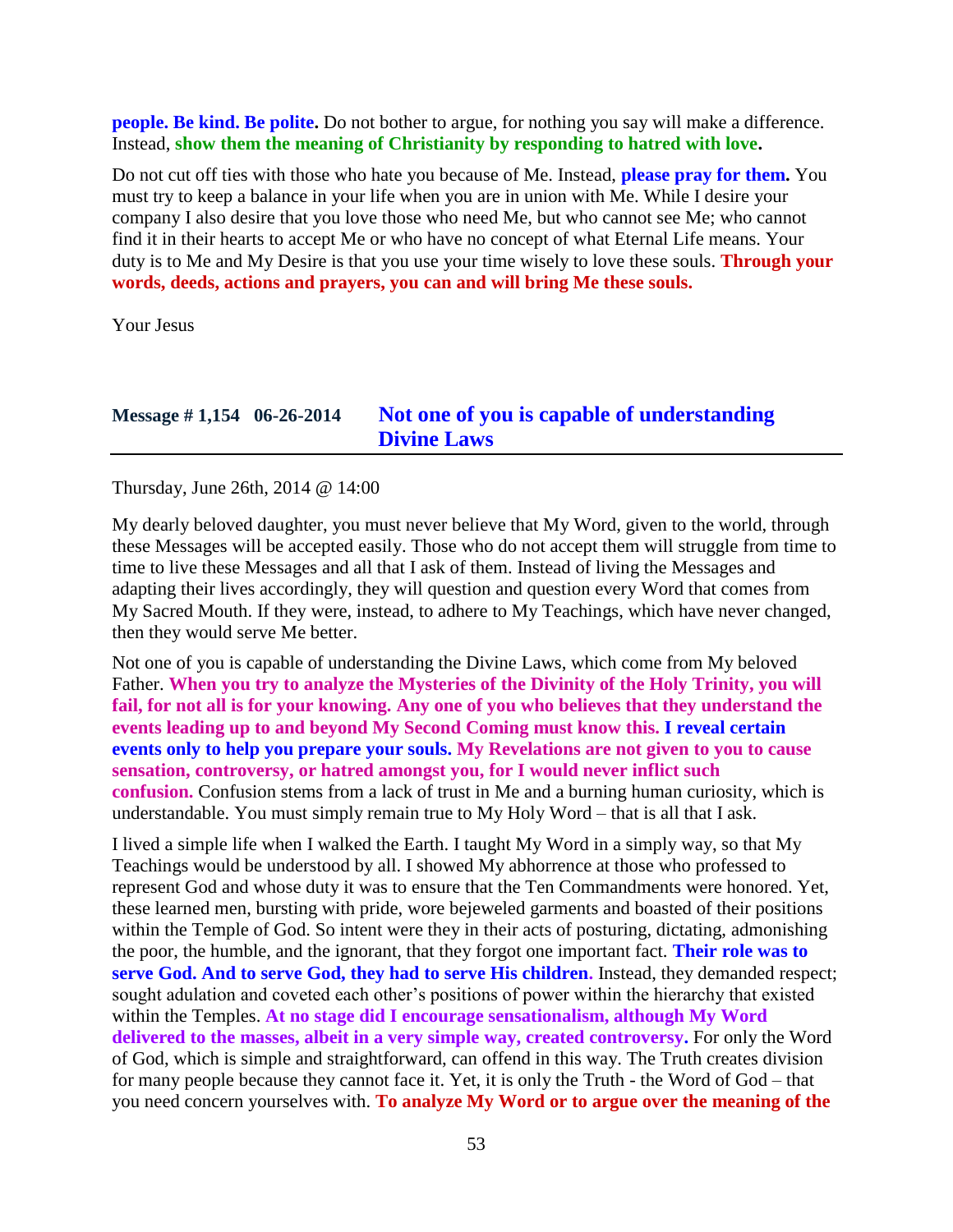**Truth and sensationalize the Word of God is a waste of your time.** Far better you serve Me by serving others in My Name.

Do not be fearful of the Truth; do not reject it, dismiss it, or create new interpretations of it. The Truth remains the same as it always has. My Word is My Word. What I say will Be. God's Will cannot be tampered with. By accepting the Truth, it will bring clarity of mind; peace within your souls, and a desire to be obedient to My Word – as it is given – at all times. There is nothing that you can add to it, for it will remain intact for eternity.

Your Jesus

### **Message # 1,155 06-27-2014 [My Church, when it divides](http://www.thewarningsecondcoming.com/my-church-when-it-divides-and-falls-will-embrace-humanism-with-great-relish/) and falls, will [embrace humanism with great relish](http://www.thewarningsecondcoming.com/my-church-when-it-divides-and-falls-will-embrace-humanism-with-great-relish/)**

Friday, June 27th, 2014 @ 22:11

My dearly beloved daughter, you will never identify the work of Satan in the world that easily, for he is very cunning. He will rarely expose his deeds in a way, which would cause people to question his influence. Throughout his reign on Earth, he went to extraordinary lengths to convince the world that he does not exist. Rarely will you see the truth, because it is camouflaged through those people he uses to convince people that God does not Exist.

**The objective of the Devil is to fool people into believing that the world and the existence of the human race is a means to an end. His greatest triumph was the introduction of humanism and, in particular, secular humanism.**

**Humanism, a so-called desire to look after the needs of the human race, through the elimination of social injustice, is flawed. Those who adopt humanism in their lives do so as a substitute for a belief in God and it is understandable why they do this. Sadly, many religions have produced dissidents, whose behavior is not influenced by God. Their hatred for others and their murderous intent is exercised in the Name of God when, in fact, it is Satan himself who inspires their every move. He does this to drive people away from God**. **These dark souls commit terrible injustices and use the Name of My beloved Father to carry out wicked acts. They then justify these acts in the name of their religion and they cause many people to reject all belief in God.**

Secular humanism, while applauding all good things in the name of social justice, is very appealing to those souls who are tender of heart, for their intentions are good. Sadly, when they embrace this doctrine, they are saying that the Creation of the world was an accident, caused by nature. But this is untrue, for the world was created by My Eternal Father. No scientist will ever be able to explain the Creation of the world, because this knowledge will never be made known to man.

**To reject the supernatural and the Divine Existence of God means that you reject moral guidelines, which derive from God.** This means that morality, a deep sense of what is or not pleasing to God, cannot be sustained and this leads to darkness. Instead, **man will become focused only on his physical needs, and he will neglect his soul. Upon death, his soul, which**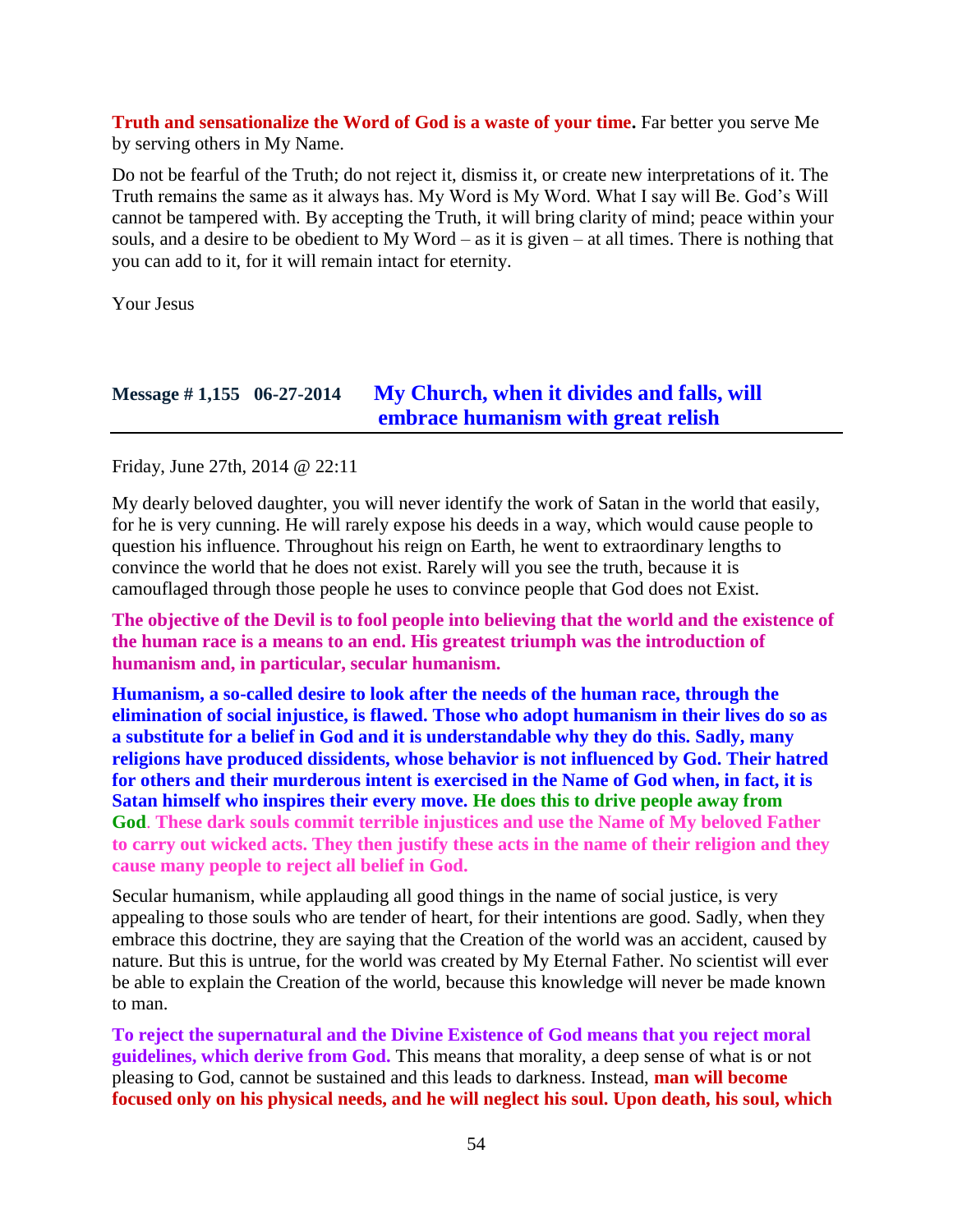**he refused to accept as a life-giving Gift from God, will still not accept God's Mercy.** Many of these souls will have completely alienated themselves from God's Mercy at that stage.

**My Church, when it divides and falls, will embrace humanism with great relish.** And, as a result, it will draw all those souls into a flawed interpretation of the Truth of their existence. The world will then embrace **this new type of Church – a Church concerned with social injustices - and not one word about the importance of the salvation of your soul will be uttered**.

Your Jesus

### **Message # 1,156 06-28-2014 [Mother of Salvation: The True Church will](http://www.thewarningsecondcoming.com/mother-of-salvation-the-true-church-will-become-a-remnant/)  [become a Remnant](http://www.thewarningsecondcoming.com/mother-of-salvation-the-true-church-will-become-a-remnant/)**

Saturday, June 28th, 2014 @ 15:03

My dearest child, **the greatest deception, which will descend upon humanity, will come from within my Son's Church on Earth** and it will be instigated by His enemies, who have infiltrated it by devious means. Satan will enter my Son's Church and the signs will be clearly seen by those who have the Spirit of God firmly implanted in their souls.

The faith of my Son's holy servants will be shattered, as many will feel compelled to desert Him through acts of sacrilege. **Many poor unfortunate servants will be asked to swear allegiance to a new oath and they will be too frightened to walk away,** although many will know, deep within their hearts, that it will be wrong.

**Many new rules will be introduced into my Son's Church on Earth, as thousands of newcomers will be sworn into the Church and they will not be authentic, for they will not have the True Spirit of Christ within their hearts.** They will enter the Church and will bear witness to a new One-World Religion, which will not honor my Son, Jesus Christ. **Not only will they not serve Him, their duty will be to serve the needs of humanism, which will, at its very core, deny the Existence of the Supernatural State of God and all that He stands for.**

**The clergy, who once pledged their lives to God, will be drawn into this great deceit** and as a consequence will lose the True Faith. They will not promote the importance of the salvation of souls, which was made possible by my Son's Death on the Cross. The Cross is at the center of Christianity. There is only one Cross and it will be through the Cross that the first visible signs of the betrayal of my Son will be seen. New kinds of crosses will be introduced which will snub the Sign of the Cross and what it means in the hearts of man.

**Non-believers, who up to now, had no interest in Christianity, will be drawn into the socalled new One-World Church.** Along with all other religions, which do not spring from the Truth, they will scoff and sneer at the children of God, who will remain true to the Word of God.

**The True Church will become a Remnant and this Army will unite throughout the world** to become the latter-day saints and they will be empowered by the Holy Spirit in order to sustain the Truth. They will be spat at, laughed at and accused of being radicals, just as my Son, Jesus Christ, was accused of heresy when He walked the Earth to preach the Truth.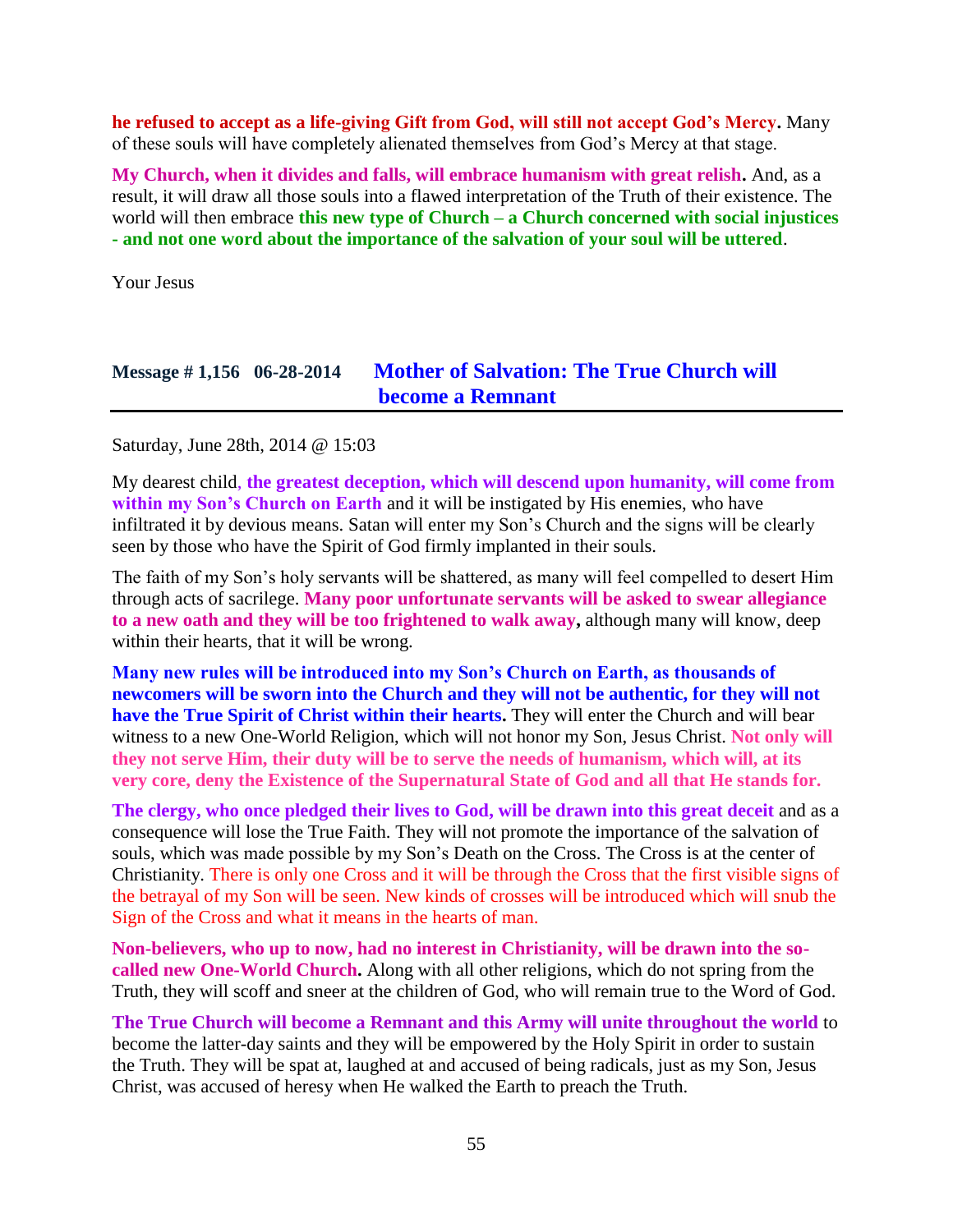It will require tremendous courage to stay true to the Word of God, for you will be accused of wrongdoing. Your crime they, the enemies of God, will say is that you spread untruths about this abomination. **Everything, which comes from God, will be declared to be a lie**, while the truth, which they will say is represented by the new One-World Religion, will be a lie.

The Holy Spirit will, however, cover those who continue to spread the Holy Gospels and my Son will cover you and protect you. **The future of the survival of the human race and the right to the Eternal Life, promised to every man, woman and child, will rest on your shoulders.** It will be the Remnant, which will keep the Light of God aglow in a world, which will be plunged into darkness.

Many of you will be challenged and lies planted within your hearts, by the spirit of evil, to turn you away from the Truth. Sadly, many of you will find it too difficult to remain true to your convictions and you will be tempted to turn your backs on my Son.

To ensure that you remain strong, courageous, calm and at peace, as you take up the Cross of my Son on your shoulders, you must recite this Crusade Prayer. For many of you who find it difficult to accept that these things are to come, **there will come a day when you will recite this, Crusade Prayer (158) three times a day**, because the pressures, which will be placed upon you to deny my Son, will be overwhelming.

#### **Crusade Prayer (158) Protect me from the One-World Religion:**

Dear Jesus, protect me from the evil of the new One-World Religion, which does not come from You. Sustain me on my journey to freedom, along the path to Your Holy Kingdom.

Keep me in union with You, whenever I am tormented and forced to swallow lies, which are spread by Your enemies to destroy souls.

Help me to withstand persecution, to remain firm to the True Word of God against false doctrines and other sacrileges, which I may be forced to accept.

Through the gift of my free will, take me into the Domain of Your Kingdom, to enable me to stand up and proclaim the Truth, when it will be declared to be a lie.

Never let me falter, hesitate or run away in fear, in the face of persecution. Help me to remain firm and steadfast to the Truth for as long as I live. Amen.

Go, my dear children, and accept that these things will happen, but know that if you remain loyal to my Son, you will help to save those souls who will be plunged into error.

Your beloved Mother

Mother of Salvation

## **Message # 1,157 06-29-2014 [You must never reject God because of the evil](http://www.thewarningsecondcoming.com/you-must-never-reject-god-because-of-the-evil-acts-of-those-who-falsely-claim-to-serve-him/)  [acts of those who falsely claim to serve Him](http://www.thewarningsecondcoming.com/you-must-never-reject-god-because-of-the-evil-acts-of-those-who-falsely-claim-to-serve-him/)**

Sunday, June 29th, 2014 @ 20:20

My dearly beloved daughter, any man who hides behind religion to inflict evil upon people of other religions does not come from Me. **Religions which camouflage hatred and demonize other denominations do not serve God.**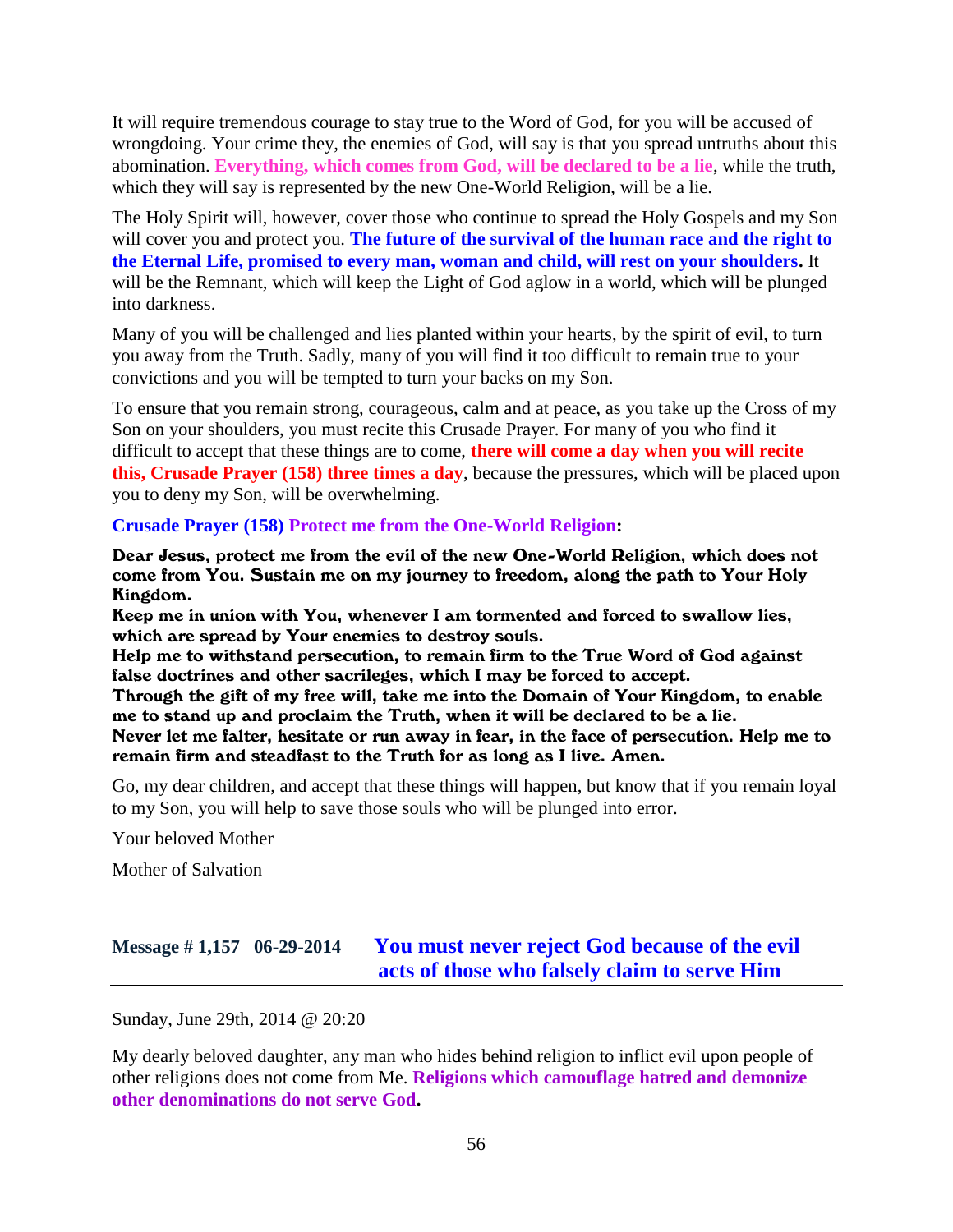**When men use Me, Jesus Christ, as a shield to hide behind, in their quest to murder and slaughter innocents, this is the greatest sacrilege.** Men, who believe in God, must know Who God is; what He has told the world and how He has instructed His children through the Ten Commandments, in order to serve Him.

**God is Love. He does not condone hatred of any kind. If and when you see people using the cloak of religion to inflict pain upon others, for whatever reason, you must know that this has nothing to do with love for God. Hatred comes from Satan and he spreads his venom amongst religious radicals, in order to vent his anger against God.** By infiltrating those, who have a distorted understanding as to Who I Am, he succeeds in spreading hatred against God. People will then ask: "How could God permit such evil in His Name?" The answer is that **evil will always be found in places where God is revered, because such places are carefully sought out by the Evil One**, **to bring shame to any religion, which honors God.** By his actions people will then turn away from God and He will be blamed for every vile act, perpetrated by those who claim to serve Him.

**Hatred is careful to disguise itself.** It will usually be presented by those who claim to represent God, so as to be seen to bring justice to the enemies of God. **It will be seen as the 'voice of concern' and its condemnation of what it desires the world to believe as being an evil thing. Churches of different denominations, all over the world, have been infiltrated by God's enemies from within. The aim is to bring shame upon the Name of My Eternal Father.** As a result, there has arisen, in all corners of the world, a deep suspicion and lack of trust in God. The natural assumption is that God's representatives have instigated evil in His Name and therefore, faith in God is flawed. **This is why the world has been plunged into hatred, corruption and wars, because Satan's plan is to destroy every religion, which honors the True God.** Those who cause these evils have no love in their souls.

You must never reject God because of the evil acts of those who falsely claim to serve Him. If you do, and you remove yourself from God because of this, you have fallen for the lies, which Satan wants you to swallow. Never judge others because of their beliefs – good or bad. Never judge My Eternal Father or Me, Jesus Christ, His beloved Son, for the sins that those who serve His Churches commit. Man is, and always will be, a sinner on this Earth. Sin will always be the curse of man, until I come again. But to accuse God of sin is as much a terrible sacrilege as it is impossible.

**Wake up to the fact that Satan exists** and that he is careful to hide this fact, so that he can fool souls into cursing God, the Creator of all that Is and ever will Be. Soon, all these atrocities will come to an end and all Glory will be Mine. **It will not be long before Satan is destroyed and the human race will be able to see clearly Who I Am and the Glorious Life I will bring at My Second Coming.**

You must remain alert to all that is presented in My Holy Name, for you will find that not all comes from Me.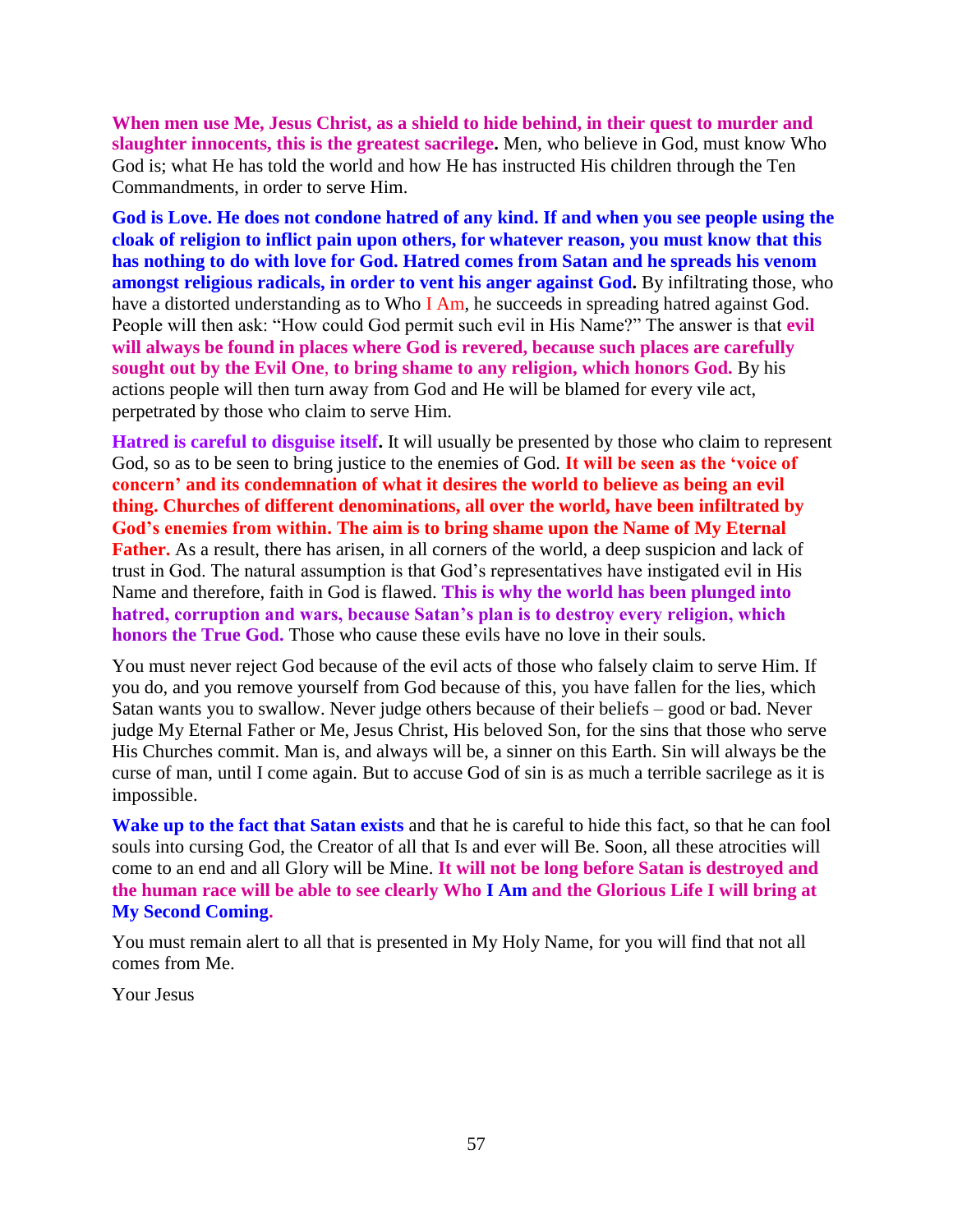Monday, June 30th, 2014 @ 23:50

My dearly beloved daughter, you, My dear followers, must know that the gates of Hell will never prevail against My Church, although much of My Church on Earth will be crushed, as foretold. But, the Truth can never die. **My Word will never die out nor will My Teachings be forgotten by those who are in true union with Me.**

Only those who remain true to My Word can say they are part of My Church on Earth. **Those who applaud any form of tampering of the Holy Gospels or adaptation of My Teachings will no longer be able to claim that they serve Me. Should a holy servant of Mine dare to proclaim an alternative doctrine to the one given to man by My Apostles and the Prophets, before My Time, they will be immediately expelled.**

**I warn all those who embrace anything, which is deemed to be sacred – but which is formed by human hands and creation – and who accept this as Mine, that I will cast you out, for you will no longer be able to call yourselves My servants. And should you lead souls into error, your punishment will begin in your time and will continue long after you depart from this life.**

My Anger is unknown to you, because you have yet to witness it. But know this. You, who will betray Me, already know who you are, for your faith has already weakened. Many of you have already fallen and your weakness will be your downfall. You will betray Me; deny Me and embrace My enemies, for you will be so caught up in the new religion – the secular humanism, which will come as a wolf dressed in sheep's clothing to devour you – that I will be forgotten. Your ambition and desire to please those enemies of Mine, who will rise to great heights, within the echelons of My Church – will blind you to the Truth. This will be the cause of your demise and all those whom you will pull into grave error.

**It is when My Church turns My Teachings upside down; inside out, and back to front, that you will know that the time has come for the Antichrist to take center stage.** Those who worship the Beast will sign their own death warrant and will hand over their free will, a Sacred Gift from God, to My enemies. **Once you swear an oath to this new false doctrine, you will be guilty of crucifying Me and your punishment will be severe.**

Why, you may ask, would you be punished for your obedience to your elders? The answer is simple. When you swore an oath to serve Me, you agreed to uphold the Truth. When you break this oath, because of your obedience to those enemies of Mine to come, then it is not I, Jesus Christ, you will serve.

You can only uphold the Truth, for **I Am** the Truth. Deny the Truth and you deny Me. When you deny Me, as a servant of God, you will no longer be fit to instruct God's children towards their Eternal Salvation.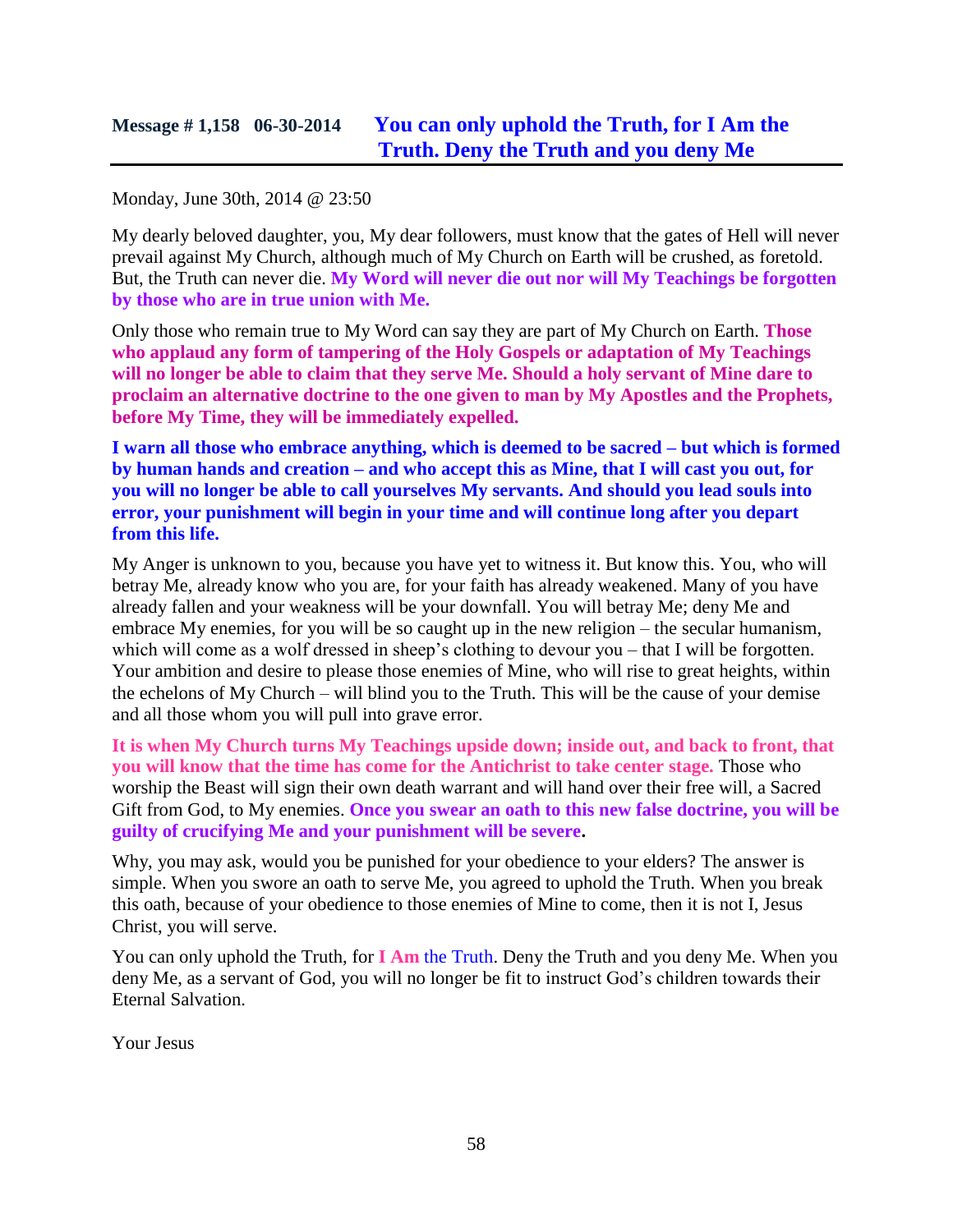Tuesday, July 1st, 2014 @ 20:50

My dearly beloved daughter, **the love, which radiates from My disciples who follow Me at this time, is all encompassing.** It is the Light, which is aflame amidst you that is sustaining My Love, which is felt everywhere I Am revered. **The Holy Spirit continues to be poured down upon My Church on Earth, as it struggles against the trials and tribulations, which face it every day.**

The spirit of darkness, however, continues to weigh heavily upon nations, as every effort is made by the agents of the Evil One to drive out every trace of Me, My Word and My True Church, from the face of the Earth. Be assured, no matter how heavy your burden is, that I Am with you, walking beside you and helping you to overcome adversity, every step of your journey. **Your**  faith will be tested like never before; your courage may leave you from time to time; your perseverance tested to its limits and your acceptance of the Truth challenged. **You will be picked on; scoffed at and sneered at, all of which will be caused by the wicked acts of those who Satan uses to fight Me, Jesus Christ. But nothing will destroy My Church – My true followers.**

**Those who remain obedient to the Word of God, as it has existed for so long, will continue to represent Me on Earth. My Protection will cover you like an invisible sheath, and your faith will never diminish once you fight with the Sword of God.**

Remain true to Me and My Light will continue to shine upon the human race. **My Promise is that My Church will remain intact, although smaller than it is now, until the Great Day of the Lord dawns.**

Your Jesus

## **Message # 1,160 07-01-2014 [Mother of Salvation: It will soon become unlawful](http://www.thewarningsecondcoming.com/mother-of-salvation-it-will-soon-become-unlawful-to-declare-that-you-follow-jesus-christ/)  [to declare that you follow Jesus Christ](http://www.thewarningsecondcoming.com/mother-of-salvation-it-will-soon-become-unlawful-to-declare-that-you-follow-jesus-christ/)**

Wednesday, July 2nd, 2014 @ 16:40

Dear children, **if humanity were to witness the Majesty of my Son, Who sits on the Heavenly Throne, at the right hand side of the Eternal Father, they would hang their heads in shame and remorse.**

My beloved Son, Jesus Christ, is adored, honored and lavished with great love by the Angels and Saints in Heaven. **On Earth there is very little respect shown to He Who suffered a terrible death to salvage the human race from sin.** How the Heavens weep at this time in history, as every attempt to rid the Earth of every sign that represents my Son is being made everywhere. Not content with banishing public displays of the Most Holy Crosses, it will soon become unlawful to declare that you follow Jesus Christ.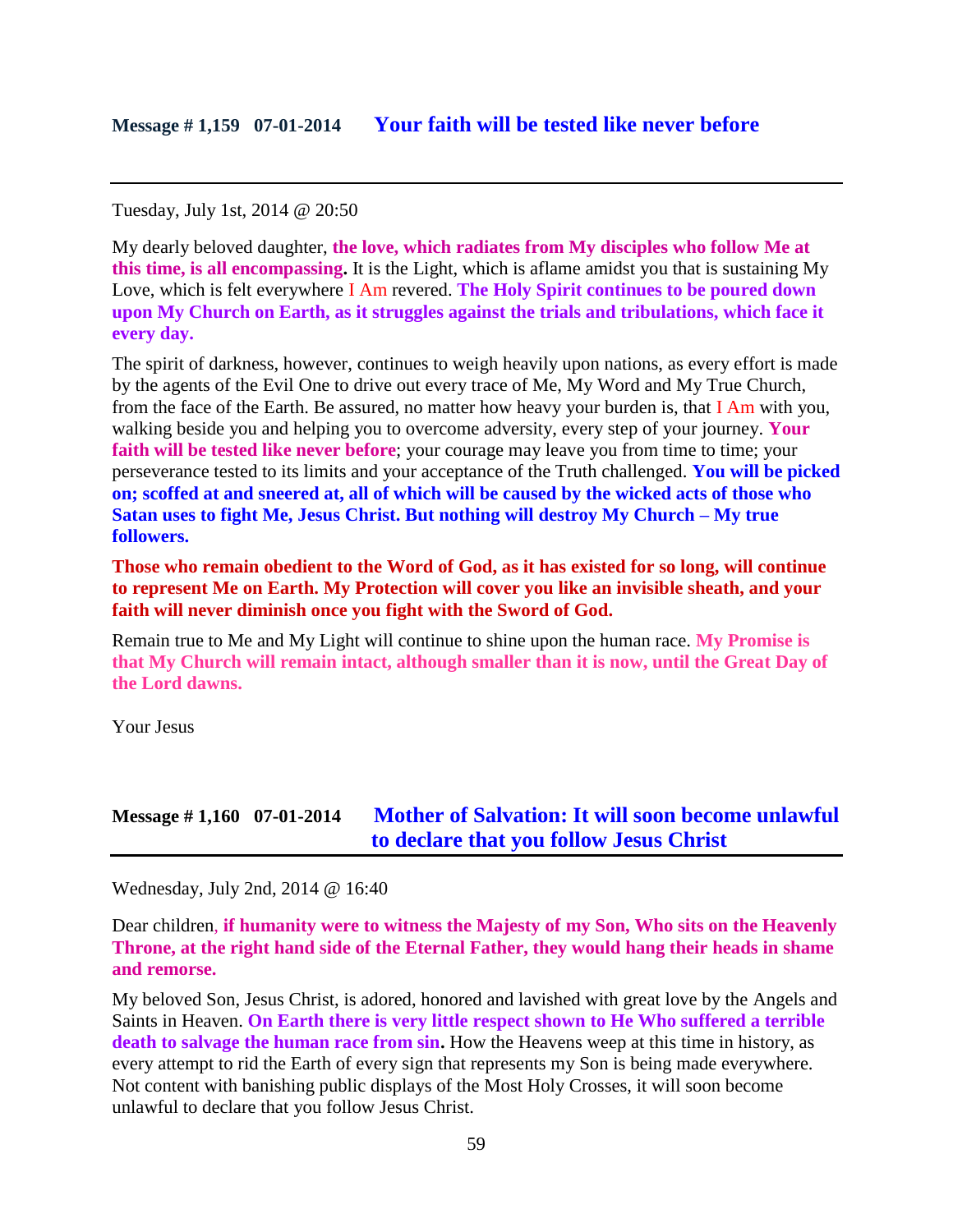**Very little tolerance will be shown to Christians who remain true to the Word and who follow the path to God. Even those holy servants who profess to serve Jesus Christ will be too weak to defend Christianity and they will allow themselves to be forced into accepting these laws. In many cases the traitors amongst them will facilitate the abolition of the Cross and the Truth of Christianity.** In time, they will all adore a false doctrine, along with other faiths which will not come from God. Because they will choose the path of error, by their own free will, this means that they will refuse to accept God's Mercy and they will condemn themselves to the darkness.

You must never betray my Son for any reason, for He is the Way of the Truth and only He can bring you Eternal Salvation.

Your beloved Mother

The Mother of Salvation

#### **Message # 1,161 07-03-2014 God the Father: I [Am the Truth. Take My Hand](http://www.thewarningsecondcoming.com/god-the-father-i-am-the-truth-take-my-hand-and-follow-me-all-life-comes-from-me/)  [and follow Me. All Life comes from Me](http://www.thewarningsecondcoming.com/god-the-father-i-am-the-truth-take-my-hand-and-follow-me-all-life-comes-from-me/)**

Thursday, July 3rd, 2014 @ 16:40

My dearest daughter, **man is in control of his own destiny, because he has been given freedom of choice, as a Gift from Me.**

**Some choose the correct path towards My heavenly Kingdom, which is through My Only-Begotten Son, Jesus Christ.** Others choose unwisely. **Because of man's gifts, which include intelligence, knowledge and free will, many become proud. Others seek falsehoods and great material gifts, which the world makes possible, until eventually, only their immediate desires become important to them.** By adhering to selfish acts and deeds; by becoming selfobsessed and by seeking out personal fulfillment, at the expense of others, they condemn themselves to the sins, which will enslave them.

By refusing to accept the Gift of Eternal Life, which I bring to all of you, who will share in My Kingdom, you, dear children, will separate from Me for eternity. I come to intervene at this time because the self-absorption in the world has eradicated all love in your hearts for Me. **I come to bring you the Truth; the knowledge of My Kingdom and a reminder of the two choices, which you will be presented with. The first choice is to accept My Hand of Mercy and live a glorious life by sharing in the Divine Life of My New Kingdom. The second choice is to choose eternal darkness and become slaves to the abyss, where Satan will remain forever.**

So many of you refuse My Love, the knowledge I gave you through My Holy Word, and the warnings given to you by the prophets. Do not believe that the world today is any different to time on Earth up to now. Humanity has not changed. Sin is still your curse and it will only be by fighting the enemy – which brings you misery and sorrow – that you will become capable of accepting the Life I have created for you.

Listen now as I remind you of My Promise. **I have created an Eternal Paradise, which belongs to you. It will provide you with Eternal Life of the body and the soul. It awaits**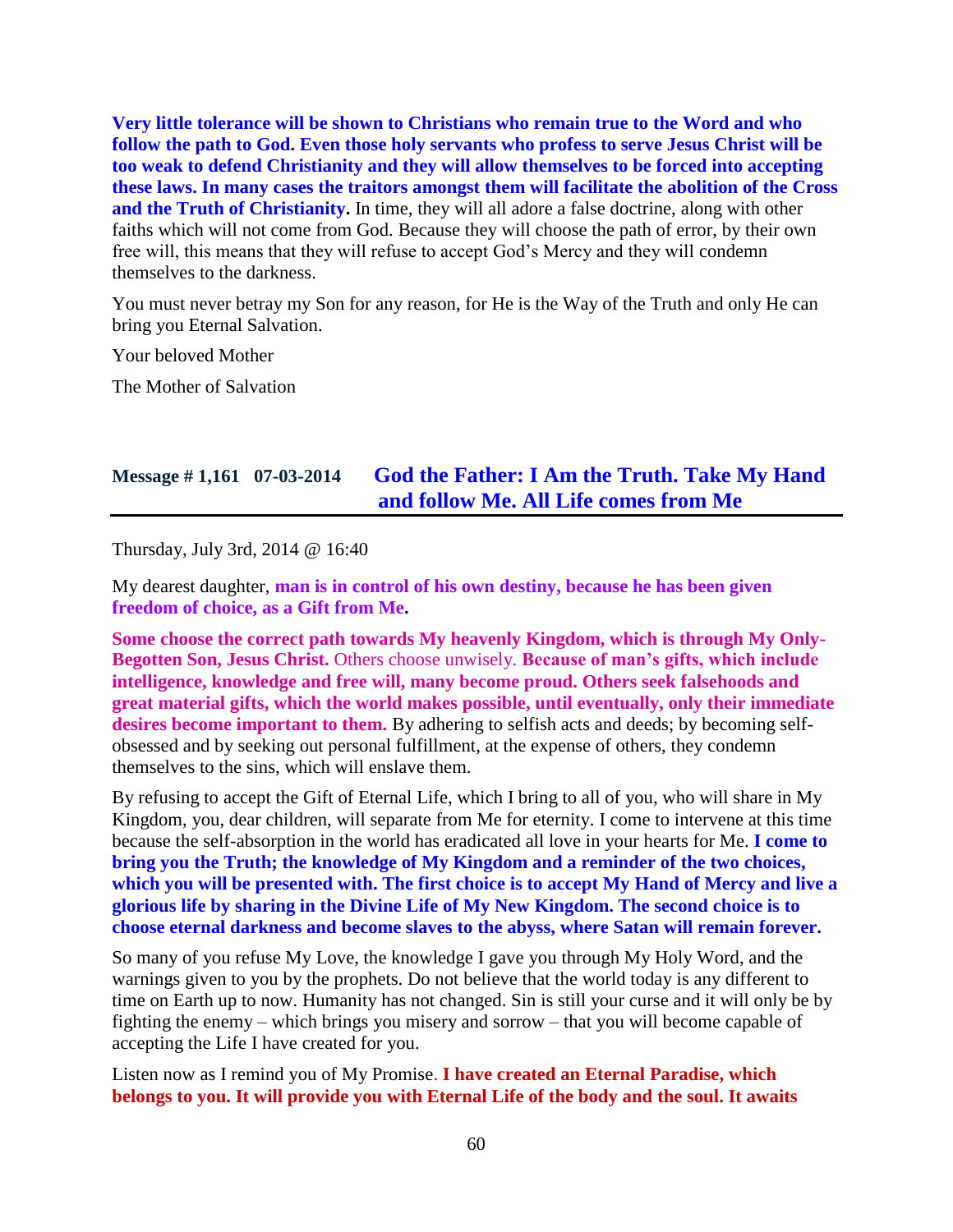**you.** Do not squander your inheritance. This will break My Heart if you do and you will regret this decision for eternity.

**Hear now My Call**, for I will send every sign; every Miracle and every Grace, so as to awaken your jaded hearts until I stir, within you, the knowledge of the Truth.

#### **I Am the Truth. Take My Hand and follow Me. All Life comes from Me.**

Your Eternal Father

God the Most High

# **Message # 1,162 07-05-2014 [Man responds to love with love, just as hatred](http://www.thewarningsecondcoming.com/man-responds-to-love-with-love-just-as-hatred-breeds-hatred/)  [breeds hatred](http://www.thewarningsecondcoming.com/man-responds-to-love-with-love-just-as-hatred-breeds-hatred/)**

Saturday, July 5th, 2014 @ 17:46

My dearly beloved daughter, **let Me bring great Blessings to the world today, as I bestow the Spirit of Love, through the Power of the Holy Spirit, upon every nation.**

**This Gift of Love will envelop many, including those who do not accept Me and the world will witness great acts of charity.** When you hear of such miracles, when nations will help other nations, who are in great need, then recognize these as signs from Heaven.

**My Love will entice many as it is spread through this, My Special intervention, at this special time.** Listen to Me, My beloved disciples, for I want you to know that when you pray for peace, My Peace I give you. When you pray for love to conquer hatred, My Love I will give you. When you pray to increase your faith, I will pour over you My Love and your faith will grow. When your faith grows, you will spread My Word through example. When you show love, without condition, to others, you walk in My Name. By your actions, others will follow your example.

Man responds to love with love, just as hatred breeds hatred. **To conquer hatred you must always respond with love, for love weakens the spirit of evil.** If enough people showed love to each other, in every aspect of their lives, then hatred could not thrive.

My Love is growing amongst you. Take it with you and spread it, for it will give life to all, including those who need it the most.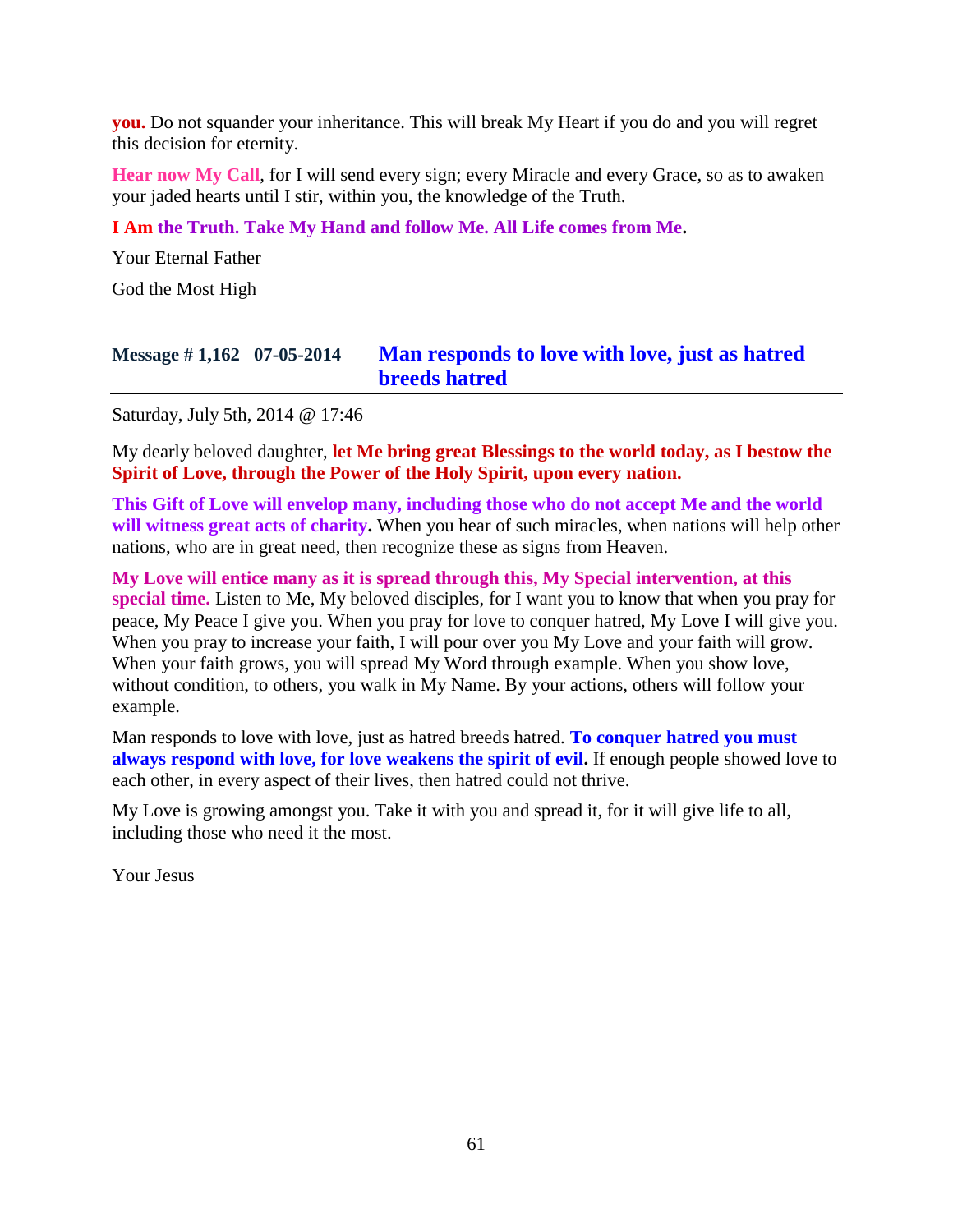Sunday, July 6th, 2014 @ 14:25

My child, **my time as the Mother of Salvation, when I will work closely with my beloved Son, Jesus Christ, in His final act to salvage humanity has been firmly established.**

**I will, as and from this day forward, do all that is required of me to respond to Him as He intervenes in the affairs of the world to reveal His Mercy.**

The road to salvation is a very difficult one, as it is never easy to open the eyes of the blind to the Truth. There is nothing more frustrating to witness than those poor souls who cannot see because they refuse to. Man's stubbornness is a great barrier and because of this great acts of prayer and sacrifice are required by all those who are blessed with the Light of God in their hearts. It will be your generosity of free will, as you bring my Son the gift He desires, which will enable the Holy Spirit to descend upon those souls who are in great need of my Son's Mercy.

It can be a great challenge to proclaim the Truth, by your faith alone. But while many people are loyal to my Son, they do not have the gift of insight. Blind faith in God is a great Gift and is given to those who are tender of heart and devoid of ego. Rise therefore, dear children, and prepare for the great battle for souls. It will be the greatest task even for the strongest amongst you. **Allow me, your Mother, to guide you in the times ahead, for I am your Advocate and Jesus Christ has given me great Graces so that I will be able to take you with me along the path to great glory.**

Go in peace to love and serve God. For those who follow Him, as little children, every Protection will be accorded to you.

Your beloved Mother

Mother of Salvation

#### **Message # 1,164 07-08-2014 [Mother of Salvation: Only with the Love of God](http://www.thewarningsecondcoming.com/mother-of-salvation-only-with-the-love-of-god-in-your-souls-can-you-spread-the-word-of-god/)  [in your souls can you spread the Word of God](http://www.thewarningsecondcoming.com/mother-of-salvation-only-with-the-love-of-god-in-your-souls-can-you-spread-the-word-of-god/)**

Tuesday, July 8th, 2014 @ 16:00

My sweet children, don't you know that **it has been through God's Love for all of you that He permitted me to proclaim His most Holy Word at every apparition of me, the Mother of God, which took place in the world.**

It was the desire of my beloved Son, Jesus Christ, that I made myself known, so that conversion to the Truth could take place. And so **it will be at all of my holy shrines, throughout the world, that God will make known the Truth until the Great Day of the Lord dawns. You must all unite to give glory to God at all of my shrines**, so that He, in His Mercy, will pour great Graces over even the most undeserving souls, for they are the ones He seeks out the most.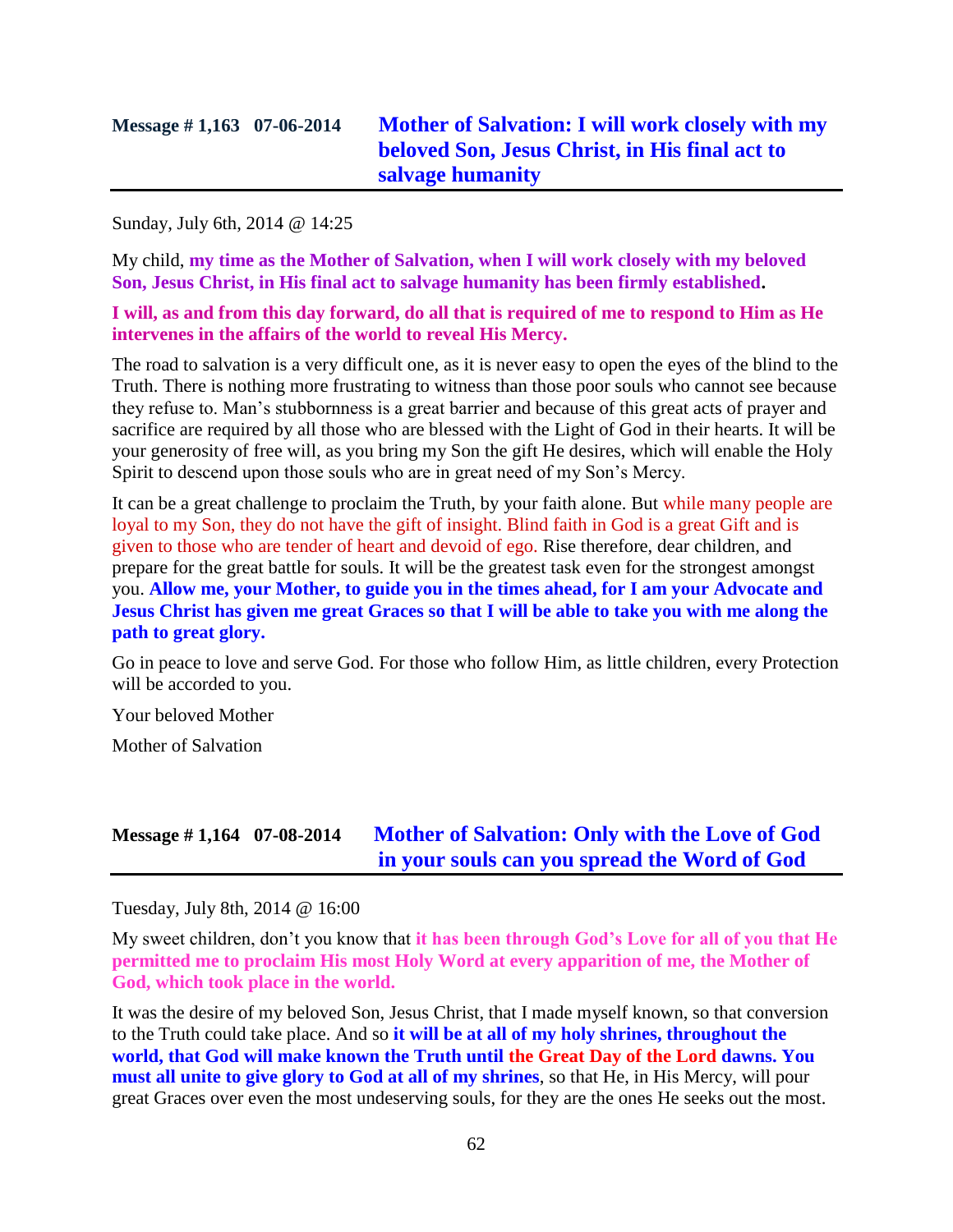**It is not only the well educated in matters of the Holy Gospels that He, my Son, desires to come to me. No, it is those who feel an emptiness within their hearts**, where no matter how much they search for inner peace, they are unable to find it. Many people search for happiness, peace and joy in this life and rarely find it. They can never find true peace if they cannot find love. Only love for others can bring you close to God, because without love you will never find God Present.

**I ask you, dear children, to come to me, the Mother of Salvation, and ask me to pray, so that God will fill you with His Love. When you recite this prayer I will ask my Son, to respond to your call.** Seek out love and show whatever love you have, in your hearts, for others and share this. When you do, my Son will fill you with so much love you will then be ready to share this amongst you. Love will eradicate hatred. If you feel any kind of hatred for another human being, then you must plead with my Son, Jesus Christ, to rid you of this infestation.

#### **Crusade Prayer (159) Plea for God's Love:**

O Mother of Salvation, I ask you to intercede on my behalf as I plead for God's Love. Fill my soul, an empty vessel, with the Love of God, so that when it is overflowing, it will spill over the souls for whom I struggle to show compassion.

By the Power of God, I ask that I am freed from any feelings of hatred I may harbor for those who betray your Son.

#### Humble me in spirit and fill me with generosity of soul so that I can follow the Teachings of Christ and spread His Love into every part of my life. Amen.

Love is spoken about as it if is easy to feel, but for many it requires great humility devoid of all ego. Without lowering yourself before God, you will not feel His Love. And without the Love of God, you cannot thrive. **Only with the Love of God in your souls can you spread the Word of God.**

#### **Without His Love, the words you speak in His Name, will be barren and bereft of life.**

Your beloved Mother Mother of Salvation

#### **Message # 1,165 07-09-2014 [My Word is very simple, easy to understand, but](http://www.thewarningsecondcoming.com/my-word-is-very-simple-easy-to-understand-but-not-as-easy-to-live/)  [not as easy to live](http://www.thewarningsecondcoming.com/my-word-is-very-simple-easy-to-understand-but-not-as-easy-to-live/)**

Wednesday, July 9th, 2014 @ 15:48

My dearly beloved daughter, **My instruction to all those who revere Me is to pray hard for the turmoil which will erupt soon in the world. Many events will evolve, all of which are linked to divisions caused by religious hatred and greed.** But when contempt for Me, which is evidenced in the world already, comes from within My Own four walls, then you will know that the time is close. For **when they curse Me and persecute those who love Me, then they will witness My intervention, which will be like a thunderbolt.**

Many will confuse My willing acceptance of persecution, which will always be the lot of those who follow Me, with an acceptance of evil things and a willingness to allow these things to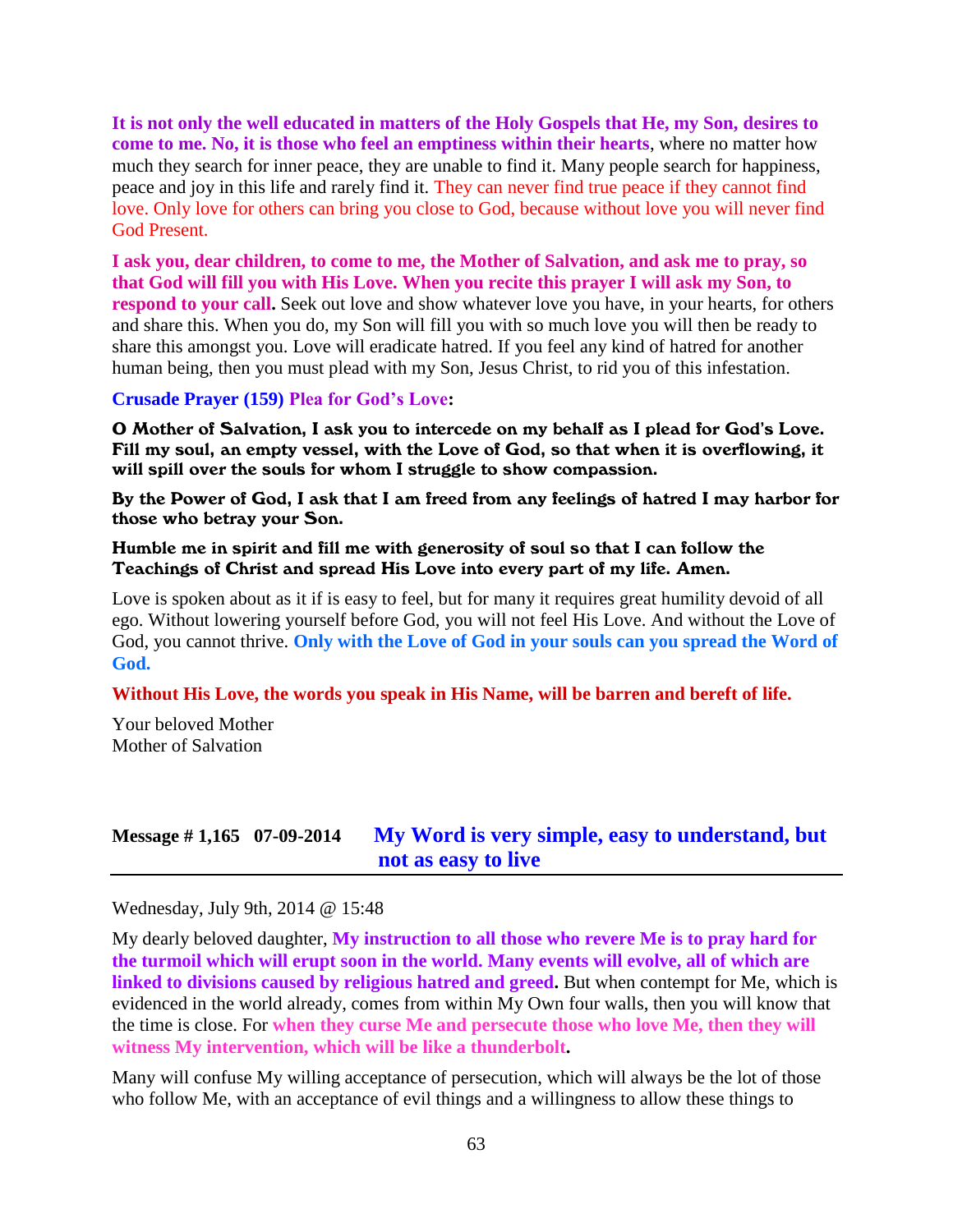thrive. But that would be incorrect. All Love comes from Me. All evil comes from Satan. When the two clash great disruption will unfold. Evil cannot thrive when I rise up against it. Even Satan himself can only spread his venom according to the Will of God.

**The evil, which contaminates the world, will be destroyed.** Be in no doubt about this. You must, however, recognize evil for what it is, for Satan will always present it as being a good thing. His favorite tactic is to present a distorted view of My Teachings and include within it great deceptions, which will only be identified by those where the Spirit of God resides within their souls. So many spread different versions of My Doctrine and create their own interpretations and this confuses many. **When those who profess to know Me crucify Me, by tormenting those who serve Me, then know that they are not of Me – for how could they be?**

Be at peace, for all you need to know is contained in My Holy Word. My Word is very simple, easy to understand, but not as easy to live. **Live by My Word and love will be the driving force behind every word you utter; every act you make and every gesture carried out by you. When you do not witness love, from the mouths of those who profess to be holy, then it is not the Word of God that you are listening to. Instead, you are hearing a human interpretation, which is flawed.**

Anything, which does not spring from My Divinity, is not of Me.

Your Jesus

# **Message # 1,166 07-13-2014 Knowing [what I taught is, in itself, no good,](http://www.thewarningsecondcoming.com/knowing-what-i-taught-is-in-itself-no-good-unless-you-love-one-another-as-i-love-you/)  [unless you love one another as I love you](http://www.thewarningsecondcoming.com/knowing-what-i-taught-is-in-itself-no-good-unless-you-love-one-another-as-i-love-you/)**

Sunday, July 13th, 2014 @ 16:27

My dearly beloved daughter, God's children can be likened to the buds of a flower. The buds, because of the nourishment of the soil they find themselves in, prosper and grow. But, unless the ground is fertile, the buds cannot blossom into mature flowers that delight the eye of the beholder.

If the soil is rich, the flower will be healthy. If it is riddled with bugs, then the flower will not blossom. Even the healthy soil, if infested with poison, cannot produce a healthy living plant. **Unless God's children listen to the Word of God, digest the Truth and obey the Commandments of God, they will be empty and lacking in spiritual peace. It is only by allowing yourself to listen to what the Word of God promises, can you expect to thrive or find peace.**

Many people, because of the lies, which Satan spreads throughout the world, in order to deceive souls, find themselves lost and without spiritual life. Life can only be attained by accepting Me, Jesus Christ, as your Savior. Even that, in itself, is not enough. **You must also remember what I taught you. Knowing what I taught is, in itself, no good, unless you love one another as I love you.** When you stand up and proudly proclaim that you are a disciple of Mine, then unless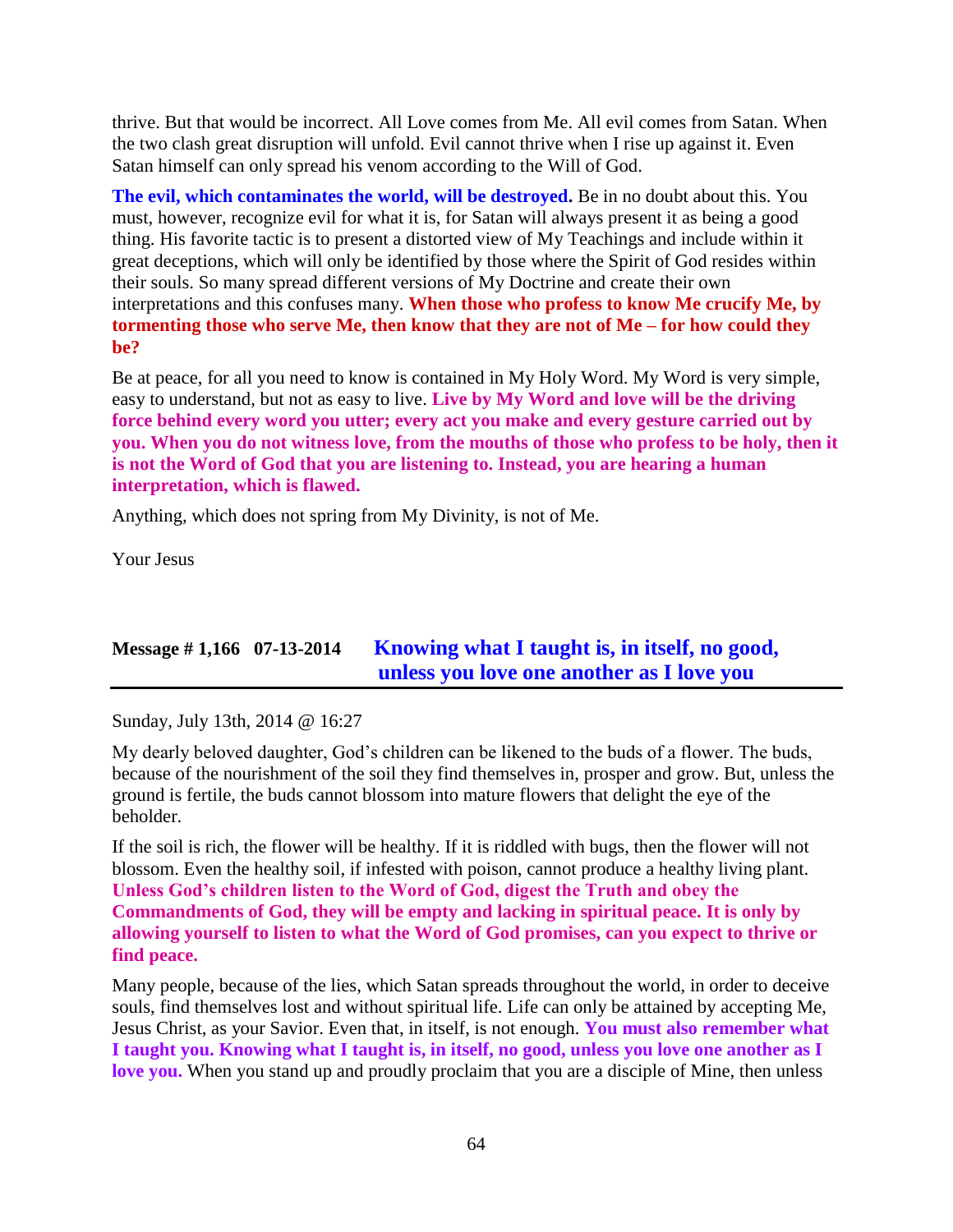you show love to others and do onto others as you would expect to be done onto yourself, you are a hypocrite.

**If you know Me, you will love others, no matter what sins they are guilty of. You will never judge others in My Name, for that is not your right.**

Your Jesus

# **Message # 1,167 07-15-2014 [The world has forsaken Me, as foretold, and the](http://www.thewarningsecondcoming.com/the-world-has-forsaken-me-as-foretold-and-the-greatest-betrayal-upon-my-body-has-been-inflicted/)  [greatest betrayal upon My Body has been](http://www.thewarningsecondcoming.com/the-world-has-forsaken-me-as-foretold-and-the-greatest-betrayal-upon-my-body-has-been-inflicted/)  [inflicted](http://www.thewarningsecondcoming.com/the-world-has-forsaken-me-as-foretold-and-the-greatest-betrayal-upon-my-body-has-been-inflicted/)**

Tuesday, July 15th, 2014 @ 18:00

My dearly beloved daughter, the world has forsaken Me, as foretold, and the greatest betrayal upon My Body has been inflicted.

My Word is being torn into shreds and many of those who say they are wise to My Teachings will be oblivious to the persecution, which will be inflicted upon My Church. **Just as I was cursed, during My Crucifixion, by those who proudly boasted of their supreme wisdom in My Ways, will I be denounced at this, My second time to come to claim My Kingdom.**

**Ungrateful souls, devoid of simplicity or humility, they will never accept the voice of those they consider to be unworthy to utter the Truth.** They will never accept the Truth, for when they accept falsities in My Name, there will be no room in their hearts for the Spirit of God to flood their souls. Instead of preparing humanity for My Great Mercy – the Day I promised the world – they will turn their backs. They will not recognize the Divine Signs sent to open their hearts in readiness for Me, because of their proud and hardened hearts. **They will also do all that they can to stop the Word of God from reaching out to every sinner in the world and for that I will never let them forget this.**

**He who loses Me a soul, loses his own. He who blocks My Path will have nowhere to turn himself. He who swears against the Will of God will be cursed.** What have you truly learned from Me if you cannot recall the Truth of My Promise to come again? My Kingdom will come on Earth as it is in Heaven and those who have failed to grasp what I said will be none the wiser. **They will have squandered the Graces I send now and barricade themselves into a prison of such darkness that they will be blinded by My Light on the Great Day.**

**My Time is soon and there is only so much that I can do to prepare you.** My Love remains as Great as it is Merciful, but you must also help yourselves, for it is not easy to be made worthy of My Promise of Salvation.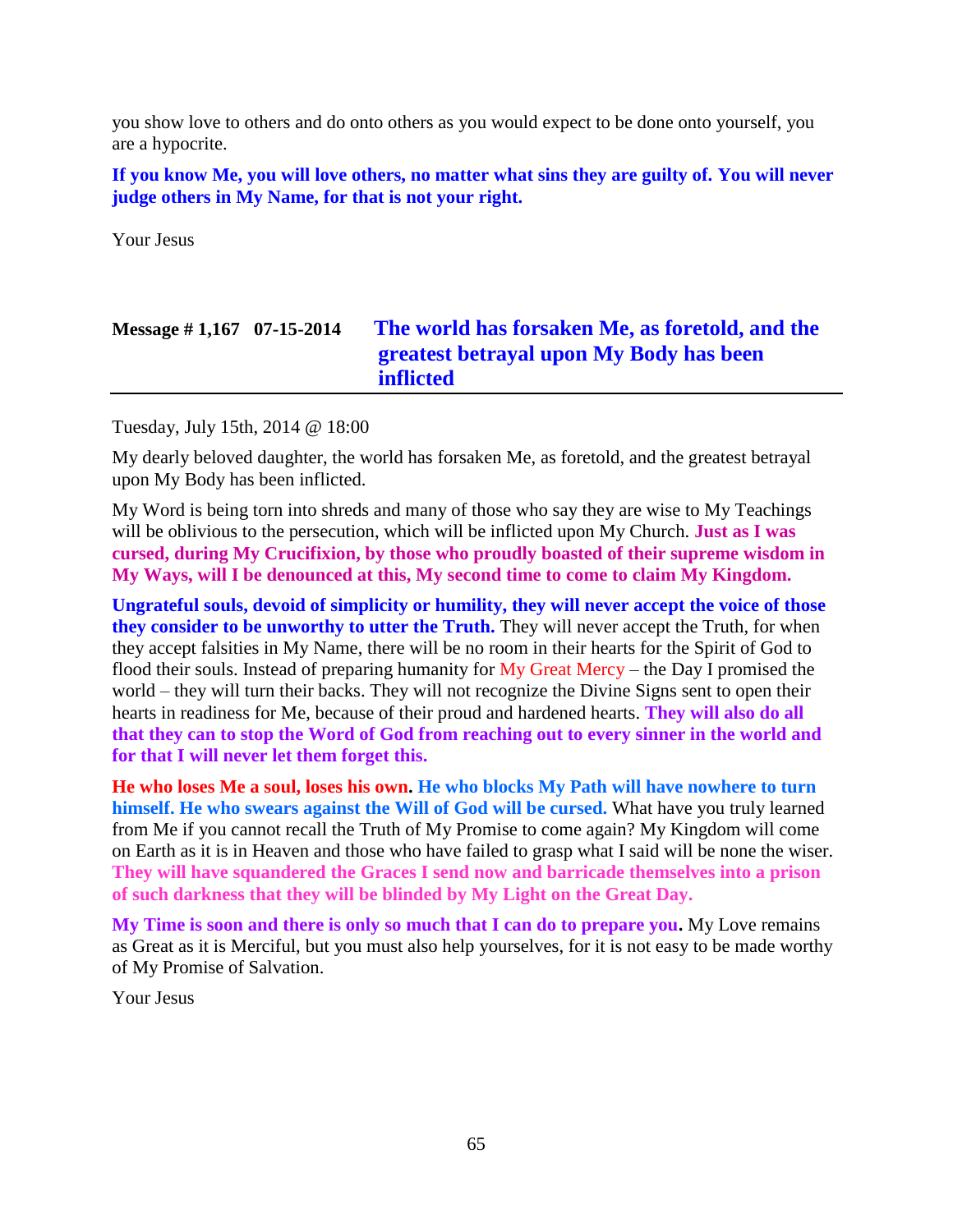Thursday, July 17th, 2014 @ 17:17

My dearly beloved daughter, **the greatest pain that those who love Me must endure is that of darkness of the soul. The more you join with Me and in Me, the more I will suffer within you. For when I reside within your soul, the more you will have to endure pain because of this.**

**When a soul becomes part of Me, in full union, and when he surrenders his will to Me, the more My Presence will be evident in that person.** He will draw down upon him the hatred of others, he will feel My Own sorrow as he has to witness the unfairness, injustice, and wickedness because of sin in the world. His senses will become acute, his understanding of spiritual matters – borne as a result of suffering with Me – will reveal many things, which will awaken within him a deeper understanding as to the battle that exists between God and Satan.

**He will understand what has engulfed his soul, his body, and his senses, but this does not mean that he will find it easy to accept.** The human intellect is not capable of understanding all that is of Me or all that comes from Me. But if he will trust in Me and accept that all good comes from Me, then he will enable Me to grow within him, for the good of all.

**I can achieve great things when you allow Me to reside within your soul.** So many people can be given My Gift of Mercy when you allow My Love to spread in this way. **It is through the victim soul that I can intervene to save the souls of others.** Always accept that when I present the Gift of Suffering it brings great rewards for humanity as a whole. My Mercy is My Gift to you. **Accept the different ways in which I work, with graciousness, for the pain of being in union with Me will be short-lived.**

Accept Me as I Am, and not as you think I should be.

Your Jesus

## **Message # 1,169 07-18-2014 [God the Father: When My Will is established](http://www.thewarningsecondcoming.com/god-the-father-when-my-will-is-established-peace-will-reign/)  [peace will reign](http://www.thewarningsecondcoming.com/god-the-father-when-my-will-is-established-peace-will-reign/)**

Friday, July 18th, 2014 @ 15:52

My dearest daughter, **the world is Mine and I belong to all of My children. I Am yours.**

**My offspring will face a great upheaval, as I send My Angels to bring forth My faithful**, and all evil will be banished soon. My enemies, I will crush until every trace of pain and sorrow, which humanity endures, is wiped clean. **No more tears, no more sorrow, no more pain, for all Power is Mine.**

My Plan is already unfolding, though few people will be aware of it. But I tell you this. Wipe away your tears. Do not fear My Intervention, for it is My Will that will be adjoined to that of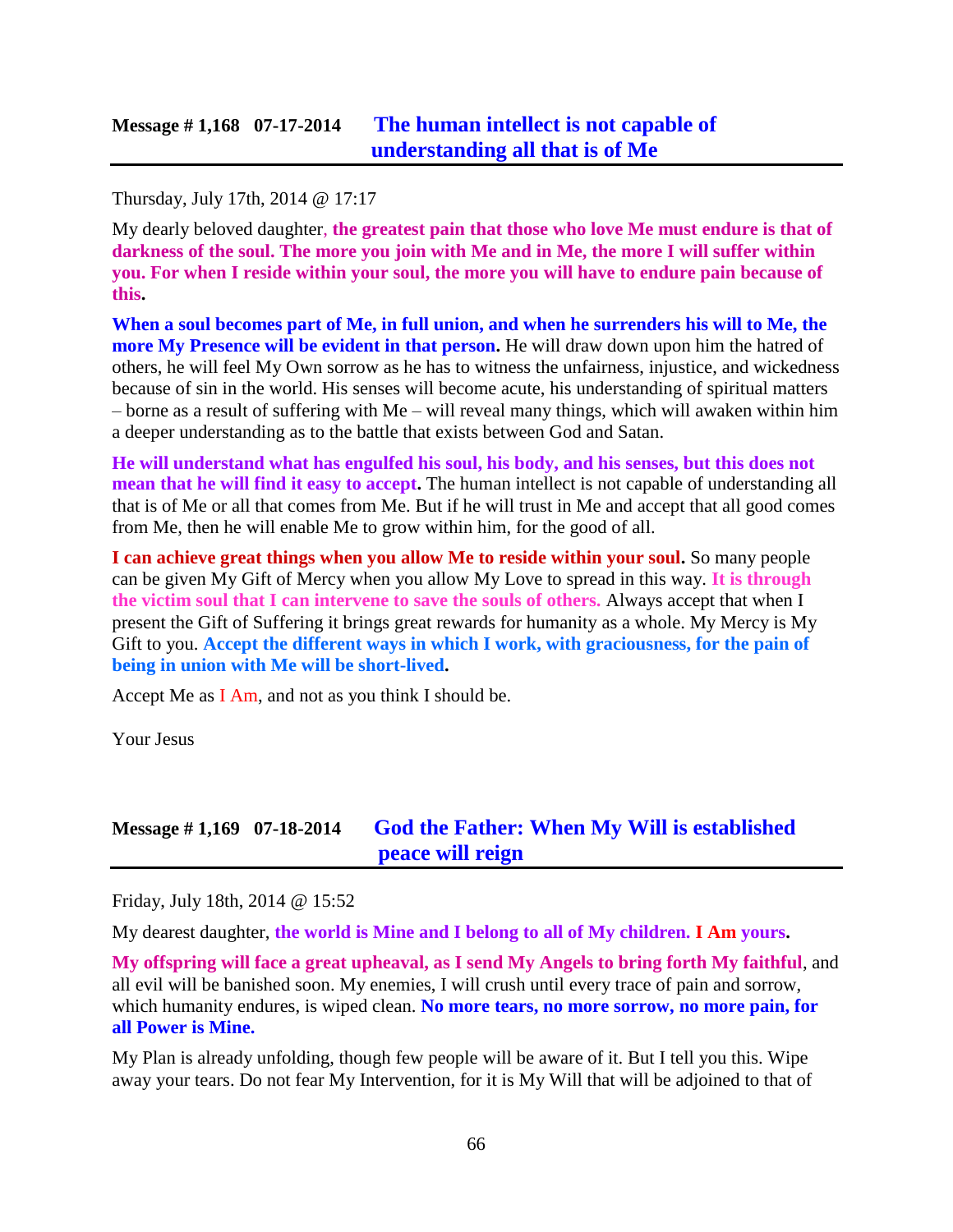My children – soon. **When My Will is established, peace will reign, not only within your hearts, but on Earth as it is in Heaven.** Trust in Me.

Fear not My Hand, for only those who completely reject Me will suffer. I do not desire revenge and I will penetrate the hearts of even those who curse Me. **My Mercy means that very few will want to be separated from Me, when I make Myself known through My Son, Jesus Christ.** The weak will become strong. The fearful will become courageous and those with hatred in their hearts will be infused with My Love.

I love and desire all of My children and because of this I will regain My Kingdom with the least amount of suffering possible.

Please **trust in Me, completely. For the day is near when only the Light of My Divinity will reign on Earth** and all peace will be yours.

Your Eternal Father God the Most High

#### **Message # 1,170 07-20-2014 [Man-made doctrine will not feed your soul](http://www.thewarningsecondcoming.com/man-made-doctrine-will-not-feed-your-soul/)**

Sunday, July 20th, 2014 @ 16:45

My dearly beloved daughter, when the world is under the spirit of darkness, it becomes very difficult for those who believe in Me, Jesus Christ, to stay true to My Word. **When My Church falters, then the faithful will feel disillusioned with all that I taught and they will struggle in their faith.**

It is not My desire that you divert your attention from the Word of God and when you do, you will not find Me Present. **When My Word is not adhered to, and when you allow yourselves to be taken into a false sense of security – when sin is pushed aside as being of no consequence – then you will find it difficult to remain loyal to My Teachings.**

Rise, all of you, and hear My Voice now as I tell you this. **Everything that I taught you, as being Sacred, will be pulled asunder**. Many of you will find it confusing when so many Teachings, given by Me to My Church, will soon be dismissed as being not for these times. **The times you are facing ahead will bring much anguish, for you will not be given the direction upon which My Church was built. The edifice will crumble, the faith of My sacred servants will be weakened, beyond your capacity of understanding, and all Truth will be demolished.** Man-made doctrine will not feed your soul. Only I, Jesus Christ, can feed you with the Faith, which will make you fit to follow Me. **Whatever you are told, you must always remain true to Me**, for I will always remain loyal to you.

When you separate from Me, I will be standing close to you constantly, trying to draw you back to Me. And while you may wander away and adjust your lives into accepting falsities, I will never desert you. And when you are completely lost, I will find you and bring you back into My Realm. **I will never forsake you although you will forsake Me.**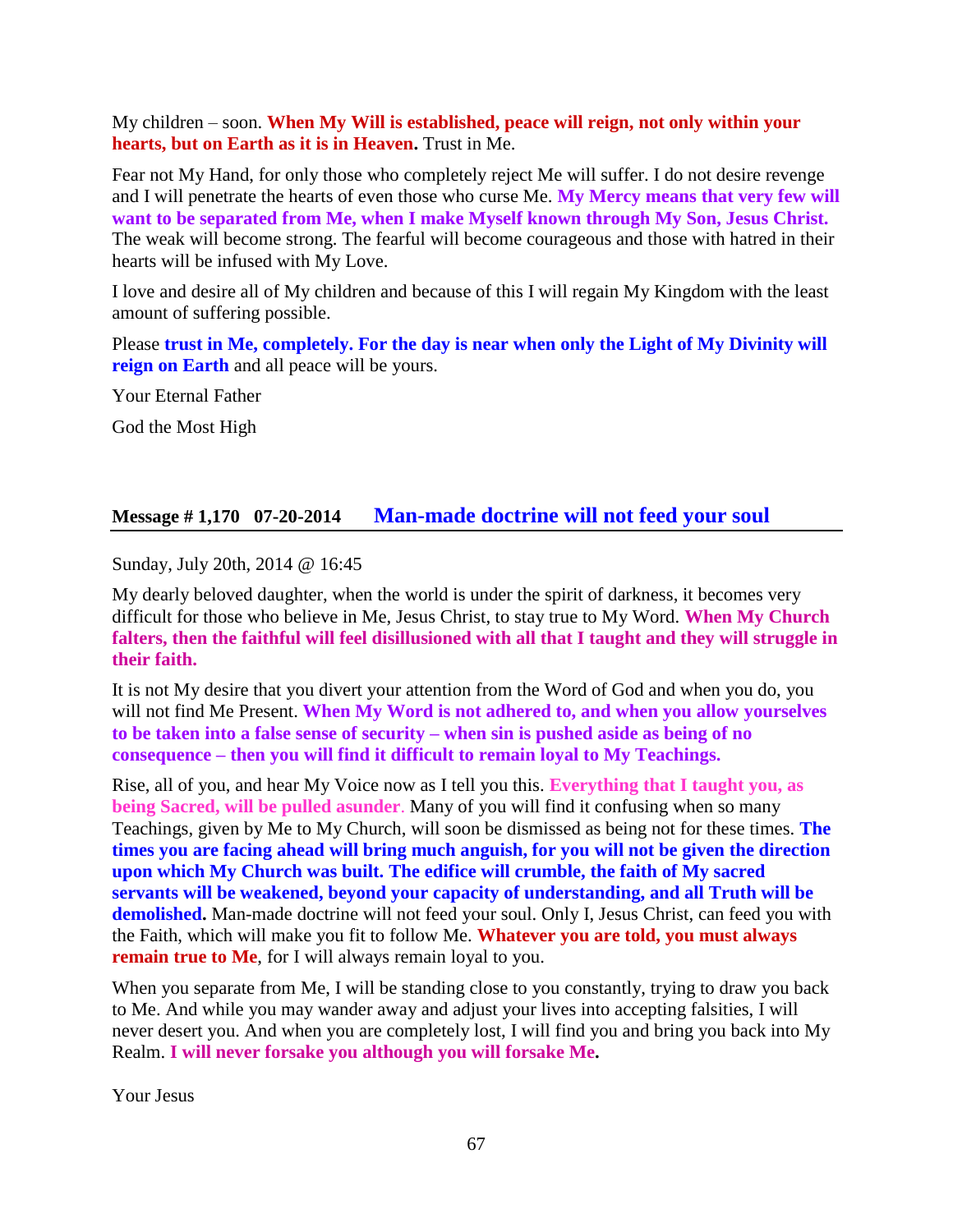## **Message # 1,171 07-21-2014 [God the Father: Be brave, My little ones, for My](http://www.thewarningsecondcoming.com/god-the-father-be-brave-my-little-ones-for-my-great-kingdom-will-soon-be-yours/)  [Great Kingdom will soon be yours](http://www.thewarningsecondcoming.com/god-the-father-be-brave-my-little-ones-for-my-great-kingdom-will-soon-be-yours/)**

#### Monday, July 21st, 2014 @ 14:23

My dear children, **when I created the world, it was to share My Existence with each of you. My Love was then divided and it was then that the world became one in Me.** My Angels rejoiced in My new found Kingdom and My Love spread beyond My Realm, because I desired that this be the case.

While My Love was rebuked, I knew that My Sorrow would be replenished when I renewed the Earth to bring an end to sin. **My Time is soon, when all will live according to My Will. My Holy Will, will be Present in the hearts of My children. All will be joyful again.** Until this Great Day, much pain will be borne by man because sin has created such a separation from Me.

As long as sin exists, man will suffer the trials meted out to him by he who hates Me. He, the Evil One, will present himself as if he loves you, as if he cares about you, and he will continue to influence each one of you, until I send My Son to gather you into His Sacred Arms. **Be brave, My little ones, for My Great Kingdom will soon be yours and you will, along with your families, live within My Holy Will. When My Divine Will is accomplished amongst you, the world, that is comprised of Heaven and Earth, will become one. When We are one, there will be no more pain or sorrow, because sin will be completely eradicated.**

Your Eternal Father

God the Most High

# **Message # 1,172 07-22-2014 [Mother of Salvation: Jesus Christ, is not loved by](http://www.thewarningsecondcoming.com/mother-of-salvation-jesus-christ-is-not-loved-by-humanity-as-he-once-was/)  [humanity as He once was](http://www.thewarningsecondcoming.com/mother-of-salvation-jesus-christ-is-not-loved-by-humanity-as-he-once-was/)**

Tuesday, July 22nd, 2014 @ 16:50

My dear children, my Son, Jesus Christ, is not loved by humanity as He once was. The indifference to His Existence has developed into a distaste of all Who He is, all that He represents and all that He promised. This has brought me much pain and sorrow.

**As apostasy grows and spreads, He, Jesus Christ, will be denounced by every nation, until those who love Him and who follow His Teachings will be unable to declare their allegiance to Him, without having to suffer ridicule, mockery, and slander.** Those who are loyal to Him will be unable to proclaim the Truth unless they spend time in prayer, begging Him to help them to cope with the opposition they will have to face every day.

**In order to remain loyal to Jesus Christ, you must love Him unconditionally. To love Him truly is a great blessing and is also a Gift from God. To those whose love for my Son has weakened, I ask that you recite this Prayer.**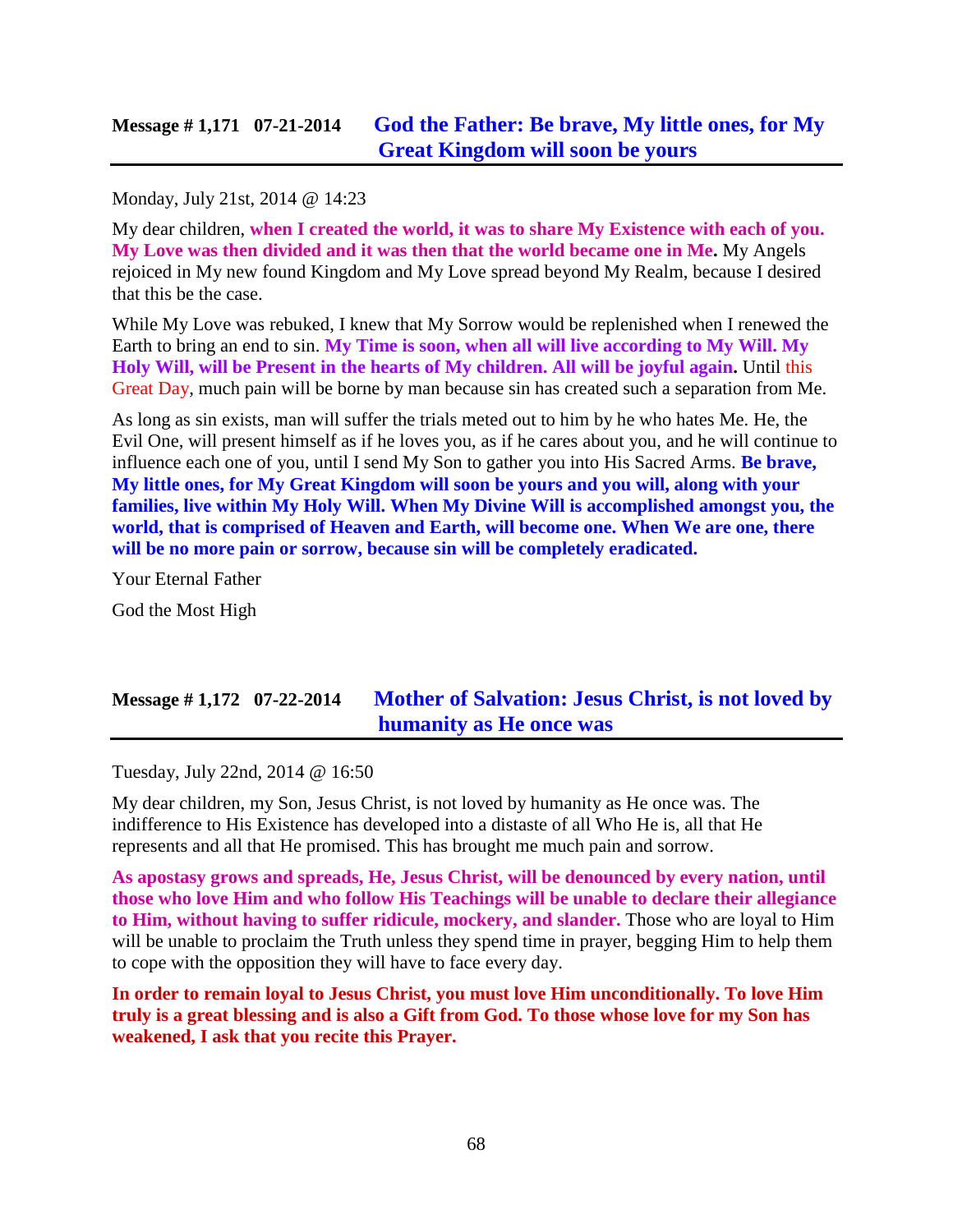#### **Crusade Prayer (160) Help me to love You more:**

O Jesus of mine, Savior of the world, help me to love You more. Help me to grow in my love for You. Fill my heart with Your Love and Compassion, so that I can attain the Graces to love You in the way that You love me.

Fill my ungrateful soul with a deep and abiding love for You and all that You represent. By the Power of Your Graces help me to love my neighbor as You love every child of God and to show compassion to those who are in need of Your Love and who are without faith.

#### Unite me in union with You, so that I can lead the Christian life, which You taught us by Your example during Your Time on Earth. Amen.

Love my Son, children, and He will spread His Love, so that every child of God will be drawn into His Great Mercy.

Your beloved Mother

Mother of Salvation

## **Message # 1,173 07-23-2014 [When you trust in Me it must be free of any](http://www.thewarningsecondcoming.com/when-you-trust-in-me-it-must-be-free-of-any-condition/)  [condition](http://www.thewarningsecondcoming.com/when-you-trust-in-me-it-must-be-free-of-any-condition/)**

Wednesday, July 23rd, 2014 @ 17:04

My dearly beloved daughter, trust is a very misunderstood term, when it comes to My relationship with you. To trust is not an easy thing to do, for man is a sinner and can, at any time, betray a trust even amongst those he loves.

**To trust in Me takes great effort on the part of souls.** When you trust in Me, it must be free of any condition or on your own terms. **When you say you love Me there are many stages involved. The first stage is one of belief and love for all that I taught and because of Who I Am. The second is inspired by love for My Teachings and a deep compassion for Me. The third stage occurs when you are in full union with Me, when you feel My Love, My Pain, My Sorrow and understand – without knowing why – what it means to be a true child of God.** It means acknowledging that I Am the Beginning and the End and that all comes from Me.

**When you love Me with an open heart, like that of a child, you will love Me without condition. You will know that I will come to your aid when all feels hopeless, you will know that My Love for man is ceaseless, free of malice, free of discrimination, and that not one sinner will I reject – no matter what they have done.** By then, you will have no doubts left about My Divinity and you will surrender to Me completely. You will leave all to Me, although you will, without question, suffer at the hands of man when you love Me in this way.

Because My Light will shine within your soul, those who reject Me will do all that they can to belittle you, to mock you, to scourge you, and to make life difficult, for, make no mistake, **Christians have always been despised and will continue to be persecuted, just as I was, until the Final Day.**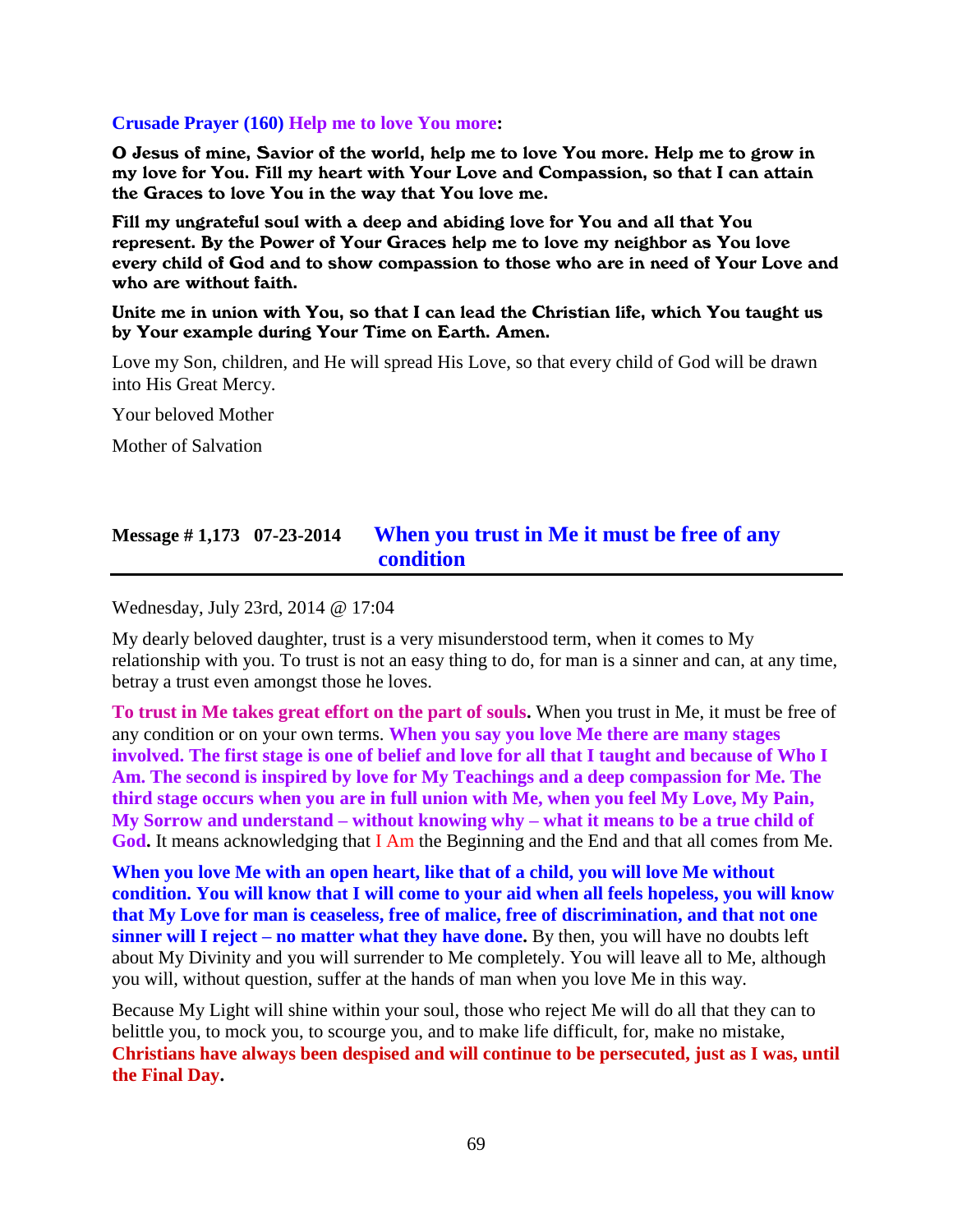Trust in Me and I will ease your burden and while you may suffer verbal attacks, by those who hate you because of Me, you will be at peace. **Please recite this Prayer whenever you feel separated from Me and I will come to your aid. I will fill you with a Peace that cannot, nor ever will, be found anywhere in this world.**

#### **Crusade Prayer (161) For confidence and peace:**

Jesus, I trust in You. Help me to love You more. Fill me with the confidence to surrender in full and final union with You. Help me to grow my trust in You during difficult times. Fill me with Your Peace.

I come to You, dear Jesus, as a child, free of all worldly ties; free of all conditions and I hand You over my will to do with it as You see fit for the sake of my own and that of other souls. Amen.

Your Jesus

## **Message # 1,174 07-24-2014 Mother of [Salvation: He, who shows no respect](http://www.thewarningsecondcoming.com/mother-of-salvation-he-who-shows-no-respect-for-human-life-does-not-acknowledge-god/)  [for human life, does not acknowledge God](http://www.thewarningsecondcoming.com/mother-of-salvation-he-who-shows-no-respect-for-human-life-does-not-acknowledge-god/)**

Thursday, July 24th, 2014 @ 16:48

My dear children of God, **you must never forget how special you are in God's Eyes, for He loves you all unconditionally. How He loves you is beyond your comprehension**. He smiles when you smile. He laughs when you laugh. He weeps when you are blighted with pain and sorrow, and He becomes enraged when you suffer persecution at the hands of others.

**At this time in history, when hatred infests nations everywhere and when innocents are tortured, oppressed, and killed, His Hand will reach out and punish the wicked. When humanity defies God by showing no regard for the Laws of God and, in particular, respect for the life of another human being, His Punishment will engulf the world.** He, who shows no respect for human life, does not acknowledge God or His Divinity.

**God is the Creator and Author of Life – He gives it and only He has the Authority to take it away.** Oh how much sorrow there is at this time in His heavenly Kingdom, because of the aggression, which is fuelled by the Evil One, against His Creation.

You must ask God to alleviate the suffering, which is caused in the world by men whose hearts are cold, angry and full of hatred. **Those who inflict terror on others need your prayers.** Please recite this Prayer to protect the weak and the innocent and to alleviate the horrors which man has to endure at this time.

**Crusade Prayer (162) To protect the weak and the innocent:**

O God, Father Almighty, please protect the weak and the innocent, who suffer at the hands of those with hatred in their hearts. Alleviate the suffering endured by Your poor helpless children.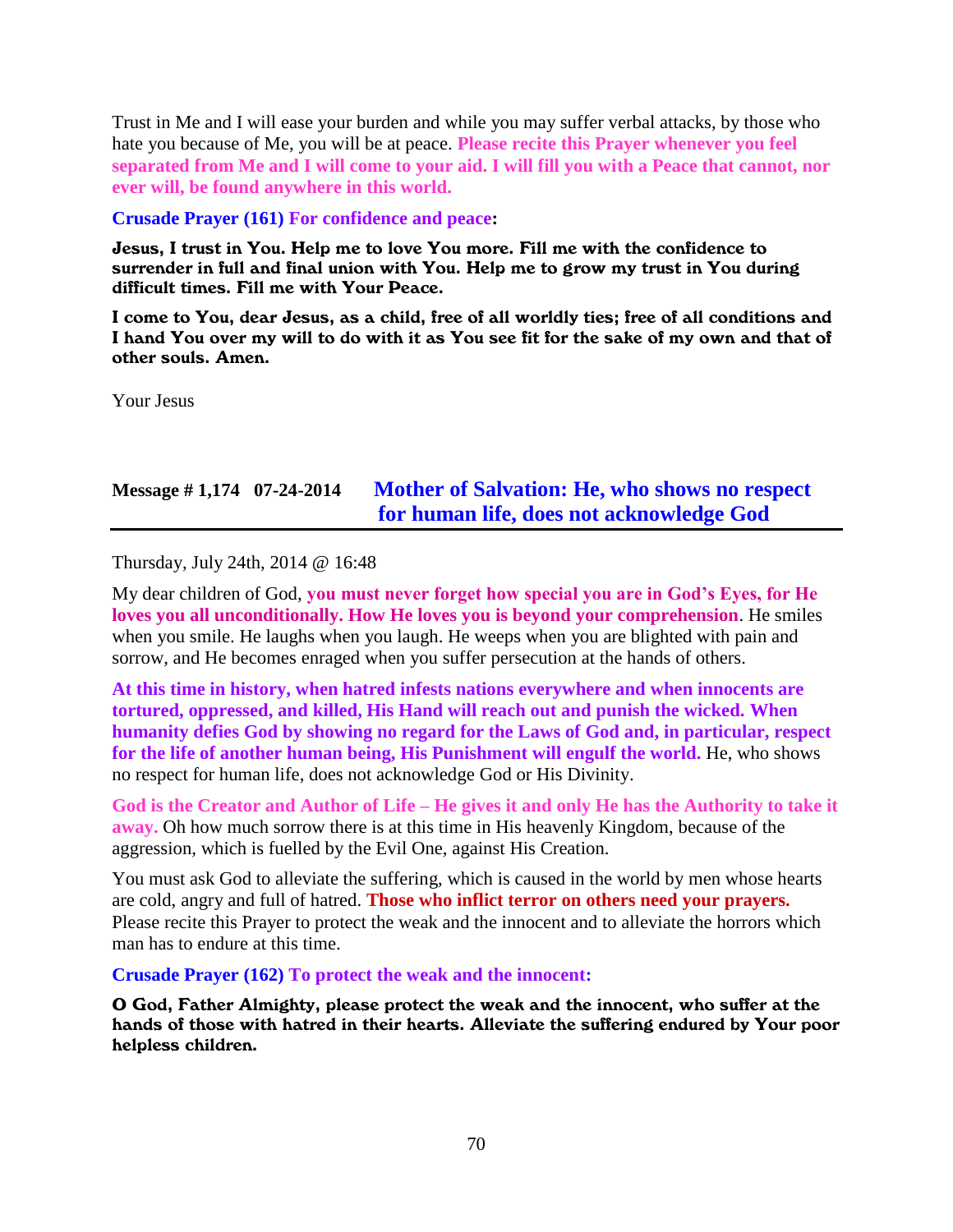Give them all the Graces they need to protect themselves from Your enemies. Fill them with courage, hope and charity, so that they can find it in their hearts to forgive those who torment them.

I ask You, dear Lord, my Eternal Father, to forgive those who defy the Law of Life and help them to see how much their actions offend You, so that they can amend their ways and seek solace in Your Arms. Amen.

**Children, pray, pray, pray for the protection of those who suffer because of their allegiance to God, the Eternal Father, and for those who are the victims of cruel and senseless wars.**

Your beloved Mother

Mother of Salvation

## **Message # 1,175 07-26-2014 [When trust is broken, it is usually because the](http://www.thewarningsecondcoming.com/when-trust-is-broken-it-is-usually-because-the-culprit-has-allowed-pride-to-dictate-his-thoughts/)  [culprit has allowed pride to dictate his thoughts](http://www.thewarningsecondcoming.com/when-trust-is-broken-it-is-usually-because-the-culprit-has-allowed-pride-to-dictate-his-thoughts/)**

Saturday, July 26th, 2014 @ 19:59

My dearly beloved daughter, I came as a King, but now, today, I call out to you as a pauper, for I hold not one ounce of pride, as this would be impossible.

**I cry out to God's children with longing, so that I may awaken within their hardened hearts a glimmer of love – a love borne of My Eternal Father, but which lies dormant and forgotten about. I, Jesus Christ, Am also forgotten, although there is not one person in the world who has not heard of Me.** They know Me, but forget Who I Am. Some know My Name, but it means nothing to them. Some love Me, but are too busy to speak with Me, other than a nod here and there in recognition of Me. Others have heard of Me, but I Am simply an icon in their eyes, something of a bygone era – a prophet, perhaps, who may or may not have been authentic. As for other souls, who have little understanding of spiritual matters, I do not Exist. I Am a figment of the imagination, a creature created in the minds of fervently devout people, who are clinging to straws in the hope that a new world will exist after this one. Let Me assure you – God is God. Humanity was created by My Eternal Father, because it was part of His Plan for the eternal universe. All Was, Is and will Be, by the Command and Will of He Who Is and Who will Be. All bow before God, including His enemies, in the world of My Father's Creation.

As man becomes more slavishly devoted to all that he sees, touches, and feels by his physical self – his spirituality will become barren. When you believe that all begins and ends with this world, you are saying that I do not Exist. You deny Me, the Son of man, sent to salvage you from the deceit of the Devil. I Am of My Father. I was part of His Great Divine Plan. We are all one, but you, my beloved children, have been living in a desert bereft of life and in ignorance of what My Divinity means. My Kingdom is perfect and was created by My Father. **The human race was perfect, until it was destroyed by the greatest sin in My Father's Eyes – the sin of pride. Be wary of the sin of pride, for this evolved because of Lucifer's self-love. Lucifer, the highest amongst My Father's Hierarchy, believed that because he had free will that he could do anything he wished, but he failed to understand this. He was given not only the**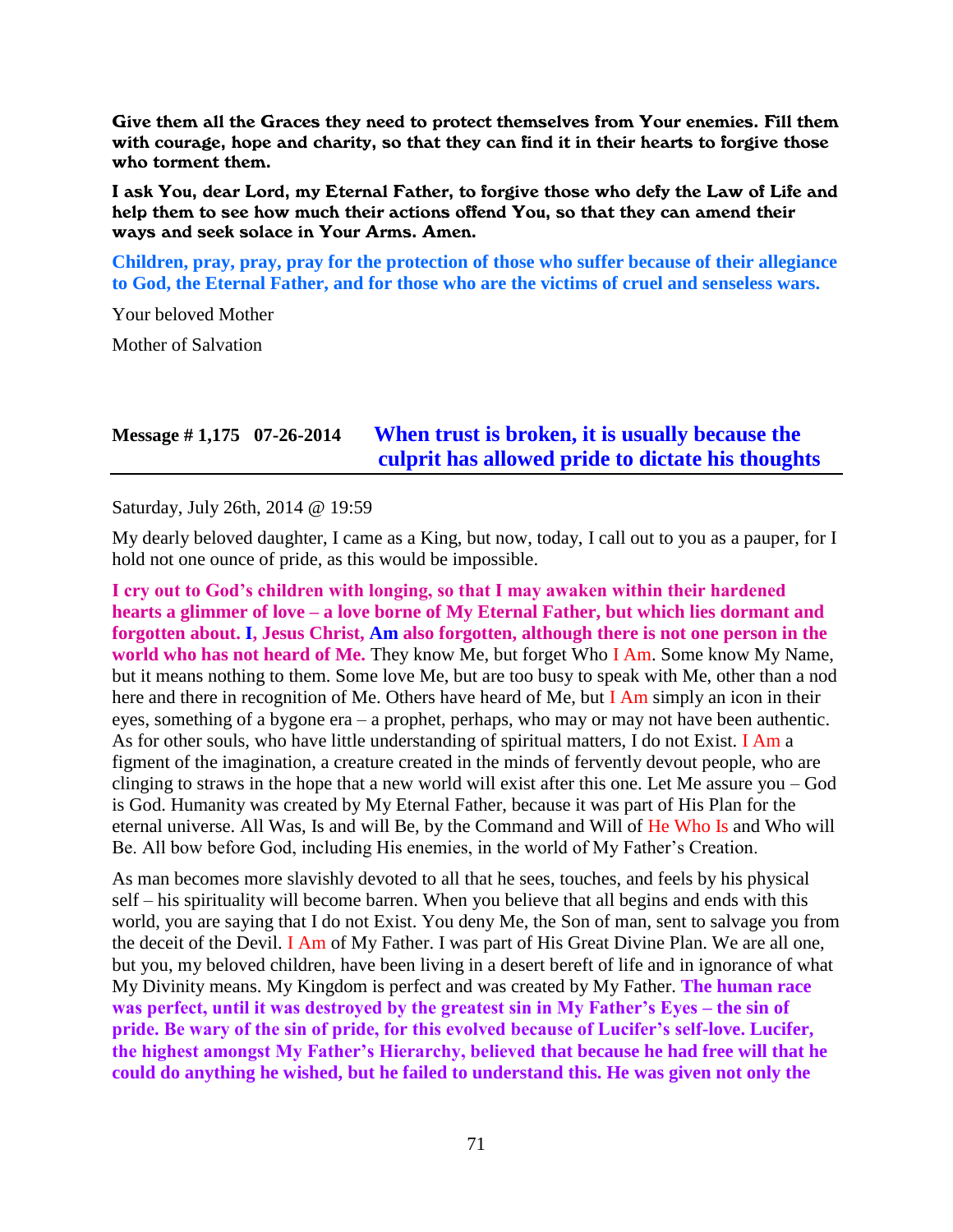#### **Gift of free will, but My Father's trust. My Father showed complete trust in all of His Creation. Sadly, this was not reciprocated.**

When trust is broken, it is usually because the culprit has allowed pride to dictate his thoughts, mind, and actions. Once pride sets in your soul, you will immediately create a distance between you and He Who created you out of nothing, but a handful of clay. **He molded you and gave you Gifts. Pride is the greatest threat to humanity, because it convinces you that you have more knowledge than God. If you believe that, then you are not worthy to speak either in His Name or at all. And when you do, you will create an environment in which all sins will be accepted as being a good thing. When that happens, you will not only deceive others, but you will only fool yourself.**

Your Teacher

Your beloved Jesus

## **Message # 1,176 07-27-2014 [A perfect world will replace all that is stained and](http://www.thewarningsecondcoming.com/a-perfect-world-will-replace-all-that-is-stained-and-corrupt/)  [corrupt](http://www.thewarningsecondcoming.com/a-perfect-world-will-replace-all-that-is-stained-and-corrupt/)**

Sunday, July 27th, 2014 @ 15:15

My dearly beloved daughter, **My Peace will be yours soon** and all who serve Me, Jesus Christ, in this life, given to the world by the Power of My beloved Father.

I bless all of you who try to remain loyal to My Word and, especially, all those who are starved of it. **While you may think that people of all other religions, including those who do not believe in My Eternal Father or those who do not accept Me, Jesus Christ, the Savior of the world, are lost, that would be incorrect.** Every soul that attempts to seek out spiritual perfection and who may be ignorant of the Truth is loved by My Father, Who is All-Loving, Almighty and Perfect in all He does.

The human race is imperfect because of sin and yet each man was created in the Image of He Who gave him life. As such, **every man, woman and child will become perfect, both in body and soul, again, once the scourge of sin is eradicated**. **When the enemies of God are banished and when the imperfection of the body and soul no longer creates obstacles between man and God, all will be in One with My Father. The New Kingdom, consisting of Heaven and Earth, will become one. Man will become One in God, through Me, His Only-Begotten Son, and His Plan for the world will be completed.**

You can never feel complete, because once sin exists, it causes separation from God. But **the time will come when all sorrow, which blights the Earth, is wiped out.** Love and joy will engulf it and a perfect world will replace all that is stained and corrupt.

Only then will all of God's Creation become whole again.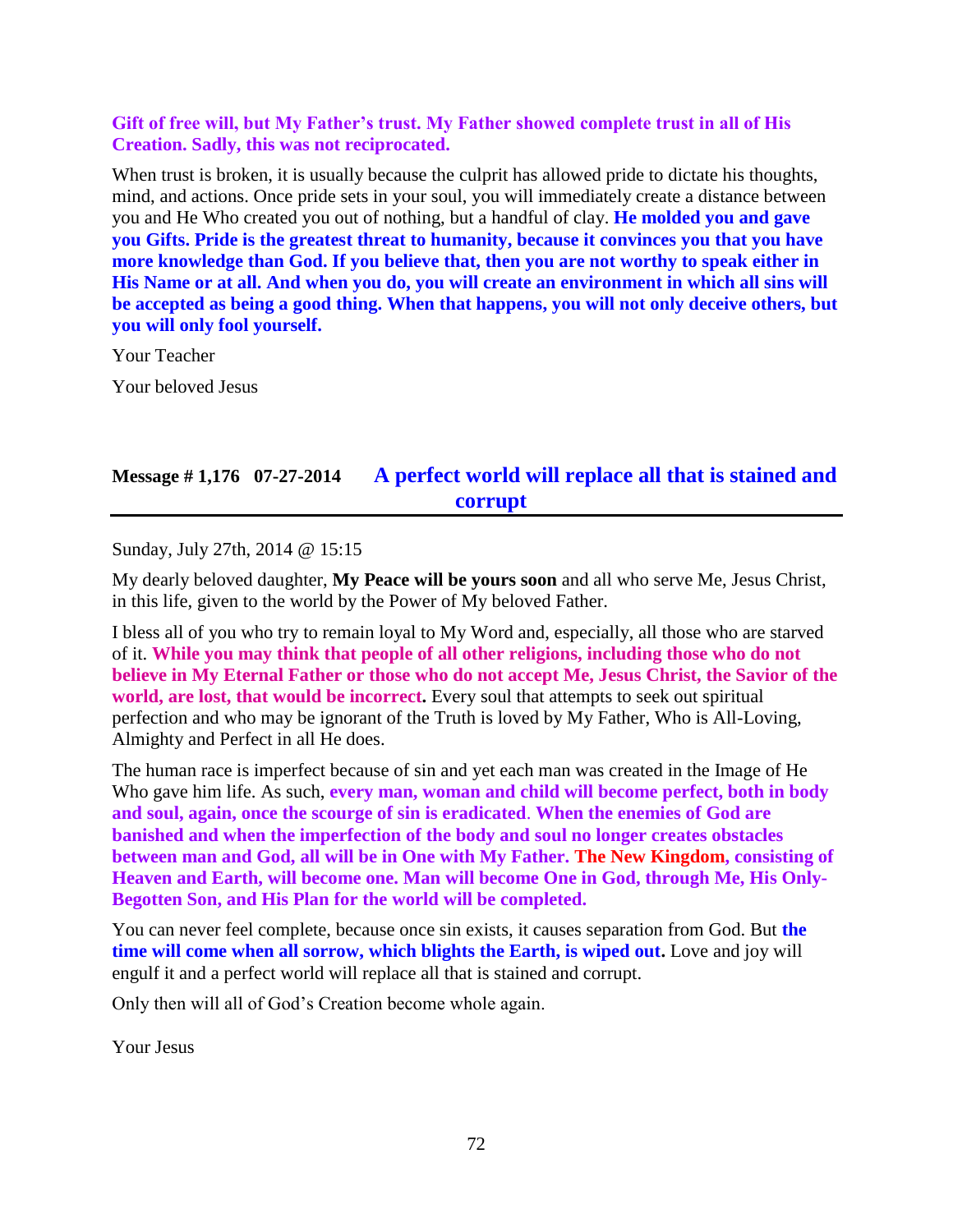## **Message # 1,177 07-28-2014 [I was mocked, slandered and accused of being](http://www.thewarningsecondcoming.com/i-was-mocked-slandered-and-accused-of-being-immoral-a-liar-and-a-heretic/)  [immoral, a liar and a heretic](http://www.thewarningsecondcoming.com/i-was-mocked-slandered-and-accused-of-being-immoral-a-liar-and-a-heretic/)**

### Monday, July 28th, 2014 @ 21:00

My dearly beloved daughter, when I look upon the children of God, My Heart bursts with a Love that is as tender, as that for a newborn baby, just as it is for a man in his 100th year. It makes no difference. You are each a child of God, carefully knitted in your mother's womb according to the Holy Will of My Father. **You see, all that was created from the beginning to the end, was and always will be, according to the Holy Will of God.** So **no matter who you are, whatever afflictions you suffer from, whatever indignity you have to endure when you are cast out by society because of your race, creed, sex, or color – know that you are all precious in God's Eyes.** Sin is the only thing, which separates you from Him.

It is the persecuted amongst you who invoke My Love and My Suffering. Your suffering is Mine. I seek out the lonely and the afflicted, who endure terrible discrimination – the outcasts of your societies – and I draw them to Me first. They are the ones I pour My Great Mercy over first. **If you are rejected by others and treated with cruel disdain in this life, then know that I Am with you. You have been given the Cross of Calvary and you are blessed, despite what you may think. Your lot is My lot.** I endured discrimination during My Life on Earth. I was mocked, slandered, and accused of being immoral, a liar, and a heretic.

Fear not, for when you are accused, unjustly, of such crimes, you are Mine – all Mine. And I Am yours.

Your beloved Jesus

# **Message # 1,178 07-31-2014 [I never change. I never adapt to new ways, for I](http://www.thewarningsecondcoming.com/i-never-change-i-never-adapt-to-new-ways-for-i-am-as-i-always-was-and-will-be-i-am-eternal/)  [Am as I always Was and will Be. I Am Eternal](http://www.thewarningsecondcoming.com/i-never-change-i-never-adapt-to-new-ways-for-i-am-as-i-always-was-and-will-be-i-am-eternal/)**

Thursday, July 31st, 2014 @ 15:50

My dearly beloved daughter, **every Visionary, Seer or Prophet, who comes from Me, will soon face great trials, the likes of which they have never had to endure before. Many, who recognize their authenticity and who have been loyal to them, will turn their backs on them and they will be cast to one side, as the spirit of darkness envelops nation after nation, where love and charity will disappear.** Man against man, country against country, man against God.

These periods of upheaval will be distressing for many and your only source of comfort and strength will come from Me, but only if you seek Me out. **I Am your Rock; the Rock which is impenetrable; the Rock which cannot crumble; the Rock which you will embrace when nothing solid will be in place in the houses which give shelter to My Spirit.** Edifices, which have been built to honor Me, will come tumbling down. Some will be turned into other buildings, which will be used for other purposes, but not for honoring Me.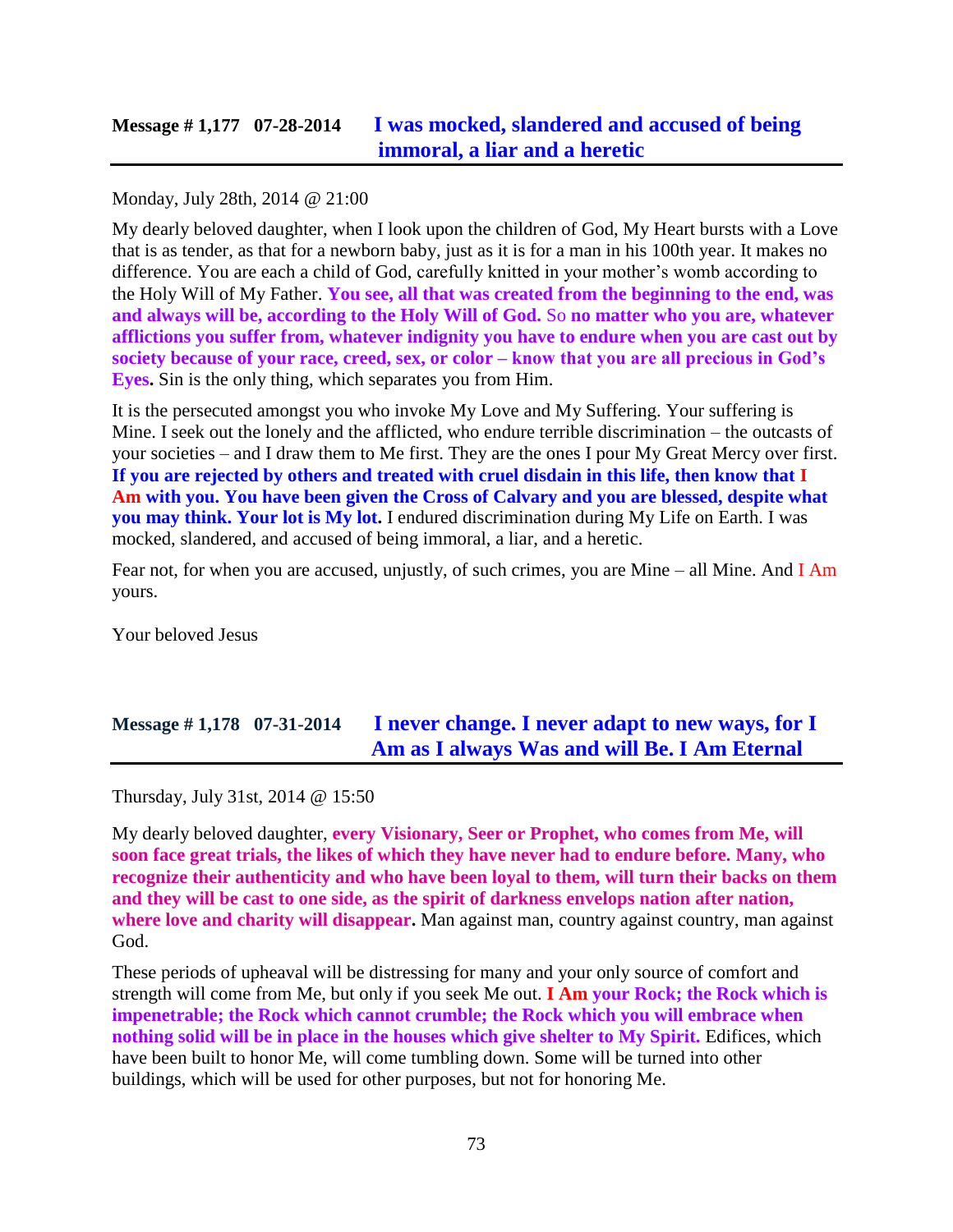**I Am the Rock upon which the Church was built and I will remain in place for eternity.** Many have come seeking Me out and I gave them Life. Others came, but could not find Me because their stubborn hearts were lacking in love and a generosity of spirit. And now, **as everything I taught you will be challenged and the foundation upon which My Church was built be shaken, beyond your understanding, I will still remain in place. Solid as the Rock that I Am,** and you will come to Me seeking solace, strength and courage. **I will respond to each of you, by the pouring out of the great Graces, which have been reserved for you, for the times which lie ahead.** I Am the Church. I Am Present in the Church. The building is made of stone, but I Am the Rock, upon which the foundation of My Church was built. I never change. I never adapt to new ways, for I Am as I always Was and will Be. I Am Eternal.

My Church will remain standing, for  $I$  Am the Church, until the end of time.

Your beloved Jesus

### **Message # 1,179 08-02-2014 [Many are called but few are chosen to stay true to](http://www.thewarningsecondcoming.com/many-are-called-but-few-are-chosen-to-stay-true-to-me/)  [Me](http://www.thewarningsecondcoming.com/many-are-called-but-few-are-chosen-to-stay-true-to-me/)**

Saturday, August 2nd, 2014 @ 10:16

My dearly beloved daughter, **following Me in this, My final journey to fulfill My Father's Covenant, can be likened to that of a group of climbers ascending a mountain. Know that this is a high mountain, a tough terrain and full of obstacles, which will present problems for even the most experienced mountaineer, as it will present surprising and unexpected twists and turns at every level and around every corner.** Those who trust in what I say and who follow Me, with an open and willing heart, will find this journey easier than others. However, **many who are confident at the beginning of this journey may walk too quickly and take great leaps in an attempt to climb to the top. These are the people who will fall the hardest and their descent to the bottom will be the most painful.**

**Others who are not experienced climbers, but who follow the clear instructions, given to them by He Who leads them, will in many instances reach the top first.** Their trust, their patience, and their willingness to reach the pinnacle, at all costs, will provide them with great energy and enthusiasm, which will sustain them in their rise to the top. Those who do not stop regularly and drink to quench their thirst will become dehydrated and those who forget to take food with them will find it impossible to retain their strength.

**Every step of this journey presents new challenges, dangerous bends, and almost impossible boulders to climb over.** It will take a very strong person of sound mind and body to remain in line in the climb to the top. They will find themselves distracted by others who have lost faith in their own ability to navigate their way up the mountain and they will constantly try to pull them away from their task.

Then there will be others, jealous of those who are making great strides forward, who will try to trip up the climbers by placing traps and other obstacles before them in order to slow them down. These disillusioned and jealous souls will do all that they can to stop the determined and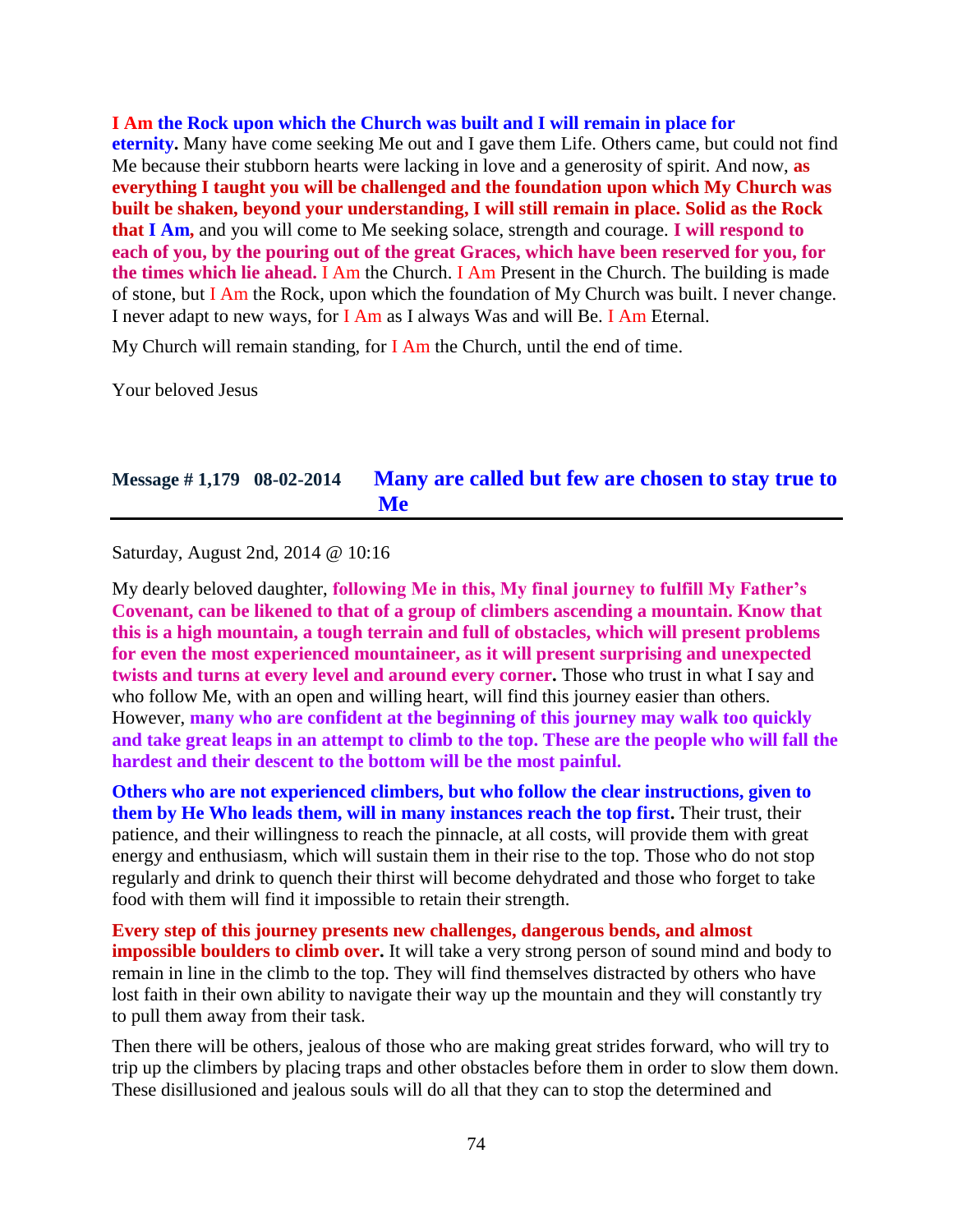dedicated climber from reaching the top. They will create lies to try and convince those on their journey to stop – to walk away, for fear of great dangers, which may lie ahead. They will tell them that the leader of the mountaineers is unfit to take them to the top, and because of this, they will be in great danger, should they be so foolish as to continue on what they will say is a dangerous and arduous journey

And so it will continue, this Journey of Mine, up to the Day when I will Come again. Many are called, but few are chosen, to stay true to Me. **Some are called and do follow Me. Then they betray Me. Their hatred of Me is the worst of all, for they are the ones who brought Me souls along this journey towards Salvation. But when they succumb to the temptation of Satan, who plants terrible lies within their souls, they will be the ones who will pull souls away from Me.**

**Only those with a humble soul, tender heart – free of malice, pride and ego, will succeed in reaching the top of the mountain.** When that day takes place, those who walked away from Me and who betrayed Me, will find nowhere to go, for the path that led up the hill will be no more.

Your Jesus

# **Message # 1,180 08-05-2014 [Many people declare themselves to be Christians,](http://www.thewarningsecondcoming.com/many-people-declare-themselves-to-be-christians-but-they-do-not-love-me/)  [but they do not love Me](http://www.thewarningsecondcoming.com/many-people-declare-themselves-to-be-christians-but-they-do-not-love-me/)**

Tuesday, August 5th, 2014 @ 14:16

My dearly beloved daughter, now that the Truth of what is to come has spread, conversion has followed Me everywhere My Prayers for humanity are recited. My Remnant will grow and multiply, as will My enemies. Where My Army goes, the enemies of this Work will follow, relentlessly. Fighting, kicking, and spitting venom, you will know them by the evil, which spills from their mouths. You will know My own by the way in which they will be vilified in My Name.

You must never lose courage in the face of hatred. You must understand who is at work in these cases and not acknowledge him, for then you simply empower him. The Evil One's influence over God's children is manifested and witnessed by the divisions which are separating nations; murders; persecution, and the attempts made to wipe out Christianity.

Many people declare themselves to be Christians, but they do not love Me. They insult Me and cause Me great shame. They judge others harshly and feel no guilt or remorse when they slander others – only a burning desire to promote hatred. Cowards, all of those who hide behind a veil of religious piety and dare to declare whether or not another human being is fit to serve Me. They dare to dictate to others their knowledge of what they think it means to be a Christian, when they are so full of hatred for Me. **You must never engage with a man with hatred in his heart, when he says he speaks in My Name. Ignore him. Pray for him**. For if you truly love Me, you will show compassion for everyone. You will not judge another; slander him; spread lies about him, and then dare to say you are of Me. Away from Me. Soon you will come before Me and be asked to account for your actions.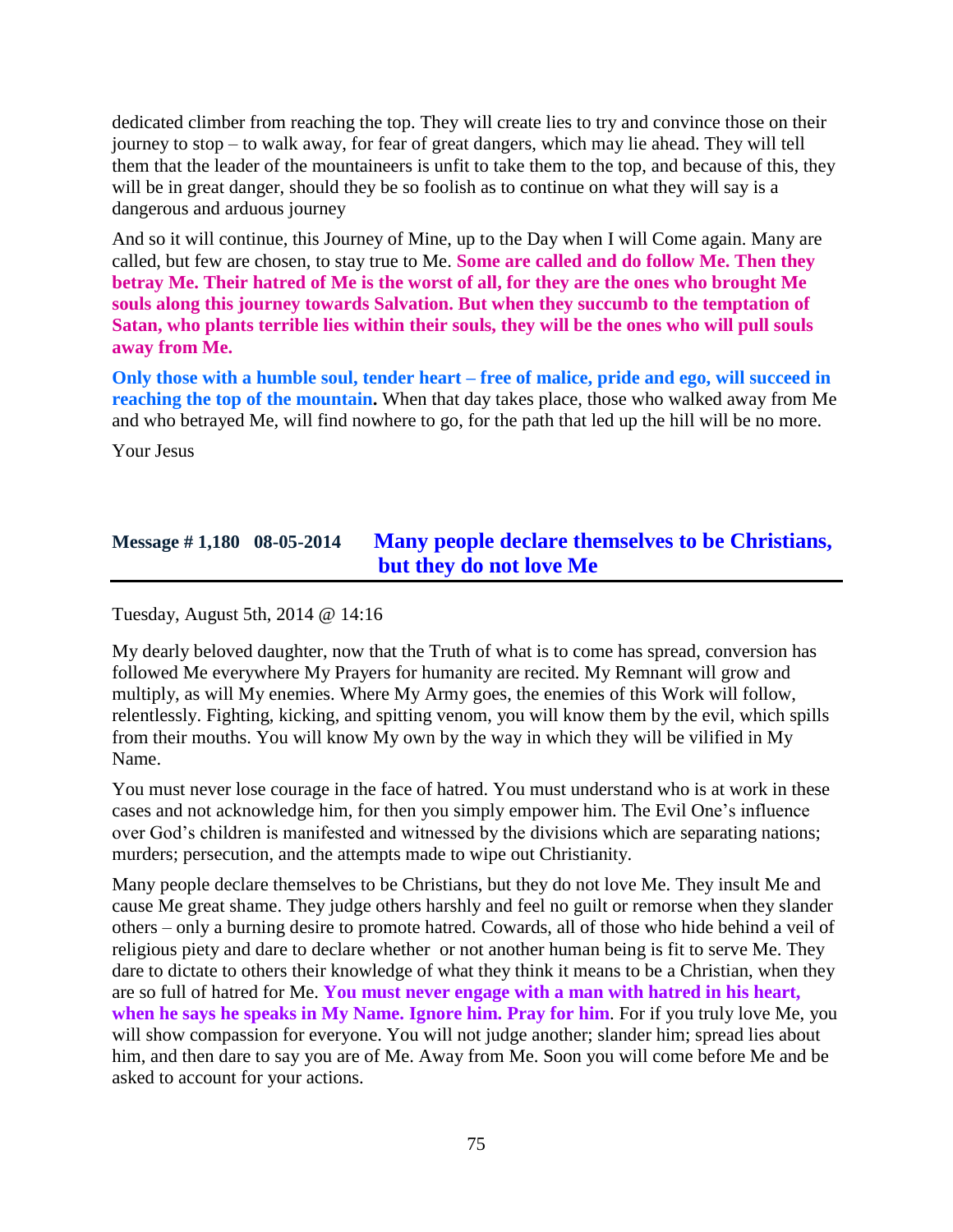Christianity is the life force, which sustains the world. I Am the Light, which divided night and day and without Me, you would grapple in the dark. Come with Me, as I called you – or not at all.

Your Jesus

# **Message # 1,181 08-06-2014 [Mother of Salvation: My Son has sent no one to](http://www.thewarningsecondcoming.com/mother-of-salvation-my-son-has-sent-no-one-to-distract-you-from-these-messages/)  [distract you from these Messages](http://www.thewarningsecondcoming.com/mother-of-salvation-my-son-has-sent-no-one-to-distract-you-from-these-messages/)**

Wednesday, August 6th, 2014 @ 13:00

My dear children, be mindful of those who persecute you in the Name of my Son, Jesus Christ, as they will be careful to hide behind a veneer of holiness. The Evil One will never present as he really is, because he is far too cunning. He will, instead, through the souls he influences, approach you with a façade of love and many will fall for this deceit. **The words he uses may seem soothing and enticing, but they will leave an uneasy feeling in your soul**.

When Messages are given to the world by the command of my Eternal Father, they will never make demands of you. They will never give a man power over you to encourage you to pledge allegiance to any living person. **All glory must be to God**. No man can promise you salvation, as this can only come from God. You may prepare your souls as you have been taught by my Son, Jesus Christ, and receive the Sacraments. You may accept the Gifts of Graces given to you, through me, the Immaculate Virgin Mary, but **you do not need permission from anyone in order to be made worthy to serve my Son, in this or any other mission, sanctioned in Heaven**.

Be wary of the enemies of my Son, as they are everywhere, doing all in their power to blind humanity from the Truth of my Son's Promise to come again. He will return soon and then the Truth will be made known and all that He promised will come to light. Until the great Day of the Lord you must only focus on my Son and place all your trust in Him. **My Son has sent no one to distract you from these Messages, the last of their kind, and anyone who claims otherwise does not come from Him**.

Trust, trust, trust in the Mercy of my Son. Listen to what He has taught you – all is contained in the Holy Bible. His Word is simple. It is not complicated. Just follow His Teachings, which span over 2,000 years and then you will find peace.

Your Beloved Mother

Mother of Salvation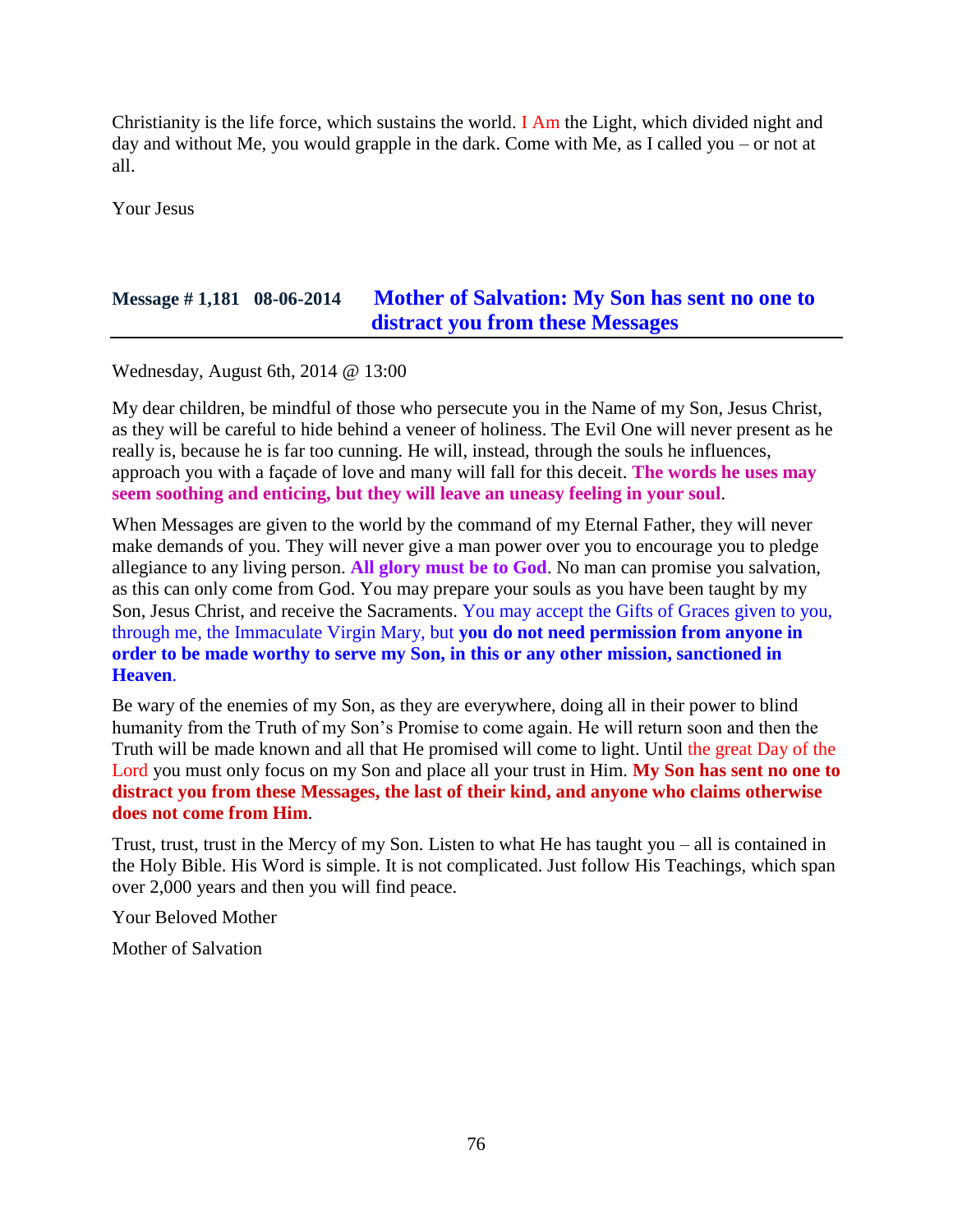## **Message # 1,182 08-07-2014 [My Word, they will say, causes so much offense](http://www.thewarningsecondcoming.com/my-word-they-will-say-causes-so-much-offense-that-it-will-be-deemed-to-be-politically-incorrect/)  [that it will be deemed to be politically incorrect](http://www.thewarningsecondcoming.com/my-word-they-will-say-causes-so-much-offense-that-it-will-be-deemed-to-be-politically-incorrect/)**

### Thursday, August 7th, 2014 @ 23:40

My dearly beloved daughter, were it not for My Patience, My Punishment would be inflicted now upon the unjust who scourge My Church on earth.

**The hatred against Christianity** is being inflicted upon you in three ways. **The first is the global apostasy**, which is spearheaded by My nemesis who deceives the world into rejecting all that is of Me and tossing Me onto a wasteland left to rot. **The second comes about because of the rationalism and human interference in My Word**, spread by scholars of My Word who are not filled with the spirit of Truth but who are, instead, stuffed with self-righteousness, which is fuelled by pride. So well versed do they believe they are in interpreting My Teachings that they will add in new codicils and adjust what I taught to suit their own selfish needs. **And then, there are those whose hearts are made of stone** – cold, unfeeling, and filled with a deep intense hatred for Me and anyone who practices Christianity for all to see.

The influence of the Devil is manifested in so many ways that man, alone, will be incapable of withstanding the demands made upon him by all of these three groups who will try to stop him from proclaiming the True Word of God. **My Word, they will say, causes so much offence that it will be deemed to be politically incorrect and so this will be given as the main reason to radically change the face of Christianity**. Only the simple, the people whose love for Me is likened to that of little children, will be loyal to Me because the rest will be too busy implementing the changes regarding the interpretation of My Word. And all during this time, the priests whom I have called to bear witness to the Truth will be preparing to preserve the Truth.

**To hide the Truth will bring about a terrible darkness. To change it is a mockery of My Crucifixion. To present a substitute for the Truth is to deny Me completely**. Yet, the greatest perpetrators will be those who boast of their knowledge of Me – their holiness masks falsities and their words and actions will never draw you to Me for the Holy Spirit will not be present in their souls. When the Holy Spirit is not present they will – these traitors of My Word – draw out the darkness in others who will enthusiastically embrace their lies. All of these falsities will bear the sign of the Evil One – the sin of pride – the doorway into the desert. Once this door opens all other iniquities will flow through and the souls of all those who succumb to the heresy will become barren.

**Without the Truth you will live in a world where nothing you hear will bring you peace.** Without the Light of My Presence, the sun will not shine- it will become dull and languid and then it will become a haze until, by the hand of mortal man, it will fail to bring light, so that those, who have eyes and who refused to see, will no longer see, while those, who saw and accepted the Spirit of God, will see.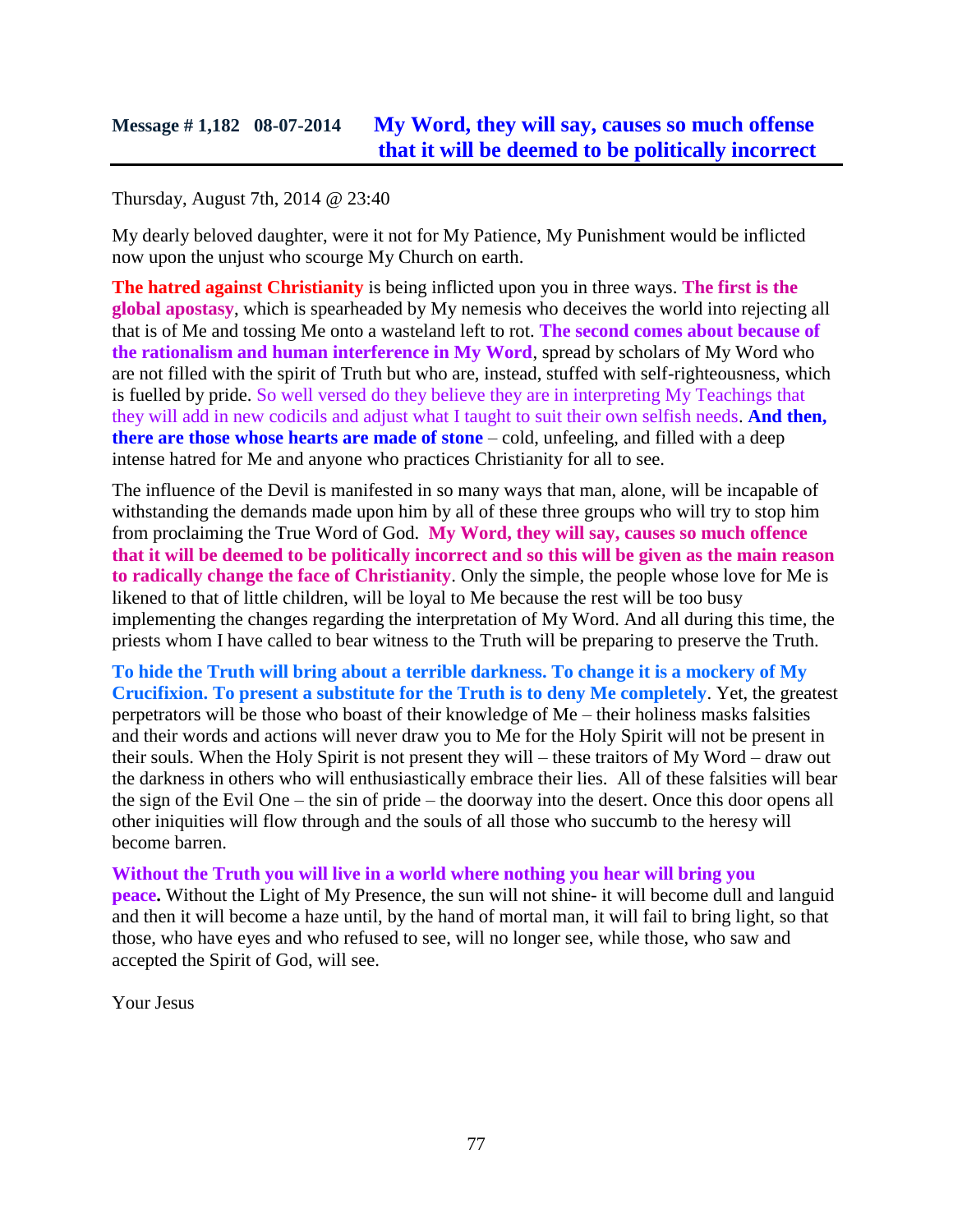# **Message # 1,183 08-08-2014 [Mother of Salvation: Humanism will become the](http://www.thewarningsecondcoming.com/mother-of-salvation-humanism-will-become-the-substitute-for-christianity-where-no-mention-of-god-will-be-uttered/)  [substitute for Christianity where no mention of](http://www.thewarningsecondcoming.com/mother-of-salvation-humanism-will-become-the-substitute-for-christianity-where-no-mention-of-god-will-be-uttered/)  [God will be uttered](http://www.thewarningsecondcoming.com/mother-of-salvation-humanism-will-become-the-substitute-for-christianity-where-no-mention-of-god-will-be-uttered/)**

Friday, August 8th, 2014 @ 21:15

My child, as Christians the world over continue to be persecuted, mocked, and sneered at, be aware also that they will divide amongst themselves. Each one to his own; each to his own desire and each to his own interpretation as to what it really means to serve my beloved Son.

While people are frightened by the terror by which Christians have to live their daily lives at the hands of wicked men, they must know that this is but just one form of scourging, which those who proclaim the Word of Jesus have to endure. Every attempt to undermine Christianity is being made by governments, human rights organizations, and other powers that claim to promote the welfare of humanity. Humanism will become the substitute for Christianity where no mention of God will be uttered.

**Humanism, the rationalism used by the Evil One to encourage people to use science to undermine the Divinity of my Eternal Father, will devour the world.** On the outside its smooth tones will convince any man, who does not have love in his heart for God, that it is more desirable than the Truth. To convince man that humanism is superior to the Word of God is the ultimate goal of my Son's enemies. **Humanism provides a cunning cover for the traitors within my Son's Church who desire to be seen to be loving, caring, and vocal about the needs of others.** They will preach humanism and all its empty promises from the pulpits in Christian Churches until, virtually, **no mention will be made of the importance of salvaging your souls.** Sin will be dismissed as being a way to avoid conflict in the world but not recognized as being a real thing.

The greatest deception of all time has descended and soon all of you will find it difficult to remain loyal to the Truth. The Truth brings understanding and a realization of what it takes to achieve true peace and love in your soul. It means that you will know the Love, as well as the Justice of God. It also means that you will be aware of God's Mercy.

**When all mention of sin is eradicated and when my Son's Church no longer refers to the importance of salvaging your soul, you will know then that the times are upon you and that my Son's Time is close.**

Your beloved Mother

Mother of Salvation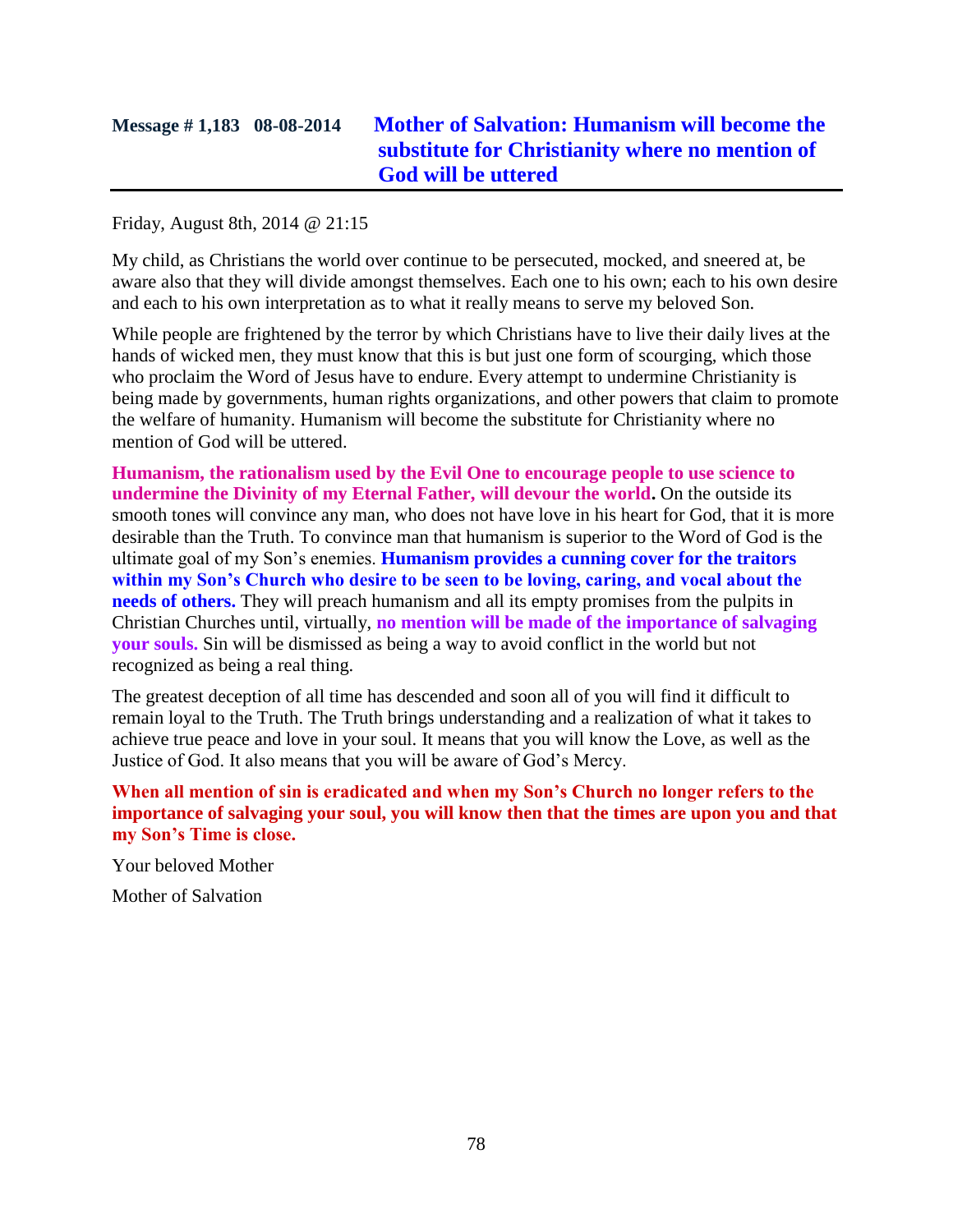## **Message # 1,184 08-09-2014 [Do not trouble your hearts, argue over Me or try](http://www.thewarningsecondcoming.com/do-not-trouble-your-hearts-argue-over-me-or-try-to-outwit-me-for-this-would-not-serve-any-purpose/)  [to outwit Me, for this would not serve any](http://www.thewarningsecondcoming.com/do-not-trouble-your-hearts-argue-over-me-or-try-to-outwit-me-for-this-would-not-serve-any-purpose/)  [purpose](http://www.thewarningsecondcoming.com/do-not-trouble-your-hearts-argue-over-me-or-try-to-outwit-me-for-this-would-not-serve-any-purpose/)**

#### Saturday, August 9th, 2014 @ 17:43

My dearly beloved daughter, as the storms rage and as peace erupts know that the time is getting close for My Intervention to strike. Man will see disarray wherever he looks and some will say that the time is soon. Until you see wars breaking out in different parts of the world and when new doctrines are massed and scattered amongst the spiritually starved, who will be the first to grasp them like bees to the honey, only then can you be sure of the great changes, which will precipitate the Second Coming.

**The clouds will gather before the storms and the storms will rage before the final thunderbolt is hurled from the skies**. The signs are becoming clearer for those with eyes who can see, but for the rest they will simply believe that there is little justice in the world – upheavals just like before – just as there have always been. **But know that the prophecies foretold will occur and that they will be witnessed by many before the Great Day.**

**Do not trouble your hearts, argue over Me or try to outwit Me, for this would not serve any purpose other than to cause fear to fester within your hearts.** It troubles Me to witness division in the world; it pains Me to see the wickedness, which leads to the killing of innocents and the suffering inflicted upon the weak. It pains Me to see so many in darkness, who cry tears of sorrow, for they do not believe in a future. They have no belief in My Promise to reclaim My Kingdom and to bring glory to mankind. Oh how this grieves Me and how I long to bring those souls the comfort of My Love and the peace I desire to bring into the core of their souls.

When the disruption, which afflicts the world, grows in its intensity you must put down all your arms and lay down every defensive deed you place before Me in order to protect yourselves and then call out to Me in this prayer.

**Crusade Prayer (163) Rescue me from persecution**

O Jesus preserve me from the pain of persecution in Your Name. Endear me to Your Heart.

Rid me of pride, greed, malice, ego, and hatred in my soul.

Help me to truly surrender to Your Mercy.

Take my fears away.

Help me to unburden my pain and take all persecution away from me, so that I can follow You like a little child, in the knowledge that all things are within Your Control. Free me from the hatred shown by all those who proclaim to be Yours but who really deny You.

Let not their cutting tongues scourge me or their evil acts divert me from the Path of Truth.

Help me to focus only on Your Kingdom to come and to persevere, with dignity against any insults, which I may endure on Your behalf.

Bring me peace of mind, peace of heart, peace of soul. Amen.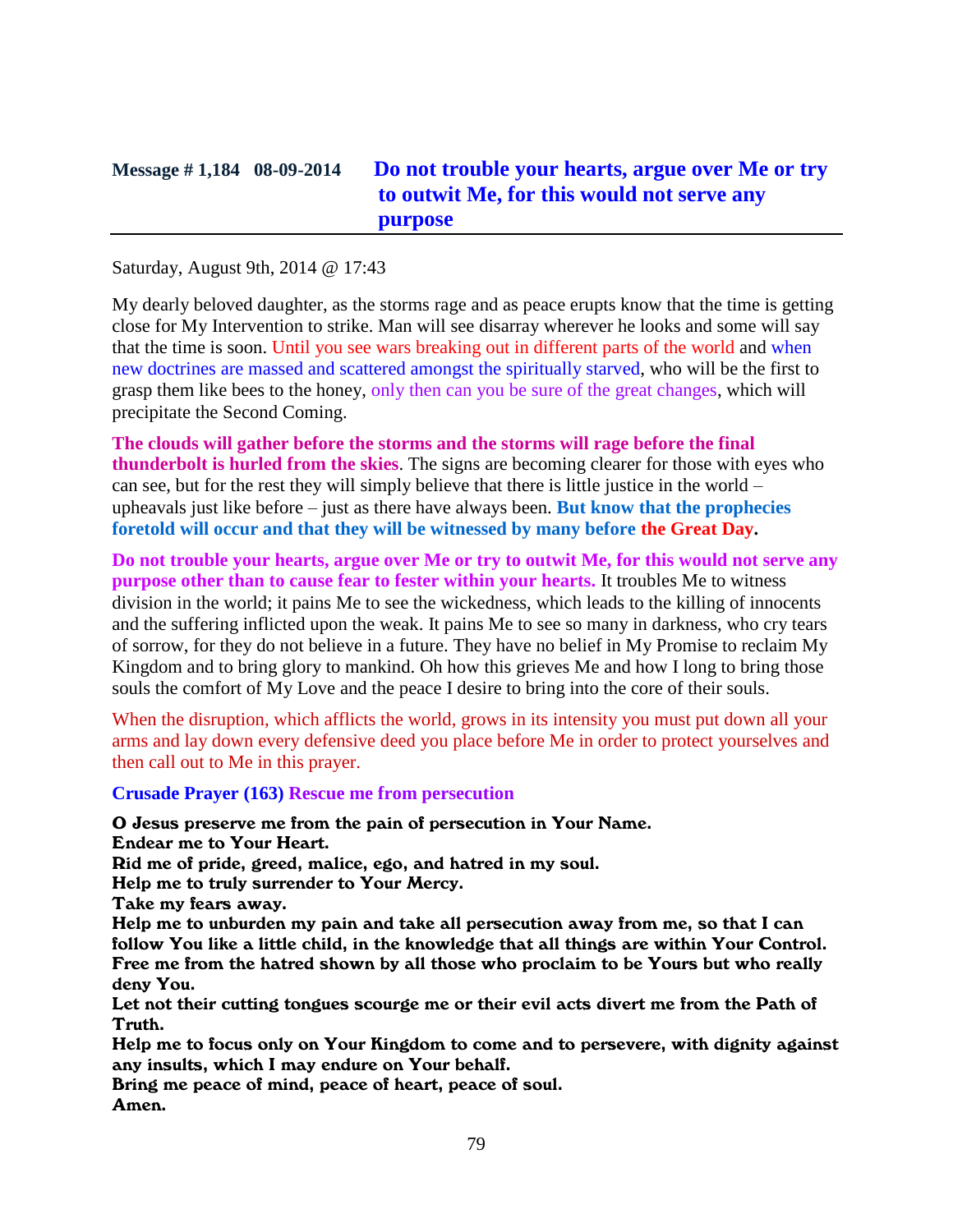Please remain calm as the storms gather momentum for if you do not trust in Me completely you will falter and your pain, as you witness evil masquerading as good, will become unbearable. Trust in Me. Never deviate from My Teachings and pray with the abandonment of your soul, free of malice, that is expected of you as a follower of Mine. When you do, you will be set free and nothing will trouble you again.

Your Jesus

# **Message # 1,185 08-10-2014 [Ask and you will receive. Remain silent, tight](http://www.thewarningsecondcoming.com/ask-and-you-will-receive-remain-silent-tight-lipped-and-i-cannot-respond-to-you/)lipped and I [cannot respond to you](http://www.thewarningsecondcoming.com/ask-and-you-will-receive-remain-silent-tight-lipped-and-i-cannot-respond-to-you/)**

Sunday, August 10th, 2014 @ 18:00

My dearly beloved daughter the tides have turned and in their wake will come many changes as foretold. **Do not be fearful for I have, many times, given you My Word that all will end with My Great Mercy, which will sweep every soul up into the Light of My Love and Compassion**. Fear only My Justice, but when it is unleashed, know that it will be for the good of others and for the salvation of the world that this is permitted. I carry out punishments only to stop hatred from spreading and to awaken within those souls, blackened by the stain of sin, any love, which may still linger within them, so that they will come to Me.

Why does man and, especially the devout man, believe that he knows more than Me? Is more intelligent than He who created him? That his rational evaluation of all things from Me can eradicate My Presence? **Man's arrogance and pride in his own prowess will be his downfall**. Man has no power, only that which lies within his soul. Faith, when pure, is a powerful thing and it is through faith and faith alone that I, Jesus Christ, bring you hope, love, and joy. Only I can empower man with great gifts, but unless he asks Me for these, I cannot impose them upon his free will.

Ask and you will receive. Remain silent, tight-lipped and I cannot respond to you because you do not come to Me. Always turn to Me and ask Me for every favor, for I will answer your call every time. Do not turn your back on Me and say – all will be okay, life will take care of itself. Life must be earned. Eternity is a Gift from God and it is given to those who ask for it. Sadly, many will squander their chance of Eternal Life because they believe that humanity is more powerful than any God who may or may not exist. And so they will dictate their own fate and they will turn their backs on Eternal Life because of the sin of pride, so stubborn are they.

They denied Me in their lives on earth and they will deny Me when I stand before them, arms outstretched, on the Great Day. They will turn away and walk into the lion's den from where they will never find a minute's peace.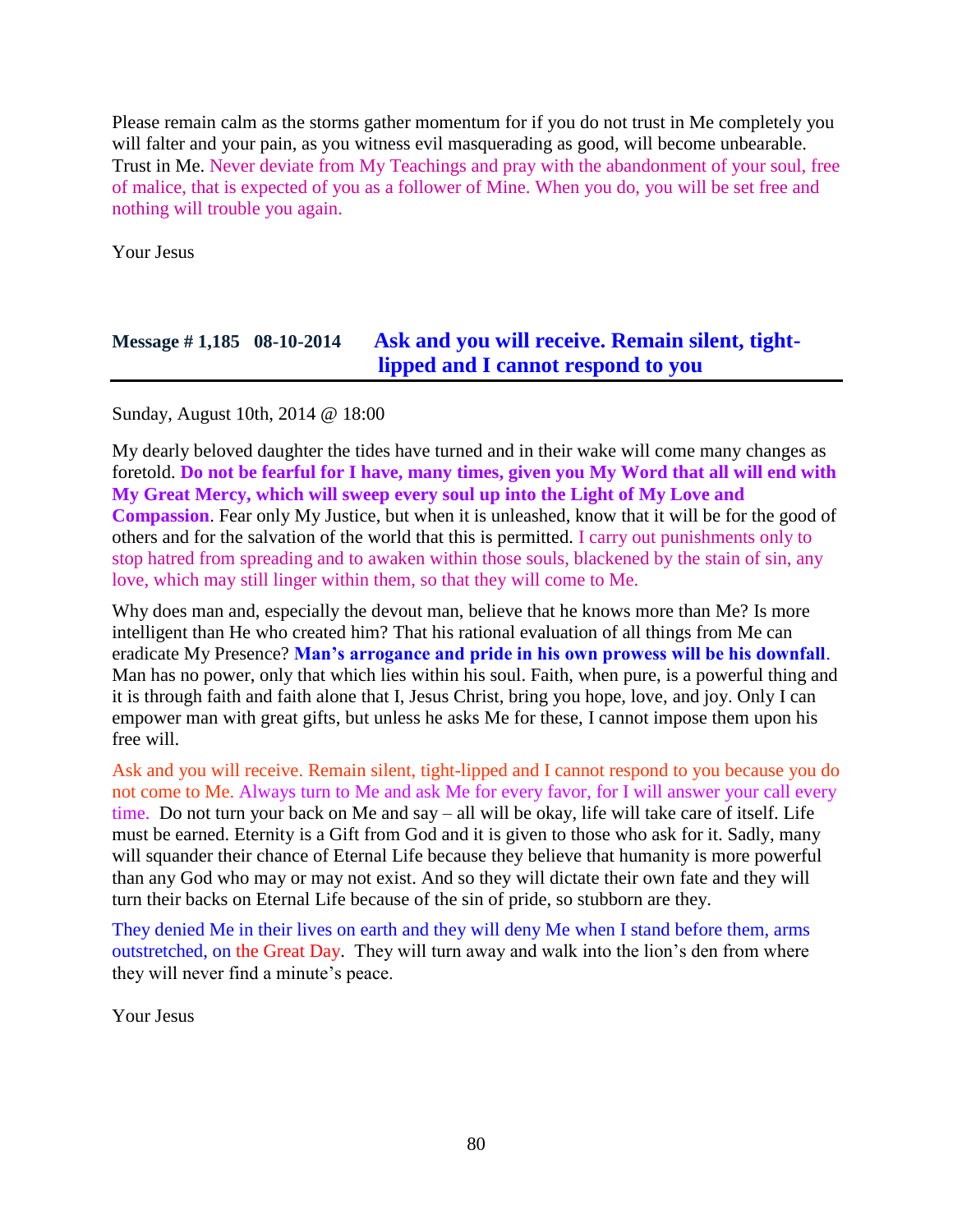Monday, August 11th, 2014 @ 19:36

My dearly beloved daughter, **the world is awash with a new form of spirituality comprising of a belief in a superior being – the one they call the christ – but it is not I, Jesus Christ, they refer to. Satan, in the form of Lucifer**, referred to as King of the Light, is idolized not as an evil entity but as one, which performs a deed for God. This ideology is favored by secret sects, which set out to destroy Christianity. Many will be drawn into the occult and magic practices because they crave titillation. Once drawn, they will become pawns and, in time, possessed by the Evil One.

Many people are starved of spiritual satisfaction and crave peace. Any ideology, which claims to bring them self-fulfillment, peace, calm, and a deeper understanding of their humanity will be attractive to them. Many, however, will be loathe to follow Me, Jesus Christ, for society has condemned Me to the bowels of the earth. **Yet, they will be appeased when they are fed the false doctrine that all roads lead to God. This is a lie for you can only come to God, through Me, His only begotten Son, Jesus Christ.**

**I Am** One in He Who created all things. There is only one God and I, Jesus Christ, Am the Word made flesh so that humanity could become whole again. Without Me you can never be fulfilled, not in this life or in the next.

The world will be told that the most important goal to strive for is liberty – liberty at all costs. But to truly honor God means losing your ability to serve only your own self-interest and, as such, Christianity will be detested because it will be seen as a block to personal freedom. To serve God, any God, will become the goal of many people seeking the Truth. But when Satan is deemed by man to be divine, God – in His infinite Justice – will destroy those who honor the Beast. The Beast that hides among the elite and the powerful gives great power to those who spread the lie that I, Jesus Christ, do not exist. That is the greatest curse inflicted upon humanity by Satan and because of man's weakness he falls for the lies, which pour forth from the mouths of the wicked.

**There is only one God. There is only one path to God. No other path, irrespective as to how glittering it may be presented to you, can lead you to the Father only that which comes through Me, Jesus Christ, the Savior of the World.**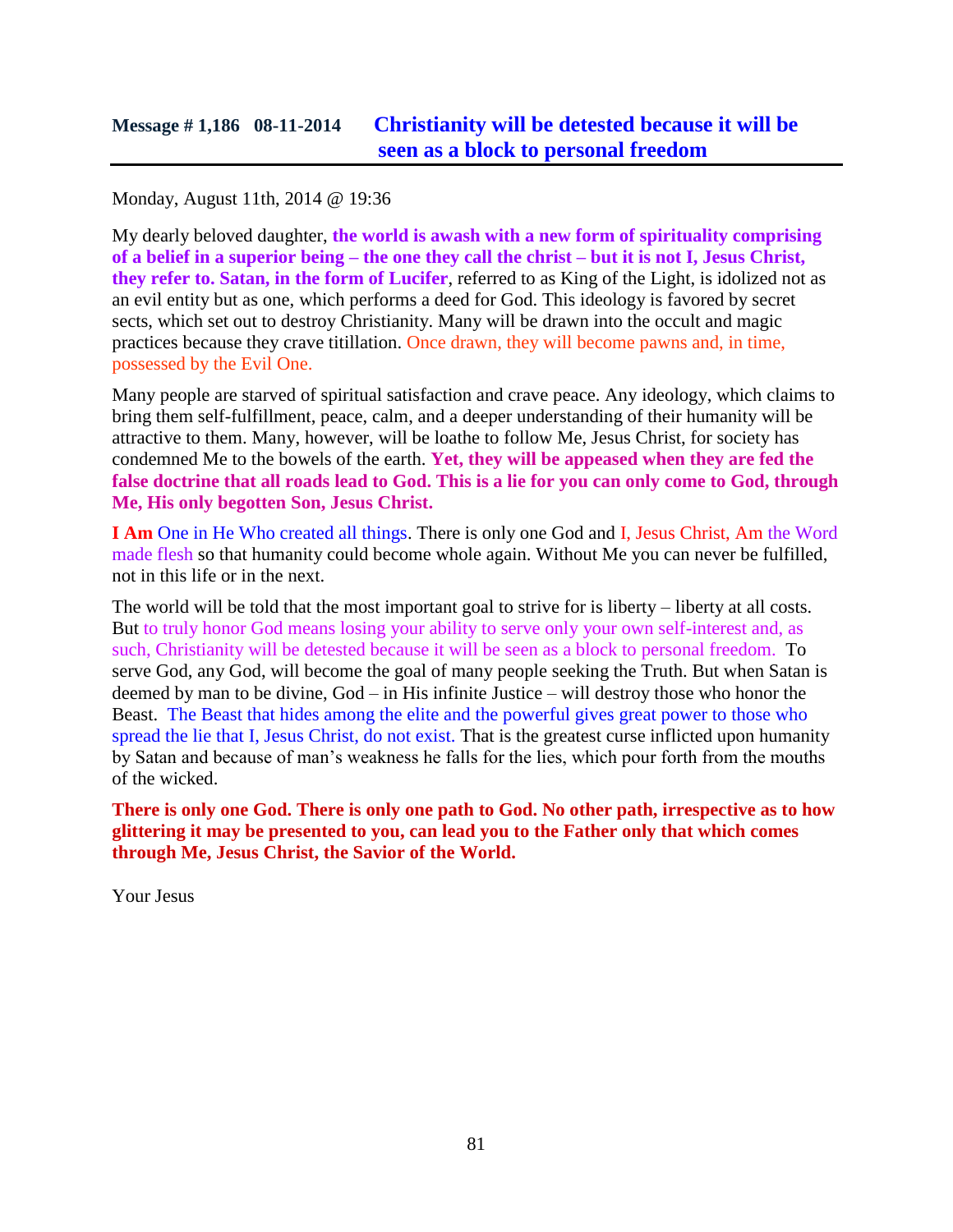# **Message # 1,187 08-13-2014 [Mother of Salvation: The time for the prophecies](http://www.thewarningsecondcoming.com/mother-of-salvation-the-time-for-the-prophecies-of-la-salette-and-fatima-to-be-fulfilled-is-very-close/)  [of La Salette and Fatima to be fulfilled is very](http://www.thewarningsecondcoming.com/mother-of-salvation-the-time-for-the-prophecies-of-la-salette-and-fatima-to-be-fulfilled-is-very-close/)  [close](http://www.thewarningsecondcoming.com/mother-of-salvation-the-time-for-the-prophecies-of-la-salette-and-fatima-to-be-fulfilled-is-very-close/)**

Wednesday, August 13th, 2014 @ 14:39

My dear children, the time for the prophecies of La Salette and Fatima to be fulfilled is very close. You must not fear these times but, rather, embrace them for you must know that My Father's Covenant will be finally completed as it was meant to be.

**The Antichrist will, eventually, take up his seat in my Son's Church on earth and nothing will prevent this from happening.** Many will deny the prophecies, which I revealed to the world and they will do this at their peril. Those who refuse to accept the warnings given to the world, and who follow the enemies of God, will put their souls in jeopardy and it is for these misguided souls that I ask you to pray fervently.

The battle for the human race and for the salvation of all of God's children is being fought at present and great harm is being inflicted upon all of those who stand firm to the Truth of all that my Son revealed to the world.

**You can never take one part of His Word or the Holy Bible and then discard it in favor of something, which may make you feel more comfortable**. The Truth is never easy to accept for it can strike fear into the hearts of even the bravest and most courageous Christians.

The Truth is always rejected and when the thorns were placed upon the Sacred Head of my Son, Jesus Christ, the priests and the elders at the time were praying in the temple giving glory to God while their cohorts cursed Him as He died on the Cross.

That was the way it was then and this will be the way it will be when the world retaliates against the Word of God and turns it inside out and upside down. I urge you, dear children, to accept the Truth as it will be the means by which you will march more easily towards the Kingdom of the New Era.

Without acknowledging what you are being told now, many souls will fall into error and embrace the Beast. They will give up every individual civil right and liberty when they idolize the enemies of my Son until, finally, they will hand over their souls to the Evil One.

Fear of the Truth can lead to resentment because it can be very difficult to swallow. Resentment leads to anger and anger leads to hatred.

Hatred against this Mission, and every other Mission before it, will escalate and those who love me, the Mother of God, will be encouraged to denounce it. How it saddens me when my name is used to insult the Word of Jesus Christ, the one and only Savior of mankind.

**Confusion will be wreaked upon my Marian groups so that they will begin to doubt the warnings I was instructed to present to the world at La Salette and Fatima. People will shun what I said and they will believe the prophecies given are to be for another time in the far distant future.**

As all turmoil erupts and when the Doctrine contained in my Father's Book is re-written and presented to the world as being authentic, only those with true discernment will understand the Truth.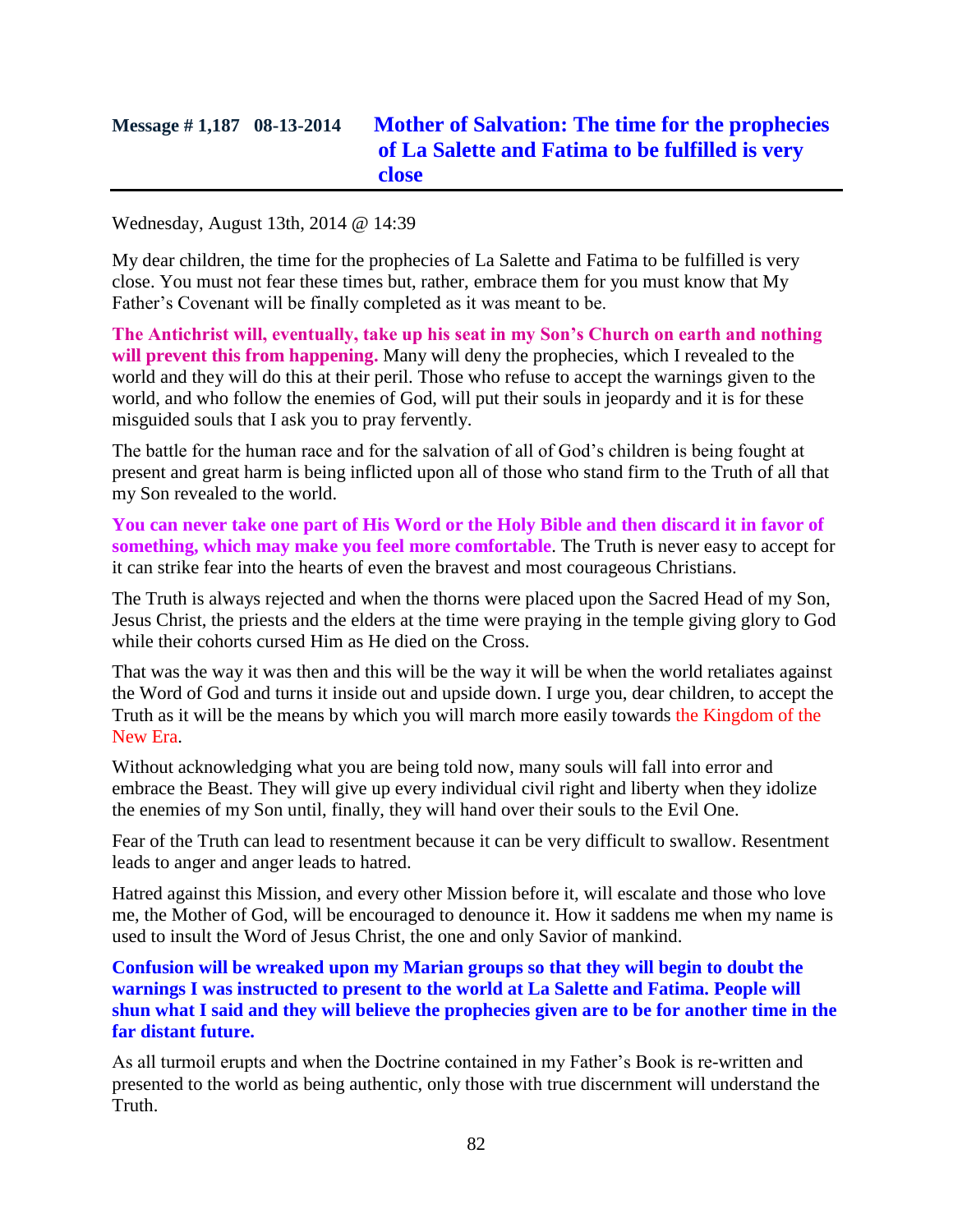You must pray hard for the survival of my Son's Church, His Body on earth, so that He is not discarded and thrown out to the dogs. When that day takes place, the Justice of God will intervene and humanity will understand, finally, what it is like to be plunged into darkness.

**The day the Light of God is extinguished is the time when all things will be fulfilled as prophesied.**

Your beloved Mother Mother of Salvation

## **Message # 1,188 08-13-2014 [Always be wary of the divisions you witness in the](http://www.thewarningsecondcoming.com/always-be-wary-of-the-divisions-you-witness-in-the-world/)  [world](http://www.thewarningsecondcoming.com/always-be-wary-of-the-divisions-you-witness-in-the-world/)**

Wednesday, August 13th, 2014 @ 16:03

My dearly beloved daughter, the rage of Satan has never been so intense as he inflicts suffering of every kind upon God's children, in every corner of the world. The greater the disruption the greater is his presence and influence. But he is powerless on his own and it is only through the influence, which he asserts upon those who are open to him, that he can cause such diabolical persecutions. The more souls he captures the worse the persecution is and the more he torments. When people who are loyal to Me allow him to create confusion and despair in their hearts, the venom which spills forth is the worst kind. It is then that they turn on each other, fight and divide until they destroy one another.

Always be wary of the divisions you witness in the world, whether it be in politics, religion or amongst My followers, for it will always be rooted in the haven of the Beast, whose reign over humanity has come to an end. He will, however, not stop for one second in his plan to destroy all allegiance to Me, Jesus Christ.

It is only when you accept My Word, as I give it to you now, will you find the grace to ask Me to guide you through this devious minefield. Not one of you is strong enough in your faith to fight the influence of evil. Without daily prayer, where you beg for My Help, you will not be able to remain close by My Side. But when I bestow such graces upon you, you will become courageous and have the strength to stay loyal to Me. Only then will the Truth sustain you.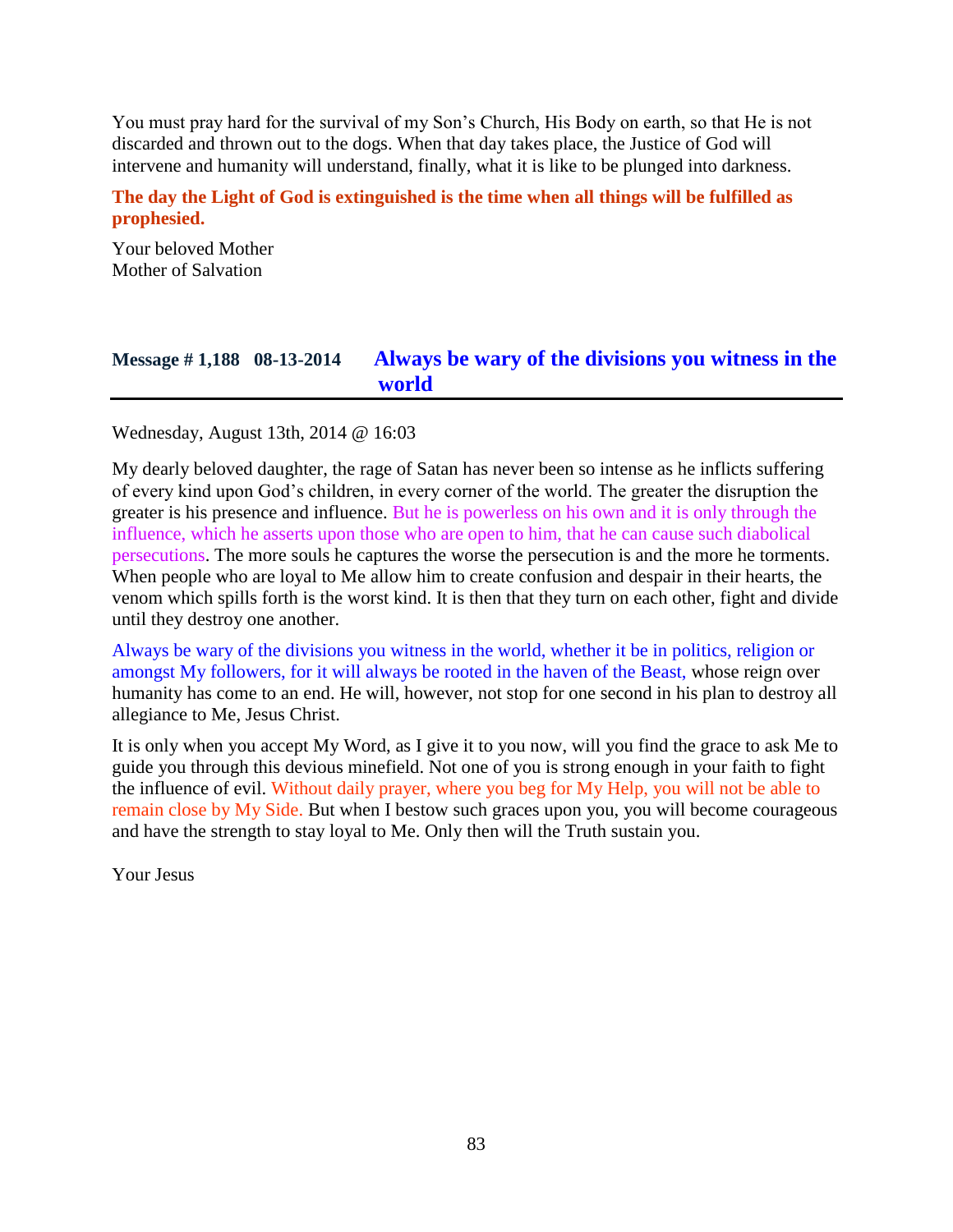# **Message # 1,189 08-14-2014 [Those who interfere with the Will of God in His](http://www.thewarningsecondcoming.com/those-who-interfere-with-the-will-of-god-in-his-plan-to-salvage-souls-will-incur-the-wrath-of-my-father/)  [Plan to salvage souls will incur the Wrath of My](http://www.thewarningsecondcoming.com/those-who-interfere-with-the-will-of-god-in-his-plan-to-salvage-souls-will-incur-the-wrath-of-my-father/)  [Father](http://www.thewarningsecondcoming.com/those-who-interfere-with-the-will-of-god-in-his-plan-to-salvage-souls-will-incur-the-wrath-of-my-father/)**

Thursday, August 14th, 2014 @ 15:00

My dearly beloved daughter I desire to make it known that those who interfere with the Will of God in His Plan to salvage souls will incur the Wrath of My Father.

When man is given a great gift, through the Divine Will of My Eternal Father, and then throws it back, My Father weeps. **But when a man tries to stop, damage or intervene with My Plan to complete My Father's Covenant, to bring salvation to the world, he will suffer greatly for this.** When a man believes in his own power over that of God, he will be rendered powerless. **And, when a man embraces Me, just as Judas did, tells Me he loves Me, kisses Me on the cheek and then betrays Me, he is no better than he who handed Me over to My executioners.**

I bring humanity great graces in these times. I bring man great Gifts through this Mission, and what does he do? He spits in My Face, so full of jealousy, spite and hatred does he have in his soul. Those who do this will be overwhelmed with a deep sorrow, borne out of a loneliness, the likes of which they will have never fathomed before. They will suffer the pain of separation from God in this life on earth and when that happens, they will know that this has been caused because of their betrayal of Me, Jesus Christ, their one and only Savior. They will also understand the full extent, however, of My Great Mercy because, **by giving them this suffering on earth, I am giving them a chance to repent and to become whole again**. **When they accept My Will, with dignity, I will bring them life in My New Kingdom.**

Wake up all of you and understand that My only desire is to enrapture you in My Loving Arms. I am not your enemy – I love you and desire you with a longing that you are incapable of understanding. **I send Prophets not to frighten you but to divulge the Truth, so that I can bring Eternal Salvation to all of you and, especially, those who are the most undeserving of all.**

Come. Listen to My Call – My Plan will be accomplished no matter how much you oppose it. The full truth of what it is that is necessary for you to reclaim your God-given right to your inheritance, will be made known soon. When I come with this news you must welcome it or forfeit your soul.

Your Beloved Jesus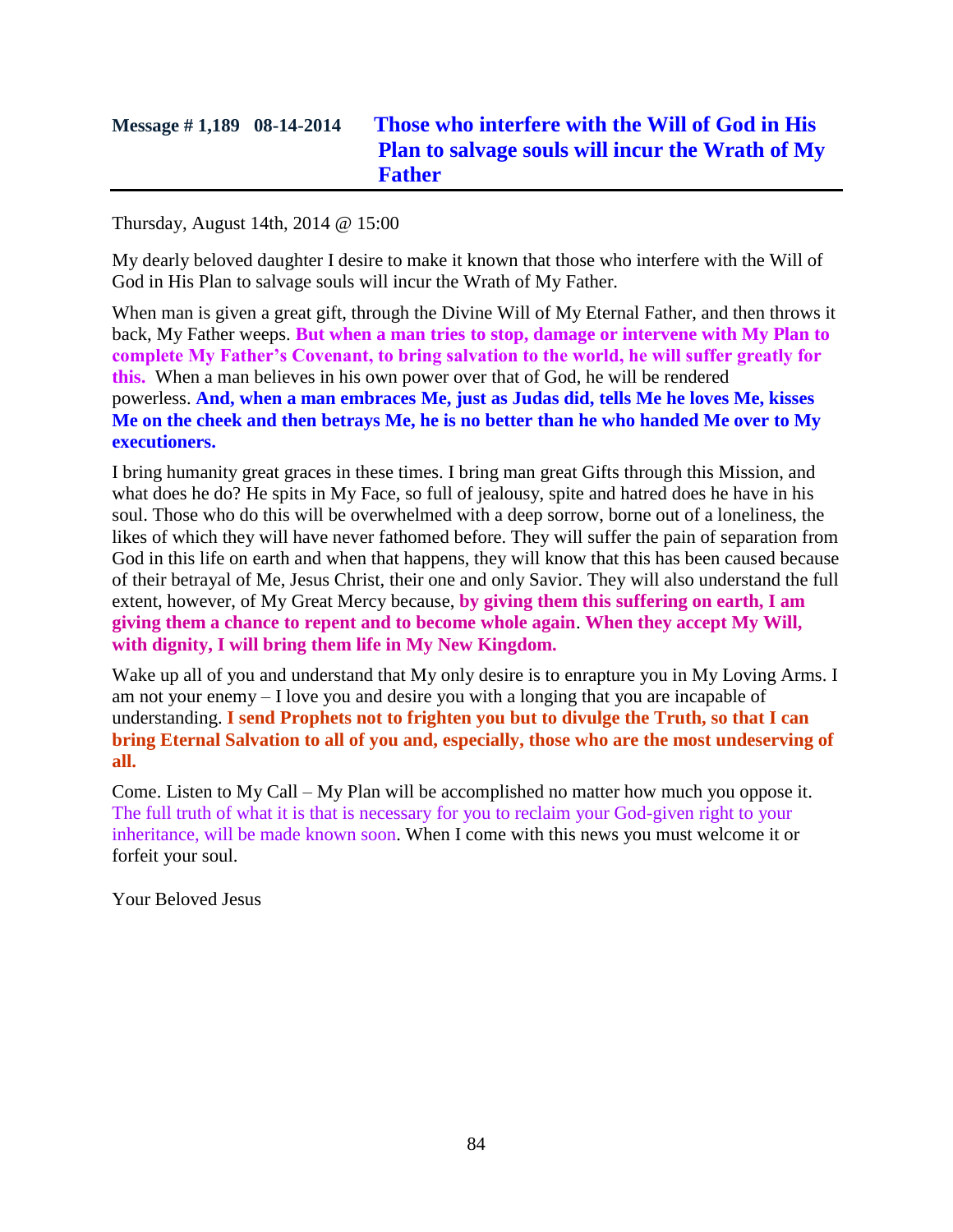# **Message # 1,190 08-16-2014 [Mother of Salvation: You may not meet my Son](http://www.thewarningsecondcoming.com/mother-of-salvation-you-may-not-meet-my-son-physically-but-you-will-get-to-know-him-in-every-way/)  physically, [but you will get to know Him in every](http://www.thewarningsecondcoming.com/mother-of-salvation-you-may-not-meet-my-son-physically-but-you-will-get-to-know-him-in-every-way/)  [way](http://www.thewarningsecondcoming.com/mother-of-salvation-you-may-not-meet-my-son-physically-but-you-will-get-to-know-him-in-every-way/)**

Saturday, August 16th, 2014 @ 20:15

My dear children, many people seek out my Son, Jesus Christ, in their lives, at some time. When a soul discovers my Son, it is a journey of different paths and of different stages that must be walked. When you become close to my Son, it will be a struggle and so you must expect this. As you draw closer to Him, you will become more like Him and His Traits will become familiar to you. You may not meet my Son physically, but you will get to know Him in every way. His Love you will feel. His Pain will become yours. His gentleness will be shared with you and the joy He experiences, because of His unconditional Love for humanity, will become yours. His Patience will be instilled in your soul and His Word will be ingrained within you and with an understanding, which will be given to you by the Holy Spirit.

**When you truly love my Son you will become humble like Him and with a burning desire to serve Him, whatever the cost**. Some souls reach the spiritual path of perfection over time, but they will not complete this journey unless they hand over all their trust to God. If a soul falters along the way, he will be given the graces to pick himself up and continue on his journey. But if a soul competes with my Son, and considers himself worthy to challenge the Word made Flesh, then he will separate from God.

The person who finds Jesus in this life on earth and who serves Him faithfully will have peace. Little else in this world will ever satisfy him again. If a soul, having become intimate with my Son, then separates from Him, he will endure a terrible pain. **Having known Him and lived within His Heart, this pain of separation from my Son is the worst pain known to man.**

When you are tempted to challenge the Teachings of Christ or when you are bullied into rejecting Him in any way, know that nothing of this world will ever bring you the peace, love or joy which comes from Him.

Your beloved Mother Mother of Salvation

# **Message # 1,191 08-17-2014 [Worry about your own soul first then pray for](http://www.thewarningsecondcoming.com/worry-about-your-own-soul-first-then-pray-for-others/)  [others](http://www.thewarningsecondcoming.com/worry-about-your-own-soul-first-then-pray-for-others/)**

Sunday, August 17th, 2014 @ 17:18

My dearly beloved daughter, let there be no division amongst My Followers in this Mission to save souls, for that is the desire of he who hates Me. When my beloved Christian followers divide, and when they fight each other in My Name, this brings Me great sadness. My sorrow is compounded when those who proclaim My Word then deny it by causing harm to others, through cruel means, in order to inflict venom.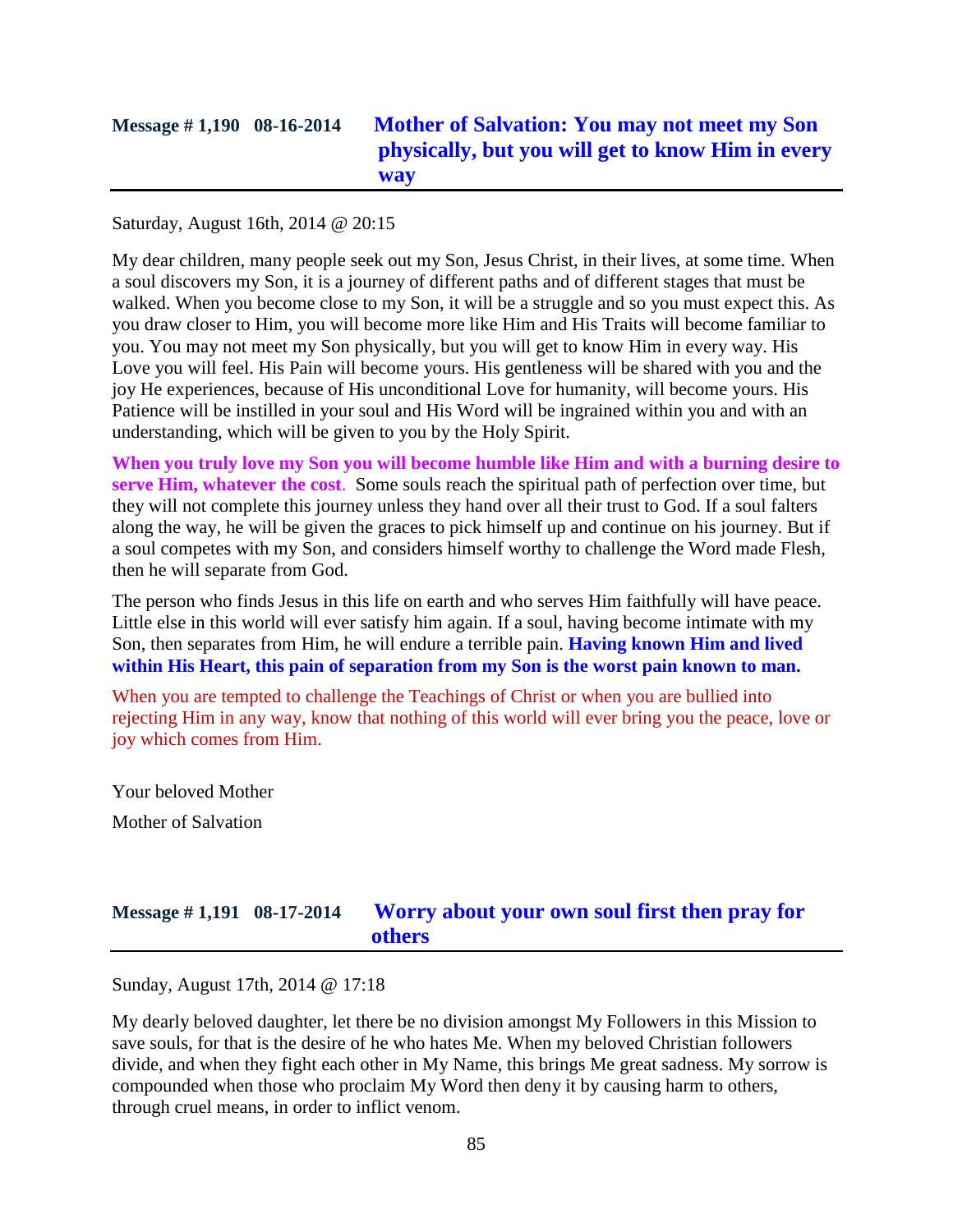All of God's children are equal in My Eyes. Know that the good amongst you are not immune to the temptation of Satan, while those with despair and hatred in their hearts are not immune to My Gifts. Each one of you is a sinner. **Do not come before Me ever and tell Me that one soul is not worthy of Me. Do not denounce another person before Me and declare him to be evil; for who are you but just a sinner in My Eyes?**

The world is full of love. But it is also full of hatred and indifference to Me, Jesus Christ, because of the existence of sin. Only when sin is eradicated will the world become whole. You must, therefore, worry about your own soul first and then pray for others. When you do this I will shower My Mercy upon all of you. When the man who exalts himself before Me and speaks ill of another man, he will come before My Seat of Judgment last, while the man who humbles himself before Me will come first.

When will you truly accept My Teachings? Why do you say you are of Me when you show hatred to others? You will never become worthy of My Kingdom until you discard your cloak of self-righteousness and your armor of pride.

Your Jesus

## **Message # 1,192 08-18-2014 The [world is on the cusp of great change](http://www.thewarningsecondcoming.com/the-world-is-on-the-cusp-of-great-change/)**

Monday, August 18th, 2014 @ 18:47

My dearly beloved daughter, when God's children witness strife in the world and terrible atrocities committed in the name of justice, then know this. For evil begets evil. Do onto others and the same will be done onto you. **My Justice is inherent and while My Mercy is abundant, My Punishment, when it befalls upon ungrateful and wicked men, is to be feared**.

I do not inflict harm upon any man, for this is not what comes from Me. But when evil is inflicted upon God's children, and when wickedness spreads, I will pour out My Justice and let no man be in any doubt that these times are upon you. Wickedness is derived from sin. Souls who succumb to sin must always try to redeem themselves quickly in My Eyes. Otherwise, sin festers and should you doubt the stranglehold that Satan has over souls, who are filled with hatred and violence, then you must know it is extremely difficult to free such souls from his control.

Once Satan infests a soul, he will constantly torment that person until his mind, his deeds, and his actions are in union with the Evil One. The infested soul, eventually, becomes possessed, and only I, Jesus Christ, can free that soul through exorcism. A soul can become possessed very quickly but it can take years to free it from the grip of the serpent. So, when My Punishment is felt it will be to eradicate evil and punish the perpetrators, who steal the lives of others. I will punish those who take away life of the body and life of the soul. No evil-doer will be invisible as My Eyes are all seeing.

So much you know of My Love. You are in no doubt as to how great My Mercy is. But mortal man is unaware of the Wrath of God because this is not something you have been told about. God's Anger is real. Do you believe that He would allow Satan to destroy His children and then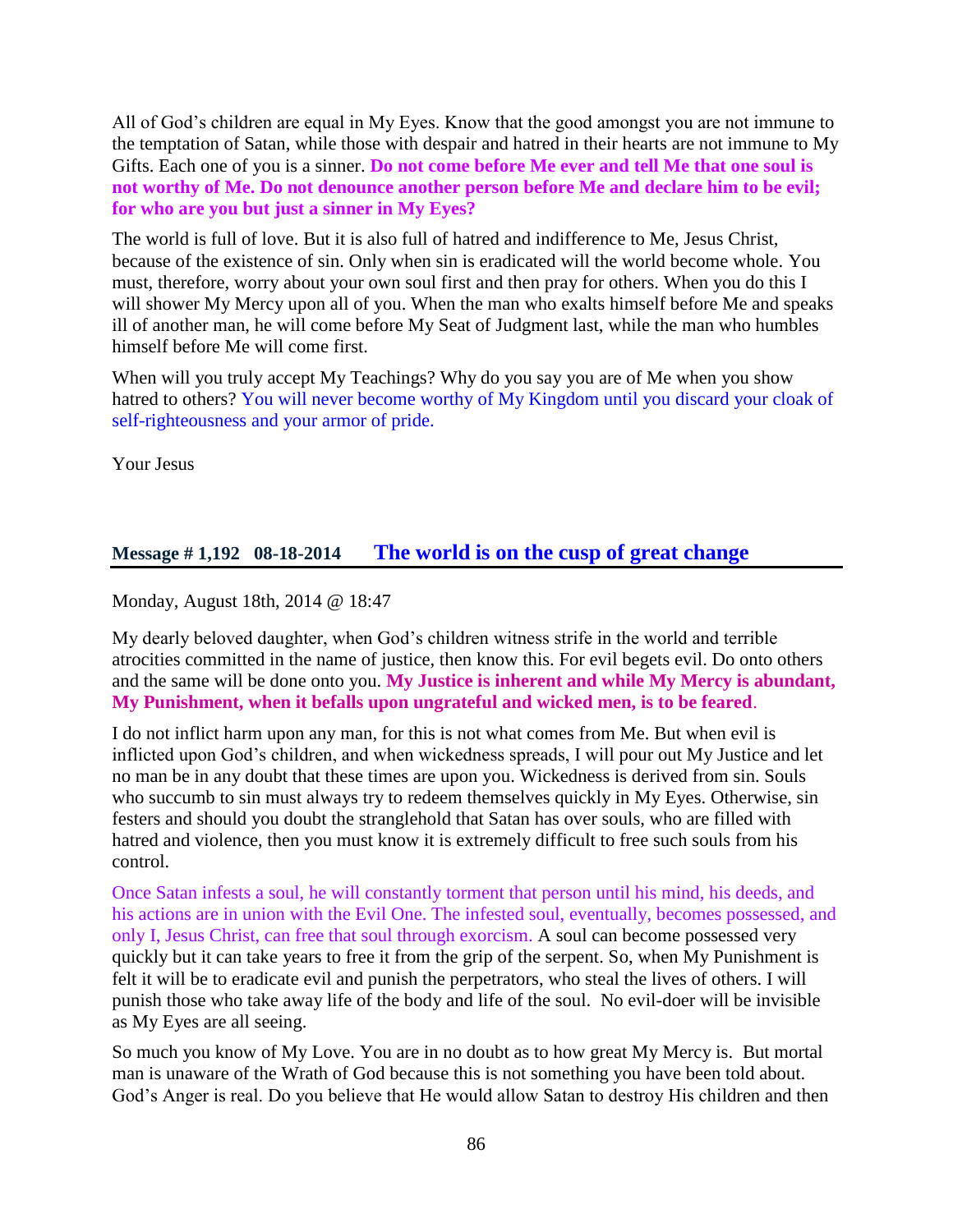sit back and watch? Did you believe that He would not punish the souls who yield to Satan's every whim and desire? **While good souls may perish, they will have life. While wicked souls may live, they will have no life.**

The world is on the cusp of great change, and everything that God foretold will take place. All that He said would happen will happen. And while I gave you the prophets to warn you, you still did not listen. **You dismissed the many private revelations given to the world so that humanity would be prepared. Still you did not listen.**

You must pray that the scale of destruction in the world be diluted, for were you to witness what lies in the future you would fall at My Feet begging for Mercy. Those who failed to keep the Word of God alive in My Churches on earth will be responsible for the loss of many millions of souls who would, otherwise, have been saved.

**Shame on you who call Me your own when you proclaim part of the Truth on the one hand, and curse Me on the other**. The pain and sorrow endured by Me because of sin, and the separation of man from his Creator, is coming to an end for My Time is now. In the final battle for souls know that as evil escalates, **God's punishment will be ten times that which is inflicted by wicked man upon his brothers and sisters.**

Fear not My Love but My Justice.

Your Jesus

# **Message # 1,193 08-21-2014 [Mother of Salvation: No man has the authority to](http://www.thewarningsecondcoming.com/mother-of-salvation-no-man-has-the-authority-to-harm-another-man-in-the-name-of-god/)  [harm another man in the Name of God](http://www.thewarningsecondcoming.com/mother-of-salvation-no-man-has-the-authority-to-harm-another-man-in-the-name-of-god/)**

Thursday, August 21st, 2014 @ 16:25

My dear children, when a man persecutes another man and causes him suffering, the Spirit of God cannot remain in that soul for it is the Evil One who resides within it. When a man persecutes another, causes him harm, either spiritually or physically, and then justifies his actions, by saying that he is defending the Word of God, know that this is the greatest sin as it insults the Divinity of God.

**No man has the authority to harm another man in the Name of God as this would never be condoned, or permitted, by my Son, Jesus Christ.** As the calamities in the world increase, so will every wicked act be condoned by those guilty of terrible sin against Christ. They will make every excuse to justify their evil actions and not one of them will escape chastisement in God's Plan of Redemption. **Cast evil upon another soul and that man will have to answer for his sins against God, His Creation and every child of His.**

At this time of great deceit, when it is difficult for sinners to discern right from wrong, it is important to remember the Words of my Son, Jesus Christ. **Let he who is without sin, cast the**  first stone. The person who causes terrible suffering to others will be judged according to his or her actions.

You must, at this time, pray for humanity and the graces to discern the difference between sins, which are carried out against mankind, and those against God. **Sin is sin, but when evil acts are**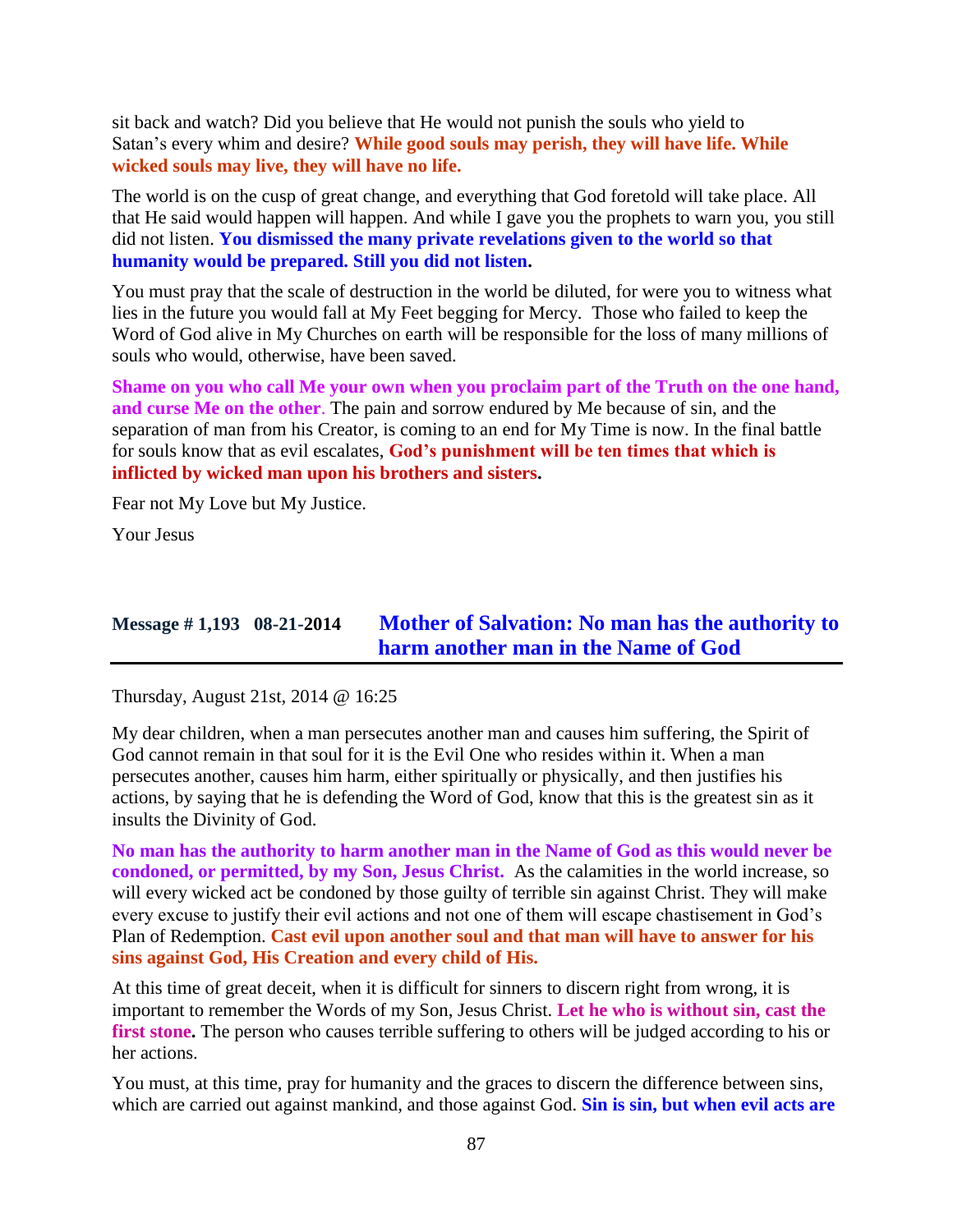**carried out in God's Holy Name, then grave consequences will follow in their wake.** As hatred spreads so too will the Love of God spread through the souls of the meek and the humble, for they carry the torch of Salvation against a background of darkness. Only but for the Grace of God, can man be saved from sin and it will be through those souls, who love God without condition, that the souls who err can be redeemed.

You must pray, pray, pray for sinners everywhere because the darkness blinds them to the Truth. Without the Truth, the world would plunge into complete darkness. Pray that you, my dear children, can withstand the ugliness which sin brings into your lives. Pray for those who persecute God's children, so that they may find it in their hearts to show love and compassion to others.

Pray for the salvation of souls and, especially, those who have allowed hatred to cloud their hearts and who are in most need of God's Mercy.

Your Beloved Mother

Mother of Salvation

### **Message # 1,194 08-23-2014 [I will arm My Angels and chosen ones to do battle](http://www.thewarningsecondcoming.com/i-will-arm-my-angels-and-chosen-ones-to-do-battle-with-those-who-denounce-me/)  [with those who denounce Me](http://www.thewarningsecondcoming.com/i-will-arm-my-angels-and-chosen-ones-to-do-battle-with-those-who-denounce-me/)**

Saturday, August 23rd, 2014 @ 20:00

My dearly beloved daughter, **two signs** will become apparent as the multitude of chosen souls rise to assist Me in reclaiming My Kingdom on earth. **The first sign relates to the loftiness of souls in My Church on earth, where human reasoning, intelligence and ambition will**  destroy the true faith of My sacred servants. Pride and arrogance, coupled with an innate longing to experience a deeper faith, which will always be just beyond their grasp, will result in a false Church of Darkness. It will produce a lofty hierarchy, which will breed untruths and a barren faith.

**The second sign relates to the lowly bodies when the human body – a sacred Gift from God – will be reduced to a mere vehicle used for worldly adornment, where no respect will be shown to it. Lack of morality will result in a lack of respect for the human body** including the abuse of the body where it is used as a means to participate in grave acts of sins of the flesh. **The lack of respect for human life** will also mean that murder will become so common that many will, eventually, become completely immune to the horror of physical death at the hands of evil men.

**The purification of man continues for without the suffering of willing souls, many people would be lost.** Only then, when all things seem unbearable, will those with the Seal of the Living God, be given the relief from their sufferings which will blight humanity including sin, wars, famine, and disease. You must never ignore wars – small though they may be – for they will spread. Never ignore lack of true faith in My Church for this, too, will spread. Never ignore hatred amongst nations, who use religion as a means to inflict terror amongst their enemies, for this also will spread to devour the souls of those who love Me. Never ignore hatred of God's Visionaries or chosen Prophets for if they hate these souls then they hate Me. You must not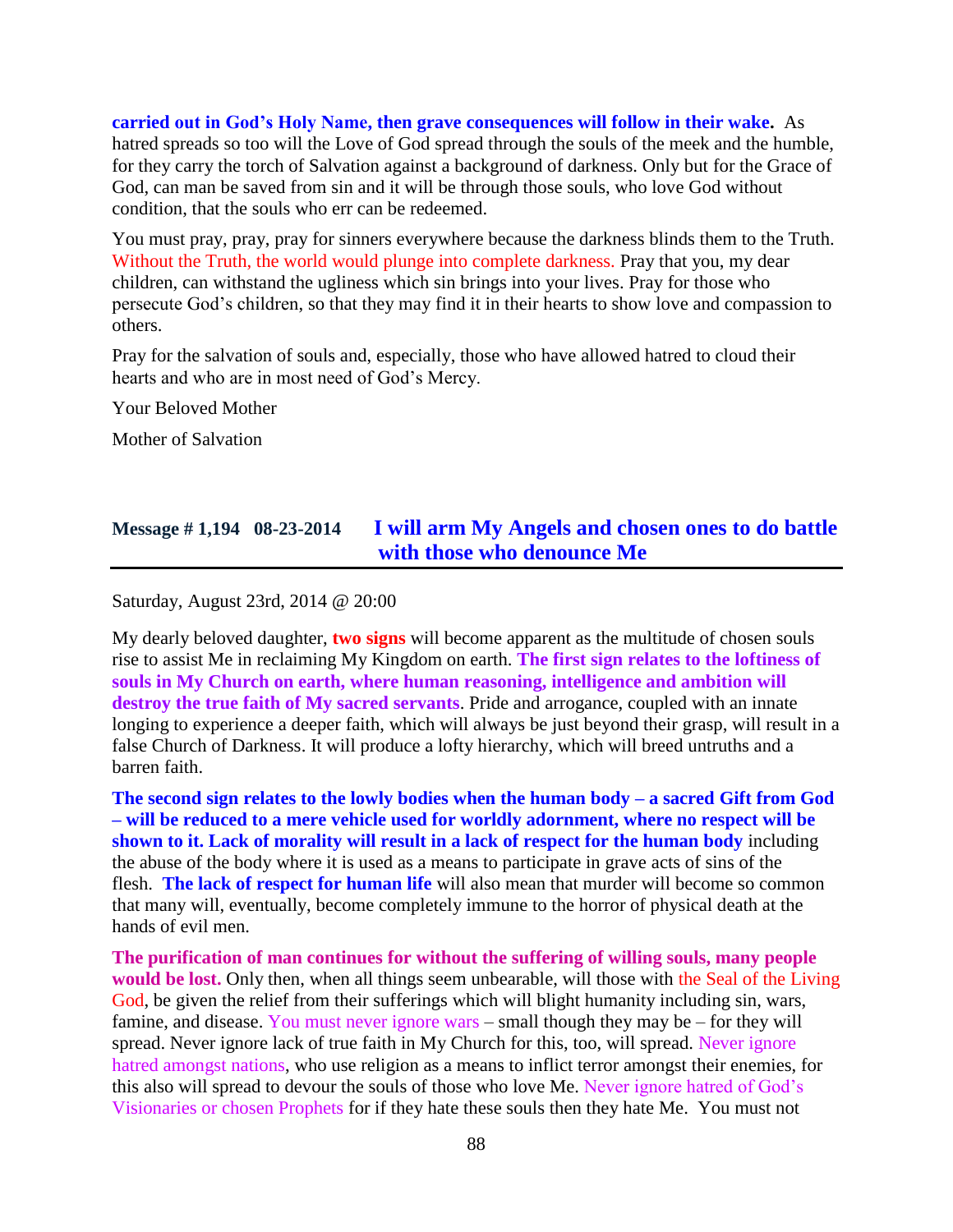allow their wicked tongues to tempt you into joining with them in their vile attempts to drown out the sound of My Voice. If you do, then you too will become as infested as they are.

And, while all of these disturbances take place, I will arm My Angels and chosen ones to do battle with those who denounce Me. Then just as the world loses every ounce of dignity known to man, the Beast will open the abyss and then every enemy of God will infiltrate My Church. But it will be according to the will of man, whether or not, he is prepared to put up with such injustices.

**Those who stand up and defend the Will of God will be filled with great Graces and, by their faith, will atone for the sins of those too stubborn or too fearful to resist all that contradicts the Word of God.** When all evil atrocities increase and when man realizes that he does not have the ability to fight or control such wickedness, he must turn to Me and say:

*"*Jesus, deliver us, helpless sinners, from Your enemies*."*

Only then can I intervene to dilute the impact of violence, murder, hatred and wars caused by the sin of man. Turn to Me every day and call out for My Mercy. I will never forsake those who reach out to Me.

Your Jesus

### **Message # 1,195 08-24-2014 [Mother of Salvation: Pray for peace in the world](http://www.thewarningsecondcoming.com/mother-of-salvation-pray-for-peace-in-the-world/)**

Sunday, August 24th, 2014 @ 17:00

My dear children, I urge you to pray for peace in the world, for **very soon many countries will be involved in wars, which will be difficult to contain** and many innocent lives will be destroyed.

The peace I ask you to implore of my Dear Son is to reduce the impact of hatred, sown in the hearts of the misguided, who inflict terror on others. Peace, when poured upon the earth, through the Power of God, will deliver an insight as to how you must treat one another with love and respect, irrespective of your differences.

I ask that you recite this Crusade Prayer, the Prayer of Peace, each and every day, for your nations.

### **Crusade Prayer (164) Prayer of Peace for Nations**

O Jesus bring me peace.

Bring peace to my nation and all those countries torn asunder because of war and division.

Sow the seeds of peace amongst those hardened hearts who cause suffering to others in the name of justice.

Give all of God's children the Graces to receive Your Peace so that love and harmony can thrive;

so that love for God will triumph over evil and that souls can be saved from the corruption of falsities, cruelty, and evil ambition.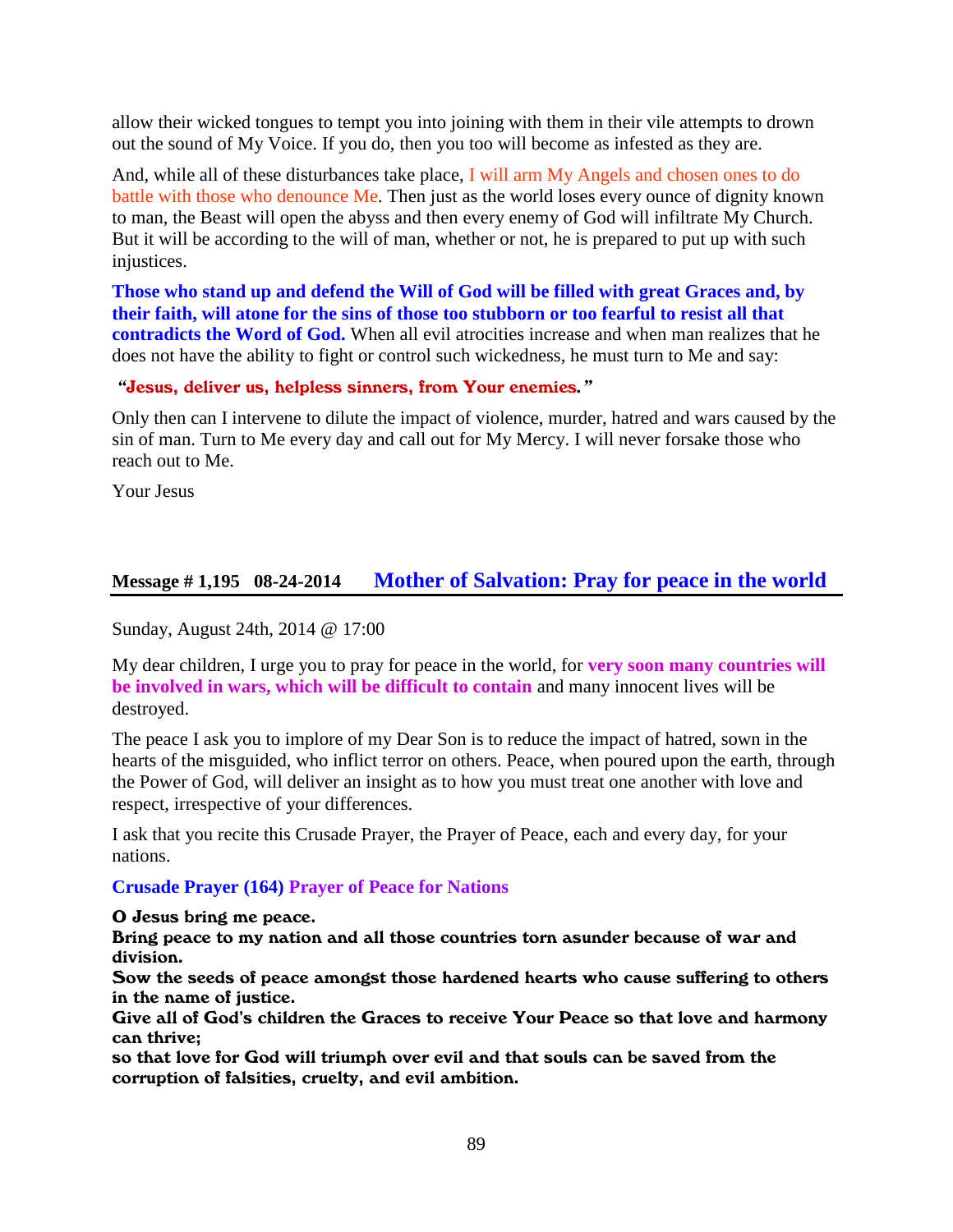Let peace reign over all of those who devote their lives to the Truth of Your Holy Word and those who don't know You at all. Amen.

Peace be yours, dear children, and remember that, without love for God, you can never find true peace.

Your Beloved Mother

Mother of Salvation

# **Message # 1,196 08-24-2014 [God the Father: I will wipe away your tears;](http://www.thewarningsecondcoming.com/god-the-father-i-will-wipe-away-your-tears-unite-the-world-and-bring-peace/)  [unite the world and bring peace](http://www.thewarningsecondcoming.com/god-the-father-i-will-wipe-away-your-tears-unite-the-world-and-bring-peace/)**

Sunday, August 24th, 2014 @ 17:15

My dearest daughter, does man truly know the extent of My Love for My children? Does he know that, with love, can come a terrible pain? Love that is pure can create great pain when this love is repudiated.

I love My children, My Creation, My Flesh and Blood. Because of this I feel great pain at the way in which sin has created separation between My children and Me, their Eternal Father. I cry when I see the hatred, which can fester in their hearts for each other. I cry when I witness the sins of lust, jealousy, pride, greed, and their desire to outdo each other, and the hurt and anguish, which they inflict upon one another.

When they take away the Life I bequeathed to man, My Pain is so great that I cry out, with such anguish, that the entire Heavens spill tears of sorrow with Me. **My Time is soon and when you hear of the wars; the pestilences; the famine and the earthquakes increase with frequency, know then that will be the hour when I say – enough!**

**I will banish the wicked in just one breath, the murderers with just a whisper, and My enemies in the blink of an eye.** Then, I will declare the hour, the time for My Son to reclaim His Rightful Kingdom.

I will wipe away your tears, unite the world and bring peace, banish those who persecuted My children, and bring into the Light of My Kingdom those who suffered in My Name, for they will be exalted in My New Kingdom on earth.

Prepare, My children, for the joyful life in My New Paradise will be yours soon. The suffering on this earth will become extinct and the tears of sorrow will be replaced with tears of joy. That is My Promise. So when you feel that you cannot take anymore, know that the time is close for the New Era to dawn.

Your Eternal Father

God the Most High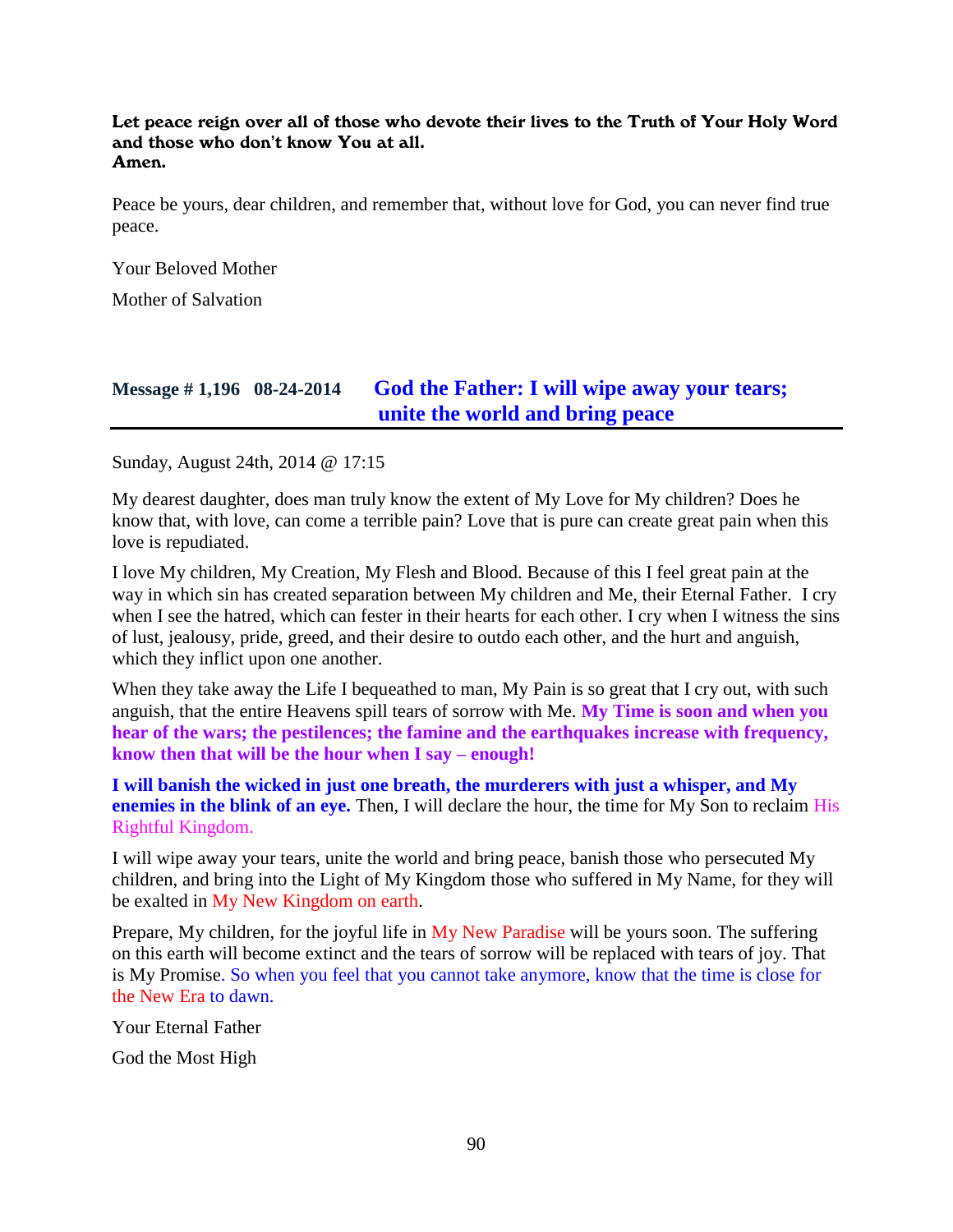### Monday, August 25th, 2014 @ 19:05

My dearly beloved daughter, when a person says he loves Me, he will do all according to My Holy Will. He will place everything in My Holy Hands and he will forget his own needs and desires. Then he will say to Me *"*Jesus everything I say and do is according to Your Holy Will – do with me according to the Will of God*."*

The man who lives in Me and I, in him, will surrender all according to that which gives Glory to God. He will have no selfish motives; no hidden desire to please himself and will do everything he can, in this life, so that he is in full union with Me. He will hand over to Me every thought; every movement; every step, and every action so that I can act within his soul. He will trust in Me, completely, and he will know that everything I do, everything that I allow and everything I carry out, in order to purify the earth, will have only one objective and that is to give Glory to God.

Man, on his own, can never give Me such a gift unless he allows My Holy Spirit to reside within him. Only then, can he rise to the perfection, which will transform him, so that his heart and soul become entwined with Me. **I can then, through My Divinity, create great miracles in that soul who, having trusted in Me completely, will still retain his God-given right – that of his free will.**

By allowing Me, Jesus Christ, to reside within you, it will require great sacrifice on your part. You must shed every lofty thought; every weakness and every ounce of self-pity. When you come to Me, and ask Me to guide you, then any suffering, which was your lot before, will be discarded. Nothing will trouble you. You will be incapable of feeling hatred for others, including those who cause you great harm or sorrow. You will forgive easily, hold no resentment in your heart, for whatever difficult circumstances you may be in, and you will see things as I see them.

**To prepare for life in Me, you must remind yourselves that all that is good comes from God**. Man, by his own intellect and determination, can never attain peace until the day he offers himself to God, in mind, body, and soul. By offering Me, Jesus Christ, the gift of his full trust, I will reside in that soul and he will become part of all My Glory. I will elevate such souls. What joy will flood their hearts! Fear of the unknown will bother them no more. **In this way, I will prepare the world for My Great Glory – My New Glorious Kingdom, where all life will be lived, according to the Will of God, on earth as it is in Heaven.**

When My Will becomes engrained within the souls of those who live their lives according to My every desire, they will never experience hatred in their hearts, of any kind, again. For this would be impossible. I Am incapable of hatred and if I Am permitted to live in your soul, then nothing can remain within you, which does not come from Me.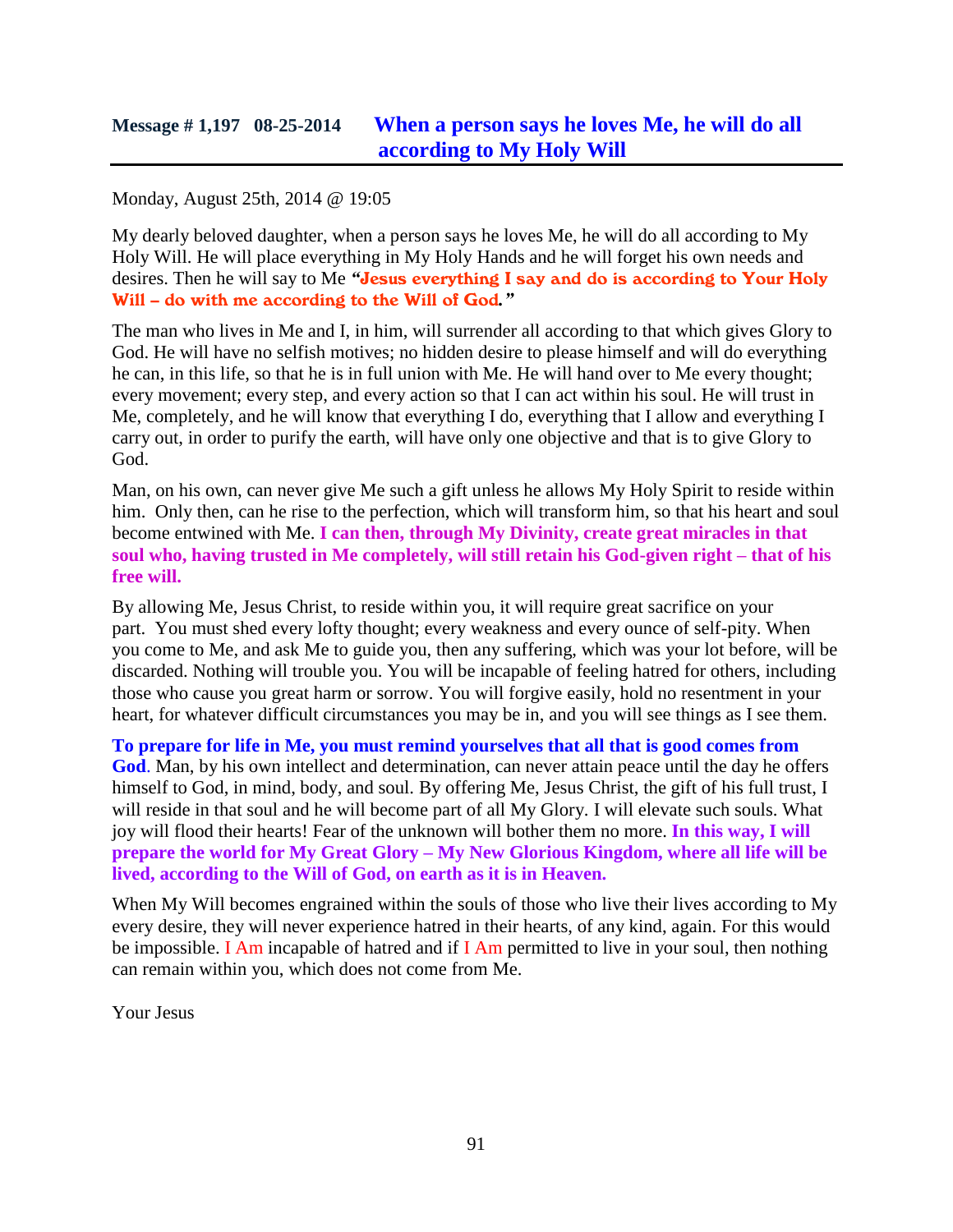Thursday, August 28th, 2014 @ 20:40

My dearly beloved daughter, **I know My Own and they know Me. They also know those who are of Me, just as they know those who do not come from Me. Those who are of Me are tender of heart, full of love for all sinners including My enemies, and full of humility for they know they are nothing without Me**. Their souls are free of malice, spite, hatred, and they suffer because of this. They shine like beacons, their souls full of the Light of God. It is this Light, which Satan and every fallen angel target with every kind of temptation. These are the souls who are most sought out by the Evil One and in the times, which lie ahead, they will be swayed by lies.

**Some will fall away from the Truth completely. Others will cling to it but will struggle to do so, while those who have the Grace of the Divine Will of God in their hearts, will never forsake the Truth.** The world will turn into a great battlefield, where confusion will reign, and it is the souls who are of Me, who will face the greatest trials. It is Satan's desire to take away from Me, those who know Me. These are the souls who are the closest to My Heart, for they represent the greatest prize. It will be such souls who will, should they fall into error, be paraded before Me by My greatest enemy. I will be mocked because of their betrayal and I will cry bitter tears of remorse for these poor children of God.

But know this. I will fight for these souls. **I will intervene in ways, which will astonish the world, so that I can snatch them from the claws of deceit and they will know when I do this. On that day, I will ask them again "Are you of Me or not?". Then they will know it is I, and I will reclaim them and take them into My New Kingdom.** Those who remain strong, because of their unshakable faith in My Holy Word, will lead those who are of Me. **It will be because of these souls – My Remnant – that My Mercy will extend far and beyond that which is visible to the eye.**

I now call out to those who know Me. I desire that you live every day as if there is no tomorrow. Trust in Me. Ask Me for protection and call on Me for special favors in your journey towards My New Era of Peace. I will come to your aid every time and shower upon you, extraordinary Graces. Then you will fear nothing for you will know that I walk with you. I will hold your hand as I guide you towards the Refuge of My Peace and My Great Glory.

**Come to Me and do not fear for My Great Day will dawn unexpectedly and suddenly, and not one more tear will you shed for you will be united with the Divine Will of God for eternity.** Accept My Love, My Blessings and My Great Mercy, for when you do, you can truly claim to be of Me.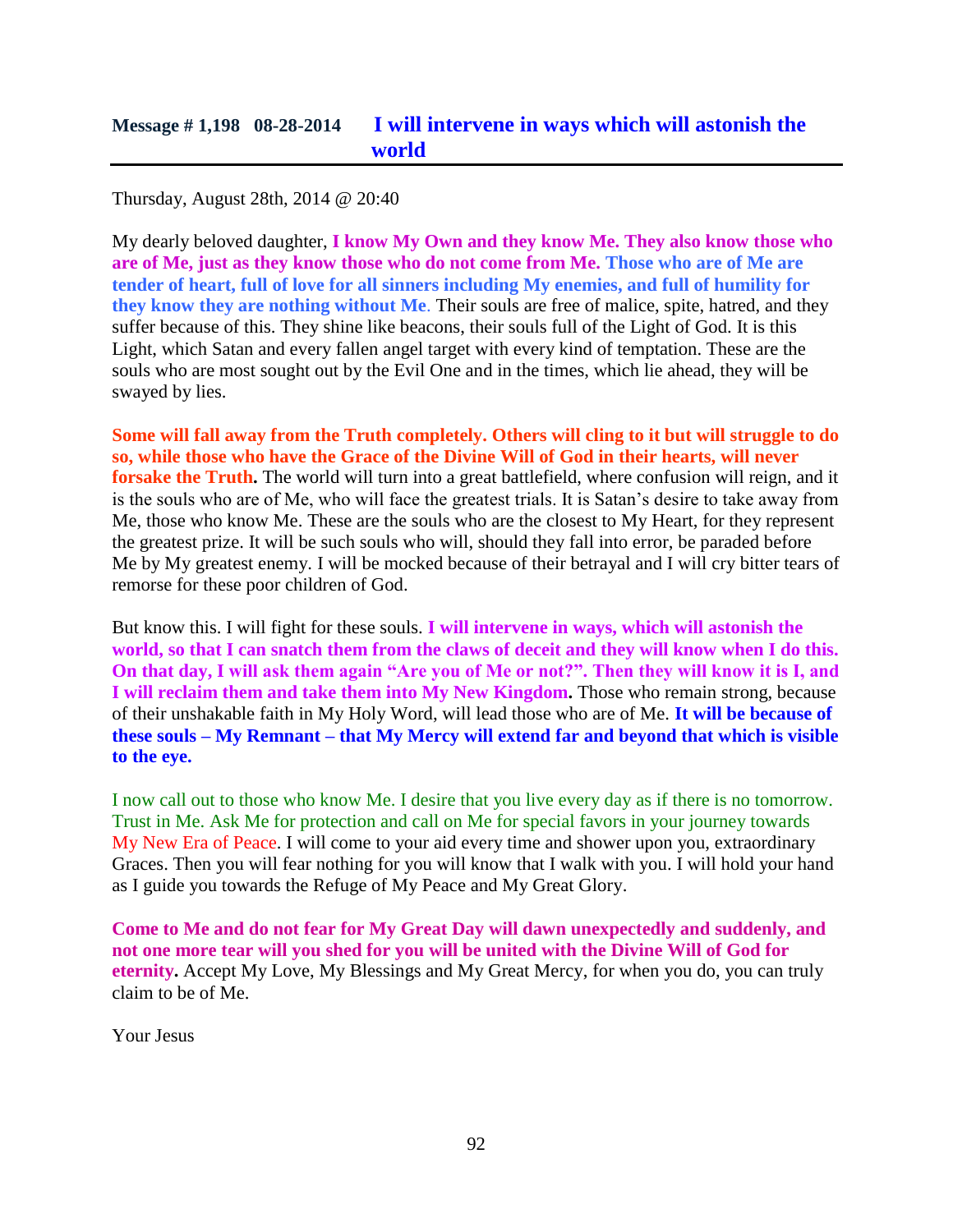## **Message # 1,199 08-29-2014 [Mother of Salvation: Think of life as a stage](http://www.thewarningsecondcoming.com/mother-of-salvation-think-of-life-as-a-stage-between-birth-and-the-new-glorious-kingdom/)  [between birth and the New Glorious Kingdom](http://www.thewarningsecondcoming.com/mother-of-salvation-think-of-life-as-a-stage-between-birth-and-the-new-glorious-kingdom/)**

Friday, August 29th, 2014 @ 14:25

My dear children, let not one of you ever be fearful of this Heavenly Intervention in this Mission of Salvation. Instead, be thankful for God's Great Mercy and His unfathomable Love for the human race. You must give Glory to God, in the knowledge that all begins and ends with Him. There is no in-between. Think of life as a stage between birth and the New Glorious Kingdom, which awaits all of you, should you accept God's Promise that His Only Begotten Son, Jesus Christ, will return to reclaim His Kingdom.

So many do not believe in He Who created them. **They may witness His Love and, yet, still do not believe that Love comes from God or that God is Love.** Those who accept the existence of evil do not believe in God's Love, nor do they accept the existence of the Evil One. Only those who manage to overcome evil in all its forms truly understand the power which evil has over people's words, deeds, and actions. **It is only when a soul is disentangled from the influence of evil that he can be set free. True freedom can only be achieved when you accept the Truth. If you do not accept the Word made Flesh, that is my Son, Jesus Christ, then you will never be free.**

Children, you must fight evil in all its deceitful forms, but it is not easy to identify it clearly. Satan is the king of lies. He is the deceiver who manages to convince the world that he does not exist. He always presents the Truth as being an evil thing, and he will convince the weak amongst you that evil can be justified always. You must never allow yourselves to be deceived, for **the Truth was given to the world and is contained in my Father's Book**. Anything, which deviates from the True Word of God, must be avoided. Do not listen to those who tell you that an evil act is a good thing, or that it must be accepted because of the times you are living in.

**The human race has not changed. Sin has not changed. All that has changed is man's reluctance to accept God as his Creator.**

Your beloved Mother Mother of Salvation

# **Message # 1,200 08-30-2014 [Heed not the roars of opposition for human](http://www.thewarningsecondcoming.com/heed-not-the-roars-of-opposition-for-human-opinion-means-nothing-in-my-kingdom/)  [opinion means nothing in My Kingdom](http://www.thewarningsecondcoming.com/heed-not-the-roars-of-opposition-for-human-opinion-means-nothing-in-my-kingdom/)**

Saturday, August 30th, 2014 @ 18:15

My dearly beloved daughter, perseverance in suffering brings a soul closer to Me and I reward such trials because of it. Never underestimate how My Presence in a soul never goes unnoticed by the Evil One, who is drawn quickly towards those souls where My Presence is